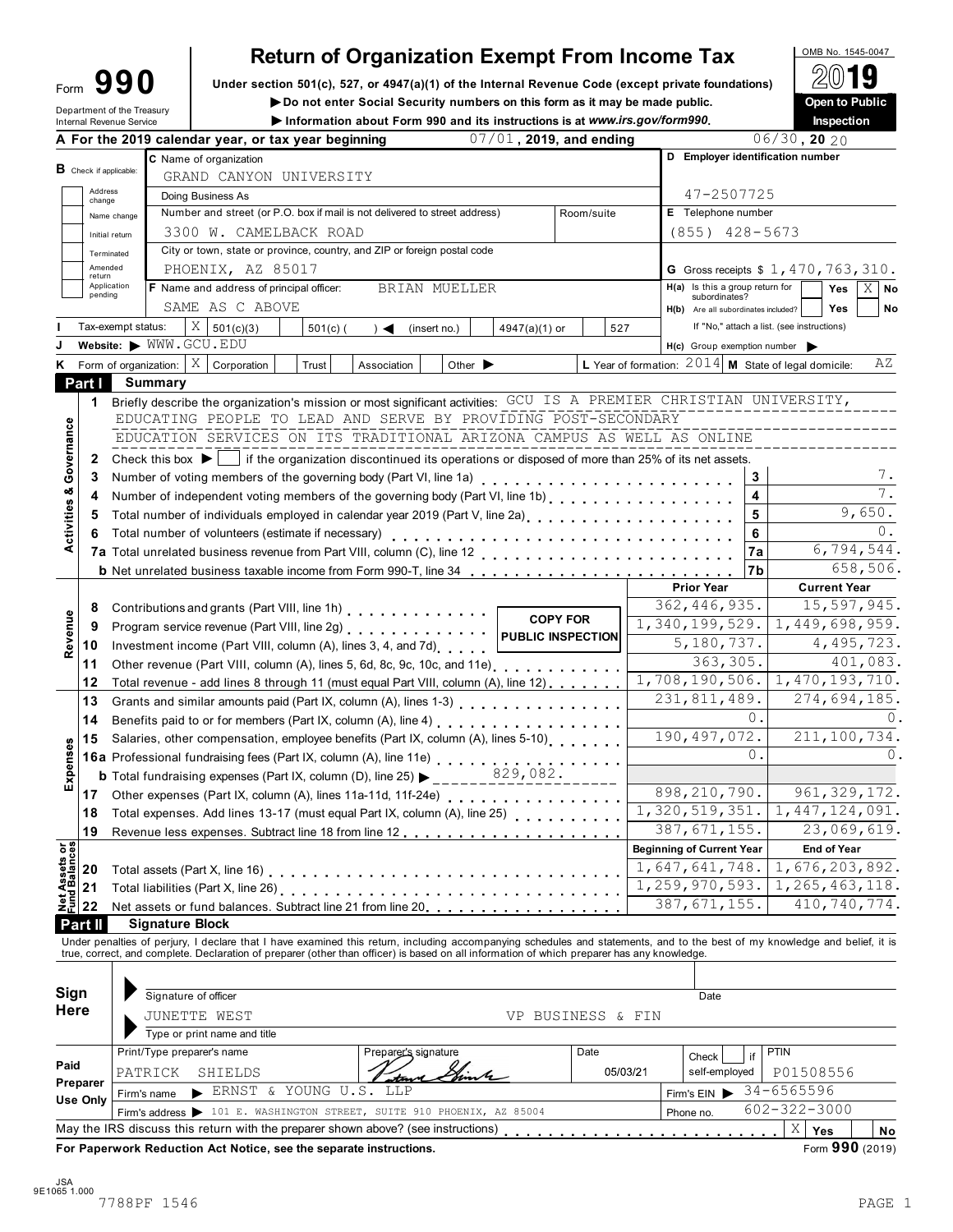| Form 990 (2019)<br>Part III<br><b>Statement of Program Service Accomplishments</b><br>Briefly describe the organization's mission:<br>$\mathbf{1}$<br>GCU IS A PREMIER CHRISTIAN UNIVERSITY, EDUCATING PEOPLE TO LEAD AND<br>SERVE BY PROVIDING POST-SECONDARY EDUCATION SERVICES ON ITS<br>TRADITIONAL ARIZONA CAMPUS AS WELL AS ONLINE.<br>2 Did the organization undertake any significant program services during the year which were not listed on the<br>If "Yes," describe these new services on Schedule O.<br>3 Did the organization cease conducting, or make significant changes in how it conducts, any program<br>Yes<br>If "Yes," describe these changes on Schedule O.<br>the total expenses, and revenue, if any, for each program service reported.<br>) (Expenses \$ 1,400,388,289. including grants of \$ 274,694,185. ) (Revenue \$ 1,436,563,730.<br>4a (Code:<br>INSTRUCTIONAL PROGRAM SERVICES - INSTRUCTIONAL PROGRAM SERVICES<br>INCLUDE ALL ACTIVITIES DIRECTLY TIED TO THE EDUCATIONAL SERVICES<br>PROVIDED BY THE UNIVERSITY. GCU HAS APPROXIMATELY 100,000 ENROLLED<br>STUDENTS (ON CAMPUS AND ONLINE) IN UNDERGRADUATE, GRADUATE, AND<br>DOCTORAL LEVEL PROGRAMS. GCU PROVIDES SCHOLARSHIPS, GRANTS, AND<br>OTHER FINANCIAL ASSISTANCE TO ELIGIBLE STUDENTS BASED ON FINANCIAL<br>NEED AND ACADEMIC MEASURES.<br>) (Expenses \$15,403,505. including grants of \$<br>4b (Code:<br>$0.$ ) (Revenue \$<br>13, 135, 229.<br>AUXILIARY ENTERPRISES - AUXILIARY ENTERPRISES REPRESENT VARIOUS<br>BUSINESS UNITS THAT OPERATE TO ENHANCE THE EDUCATIONAL EXPERIENCE<br>OF THE UNIVERSITY'S STUDENTS, INCLUDING AN ARENA, HOTEL,<br>RESTAURANTS, GOLF COURSE, AND CAMPUS/ONLINE SHOPS.<br>including grants of \$<br>4c (Code:<br>) (Expenses \$<br>) (Revenue \$<br>4d Other program services (Describe on Schedule O.)<br>(Expenses \$<br>including grants of \$<br>) (Revenue \$<br>1, 415, 791, 794.<br>4e Total program service expenses ><br>JSA<br>9E1020 2.000<br>7788 PF 1546 |  |        |
|--------------------------------------------------------------------------------------------------------------------------------------------------------------------------------------------------------------------------------------------------------------------------------------------------------------------------------------------------------------------------------------------------------------------------------------------------------------------------------------------------------------------------------------------------------------------------------------------------------------------------------------------------------------------------------------------------------------------------------------------------------------------------------------------------------------------------------------------------------------------------------------------------------------------------------------------------------------------------------------------------------------------------------------------------------------------------------------------------------------------------------------------------------------------------------------------------------------------------------------------------------------------------------------------------------------------------------------------------------------------------------------------------------------------------------------------------------------------------------------------------------------------------------------------------------------------------------------------------------------------------------------------------------------------------------------------------------------------------------------------------------------------------------------------------------------------------------------------------------------------------------------------------------------------------------------------------------------------------------------------------------------|--|--------|
| Page 2                                                                                                                                                                                                                                                                                                                                                                                                                                                                                                                                                                                                                                                                                                                                                                                                                                                                                                                                                                                                                                                                                                                                                                                                                                                                                                                                                                                                                                                                                                                                                                                                                                                                                                                                                                                                                                                                                                                                                                                                       |  |        |
| $\overline{X}$<br>Yes $ X $ No<br>$\vert$ $\mathbb{X}$ $\vert$ No<br>4 Describe the organization's program service accomplishments for each of its three largest program services, as measured by<br>expenses. Section $501(c)(3)$ and $501(c)(4)$ organizations are required to report the amount of grants and allocations to others,<br>Form 990 (2019)                                                                                                                                                                                                                                                                                                                                                                                                                                                                                                                                                                                                                                                                                                                                                                                                                                                                                                                                                                                                                                                                                                                                                                                                                                                                                                                                                                                                                                                                                                                                                                                                                                                   |  |        |
|                                                                                                                                                                                                                                                                                                                                                                                                                                                                                                                                                                                                                                                                                                                                                                                                                                                                                                                                                                                                                                                                                                                                                                                                                                                                                                                                                                                                                                                                                                                                                                                                                                                                                                                                                                                                                                                                                                                                                                                                              |  |        |
|                                                                                                                                                                                                                                                                                                                                                                                                                                                                                                                                                                                                                                                                                                                                                                                                                                                                                                                                                                                                                                                                                                                                                                                                                                                                                                                                                                                                                                                                                                                                                                                                                                                                                                                                                                                                                                                                                                                                                                                                              |  |        |
|                                                                                                                                                                                                                                                                                                                                                                                                                                                                                                                                                                                                                                                                                                                                                                                                                                                                                                                                                                                                                                                                                                                                                                                                                                                                                                                                                                                                                                                                                                                                                                                                                                                                                                                                                                                                                                                                                                                                                                                                              |  |        |
|                                                                                                                                                                                                                                                                                                                                                                                                                                                                                                                                                                                                                                                                                                                                                                                                                                                                                                                                                                                                                                                                                                                                                                                                                                                                                                                                                                                                                                                                                                                                                                                                                                                                                                                                                                                                                                                                                                                                                                                                              |  |        |
|                                                                                                                                                                                                                                                                                                                                                                                                                                                                                                                                                                                                                                                                                                                                                                                                                                                                                                                                                                                                                                                                                                                                                                                                                                                                                                                                                                                                                                                                                                                                                                                                                                                                                                                                                                                                                                                                                                                                                                                                              |  |        |
|                                                                                                                                                                                                                                                                                                                                                                                                                                                                                                                                                                                                                                                                                                                                                                                                                                                                                                                                                                                                                                                                                                                                                                                                                                                                                                                                                                                                                                                                                                                                                                                                                                                                                                                                                                                                                                                                                                                                                                                                              |  |        |
|                                                                                                                                                                                                                                                                                                                                                                                                                                                                                                                                                                                                                                                                                                                                                                                                                                                                                                                                                                                                                                                                                                                                                                                                                                                                                                                                                                                                                                                                                                                                                                                                                                                                                                                                                                                                                                                                                                                                                                                                              |  |        |
|                                                                                                                                                                                                                                                                                                                                                                                                                                                                                                                                                                                                                                                                                                                                                                                                                                                                                                                                                                                                                                                                                                                                                                                                                                                                                                                                                                                                                                                                                                                                                                                                                                                                                                                                                                                                                                                                                                                                                                                                              |  |        |
|                                                                                                                                                                                                                                                                                                                                                                                                                                                                                                                                                                                                                                                                                                                                                                                                                                                                                                                                                                                                                                                                                                                                                                                                                                                                                                                                                                                                                                                                                                                                                                                                                                                                                                                                                                                                                                                                                                                                                                                                              |  |        |
|                                                                                                                                                                                                                                                                                                                                                                                                                                                                                                                                                                                                                                                                                                                                                                                                                                                                                                                                                                                                                                                                                                                                                                                                                                                                                                                                                                                                                                                                                                                                                                                                                                                                                                                                                                                                                                                                                                                                                                                                              |  |        |
|                                                                                                                                                                                                                                                                                                                                                                                                                                                                                                                                                                                                                                                                                                                                                                                                                                                                                                                                                                                                                                                                                                                                                                                                                                                                                                                                                                                                                                                                                                                                                                                                                                                                                                                                                                                                                                                                                                                                                                                                              |  |        |
|                                                                                                                                                                                                                                                                                                                                                                                                                                                                                                                                                                                                                                                                                                                                                                                                                                                                                                                                                                                                                                                                                                                                                                                                                                                                                                                                                                                                                                                                                                                                                                                                                                                                                                                                                                                                                                                                                                                                                                                                              |  |        |
|                                                                                                                                                                                                                                                                                                                                                                                                                                                                                                                                                                                                                                                                                                                                                                                                                                                                                                                                                                                                                                                                                                                                                                                                                                                                                                                                                                                                                                                                                                                                                                                                                                                                                                                                                                                                                                                                                                                                                                                                              |  |        |
|                                                                                                                                                                                                                                                                                                                                                                                                                                                                                                                                                                                                                                                                                                                                                                                                                                                                                                                                                                                                                                                                                                                                                                                                                                                                                                                                                                                                                                                                                                                                                                                                                                                                                                                                                                                                                                                                                                                                                                                                              |  |        |
|                                                                                                                                                                                                                                                                                                                                                                                                                                                                                                                                                                                                                                                                                                                                                                                                                                                                                                                                                                                                                                                                                                                                                                                                                                                                                                                                                                                                                                                                                                                                                                                                                                                                                                                                                                                                                                                                                                                                                                                                              |  |        |
|                                                                                                                                                                                                                                                                                                                                                                                                                                                                                                                                                                                                                                                                                                                                                                                                                                                                                                                                                                                                                                                                                                                                                                                                                                                                                                                                                                                                                                                                                                                                                                                                                                                                                                                                                                                                                                                                                                                                                                                                              |  |        |
|                                                                                                                                                                                                                                                                                                                                                                                                                                                                                                                                                                                                                                                                                                                                                                                                                                                                                                                                                                                                                                                                                                                                                                                                                                                                                                                                                                                                                                                                                                                                                                                                                                                                                                                                                                                                                                                                                                                                                                                                              |  |        |
|                                                                                                                                                                                                                                                                                                                                                                                                                                                                                                                                                                                                                                                                                                                                                                                                                                                                                                                                                                                                                                                                                                                                                                                                                                                                                                                                                                                                                                                                                                                                                                                                                                                                                                                                                                                                                                                                                                                                                                                                              |  |        |
|                                                                                                                                                                                                                                                                                                                                                                                                                                                                                                                                                                                                                                                                                                                                                                                                                                                                                                                                                                                                                                                                                                                                                                                                                                                                                                                                                                                                                                                                                                                                                                                                                                                                                                                                                                                                                                                                                                                                                                                                              |  |        |
|                                                                                                                                                                                                                                                                                                                                                                                                                                                                                                                                                                                                                                                                                                                                                                                                                                                                                                                                                                                                                                                                                                                                                                                                                                                                                                                                                                                                                                                                                                                                                                                                                                                                                                                                                                                                                                                                                                                                                                                                              |  |        |
|                                                                                                                                                                                                                                                                                                                                                                                                                                                                                                                                                                                                                                                                                                                                                                                                                                                                                                                                                                                                                                                                                                                                                                                                                                                                                                                                                                                                                                                                                                                                                                                                                                                                                                                                                                                                                                                                                                                                                                                                              |  |        |
|                                                                                                                                                                                                                                                                                                                                                                                                                                                                                                                                                                                                                                                                                                                                                                                                                                                                                                                                                                                                                                                                                                                                                                                                                                                                                                                                                                                                                                                                                                                                                                                                                                                                                                                                                                                                                                                                                                                                                                                                              |  |        |
|                                                                                                                                                                                                                                                                                                                                                                                                                                                                                                                                                                                                                                                                                                                                                                                                                                                                                                                                                                                                                                                                                                                                                                                                                                                                                                                                                                                                                                                                                                                                                                                                                                                                                                                                                                                                                                                                                                                                                                                                              |  |        |
|                                                                                                                                                                                                                                                                                                                                                                                                                                                                                                                                                                                                                                                                                                                                                                                                                                                                                                                                                                                                                                                                                                                                                                                                                                                                                                                                                                                                                                                                                                                                                                                                                                                                                                                                                                                                                                                                                                                                                                                                              |  |        |
|                                                                                                                                                                                                                                                                                                                                                                                                                                                                                                                                                                                                                                                                                                                                                                                                                                                                                                                                                                                                                                                                                                                                                                                                                                                                                                                                                                                                                                                                                                                                                                                                                                                                                                                                                                                                                                                                                                                                                                                                              |  |        |
|                                                                                                                                                                                                                                                                                                                                                                                                                                                                                                                                                                                                                                                                                                                                                                                                                                                                                                                                                                                                                                                                                                                                                                                                                                                                                                                                                                                                                                                                                                                                                                                                                                                                                                                                                                                                                                                                                                                                                                                                              |  |        |
|                                                                                                                                                                                                                                                                                                                                                                                                                                                                                                                                                                                                                                                                                                                                                                                                                                                                                                                                                                                                                                                                                                                                                                                                                                                                                                                                                                                                                                                                                                                                                                                                                                                                                                                                                                                                                                                                                                                                                                                                              |  |        |
|                                                                                                                                                                                                                                                                                                                                                                                                                                                                                                                                                                                                                                                                                                                                                                                                                                                                                                                                                                                                                                                                                                                                                                                                                                                                                                                                                                                                                                                                                                                                                                                                                                                                                                                                                                                                                                                                                                                                                                                                              |  |        |
|                                                                                                                                                                                                                                                                                                                                                                                                                                                                                                                                                                                                                                                                                                                                                                                                                                                                                                                                                                                                                                                                                                                                                                                                                                                                                                                                                                                                                                                                                                                                                                                                                                                                                                                                                                                                                                                                                                                                                                                                              |  |        |
|                                                                                                                                                                                                                                                                                                                                                                                                                                                                                                                                                                                                                                                                                                                                                                                                                                                                                                                                                                                                                                                                                                                                                                                                                                                                                                                                                                                                                                                                                                                                                                                                                                                                                                                                                                                                                                                                                                                                                                                                              |  |        |
|                                                                                                                                                                                                                                                                                                                                                                                                                                                                                                                                                                                                                                                                                                                                                                                                                                                                                                                                                                                                                                                                                                                                                                                                                                                                                                                                                                                                                                                                                                                                                                                                                                                                                                                                                                                                                                                                                                                                                                                                              |  |        |
|                                                                                                                                                                                                                                                                                                                                                                                                                                                                                                                                                                                                                                                                                                                                                                                                                                                                                                                                                                                                                                                                                                                                                                                                                                                                                                                                                                                                                                                                                                                                                                                                                                                                                                                                                                                                                                                                                                                                                                                                              |  |        |
|                                                                                                                                                                                                                                                                                                                                                                                                                                                                                                                                                                                                                                                                                                                                                                                                                                                                                                                                                                                                                                                                                                                                                                                                                                                                                                                                                                                                                                                                                                                                                                                                                                                                                                                                                                                                                                                                                                                                                                                                              |  |        |
|                                                                                                                                                                                                                                                                                                                                                                                                                                                                                                                                                                                                                                                                                                                                                                                                                                                                                                                                                                                                                                                                                                                                                                                                                                                                                                                                                                                                                                                                                                                                                                                                                                                                                                                                                                                                                                                                                                                                                                                                              |  |        |
|                                                                                                                                                                                                                                                                                                                                                                                                                                                                                                                                                                                                                                                                                                                                                                                                                                                                                                                                                                                                                                                                                                                                                                                                                                                                                                                                                                                                                                                                                                                                                                                                                                                                                                                                                                                                                                                                                                                                                                                                              |  |        |
|                                                                                                                                                                                                                                                                                                                                                                                                                                                                                                                                                                                                                                                                                                                                                                                                                                                                                                                                                                                                                                                                                                                                                                                                                                                                                                                                                                                                                                                                                                                                                                                                                                                                                                                                                                                                                                                                                                                                                                                                              |  |        |
|                                                                                                                                                                                                                                                                                                                                                                                                                                                                                                                                                                                                                                                                                                                                                                                                                                                                                                                                                                                                                                                                                                                                                                                                                                                                                                                                                                                                                                                                                                                                                                                                                                                                                                                                                                                                                                                                                                                                                                                                              |  |        |
|                                                                                                                                                                                                                                                                                                                                                                                                                                                                                                                                                                                                                                                                                                                                                                                                                                                                                                                                                                                                                                                                                                                                                                                                                                                                                                                                                                                                                                                                                                                                                                                                                                                                                                                                                                                                                                                                                                                                                                                                              |  |        |
|                                                                                                                                                                                                                                                                                                                                                                                                                                                                                                                                                                                                                                                                                                                                                                                                                                                                                                                                                                                                                                                                                                                                                                                                                                                                                                                                                                                                                                                                                                                                                                                                                                                                                                                                                                                                                                                                                                                                                                                                              |  |        |
|                                                                                                                                                                                                                                                                                                                                                                                                                                                                                                                                                                                                                                                                                                                                                                                                                                                                                                                                                                                                                                                                                                                                                                                                                                                                                                                                                                                                                                                                                                                                                                                                                                                                                                                                                                                                                                                                                                                                                                                                              |  |        |
|                                                                                                                                                                                                                                                                                                                                                                                                                                                                                                                                                                                                                                                                                                                                                                                                                                                                                                                                                                                                                                                                                                                                                                                                                                                                                                                                                                                                                                                                                                                                                                                                                                                                                                                                                                                                                                                                                                                                                                                                              |  |        |
|                                                                                                                                                                                                                                                                                                                                                                                                                                                                                                                                                                                                                                                                                                                                                                                                                                                                                                                                                                                                                                                                                                                                                                                                                                                                                                                                                                                                                                                                                                                                                                                                                                                                                                                                                                                                                                                                                                                                                                                                              |  |        |
|                                                                                                                                                                                                                                                                                                                                                                                                                                                                                                                                                                                                                                                                                                                                                                                                                                                                                                                                                                                                                                                                                                                                                                                                                                                                                                                                                                                                                                                                                                                                                                                                                                                                                                                                                                                                                                                                                                                                                                                                              |  |        |
|                                                                                                                                                                                                                                                                                                                                                                                                                                                                                                                                                                                                                                                                                                                                                                                                                                                                                                                                                                                                                                                                                                                                                                                                                                                                                                                                                                                                                                                                                                                                                                                                                                                                                                                                                                                                                                                                                                                                                                                                              |  |        |
|                                                                                                                                                                                                                                                                                                                                                                                                                                                                                                                                                                                                                                                                                                                                                                                                                                                                                                                                                                                                                                                                                                                                                                                                                                                                                                                                                                                                                                                                                                                                                                                                                                                                                                                                                                                                                                                                                                                                                                                                              |  |        |
|                                                                                                                                                                                                                                                                                                                                                                                                                                                                                                                                                                                                                                                                                                                                                                                                                                                                                                                                                                                                                                                                                                                                                                                                                                                                                                                                                                                                                                                                                                                                                                                                                                                                                                                                                                                                                                                                                                                                                                                                              |  | PAGE 2 |
|                                                                                                                                                                                                                                                                                                                                                                                                                                                                                                                                                                                                                                                                                                                                                                                                                                                                                                                                                                                                                                                                                                                                                                                                                                                                                                                                                                                                                                                                                                                                                                                                                                                                                                                                                                                                                                                                                                                                                                                                              |  |        |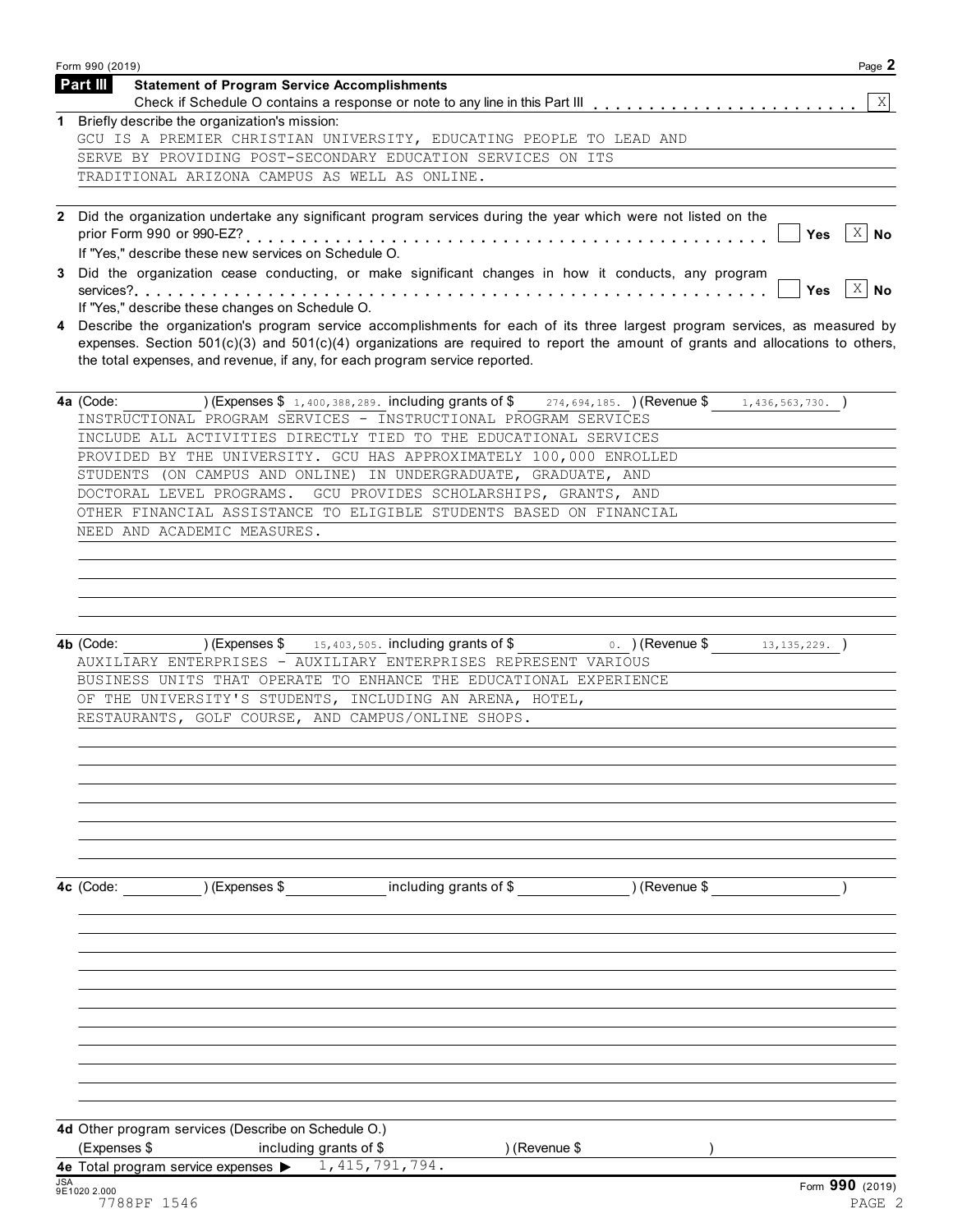|              | Form 990 (2019)<br><b>Checklist of Required Schedules</b><br><b>Part IV</b>                                                                                                                                                                       |                                |        | Page $3$ |
|--------------|---------------------------------------------------------------------------------------------------------------------------------------------------------------------------------------------------------------------------------------------------|--------------------------------|--------|----------|
|              |                                                                                                                                                                                                                                                   |                                | Yes    | No       |
| 1.           | Is the organization described in section $501(c)(3)$ or $4947(a)(1)$ (other than a private foundation)? If "Yes,"                                                                                                                                 |                                | Χ      |          |
| $\mathbf{2}$ | Is the organization required to complete Schedule B, Schedule of Contributors (see instructions)?                                                                                                                                                 | $\mathbf{1}$<br>$\overline{2}$ | X      |          |
| 3            | Did the organization engage in direct or indirect political campaign activities on behalf of or in opposition to                                                                                                                                  |                                |        |          |
|              |                                                                                                                                                                                                                                                   | $3^{\circ}$                    |        | X        |
| 4            | <b>Section 501(c)(3) organizations.</b> Did the organization engage in lobbying activities, or have a section 501(h)                                                                                                                              | $\overline{4}$                 |        | Χ        |
|              | 5 Is the organization a section $501(c)(4)$ , $501(c)(5)$ , or $501(c)(6)$ organization that receives membership dues,                                                                                                                            |                                |        |          |
|              | assessments, or similar amounts as defined in Revenue Procedure 98-19? If "Yes," complete Schedule C, Part III                                                                                                                                    | 5.                             |        | X        |
| 6.           | Did the organization maintain any donor advised funds or any similar funds or accounts for which donors<br>have the right to provide advice on the distribution or investment of amounts in such funds or accounts? If                            |                                |        |          |
|              |                                                                                                                                                                                                                                                   | 6                              |        | Χ        |
| 7            | Did the organization receive or hold a conservation easement, including easements to preserve open space,                                                                                                                                         |                                |        |          |
| 8            | the environment, historic land areas, or historic structures? If "Yes," complete Schedule D, Part II<br>Did the organization maintain collections of works of art, historical treasures, or other similar assets? If "Yes,"                       | $\overline{7}$                 |        | X        |
|              |                                                                                                                                                                                                                                                   | 8                              |        | X        |
| 9            | Did the organization report an amount in Part X, line 21, for escrow or custodial account liability, serve as a                                                                                                                                   |                                |        |          |
|              | custodian for amounts not listed in Part X; or provide credit counseling, debt management, credit repair, or                                                                                                                                      | 9                              |        | X        |
|              | 10 Did the organization, directly or through a related organization, hold assets in donor-restricted endowments                                                                                                                                   |                                |        |          |
|              |                                                                                                                                                                                                                                                   | 10                             |        | X        |
|              | 11 If the organization's answer to any of the following questions is "Yes," then complete Schedule D, Parts VI,<br>VII, VIII, IX, or X as applicable.                                                                                             |                                |        |          |
|              | a Did the organization report an amount for land, buildings, and equipment in Part X, line 10? If "Yes,"                                                                                                                                          |                                |        |          |
|              |                                                                                                                                                                                                                                                   | ∣11a                           | X      |          |
|              | <b>b</b> Did the organization report an amount for investments-other securities in Part X, line 12 that is 5% or more<br>of its total assets reported in Part X, line 16? If "Yes," complete Schedule D, Part VII                                 | 11b                            |        | X        |
|              | c Did the organization report an amount for investments-program related in Part X, line 13 that is 5% or more                                                                                                                                     |                                |        |          |
|              | of its total assets reported in Part X, line 16? If "Yes," complete Schedule D, Part VIII.                                                                                                                                                        | 11c                            |        | X        |
|              | d Did the organization report an amount for other assets in Part X, line 15, that is 5% or more of its total assets                                                                                                                               | 11d                            |        | X        |
|              | e Did the organization report an amount for other liabilities in Part X, line 25? If "Yes," complete Schedule D, Part X                                                                                                                           | 11e                            | Χ      |          |
|              | f Did the organization's separate or consolidated financial statements for the tax year include a footnote that addresses                                                                                                                         |                                | X      |          |
|              | the organization's liability for uncertain tax positions under FIN 48 (ASC 740)? If "Yes," complete Schedule D, Part X<br>12a Did the organization obtain separate, independent audited financial statements for the tax year? If "Yes," complete | 11f                            |        |          |
|              |                                                                                                                                                                                                                                                   | 12a                            |        | X        |
|              | <b>b</b> Was the organization included in consolidated, independent audited financial statements for the tax year? If                                                                                                                             |                                |        |          |
| 13           | "Yes," and if the organization answered "No" to line 12a, then completing Schedule D, Parts XI and XII is optional<br>Is the organization a school described in section $170(b)(1)(A)(ii)?$ If "Yes," complete Schedule E.                        | 12b<br>13                      | X<br>X |          |
|              | 14a Did the organization maintain an office, employees, or agents outside of the United States?.                                                                                                                                                  | 14a                            |        | X        |
|              | <b>b</b> Did the organization have aggregate revenues or expenses of more than \$10,000 from grantmaking,                                                                                                                                         |                                |        |          |
|              | fundraising, business, investment, and program service activities outside the United States, or aggregate<br>foreign investments valued at \$100,000 or more? If "Yes," complete Schedule F, Parts I and IV                                       | 14b                            |        | X        |
| 15           | Did the organization report on Part IX, column (A), line 3, more than \$5,000 of grants or other assistance to or                                                                                                                                 |                                |        |          |
|              |                                                                                                                                                                                                                                                   | 15                             |        | X        |
| 16           | Did the organization report on Part IX, column (A), line 3, more than \$5,000 of aggregate grants or other<br>assistance to or for foreign individuals? If "Yes," complete Schedule F, Parts III and IV                                           | 16                             |        | X        |
| 17           | Did the organization report a total of more than \$15,000 of expenses for professional fundraising services on                                                                                                                                    |                                |        |          |
|              | Part IX, column (A), lines 6 and 11e? If "Yes," complete Schedule G, Part I (see instructions).                                                                                                                                                   | 17                             |        | X        |
| 18           | Did the organization report more than \$15,000 total of fundraising event gross income and contributions on                                                                                                                                       | 18                             |        | X        |
| 19           | Did the organization report more than \$15,000 of gross income from gaming activities on Part VIII, line 9a?                                                                                                                                      |                                |        |          |
|              |                                                                                                                                                                                                                                                   | 19                             |        | Χ        |
|              | 20 a Did the organization operate one or more hospital facilities? If "Yes," complete Schedule H<br><b>b</b> If "Yes" to line 20a, did the organization attach a copy of its audited financial statements to this return?                         | 20a<br>20 <sub>b</sub>         |        | X        |
| 21           | Did the organization report more than \$5,000 of grants or other assistance to any domestic organization or                                                                                                                                       |                                |        |          |
|              | domestic government on Part IX, column (A), line 1? If "Yes," complete Schedule I, Parts I and II                                                                                                                                                 | 21                             |        | X        |
| <b>JSA</b>   | 9E1021 2.000<br>7788PF 1546                                                                                                                                                                                                                       | Form 990 (2019)                |        | PAGE 3   |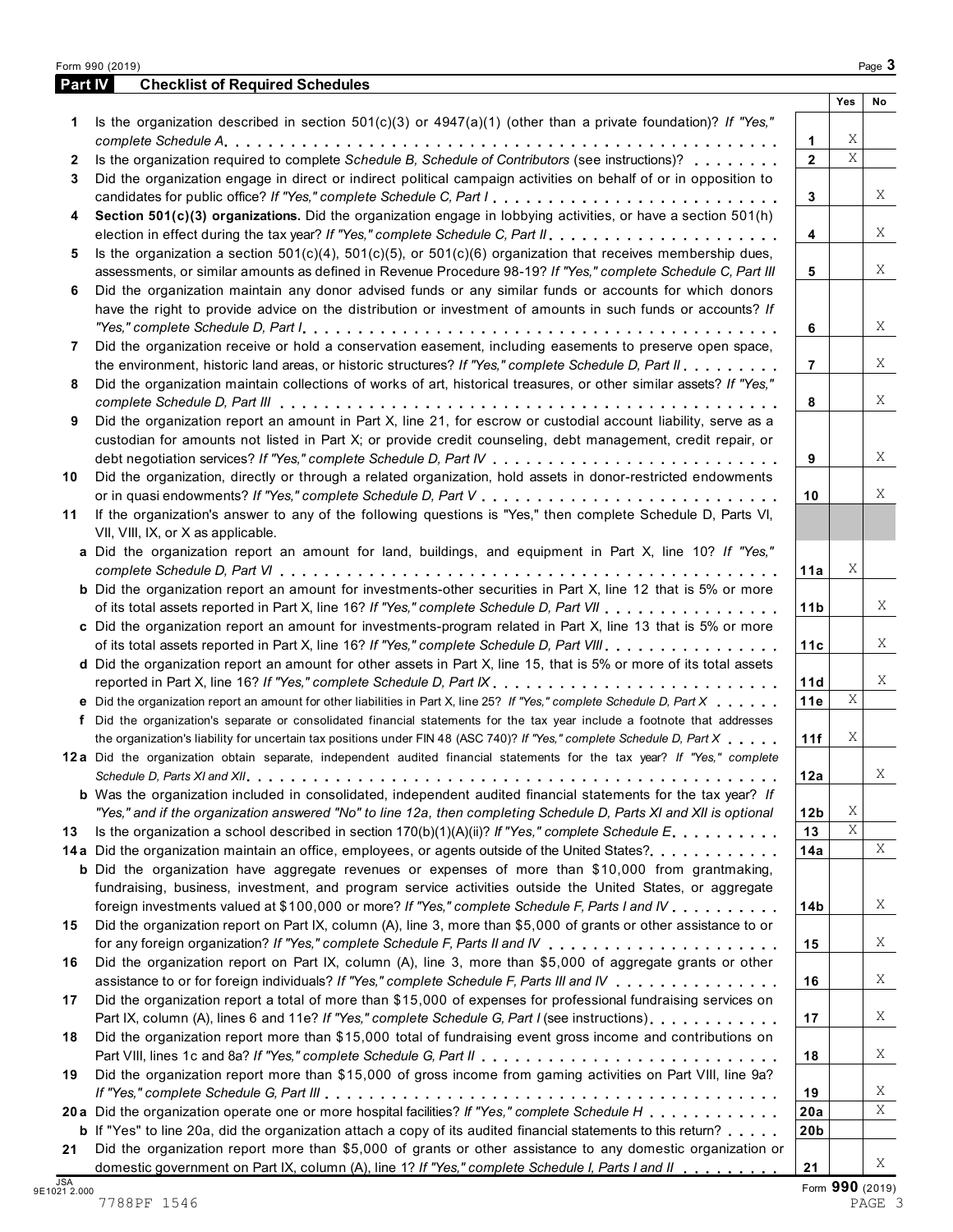|--|

| Part IV<br>22<br>23<br>26<br>27 | <b>Checklist of Required Schedules (continued)</b><br>Did the organization report more than \$5,000 of grants or other assistance to or for domestic individuals on<br>Did the organization answer "Yes" to Part VII, Section A, line 3, 4, or 5 about compensation of the<br>organization's current and former officers, directors, trustees, key employees, and highest compensated<br>24a Did the organization have a tax-exempt bond issue with an outstanding principal amount of more than<br>\$100,000 as of the last day of the year, that was issued after December 31, 2002? If "Yes," answer lines 24b<br><b>b</b> Did the organization invest any proceeds of tax-exempt bonds beyond a temporary period exception?<br>c Did the organization maintain an escrow account other than a refunding escrow at any time during the year<br><b>d</b> Did the organization act as an "on behalf of" issuer for bonds outstanding at any time during the year?<br>25a Section 501(c)(3), 501(c)(4), and 501(c)(29) organizations. Did the organization engage in an excess benefit<br>transaction with a disqualified person during the year? If "Yes," complete Schedule L, Part I.<br><b>b</b> Is the organization aware that it engaged in an excess benefit transaction with a disqualified person in a prior | 22<br>23<br>  24b | Yes<br>Χ<br>Χ | <b>No</b>    |
|---------------------------------|-----------------------------------------------------------------------------------------------------------------------------------------------------------------------------------------------------------------------------------------------------------------------------------------------------------------------------------------------------------------------------------------------------------------------------------------------------------------------------------------------------------------------------------------------------------------------------------------------------------------------------------------------------------------------------------------------------------------------------------------------------------------------------------------------------------------------------------------------------------------------------------------------------------------------------------------------------------------------------------------------------------------------------------------------------------------------------------------------------------------------------------------------------------------------------------------------------------------------------------------------------------------------------------------------------------------------|-------------------|---------------|--------------|
|                                 |                                                                                                                                                                                                                                                                                                                                                                                                                                                                                                                                                                                                                                                                                                                                                                                                                                                                                                                                                                                                                                                                                                                                                                                                                                                                                                                       |                   |               |              |
|                                 |                                                                                                                                                                                                                                                                                                                                                                                                                                                                                                                                                                                                                                                                                                                                                                                                                                                                                                                                                                                                                                                                                                                                                                                                                                                                                                                       |                   |               |              |
|                                 |                                                                                                                                                                                                                                                                                                                                                                                                                                                                                                                                                                                                                                                                                                                                                                                                                                                                                                                                                                                                                                                                                                                                                                                                                                                                                                                       |                   |               |              |
|                                 |                                                                                                                                                                                                                                                                                                                                                                                                                                                                                                                                                                                                                                                                                                                                                                                                                                                                                                                                                                                                                                                                                                                                                                                                                                                                                                                       |                   |               |              |
|                                 |                                                                                                                                                                                                                                                                                                                                                                                                                                                                                                                                                                                                                                                                                                                                                                                                                                                                                                                                                                                                                                                                                                                                                                                                                                                                                                                       |                   |               |              |
|                                 |                                                                                                                                                                                                                                                                                                                                                                                                                                                                                                                                                                                                                                                                                                                                                                                                                                                                                                                                                                                                                                                                                                                                                                                                                                                                                                                       |                   |               | X            |
|                                 |                                                                                                                                                                                                                                                                                                                                                                                                                                                                                                                                                                                                                                                                                                                                                                                                                                                                                                                                                                                                                                                                                                                                                                                                                                                                                                                       |                   |               |              |
|                                 |                                                                                                                                                                                                                                                                                                                                                                                                                                                                                                                                                                                                                                                                                                                                                                                                                                                                                                                                                                                                                                                                                                                                                                                                                                                                                                                       |                   |               |              |
|                                 |                                                                                                                                                                                                                                                                                                                                                                                                                                                                                                                                                                                                                                                                                                                                                                                                                                                                                                                                                                                                                                                                                                                                                                                                                                                                                                                       | 24d               |               |              |
|                                 |                                                                                                                                                                                                                                                                                                                                                                                                                                                                                                                                                                                                                                                                                                                                                                                                                                                                                                                                                                                                                                                                                                                                                                                                                                                                                                                       |                   |               |              |
|                                 |                                                                                                                                                                                                                                                                                                                                                                                                                                                                                                                                                                                                                                                                                                                                                                                                                                                                                                                                                                                                                                                                                                                                                                                                                                                                                                                       | 25a               |               | X            |
|                                 | year, and that the transaction has not been reported on any of the organization's prior Forms 990 or 990-EZ?                                                                                                                                                                                                                                                                                                                                                                                                                                                                                                                                                                                                                                                                                                                                                                                                                                                                                                                                                                                                                                                                                                                                                                                                          |                   |               |              |
|                                 | Did the organization report any amount on Part X, line 5 or 22, for receivables from or payables to any current                                                                                                                                                                                                                                                                                                                                                                                                                                                                                                                                                                                                                                                                                                                                                                                                                                                                                                                                                                                                                                                                                                                                                                                                       | 25 <sub>b</sub>   |               | X            |
|                                 | or former officer, director, trustee, key employee, creator or founder, substantial contributor, or 35%                                                                                                                                                                                                                                                                                                                                                                                                                                                                                                                                                                                                                                                                                                                                                                                                                                                                                                                                                                                                                                                                                                                                                                                                               |                   |               |              |
|                                 | controlled entity or family member of any of these persons? If "Yes," complete Schedule L, Part II.                                                                                                                                                                                                                                                                                                                                                                                                                                                                                                                                                                                                                                                                                                                                                                                                                                                                                                                                                                                                                                                                                                                                                                                                                   | 26                |               | X            |
|                                 | Did the organization provide a grant or other assistance to any current or former officer, director, trustee, key<br>employee, creator or founder, substantial contributor or employee thereof, a grant selection committee                                                                                                                                                                                                                                                                                                                                                                                                                                                                                                                                                                                                                                                                                                                                                                                                                                                                                                                                                                                                                                                                                           |                   |               |              |
|                                 | member, or to a 35% controlled entity (including an employee thereof) or family member of any of these                                                                                                                                                                                                                                                                                                                                                                                                                                                                                                                                                                                                                                                                                                                                                                                                                                                                                                                                                                                                                                                                                                                                                                                                                |                   |               |              |
| 28                              | Was the organization a party to a business transaction with one of the following parties (see Schedule L,                                                                                                                                                                                                                                                                                                                                                                                                                                                                                                                                                                                                                                                                                                                                                                                                                                                                                                                                                                                                                                                                                                                                                                                                             | 27                |               | X            |
|                                 | Part IV instructions, for applicable filing thresholds, conditions, and exceptions):                                                                                                                                                                                                                                                                                                                                                                                                                                                                                                                                                                                                                                                                                                                                                                                                                                                                                                                                                                                                                                                                                                                                                                                                                                  |                   |               |              |
|                                 | a A current or former officer, director, trustee, key employee, creator or founder, or substantial contributor? If                                                                                                                                                                                                                                                                                                                                                                                                                                                                                                                                                                                                                                                                                                                                                                                                                                                                                                                                                                                                                                                                                                                                                                                                    |                   | Χ             |              |
|                                 | <b>b</b> A family member of any individual described in line 28a? If "Yes," complete Schedule L, Part IV 28b                                                                                                                                                                                                                                                                                                                                                                                                                                                                                                                                                                                                                                                                                                                                                                                                                                                                                                                                                                                                                                                                                                                                                                                                          |                   | X             |              |
|                                 | c A 35% controlled entity of one or more individuals and/or organizations described in lines 28a or 28b? If                                                                                                                                                                                                                                                                                                                                                                                                                                                                                                                                                                                                                                                                                                                                                                                                                                                                                                                                                                                                                                                                                                                                                                                                           |                   |               |              |
| 29                              | Did the organization receive more than \$25,000 in non-cash contributions? If "Yes," complete Schedule M                                                                                                                                                                                                                                                                                                                                                                                                                                                                                                                                                                                                                                                                                                                                                                                                                                                                                                                                                                                                                                                                                                                                                                                                              | 28c <br>-29       | X             | X            |
| 30                              | Did the organization receive contributions of art, historical treasures, or other similar assets, or qualified                                                                                                                                                                                                                                                                                                                                                                                                                                                                                                                                                                                                                                                                                                                                                                                                                                                                                                                                                                                                                                                                                                                                                                                                        |                   |               |              |
| 31                              | Did the organization liquidate, terminate, or dissolve and cease operations? If "Yes," complete Schedule N, Part I                                                                                                                                                                                                                                                                                                                                                                                                                                                                                                                                                                                                                                                                                                                                                                                                                                                                                                                                                                                                                                                                                                                                                                                                    | 30<br>-31         |               | X<br>X       |
| 32                              | Did the organization sell, exchange, dispose of, or transfer more than 25% of its net assets? If "Yes,"                                                                                                                                                                                                                                                                                                                                                                                                                                                                                                                                                                                                                                                                                                                                                                                                                                                                                                                                                                                                                                                                                                                                                                                                               |                   |               |              |
|                                 |                                                                                                                                                                                                                                                                                                                                                                                                                                                                                                                                                                                                                                                                                                                                                                                                                                                                                                                                                                                                                                                                                                                                                                                                                                                                                                                       | 32                |               | X            |
| 33                              | Did the organization own 100% of an entity disregarded as separate from the organization under Regulations<br>sections 301.7701-2 and 301.7701-3? If "Yes," complete Schedule R, Part $1, \ldots, \ldots, \ldots, \ldots, \ldots, \ldots$                                                                                                                                                                                                                                                                                                                                                                                                                                                                                                                                                                                                                                                                                                                                                                                                                                                                                                                                                                                                                                                                             | 33                | Χ             |              |
| 34                              | Was the organization related to any tax-exempt or taxable entity? If "Yes," complete Schedule R, Part II, III,                                                                                                                                                                                                                                                                                                                                                                                                                                                                                                                                                                                                                                                                                                                                                                                                                                                                                                                                                                                                                                                                                                                                                                                                        |                   |               |              |
|                                 | 35a Did the organization have a controlled entity within the meaning of section $512(b)(13)? \ldots \ldots \ldots \ldots$                                                                                                                                                                                                                                                                                                                                                                                                                                                                                                                                                                                                                                                                                                                                                                                                                                                                                                                                                                                                                                                                                                                                                                                             | -34<br> 35a       | X             | $\mathbf{X}$ |
|                                 | <b>b</b> If "Yes" to line 35a, did the organization receive any payment from or engage in any transaction with a                                                                                                                                                                                                                                                                                                                                                                                                                                                                                                                                                                                                                                                                                                                                                                                                                                                                                                                                                                                                                                                                                                                                                                                                      |                   |               |              |
|                                 | controlled entity within the meaning of section 512(b)(13)? If "Yes," complete Schedule R, Part V, line 2 35b                                                                                                                                                                                                                                                                                                                                                                                                                                                                                                                                                                                                                                                                                                                                                                                                                                                                                                                                                                                                                                                                                                                                                                                                         |                   |               |              |
| 36                              | Section 501(c)(3) organizations. Did the organization make any transfers to an exempt non-charitable                                                                                                                                                                                                                                                                                                                                                                                                                                                                                                                                                                                                                                                                                                                                                                                                                                                                                                                                                                                                                                                                                                                                                                                                                  | 36                |               | X            |
| 37                              | Did the organization conduct more than 5% of its activities through an entity that is not a related organization                                                                                                                                                                                                                                                                                                                                                                                                                                                                                                                                                                                                                                                                                                                                                                                                                                                                                                                                                                                                                                                                                                                                                                                                      |                   |               |              |
| 38                              |                                                                                                                                                                                                                                                                                                                                                                                                                                                                                                                                                                                                                                                                                                                                                                                                                                                                                                                                                                                                                                                                                                                                                                                                                                                                                                                       | 37                |               | X            |
|                                 | 19? Note: All Form 990 filers are required to complete Schedule O.                                                                                                                                                                                                                                                                                                                                                                                                                                                                                                                                                                                                                                                                                                                                                                                                                                                                                                                                                                                                                                                                                                                                                                                                                                                    | 38                | X             |              |
|                                 | Part V Statements Regarding Other IRS Filings and Tax Compliance                                                                                                                                                                                                                                                                                                                                                                                                                                                                                                                                                                                                                                                                                                                                                                                                                                                                                                                                                                                                                                                                                                                                                                                                                                                      |                   |               |              |
|                                 | and that is treated as a partnership for federal income tax purposes? If "Yes," complete Schedule R, Part VI<br>Did the organization complete Schedule O and provide explanations in Schedule O for Part VI, lines 11b and                                                                                                                                                                                                                                                                                                                                                                                                                                                                                                                                                                                                                                                                                                                                                                                                                                                                                                                                                                                                                                                                                            |                   | Yes           | No           |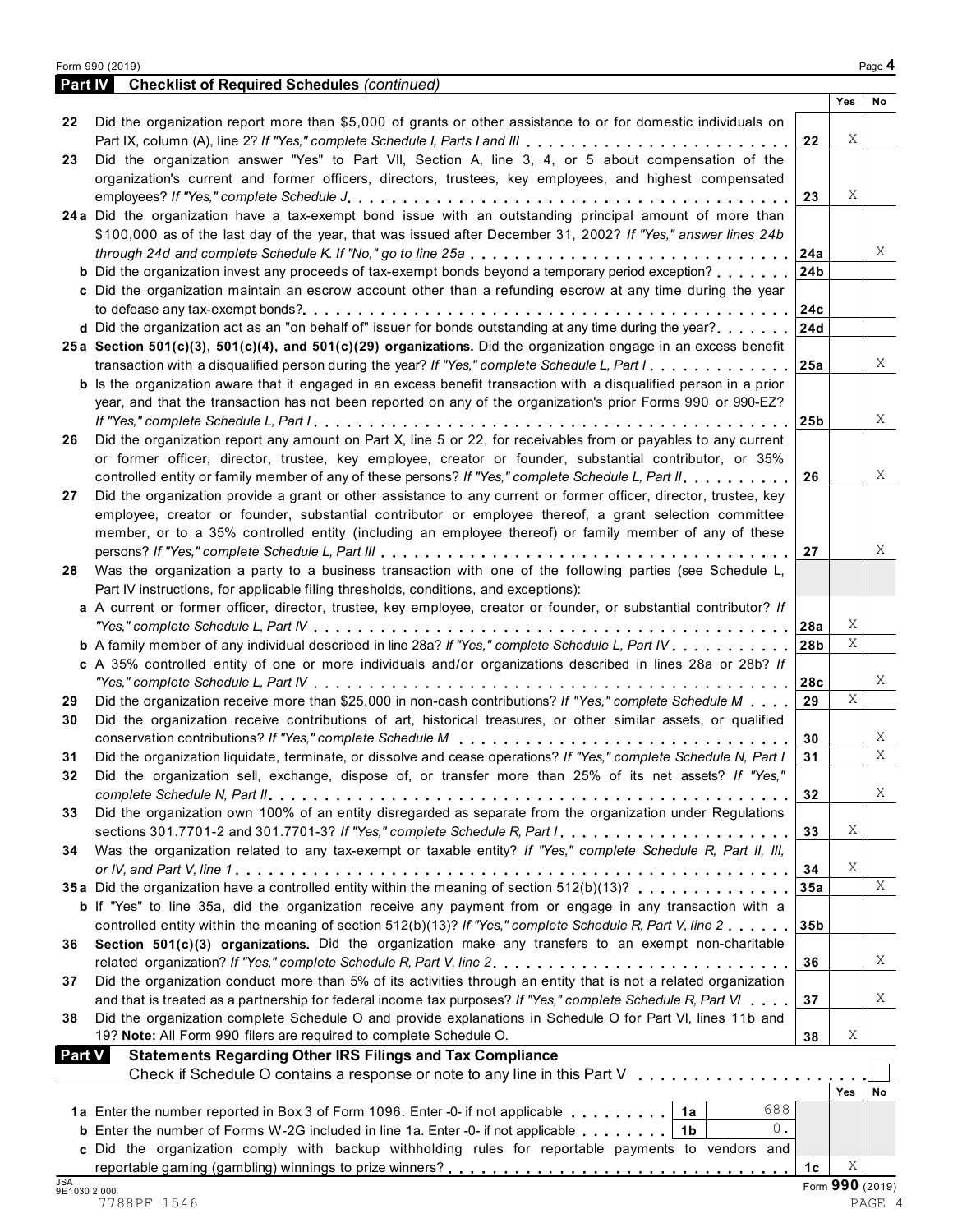| Form 990 (2019)<br>Page $5$<br>Part V<br>Statements Regarding Other IRS Filings and Tax Compliance (continued)<br>Yes<br>No<br>2a Enter the number of employees reported on Form W-3, Transmittal of Wage and Tax<br>9,650<br>2a<br>Statements, filed for the calendar year ending with or within the year covered by this return. .<br>Χ<br>2b<br><b>b</b> If at least one is reported on line 2a, did the organization file all required federal employment tax returns?<br>Note: If the sum of lines 1a and 2a is greater than 250, you may be required to e-file (see instructions).<br>Χ<br>За<br>3a Did the organization have unrelated business gross income of \$1,000 or more during the year?.<br>X<br>3b<br><b>b</b> If "Yes," has it filed a Form 990-T for this year? If "No" to line 3b, provide an explanation on Schedule O<br>4a At any time during the calendar year, did the organization have an interest in, or a signature or other authority over,<br>Χ<br>4a<br>a financial account in a foreign country (such as a bank account, securities account, or other financial account)?<br><b>b</b> If "Yes," enter the name of the foreign country $\blacktriangleright$<br>See instructions for filing requirements for FinCEN Form 114, Report of Foreign Bank and Financial Accounts (FBAR).<br>Χ<br>5а<br>5a Was the organization a party to a prohibited tax shelter transaction at any time during the tax year?.<br>Χ<br>5b<br><b>b</b> Did any taxable party notify the organization that it was or is a party to a prohibited tax shelter transaction?<br>5с<br>6a Does the organization have annual gross receipts that are normally greater than \$100,000, and did the<br>Χ<br>6а<br>organization solicit any contributions that were not tax deductible as charitable contributions?<br><b>b</b> If "Yes," did the organization include with every solicitation an express statement that such contributions or<br>6b<br>7 Organizations that may receive deductible contributions under section 170(c).<br>a Did the organization receive a payment in excess of \$75 made partly as a contribution and partly for goods<br>Χ<br>7а<br>X<br>7b<br><b>b</b> If "Yes," did the organization notify the donor of the value of the goods or services provided? $\ldots \ldots \ldots \ldots$<br>c Did the organization sell, exchange, or otherwise dispose of tangible personal property for which it was<br>Χ<br>7с<br>X<br>7е<br>e Did the organization receive any funds, directly or indirectly, to pay premiums on a personal benefit contract?<br>Χ<br>7f<br>f Did the organization, during the year, pay premiums, directly or indirectly, on a personal benefit contract?<br>7g<br>g If the organization received a contribution of qualified intellectual property, did the organization file Form 8899 as required?<br>7h<br>h If the organization received a contribution of cars, boats, airplanes, or other vehicles, did the organization file a Form 1098-C?. .<br>Sponsoring organizations maintaining donor advised funds. Did a donor advised fund maintained by the<br>8<br>sponsoring organization have excess business holdings at any time during the year?<br>Sponsoring organizations maintaining donor advised funds.<br>9a<br>a Did the sponsoring organization make any taxable distributions under section 4966?<br>9b<br><b>b</b> Did the sponsoring organization make a distribution to a donor, donor advisor, or related person?<br>Section 501(c)(7) organizations. Enter:<br>10<br>a Initiation fees and capital contributions included on Part VIII, line 12 10a<br><b>b</b> Gross receipts, included on Form 990, Part VIII, line 12, for public use of club facilities 10b<br>11 Section 501(c)(12) organizations. Enter:<br>∣11a<br><b>b</b> Gross income from other sources (Do not net amounts due or paid to other sources<br>12a<br>12a Section 4947(a)(1) non-exempt charitable trusts. Is the organization filing Form 990 in lieu of Form 1041?<br><b>b</b> If "Yes," enter the amount of tax-exempt interest received or accrued during the year 12b<br>13 Section 501(c)(29) qualified nonprofit health insurance issuers.<br>∣13a<br>a Is the organization licensed to issue qualified health plans in more than one state?<br>Note: See the instructions for additional information the organization must report on Schedule O.<br><b>b</b> Enter the amount of reserves the organization is required to maintain by the states in which<br>the organization is licensed to issue qualified health plans $\dots \dots \dots \dots \dots \dots \dots \dots$<br> 13c <br>Χ<br>14a Did the organization receive any payments for indoor tanning services during the tax year? 14a<br><b>b</b> If "Yes," has it filed a Form 720 to report these payments? If "No," provide an explanation on Schedule O $\dots \dots$   14b<br>15 Is the organization subject to the section 4960 tax on payment(s) of more than \$1,000,000 in remuneration or<br>Χ<br>15<br>If "Yes," see instructions and file Form 4720, Schedule N.<br>Χ<br>16<br>Is the organization an educational institution subject to the section 4968 excise tax on net investment income?<br>16.<br>If "Yes," complete Form 4720, Schedule O.<br><b>JSA</b><br>9E1040 1.020<br>7788PF 1546 |  |  |  |
|--------------------------------------------------------------------------------------------------------------------------------------------------------------------------------------------------------------------------------------------------------------------------------------------------------------------------------------------------------------------------------------------------------------------------------------------------------------------------------------------------------------------------------------------------------------------------------------------------------------------------------------------------------------------------------------------------------------------------------------------------------------------------------------------------------------------------------------------------------------------------------------------------------------------------------------------------------------------------------------------------------------------------------------------------------------------------------------------------------------------------------------------------------------------------------------------------------------------------------------------------------------------------------------------------------------------------------------------------------------------------------------------------------------------------------------------------------------------------------------------------------------------------------------------------------------------------------------------------------------------------------------------------------------------------------------------------------------------------------------------------------------------------------------------------------------------------------------------------------------------------------------------------------------------------------------------------------------------------------------------------------------------------------------------------------------------------------------------------------------------------------------------------------------------------------------------------------------------------------------------------------------------------------------------------------------------------------------------------------------------------------------------------------------------------------------------------------------------------------------------------------------------------------------------------------------------------------------------------------------------------------------------------------------------------------------------------------------------------------------------------------------------------------------------------------------------------------------------------------------------------------------------------------------------------------------------------------------------------------------------------------------------------------------------------------------------------------------------------------------------------------------------------------------------------------------------------------------------------------------------------------------------------------------------------------------------------------------------------------------------------------------------------------------------------------------------------------------------------------------------------------------------------------------------------------------------------------------------------------------------------------------------------------------------------------------------------------------------------------------------------------------------------------------------------------------------------------------------------------------------------------------------------------------------------------------------------------------------------------------------------------------------------------------------------------------------------------------------------------------------------------------------------------------------------------------------------------------------------------------------------------------------------------------------------------------------------------------------------------------------------------------------------------------------------------------------------------------------------------------------------------------------------------------------------------------------------------------------------------------------------------------------------------------------------------------------------------------------------------------------------------------------------------------------------------------------------------------------------------------------------------------------------------------------------------------------------------------------------------------------------------------------------------------------------------------------------------------------------------------------------------------------------------------------------------------------------------------------------------------------------------------------------------------------------------------------------------------|--|--|--|
|                                                                                                                                                                                                                                                                                                                                                                                                                                                                                                                                                                                                                                                                                                                                                                                                                                                                                                                                                                                                                                                                                                                                                                                                                                                                                                                                                                                                                                                                                                                                                                                                                                                                                                                                                                                                                                                                                                                                                                                                                                                                                                                                                                                                                                                                                                                                                                                                                                                                                                                                                                                                                                                                                                                                                                                                                                                                                                                                                                                                                                                                                                                                                                                                                                                                                                                                                                                                                                                                                                                                                                                                                                                                                                                                                                                                                                                                                                                                                                                                                                                                                                                                                                                                                                                                                                                                                                                                                                                                                                                                                                                                                                                                                                                                                                                                                                                                                                                                                                                                                                                                                                                                                                                                                                                                                                                                      |  |  |  |
|                                                                                                                                                                                                                                                                                                                                                                                                                                                                                                                                                                                                                                                                                                                                                                                                                                                                                                                                                                                                                                                                                                                                                                                                                                                                                                                                                                                                                                                                                                                                                                                                                                                                                                                                                                                                                                                                                                                                                                                                                                                                                                                                                                                                                                                                                                                                                                                                                                                                                                                                                                                                                                                                                                                                                                                                                                                                                                                                                                                                                                                                                                                                                                                                                                                                                                                                                                                                                                                                                                                                                                                                                                                                                                                                                                                                                                                                                                                                                                                                                                                                                                                                                                                                                                                                                                                                                                                                                                                                                                                                                                                                                                                                                                                                                                                                                                                                                                                                                                                                                                                                                                                                                                                                                                                                                                                                      |  |  |  |
|                                                                                                                                                                                                                                                                                                                                                                                                                                                                                                                                                                                                                                                                                                                                                                                                                                                                                                                                                                                                                                                                                                                                                                                                                                                                                                                                                                                                                                                                                                                                                                                                                                                                                                                                                                                                                                                                                                                                                                                                                                                                                                                                                                                                                                                                                                                                                                                                                                                                                                                                                                                                                                                                                                                                                                                                                                                                                                                                                                                                                                                                                                                                                                                                                                                                                                                                                                                                                                                                                                                                                                                                                                                                                                                                                                                                                                                                                                                                                                                                                                                                                                                                                                                                                                                                                                                                                                                                                                                                                                                                                                                                                                                                                                                                                                                                                                                                                                                                                                                                                                                                                                                                                                                                                                                                                                                                      |  |  |  |
|                                                                                                                                                                                                                                                                                                                                                                                                                                                                                                                                                                                                                                                                                                                                                                                                                                                                                                                                                                                                                                                                                                                                                                                                                                                                                                                                                                                                                                                                                                                                                                                                                                                                                                                                                                                                                                                                                                                                                                                                                                                                                                                                                                                                                                                                                                                                                                                                                                                                                                                                                                                                                                                                                                                                                                                                                                                                                                                                                                                                                                                                                                                                                                                                                                                                                                                                                                                                                                                                                                                                                                                                                                                                                                                                                                                                                                                                                                                                                                                                                                                                                                                                                                                                                                                                                                                                                                                                                                                                                                                                                                                                                                                                                                                                                                                                                                                                                                                                                                                                                                                                                                                                                                                                                                                                                                                                      |  |  |  |
|                                                                                                                                                                                                                                                                                                                                                                                                                                                                                                                                                                                                                                                                                                                                                                                                                                                                                                                                                                                                                                                                                                                                                                                                                                                                                                                                                                                                                                                                                                                                                                                                                                                                                                                                                                                                                                                                                                                                                                                                                                                                                                                                                                                                                                                                                                                                                                                                                                                                                                                                                                                                                                                                                                                                                                                                                                                                                                                                                                                                                                                                                                                                                                                                                                                                                                                                                                                                                                                                                                                                                                                                                                                                                                                                                                                                                                                                                                                                                                                                                                                                                                                                                                                                                                                                                                                                                                                                                                                                                                                                                                                                                                                                                                                                                                                                                                                                                                                                                                                                                                                                                                                                                                                                                                                                                                                                      |  |  |  |
|                                                                                                                                                                                                                                                                                                                                                                                                                                                                                                                                                                                                                                                                                                                                                                                                                                                                                                                                                                                                                                                                                                                                                                                                                                                                                                                                                                                                                                                                                                                                                                                                                                                                                                                                                                                                                                                                                                                                                                                                                                                                                                                                                                                                                                                                                                                                                                                                                                                                                                                                                                                                                                                                                                                                                                                                                                                                                                                                                                                                                                                                                                                                                                                                                                                                                                                                                                                                                                                                                                                                                                                                                                                                                                                                                                                                                                                                                                                                                                                                                                                                                                                                                                                                                                                                                                                                                                                                                                                                                                                                                                                                                                                                                                                                                                                                                                                                                                                                                                                                                                                                                                                                                                                                                                                                                                                                      |  |  |  |
|                                                                                                                                                                                                                                                                                                                                                                                                                                                                                                                                                                                                                                                                                                                                                                                                                                                                                                                                                                                                                                                                                                                                                                                                                                                                                                                                                                                                                                                                                                                                                                                                                                                                                                                                                                                                                                                                                                                                                                                                                                                                                                                                                                                                                                                                                                                                                                                                                                                                                                                                                                                                                                                                                                                                                                                                                                                                                                                                                                                                                                                                                                                                                                                                                                                                                                                                                                                                                                                                                                                                                                                                                                                                                                                                                                                                                                                                                                                                                                                                                                                                                                                                                                                                                                                                                                                                                                                                                                                                                                                                                                                                                                                                                                                                                                                                                                                                                                                                                                                                                                                                                                                                                                                                                                                                                                                                      |  |  |  |
|                                                                                                                                                                                                                                                                                                                                                                                                                                                                                                                                                                                                                                                                                                                                                                                                                                                                                                                                                                                                                                                                                                                                                                                                                                                                                                                                                                                                                                                                                                                                                                                                                                                                                                                                                                                                                                                                                                                                                                                                                                                                                                                                                                                                                                                                                                                                                                                                                                                                                                                                                                                                                                                                                                                                                                                                                                                                                                                                                                                                                                                                                                                                                                                                                                                                                                                                                                                                                                                                                                                                                                                                                                                                                                                                                                                                                                                                                                                                                                                                                                                                                                                                                                                                                                                                                                                                                                                                                                                                                                                                                                                                                                                                                                                                                                                                                                                                                                                                                                                                                                                                                                                                                                                                                                                                                                                                      |  |  |  |
|                                                                                                                                                                                                                                                                                                                                                                                                                                                                                                                                                                                                                                                                                                                                                                                                                                                                                                                                                                                                                                                                                                                                                                                                                                                                                                                                                                                                                                                                                                                                                                                                                                                                                                                                                                                                                                                                                                                                                                                                                                                                                                                                                                                                                                                                                                                                                                                                                                                                                                                                                                                                                                                                                                                                                                                                                                                                                                                                                                                                                                                                                                                                                                                                                                                                                                                                                                                                                                                                                                                                                                                                                                                                                                                                                                                                                                                                                                                                                                                                                                                                                                                                                                                                                                                                                                                                                                                                                                                                                                                                                                                                                                                                                                                                                                                                                                                                                                                                                                                                                                                                                                                                                                                                                                                                                                                                      |  |  |  |
|                                                                                                                                                                                                                                                                                                                                                                                                                                                                                                                                                                                                                                                                                                                                                                                                                                                                                                                                                                                                                                                                                                                                                                                                                                                                                                                                                                                                                                                                                                                                                                                                                                                                                                                                                                                                                                                                                                                                                                                                                                                                                                                                                                                                                                                                                                                                                                                                                                                                                                                                                                                                                                                                                                                                                                                                                                                                                                                                                                                                                                                                                                                                                                                                                                                                                                                                                                                                                                                                                                                                                                                                                                                                                                                                                                                                                                                                                                                                                                                                                                                                                                                                                                                                                                                                                                                                                                                                                                                                                                                                                                                                                                                                                                                                                                                                                                                                                                                                                                                                                                                                                                                                                                                                                                                                                                                                      |  |  |  |
|                                                                                                                                                                                                                                                                                                                                                                                                                                                                                                                                                                                                                                                                                                                                                                                                                                                                                                                                                                                                                                                                                                                                                                                                                                                                                                                                                                                                                                                                                                                                                                                                                                                                                                                                                                                                                                                                                                                                                                                                                                                                                                                                                                                                                                                                                                                                                                                                                                                                                                                                                                                                                                                                                                                                                                                                                                                                                                                                                                                                                                                                                                                                                                                                                                                                                                                                                                                                                                                                                                                                                                                                                                                                                                                                                                                                                                                                                                                                                                                                                                                                                                                                                                                                                                                                                                                                                                                                                                                                                                                                                                                                                                                                                                                                                                                                                                                                                                                                                                                                                                                                                                                                                                                                                                                                                                                                      |  |  |  |
|                                                                                                                                                                                                                                                                                                                                                                                                                                                                                                                                                                                                                                                                                                                                                                                                                                                                                                                                                                                                                                                                                                                                                                                                                                                                                                                                                                                                                                                                                                                                                                                                                                                                                                                                                                                                                                                                                                                                                                                                                                                                                                                                                                                                                                                                                                                                                                                                                                                                                                                                                                                                                                                                                                                                                                                                                                                                                                                                                                                                                                                                                                                                                                                                                                                                                                                                                                                                                                                                                                                                                                                                                                                                                                                                                                                                                                                                                                                                                                                                                                                                                                                                                                                                                                                                                                                                                                                                                                                                                                                                                                                                                                                                                                                                                                                                                                                                                                                                                                                                                                                                                                                                                                                                                                                                                                                                      |  |  |  |
|                                                                                                                                                                                                                                                                                                                                                                                                                                                                                                                                                                                                                                                                                                                                                                                                                                                                                                                                                                                                                                                                                                                                                                                                                                                                                                                                                                                                                                                                                                                                                                                                                                                                                                                                                                                                                                                                                                                                                                                                                                                                                                                                                                                                                                                                                                                                                                                                                                                                                                                                                                                                                                                                                                                                                                                                                                                                                                                                                                                                                                                                                                                                                                                                                                                                                                                                                                                                                                                                                                                                                                                                                                                                                                                                                                                                                                                                                                                                                                                                                                                                                                                                                                                                                                                                                                                                                                                                                                                                                                                                                                                                                                                                                                                                                                                                                                                                                                                                                                                                                                                                                                                                                                                                                                                                                                                                      |  |  |  |
|                                                                                                                                                                                                                                                                                                                                                                                                                                                                                                                                                                                                                                                                                                                                                                                                                                                                                                                                                                                                                                                                                                                                                                                                                                                                                                                                                                                                                                                                                                                                                                                                                                                                                                                                                                                                                                                                                                                                                                                                                                                                                                                                                                                                                                                                                                                                                                                                                                                                                                                                                                                                                                                                                                                                                                                                                                                                                                                                                                                                                                                                                                                                                                                                                                                                                                                                                                                                                                                                                                                                                                                                                                                                                                                                                                                                                                                                                                                                                                                                                                                                                                                                                                                                                                                                                                                                                                                                                                                                                                                                                                                                                                                                                                                                                                                                                                                                                                                                                                                                                                                                                                                                                                                                                                                                                                                                      |  |  |  |
|                                                                                                                                                                                                                                                                                                                                                                                                                                                                                                                                                                                                                                                                                                                                                                                                                                                                                                                                                                                                                                                                                                                                                                                                                                                                                                                                                                                                                                                                                                                                                                                                                                                                                                                                                                                                                                                                                                                                                                                                                                                                                                                                                                                                                                                                                                                                                                                                                                                                                                                                                                                                                                                                                                                                                                                                                                                                                                                                                                                                                                                                                                                                                                                                                                                                                                                                                                                                                                                                                                                                                                                                                                                                                                                                                                                                                                                                                                                                                                                                                                                                                                                                                                                                                                                                                                                                                                                                                                                                                                                                                                                                                                                                                                                                                                                                                                                                                                                                                                                                                                                                                                                                                                                                                                                                                                                                      |  |  |  |
|                                                                                                                                                                                                                                                                                                                                                                                                                                                                                                                                                                                                                                                                                                                                                                                                                                                                                                                                                                                                                                                                                                                                                                                                                                                                                                                                                                                                                                                                                                                                                                                                                                                                                                                                                                                                                                                                                                                                                                                                                                                                                                                                                                                                                                                                                                                                                                                                                                                                                                                                                                                                                                                                                                                                                                                                                                                                                                                                                                                                                                                                                                                                                                                                                                                                                                                                                                                                                                                                                                                                                                                                                                                                                                                                                                                                                                                                                                                                                                                                                                                                                                                                                                                                                                                                                                                                                                                                                                                                                                                                                                                                                                                                                                                                                                                                                                                                                                                                                                                                                                                                                                                                                                                                                                                                                                                                      |  |  |  |
|                                                                                                                                                                                                                                                                                                                                                                                                                                                                                                                                                                                                                                                                                                                                                                                                                                                                                                                                                                                                                                                                                                                                                                                                                                                                                                                                                                                                                                                                                                                                                                                                                                                                                                                                                                                                                                                                                                                                                                                                                                                                                                                                                                                                                                                                                                                                                                                                                                                                                                                                                                                                                                                                                                                                                                                                                                                                                                                                                                                                                                                                                                                                                                                                                                                                                                                                                                                                                                                                                                                                                                                                                                                                                                                                                                                                                                                                                                                                                                                                                                                                                                                                                                                                                                                                                                                                                                                                                                                                                                                                                                                                                                                                                                                                                                                                                                                                                                                                                                                                                                                                                                                                                                                                                                                                                                                                      |  |  |  |
|                                                                                                                                                                                                                                                                                                                                                                                                                                                                                                                                                                                                                                                                                                                                                                                                                                                                                                                                                                                                                                                                                                                                                                                                                                                                                                                                                                                                                                                                                                                                                                                                                                                                                                                                                                                                                                                                                                                                                                                                                                                                                                                                                                                                                                                                                                                                                                                                                                                                                                                                                                                                                                                                                                                                                                                                                                                                                                                                                                                                                                                                                                                                                                                                                                                                                                                                                                                                                                                                                                                                                                                                                                                                                                                                                                                                                                                                                                                                                                                                                                                                                                                                                                                                                                                                                                                                                                                                                                                                                                                                                                                                                                                                                                                                                                                                                                                                                                                                                                                                                                                                                                                                                                                                                                                                                                                                      |  |  |  |
|                                                                                                                                                                                                                                                                                                                                                                                                                                                                                                                                                                                                                                                                                                                                                                                                                                                                                                                                                                                                                                                                                                                                                                                                                                                                                                                                                                                                                                                                                                                                                                                                                                                                                                                                                                                                                                                                                                                                                                                                                                                                                                                                                                                                                                                                                                                                                                                                                                                                                                                                                                                                                                                                                                                                                                                                                                                                                                                                                                                                                                                                                                                                                                                                                                                                                                                                                                                                                                                                                                                                                                                                                                                                                                                                                                                                                                                                                                                                                                                                                                                                                                                                                                                                                                                                                                                                                                                                                                                                                                                                                                                                                                                                                                                                                                                                                                                                                                                                                                                                                                                                                                                                                                                                                                                                                                                                      |  |  |  |
|                                                                                                                                                                                                                                                                                                                                                                                                                                                                                                                                                                                                                                                                                                                                                                                                                                                                                                                                                                                                                                                                                                                                                                                                                                                                                                                                                                                                                                                                                                                                                                                                                                                                                                                                                                                                                                                                                                                                                                                                                                                                                                                                                                                                                                                                                                                                                                                                                                                                                                                                                                                                                                                                                                                                                                                                                                                                                                                                                                                                                                                                                                                                                                                                                                                                                                                                                                                                                                                                                                                                                                                                                                                                                                                                                                                                                                                                                                                                                                                                                                                                                                                                                                                                                                                                                                                                                                                                                                                                                                                                                                                                                                                                                                                                                                                                                                                                                                                                                                                                                                                                                                                                                                                                                                                                                                                                      |  |  |  |
|                                                                                                                                                                                                                                                                                                                                                                                                                                                                                                                                                                                                                                                                                                                                                                                                                                                                                                                                                                                                                                                                                                                                                                                                                                                                                                                                                                                                                                                                                                                                                                                                                                                                                                                                                                                                                                                                                                                                                                                                                                                                                                                                                                                                                                                                                                                                                                                                                                                                                                                                                                                                                                                                                                                                                                                                                                                                                                                                                                                                                                                                                                                                                                                                                                                                                                                                                                                                                                                                                                                                                                                                                                                                                                                                                                                                                                                                                                                                                                                                                                                                                                                                                                                                                                                                                                                                                                                                                                                                                                                                                                                                                                                                                                                                                                                                                                                                                                                                                                                                                                                                                                                                                                                                                                                                                                                                      |  |  |  |
|                                                                                                                                                                                                                                                                                                                                                                                                                                                                                                                                                                                                                                                                                                                                                                                                                                                                                                                                                                                                                                                                                                                                                                                                                                                                                                                                                                                                                                                                                                                                                                                                                                                                                                                                                                                                                                                                                                                                                                                                                                                                                                                                                                                                                                                                                                                                                                                                                                                                                                                                                                                                                                                                                                                                                                                                                                                                                                                                                                                                                                                                                                                                                                                                                                                                                                                                                                                                                                                                                                                                                                                                                                                                                                                                                                                                                                                                                                                                                                                                                                                                                                                                                                                                                                                                                                                                                                                                                                                                                                                                                                                                                                                                                                                                                                                                                                                                                                                                                                                                                                                                                                                                                                                                                                                                                                                                      |  |  |  |
|                                                                                                                                                                                                                                                                                                                                                                                                                                                                                                                                                                                                                                                                                                                                                                                                                                                                                                                                                                                                                                                                                                                                                                                                                                                                                                                                                                                                                                                                                                                                                                                                                                                                                                                                                                                                                                                                                                                                                                                                                                                                                                                                                                                                                                                                                                                                                                                                                                                                                                                                                                                                                                                                                                                                                                                                                                                                                                                                                                                                                                                                                                                                                                                                                                                                                                                                                                                                                                                                                                                                                                                                                                                                                                                                                                                                                                                                                                                                                                                                                                                                                                                                                                                                                                                                                                                                                                                                                                                                                                                                                                                                                                                                                                                                                                                                                                                                                                                                                                                                                                                                                                                                                                                                                                                                                                                                      |  |  |  |
|                                                                                                                                                                                                                                                                                                                                                                                                                                                                                                                                                                                                                                                                                                                                                                                                                                                                                                                                                                                                                                                                                                                                                                                                                                                                                                                                                                                                                                                                                                                                                                                                                                                                                                                                                                                                                                                                                                                                                                                                                                                                                                                                                                                                                                                                                                                                                                                                                                                                                                                                                                                                                                                                                                                                                                                                                                                                                                                                                                                                                                                                                                                                                                                                                                                                                                                                                                                                                                                                                                                                                                                                                                                                                                                                                                                                                                                                                                                                                                                                                                                                                                                                                                                                                                                                                                                                                                                                                                                                                                                                                                                                                                                                                                                                                                                                                                                                                                                                                                                                                                                                                                                                                                                                                                                                                                                                      |  |  |  |
|                                                                                                                                                                                                                                                                                                                                                                                                                                                                                                                                                                                                                                                                                                                                                                                                                                                                                                                                                                                                                                                                                                                                                                                                                                                                                                                                                                                                                                                                                                                                                                                                                                                                                                                                                                                                                                                                                                                                                                                                                                                                                                                                                                                                                                                                                                                                                                                                                                                                                                                                                                                                                                                                                                                                                                                                                                                                                                                                                                                                                                                                                                                                                                                                                                                                                                                                                                                                                                                                                                                                                                                                                                                                                                                                                                                                                                                                                                                                                                                                                                                                                                                                                                                                                                                                                                                                                                                                                                                                                                                                                                                                                                                                                                                                                                                                                                                                                                                                                                                                                                                                                                                                                                                                                                                                                                                                      |  |  |  |
|                                                                                                                                                                                                                                                                                                                                                                                                                                                                                                                                                                                                                                                                                                                                                                                                                                                                                                                                                                                                                                                                                                                                                                                                                                                                                                                                                                                                                                                                                                                                                                                                                                                                                                                                                                                                                                                                                                                                                                                                                                                                                                                                                                                                                                                                                                                                                                                                                                                                                                                                                                                                                                                                                                                                                                                                                                                                                                                                                                                                                                                                                                                                                                                                                                                                                                                                                                                                                                                                                                                                                                                                                                                                                                                                                                                                                                                                                                                                                                                                                                                                                                                                                                                                                                                                                                                                                                                                                                                                                                                                                                                                                                                                                                                                                                                                                                                                                                                                                                                                                                                                                                                                                                                                                                                                                                                                      |  |  |  |
|                                                                                                                                                                                                                                                                                                                                                                                                                                                                                                                                                                                                                                                                                                                                                                                                                                                                                                                                                                                                                                                                                                                                                                                                                                                                                                                                                                                                                                                                                                                                                                                                                                                                                                                                                                                                                                                                                                                                                                                                                                                                                                                                                                                                                                                                                                                                                                                                                                                                                                                                                                                                                                                                                                                                                                                                                                                                                                                                                                                                                                                                                                                                                                                                                                                                                                                                                                                                                                                                                                                                                                                                                                                                                                                                                                                                                                                                                                                                                                                                                                                                                                                                                                                                                                                                                                                                                                                                                                                                                                                                                                                                                                                                                                                                                                                                                                                                                                                                                                                                                                                                                                                                                                                                                                                                                                                                      |  |  |  |
|                                                                                                                                                                                                                                                                                                                                                                                                                                                                                                                                                                                                                                                                                                                                                                                                                                                                                                                                                                                                                                                                                                                                                                                                                                                                                                                                                                                                                                                                                                                                                                                                                                                                                                                                                                                                                                                                                                                                                                                                                                                                                                                                                                                                                                                                                                                                                                                                                                                                                                                                                                                                                                                                                                                                                                                                                                                                                                                                                                                                                                                                                                                                                                                                                                                                                                                                                                                                                                                                                                                                                                                                                                                                                                                                                                                                                                                                                                                                                                                                                                                                                                                                                                                                                                                                                                                                                                                                                                                                                                                                                                                                                                                                                                                                                                                                                                                                                                                                                                                                                                                                                                                                                                                                                                                                                                                                      |  |  |  |
|                                                                                                                                                                                                                                                                                                                                                                                                                                                                                                                                                                                                                                                                                                                                                                                                                                                                                                                                                                                                                                                                                                                                                                                                                                                                                                                                                                                                                                                                                                                                                                                                                                                                                                                                                                                                                                                                                                                                                                                                                                                                                                                                                                                                                                                                                                                                                                                                                                                                                                                                                                                                                                                                                                                                                                                                                                                                                                                                                                                                                                                                                                                                                                                                                                                                                                                                                                                                                                                                                                                                                                                                                                                                                                                                                                                                                                                                                                                                                                                                                                                                                                                                                                                                                                                                                                                                                                                                                                                                                                                                                                                                                                                                                                                                                                                                                                                                                                                                                                                                                                                                                                                                                                                                                                                                                                                                      |  |  |  |
|                                                                                                                                                                                                                                                                                                                                                                                                                                                                                                                                                                                                                                                                                                                                                                                                                                                                                                                                                                                                                                                                                                                                                                                                                                                                                                                                                                                                                                                                                                                                                                                                                                                                                                                                                                                                                                                                                                                                                                                                                                                                                                                                                                                                                                                                                                                                                                                                                                                                                                                                                                                                                                                                                                                                                                                                                                                                                                                                                                                                                                                                                                                                                                                                                                                                                                                                                                                                                                                                                                                                                                                                                                                                                                                                                                                                                                                                                                                                                                                                                                                                                                                                                                                                                                                                                                                                                                                                                                                                                                                                                                                                                                                                                                                                                                                                                                                                                                                                                                                                                                                                                                                                                                                                                                                                                                                                      |  |  |  |
|                                                                                                                                                                                                                                                                                                                                                                                                                                                                                                                                                                                                                                                                                                                                                                                                                                                                                                                                                                                                                                                                                                                                                                                                                                                                                                                                                                                                                                                                                                                                                                                                                                                                                                                                                                                                                                                                                                                                                                                                                                                                                                                                                                                                                                                                                                                                                                                                                                                                                                                                                                                                                                                                                                                                                                                                                                                                                                                                                                                                                                                                                                                                                                                                                                                                                                                                                                                                                                                                                                                                                                                                                                                                                                                                                                                                                                                                                                                                                                                                                                                                                                                                                                                                                                                                                                                                                                                                                                                                                                                                                                                                                                                                                                                                                                                                                                                                                                                                                                                                                                                                                                                                                                                                                                                                                                                                      |  |  |  |
|                                                                                                                                                                                                                                                                                                                                                                                                                                                                                                                                                                                                                                                                                                                                                                                                                                                                                                                                                                                                                                                                                                                                                                                                                                                                                                                                                                                                                                                                                                                                                                                                                                                                                                                                                                                                                                                                                                                                                                                                                                                                                                                                                                                                                                                                                                                                                                                                                                                                                                                                                                                                                                                                                                                                                                                                                                                                                                                                                                                                                                                                                                                                                                                                                                                                                                                                                                                                                                                                                                                                                                                                                                                                                                                                                                                                                                                                                                                                                                                                                                                                                                                                                                                                                                                                                                                                                                                                                                                                                                                                                                                                                                                                                                                                                                                                                                                                                                                                                                                                                                                                                                                                                                                                                                                                                                                                      |  |  |  |
|                                                                                                                                                                                                                                                                                                                                                                                                                                                                                                                                                                                                                                                                                                                                                                                                                                                                                                                                                                                                                                                                                                                                                                                                                                                                                                                                                                                                                                                                                                                                                                                                                                                                                                                                                                                                                                                                                                                                                                                                                                                                                                                                                                                                                                                                                                                                                                                                                                                                                                                                                                                                                                                                                                                                                                                                                                                                                                                                                                                                                                                                                                                                                                                                                                                                                                                                                                                                                                                                                                                                                                                                                                                                                                                                                                                                                                                                                                                                                                                                                                                                                                                                                                                                                                                                                                                                                                                                                                                                                                                                                                                                                                                                                                                                                                                                                                                                                                                                                                                                                                                                                                                                                                                                                                                                                                                                      |  |  |  |
|                                                                                                                                                                                                                                                                                                                                                                                                                                                                                                                                                                                                                                                                                                                                                                                                                                                                                                                                                                                                                                                                                                                                                                                                                                                                                                                                                                                                                                                                                                                                                                                                                                                                                                                                                                                                                                                                                                                                                                                                                                                                                                                                                                                                                                                                                                                                                                                                                                                                                                                                                                                                                                                                                                                                                                                                                                                                                                                                                                                                                                                                                                                                                                                                                                                                                                                                                                                                                                                                                                                                                                                                                                                                                                                                                                                                                                                                                                                                                                                                                                                                                                                                                                                                                                                                                                                                                                                                                                                                                                                                                                                                                                                                                                                                                                                                                                                                                                                                                                                                                                                                                                                                                                                                                                                                                                                                      |  |  |  |
|                                                                                                                                                                                                                                                                                                                                                                                                                                                                                                                                                                                                                                                                                                                                                                                                                                                                                                                                                                                                                                                                                                                                                                                                                                                                                                                                                                                                                                                                                                                                                                                                                                                                                                                                                                                                                                                                                                                                                                                                                                                                                                                                                                                                                                                                                                                                                                                                                                                                                                                                                                                                                                                                                                                                                                                                                                                                                                                                                                                                                                                                                                                                                                                                                                                                                                                                                                                                                                                                                                                                                                                                                                                                                                                                                                                                                                                                                                                                                                                                                                                                                                                                                                                                                                                                                                                                                                                                                                                                                                                                                                                                                                                                                                                                                                                                                                                                                                                                                                                                                                                                                                                                                                                                                                                                                                                                      |  |  |  |
|                                                                                                                                                                                                                                                                                                                                                                                                                                                                                                                                                                                                                                                                                                                                                                                                                                                                                                                                                                                                                                                                                                                                                                                                                                                                                                                                                                                                                                                                                                                                                                                                                                                                                                                                                                                                                                                                                                                                                                                                                                                                                                                                                                                                                                                                                                                                                                                                                                                                                                                                                                                                                                                                                                                                                                                                                                                                                                                                                                                                                                                                                                                                                                                                                                                                                                                                                                                                                                                                                                                                                                                                                                                                                                                                                                                                                                                                                                                                                                                                                                                                                                                                                                                                                                                                                                                                                                                                                                                                                                                                                                                                                                                                                                                                                                                                                                                                                                                                                                                                                                                                                                                                                                                                                                                                                                                                      |  |  |  |
|                                                                                                                                                                                                                                                                                                                                                                                                                                                                                                                                                                                                                                                                                                                                                                                                                                                                                                                                                                                                                                                                                                                                                                                                                                                                                                                                                                                                                                                                                                                                                                                                                                                                                                                                                                                                                                                                                                                                                                                                                                                                                                                                                                                                                                                                                                                                                                                                                                                                                                                                                                                                                                                                                                                                                                                                                                                                                                                                                                                                                                                                                                                                                                                                                                                                                                                                                                                                                                                                                                                                                                                                                                                                                                                                                                                                                                                                                                                                                                                                                                                                                                                                                                                                                                                                                                                                                                                                                                                                                                                                                                                                                                                                                                                                                                                                                                                                                                                                                                                                                                                                                                                                                                                                                                                                                                                                      |  |  |  |
|                                                                                                                                                                                                                                                                                                                                                                                                                                                                                                                                                                                                                                                                                                                                                                                                                                                                                                                                                                                                                                                                                                                                                                                                                                                                                                                                                                                                                                                                                                                                                                                                                                                                                                                                                                                                                                                                                                                                                                                                                                                                                                                                                                                                                                                                                                                                                                                                                                                                                                                                                                                                                                                                                                                                                                                                                                                                                                                                                                                                                                                                                                                                                                                                                                                                                                                                                                                                                                                                                                                                                                                                                                                                                                                                                                                                                                                                                                                                                                                                                                                                                                                                                                                                                                                                                                                                                                                                                                                                                                                                                                                                                                                                                                                                                                                                                                                                                                                                                                                                                                                                                                                                                                                                                                                                                                                                      |  |  |  |
|                                                                                                                                                                                                                                                                                                                                                                                                                                                                                                                                                                                                                                                                                                                                                                                                                                                                                                                                                                                                                                                                                                                                                                                                                                                                                                                                                                                                                                                                                                                                                                                                                                                                                                                                                                                                                                                                                                                                                                                                                                                                                                                                                                                                                                                                                                                                                                                                                                                                                                                                                                                                                                                                                                                                                                                                                                                                                                                                                                                                                                                                                                                                                                                                                                                                                                                                                                                                                                                                                                                                                                                                                                                                                                                                                                                                                                                                                                                                                                                                                                                                                                                                                                                                                                                                                                                                                                                                                                                                                                                                                                                                                                                                                                                                                                                                                                                                                                                                                                                                                                                                                                                                                                                                                                                                                                                                      |  |  |  |
|                                                                                                                                                                                                                                                                                                                                                                                                                                                                                                                                                                                                                                                                                                                                                                                                                                                                                                                                                                                                                                                                                                                                                                                                                                                                                                                                                                                                                                                                                                                                                                                                                                                                                                                                                                                                                                                                                                                                                                                                                                                                                                                                                                                                                                                                                                                                                                                                                                                                                                                                                                                                                                                                                                                                                                                                                                                                                                                                                                                                                                                                                                                                                                                                                                                                                                                                                                                                                                                                                                                                                                                                                                                                                                                                                                                                                                                                                                                                                                                                                                                                                                                                                                                                                                                                                                                                                                                                                                                                                                                                                                                                                                                                                                                                                                                                                                                                                                                                                                                                                                                                                                                                                                                                                                                                                                                                      |  |  |  |
|                                                                                                                                                                                                                                                                                                                                                                                                                                                                                                                                                                                                                                                                                                                                                                                                                                                                                                                                                                                                                                                                                                                                                                                                                                                                                                                                                                                                                                                                                                                                                                                                                                                                                                                                                                                                                                                                                                                                                                                                                                                                                                                                                                                                                                                                                                                                                                                                                                                                                                                                                                                                                                                                                                                                                                                                                                                                                                                                                                                                                                                                                                                                                                                                                                                                                                                                                                                                                                                                                                                                                                                                                                                                                                                                                                                                                                                                                                                                                                                                                                                                                                                                                                                                                                                                                                                                                                                                                                                                                                                                                                                                                                                                                                                                                                                                                                                                                                                                                                                                                                                                                                                                                                                                                                                                                                                                      |  |  |  |
|                                                                                                                                                                                                                                                                                                                                                                                                                                                                                                                                                                                                                                                                                                                                                                                                                                                                                                                                                                                                                                                                                                                                                                                                                                                                                                                                                                                                                                                                                                                                                                                                                                                                                                                                                                                                                                                                                                                                                                                                                                                                                                                                                                                                                                                                                                                                                                                                                                                                                                                                                                                                                                                                                                                                                                                                                                                                                                                                                                                                                                                                                                                                                                                                                                                                                                                                                                                                                                                                                                                                                                                                                                                                                                                                                                                                                                                                                                                                                                                                                                                                                                                                                                                                                                                                                                                                                                                                                                                                                                                                                                                                                                                                                                                                                                                                                                                                                                                                                                                                                                                                                                                                                                                                                                                                                                                                      |  |  |  |
|                                                                                                                                                                                                                                                                                                                                                                                                                                                                                                                                                                                                                                                                                                                                                                                                                                                                                                                                                                                                                                                                                                                                                                                                                                                                                                                                                                                                                                                                                                                                                                                                                                                                                                                                                                                                                                                                                                                                                                                                                                                                                                                                                                                                                                                                                                                                                                                                                                                                                                                                                                                                                                                                                                                                                                                                                                                                                                                                                                                                                                                                                                                                                                                                                                                                                                                                                                                                                                                                                                                                                                                                                                                                                                                                                                                                                                                                                                                                                                                                                                                                                                                                                                                                                                                                                                                                                                                                                                                                                                                                                                                                                                                                                                                                                                                                                                                                                                                                                                                                                                                                                                                                                                                                                                                                                                                                      |  |  |  |
| Form 990 (2019)                                                                                                                                                                                                                                                                                                                                                                                                                                                                                                                                                                                                                                                                                                                                                                                                                                                                                                                                                                                                                                                                                                                                                                                                                                                                                                                                                                                                                                                                                                                                                                                                                                                                                                                                                                                                                                                                                                                                                                                                                                                                                                                                                                                                                                                                                                                                                                                                                                                                                                                                                                                                                                                                                                                                                                                                                                                                                                                                                                                                                                                                                                                                                                                                                                                                                                                                                                                                                                                                                                                                                                                                                                                                                                                                                                                                                                                                                                                                                                                                                                                                                                                                                                                                                                                                                                                                                                                                                                                                                                                                                                                                                                                                                                                                                                                                                                                                                                                                                                                                                                                                                                                                                                                                                                                                                                                      |  |  |  |
| PAGE 5                                                                                                                                                                                                                                                                                                                                                                                                                                                                                                                                                                                                                                                                                                                                                                                                                                                                                                                                                                                                                                                                                                                                                                                                                                                                                                                                                                                                                                                                                                                                                                                                                                                                                                                                                                                                                                                                                                                                                                                                                                                                                                                                                                                                                                                                                                                                                                                                                                                                                                                                                                                                                                                                                                                                                                                                                                                                                                                                                                                                                                                                                                                                                                                                                                                                                                                                                                                                                                                                                                                                                                                                                                                                                                                                                                                                                                                                                                                                                                                                                                                                                                                                                                                                                                                                                                                                                                                                                                                                                                                                                                                                                                                                                                                                                                                                                                                                                                                                                                                                                                                                                                                                                                                                                                                                                                                               |  |  |  |
|                                                                                                                                                                                                                                                                                                                                                                                                                                                                                                                                                                                                                                                                                                                                                                                                                                                                                                                                                                                                                                                                                                                                                                                                                                                                                                                                                                                                                                                                                                                                                                                                                                                                                                                                                                                                                                                                                                                                                                                                                                                                                                                                                                                                                                                                                                                                                                                                                                                                                                                                                                                                                                                                                                                                                                                                                                                                                                                                                                                                                                                                                                                                                                                                                                                                                                                                                                                                                                                                                                                                                                                                                                                                                                                                                                                                                                                                                                                                                                                                                                                                                                                                                                                                                                                                                                                                                                                                                                                                                                                                                                                                                                                                                                                                                                                                                                                                                                                                                                                                                                                                                                                                                                                                                                                                                                                                      |  |  |  |
|                                                                                                                                                                                                                                                                                                                                                                                                                                                                                                                                                                                                                                                                                                                                                                                                                                                                                                                                                                                                                                                                                                                                                                                                                                                                                                                                                                                                                                                                                                                                                                                                                                                                                                                                                                                                                                                                                                                                                                                                                                                                                                                                                                                                                                                                                                                                                                                                                                                                                                                                                                                                                                                                                                                                                                                                                                                                                                                                                                                                                                                                                                                                                                                                                                                                                                                                                                                                                                                                                                                                                                                                                                                                                                                                                                                                                                                                                                                                                                                                                                                                                                                                                                                                                                                                                                                                                                                                                                                                                                                                                                                                                                                                                                                                                                                                                                                                                                                                                                                                                                                                                                                                                                                                                                                                                                                                      |  |  |  |
|                                                                                                                                                                                                                                                                                                                                                                                                                                                                                                                                                                                                                                                                                                                                                                                                                                                                                                                                                                                                                                                                                                                                                                                                                                                                                                                                                                                                                                                                                                                                                                                                                                                                                                                                                                                                                                                                                                                                                                                                                                                                                                                                                                                                                                                                                                                                                                                                                                                                                                                                                                                                                                                                                                                                                                                                                                                                                                                                                                                                                                                                                                                                                                                                                                                                                                                                                                                                                                                                                                                                                                                                                                                                                                                                                                                                                                                                                                                                                                                                                                                                                                                                                                                                                                                                                                                                                                                                                                                                                                                                                                                                                                                                                                                                                                                                                                                                                                                                                                                                                                                                                                                                                                                                                                                                                                                                      |  |  |  |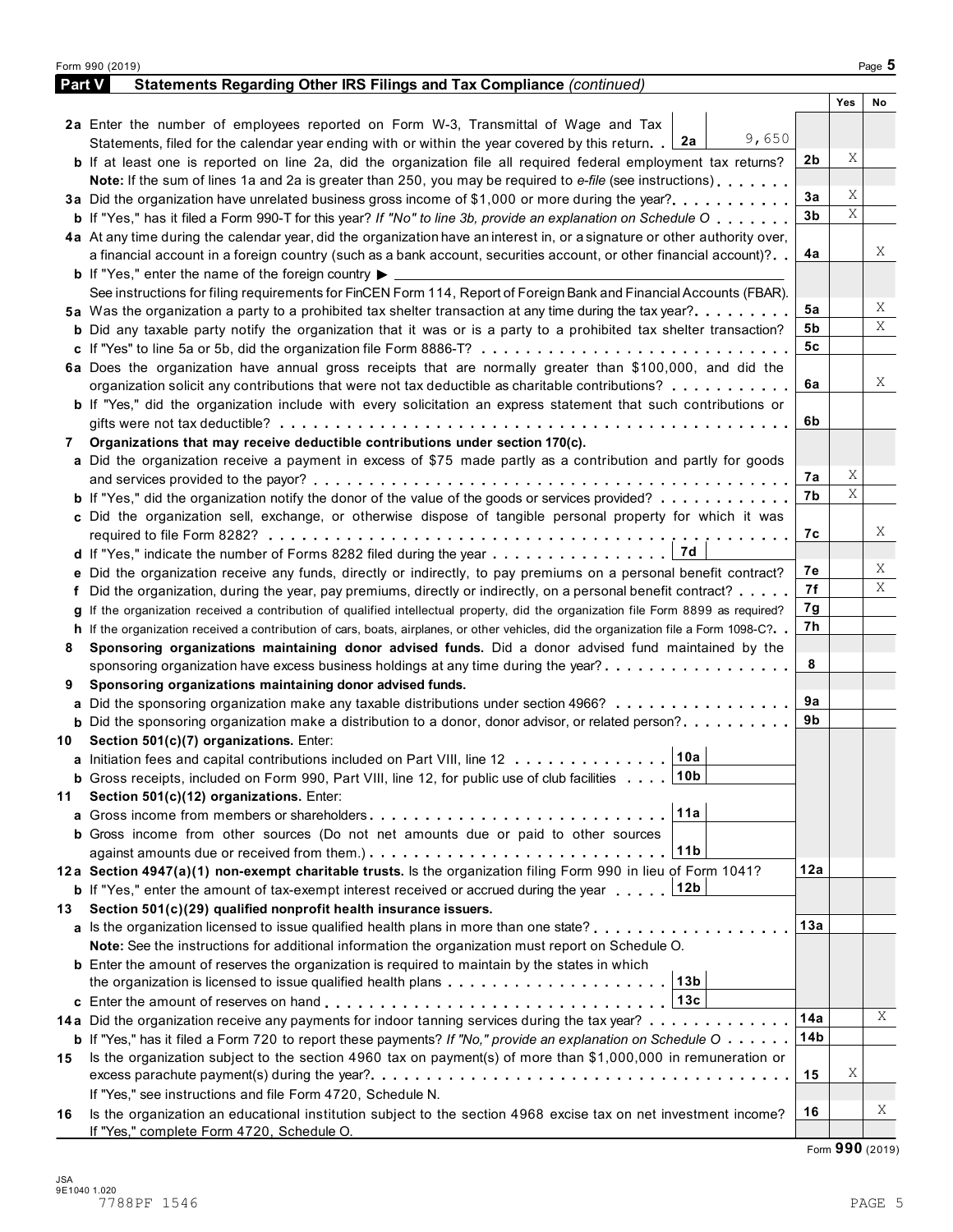| <b>Part VI</b> |                                                                                                                                                                                                                                                                                                                         |                 |             |                 |
|----------------|-------------------------------------------------------------------------------------------------------------------------------------------------------------------------------------------------------------------------------------------------------------------------------------------------------------------------|-----------------|-------------|-----------------|
|                |                                                                                                                                                                                                                                                                                                                         |                 |             |                 |
|                |                                                                                                                                                                                                                                                                                                                         |                 |             |                 |
|                | Form 990 (2019)<br>Governance, Management, and Disclosure For each "Yes" response to lines 2 through 7b below, and for a "No"                                                                                                                                                                                           |                 |             | Page 6          |
|                | response to line 8a, 8b, or 10b below, describe the circumstances, processes, or changes on Schedule O. See instructions.                                                                                                                                                                                               |                 |             |                 |
|                | <b>Section A. Governing Body and Management</b>                                                                                                                                                                                                                                                                         |                 |             |                 |
|                |                                                                                                                                                                                                                                                                                                                         |                 | Yes         | No              |
|                | 1а<br>1a Enter the number of voting members of the governing body at the end of the tax year<br>If there are material differences in voting rights among members of the governing body, or<br>if the governing body delegated broad authority to an executive committee or similar<br>committee, explain on Schedule O. |                 |             |                 |
|                | <b>b</b> Enter the number of voting members included on line 1a, above, who are independent $\dots$ .                                                                                                                                                                                                                   |                 |             |                 |
| $\mathbf{2}$   | Did any officer, director, trustee, or key employee have a family relationship or a business relationship with                                                                                                                                                                                                          | $\mathbf{2}$    |             | Χ               |
| 3              | Did the organization delegate control over management duties customarily performed by or under the direct                                                                                                                                                                                                               |                 |             |                 |
|                | supervision of officers, directors, trustees, or key employees to a management company or other person?.<br>Did the organization make any significant changes to its governing documents since the prior Form 990 was filed?.                                                                                           | 3<br>4          |             |                 |
|                | Did the organization become aware during the year of a significant diversion of the organization's assets?                                                                                                                                                                                                              | 5               |             |                 |
|                | 7a Did the organization have members, stockholders, or other persons who had the power to elect or appoint                                                                                                                                                                                                              | 6               | X           |                 |
|                |                                                                                                                                                                                                                                                                                                                         | 7a              | X           |                 |
|                | <b>b</b> Are any governance decisions of the organization reserved to (or subject to approval by) members,                                                                                                                                                                                                              | 7b              |             | Х               |
| 8              | Did the organization contemporaneously document the meetings held or written actions undertaken during                                                                                                                                                                                                                  |                 |             |                 |
|                | the year by the following:                                                                                                                                                                                                                                                                                              | 8а              | X           |                 |
|                | Each committee with authority to act on behalf of the governing body?                                                                                                                                                                                                                                                   | 8 <sub>b</sub>  | $\mathbf X$ |                 |
| 9              | Is there any officer, director, trustee, or key employee listed in Part VII, Section A, who cannot be reached at<br>the organization's mailing address? If "Yes," provide the names and addresses on Schedule O.                                                                                                        |                 |             | Χ               |
|                | Section B. Policies (This Section B requests information about policies not required by the Internal Revenue Code.)                                                                                                                                                                                                     |                 |             |                 |
|                |                                                                                                                                                                                                                                                                                                                         |                 | Yes         | No<br>X.        |
| 10a            | <b>b</b> If "Yes," did the organization have written policies and procedures governing the activities of such chapters,                                                                                                                                                                                                 | 10a             |             |                 |
|                | affiliates, and branches to ensure their operations are consistent with the organization's exempt purposes?                                                                                                                                                                                                             | 10 <sub>b</sub> |             |                 |
| b              | 11a Has the organization provided a complete copy of this Form 990 to all members of its governing body before filing the form?.<br>Describe in Schedule O the process, if any, used by the organization to review this Form 990.                                                                                       | 11a             | X           |                 |
| 12a            | Did the organization have a written conflict of interest policy? If "No," go to line 13                                                                                                                                                                                                                                 | 12a             | X           |                 |
|                | <b>b</b> Were officers, directors, or trustees, and key employees required to disclose annually interests that could give                                                                                                                                                                                               | 12b  X          |             |                 |
|                | c Did the organization regularly and consistently monitor and enforce compliance with the policy? If "Yes,"                                                                                                                                                                                                             |                 |             |                 |
|                |                                                                                                                                                                                                                                                                                                                         | 12c             | X<br>X      |                 |
| 13<br>-14      | Did the organization have a written whistleblower policy?<br>Did the organization have a written document retention and destruction policy?                                                                                                                                                                             | 13<br>14        | X           |                 |
| 15             | Did the process for determining compensation of the following persons include a review and approval by                                                                                                                                                                                                                  |                 |             |                 |
|                | independent persons, comparability data, and contemporaneous substantiation of the deliberation and decision?                                                                                                                                                                                                           | 15a             | X           |                 |
|                |                                                                                                                                                                                                                                                                                                                         | $15b$ $X$       |             |                 |
|                | If "Yes" to line 15a or 15b, describe the process in Schedule O (see instructions).                                                                                                                                                                                                                                     |                 |             |                 |
|                | 16a Did the organization invest in, contribute assets to, or participate in a joint venture or similar arrangement                                                                                                                                                                                                      | 16a             |             |                 |
|                | <b>b</b> If "Yes," did the organization follow a written policy or procedure requiring the organization to evaluate its                                                                                                                                                                                                 |                 |             |                 |
|                | participation in joint venture arrangements under applicable federal tax law, and take steps to safeguard the                                                                                                                                                                                                           | 16b             |             |                 |
|                | <b>Section C. Disclosure</b>                                                                                                                                                                                                                                                                                            |                 |             |                 |
| 17             | List the states with which a copy of this Form 990 is required to be filed $\blacktriangleright_{\text{CO}}^{\text{CO}}$ , FL, MD, MA, MT, NC, OH, OR, SC, VA,<br>Section 6104 requires an organization to make its Forms 1023 (1024 or 1024-A, if applicable), 990, and 990-T (Section 501(c)                          |                 |             |                 |
|                | (3)s only) available for public inspection. Indicate how you made these available. Check all that apply.                                                                                                                                                                                                                |                 |             |                 |
|                | $ X $ Upon request<br>Own website<br>Another's website<br>Other (explain on Schedule O)                                                                                                                                                                                                                                 |                 |             |                 |
| 19             | Describe on Schedule O whether (and if so, how) the organization made its governing documents, conflict of interest policy,<br>and financial statements available to the public during the tax year.                                                                                                                    |                 |             |                 |
| 20             | State the name, address, and telephone number of the person who possesses the organization's books and records $\blacktriangleright$<br>JUNETTE WEST 3300 W CAMELBACK ROAD PHOENIX, AZ 85017                                                                                                                            |                 |             |                 |
| <b>JSA</b>     |                                                                                                                                                                                                                                                                                                                         |                 |             | Form 990 (2019) |
| 9E1042 2.000   |                                                                                                                                                                                                                                                                                                                         |                 |             |                 |
|                | 7788PF 1546                                                                                                                                                                                                                                                                                                             |                 |             | PAGE 6          |
|                |                                                                                                                                                                                                                                                                                                                         |                 |             |                 |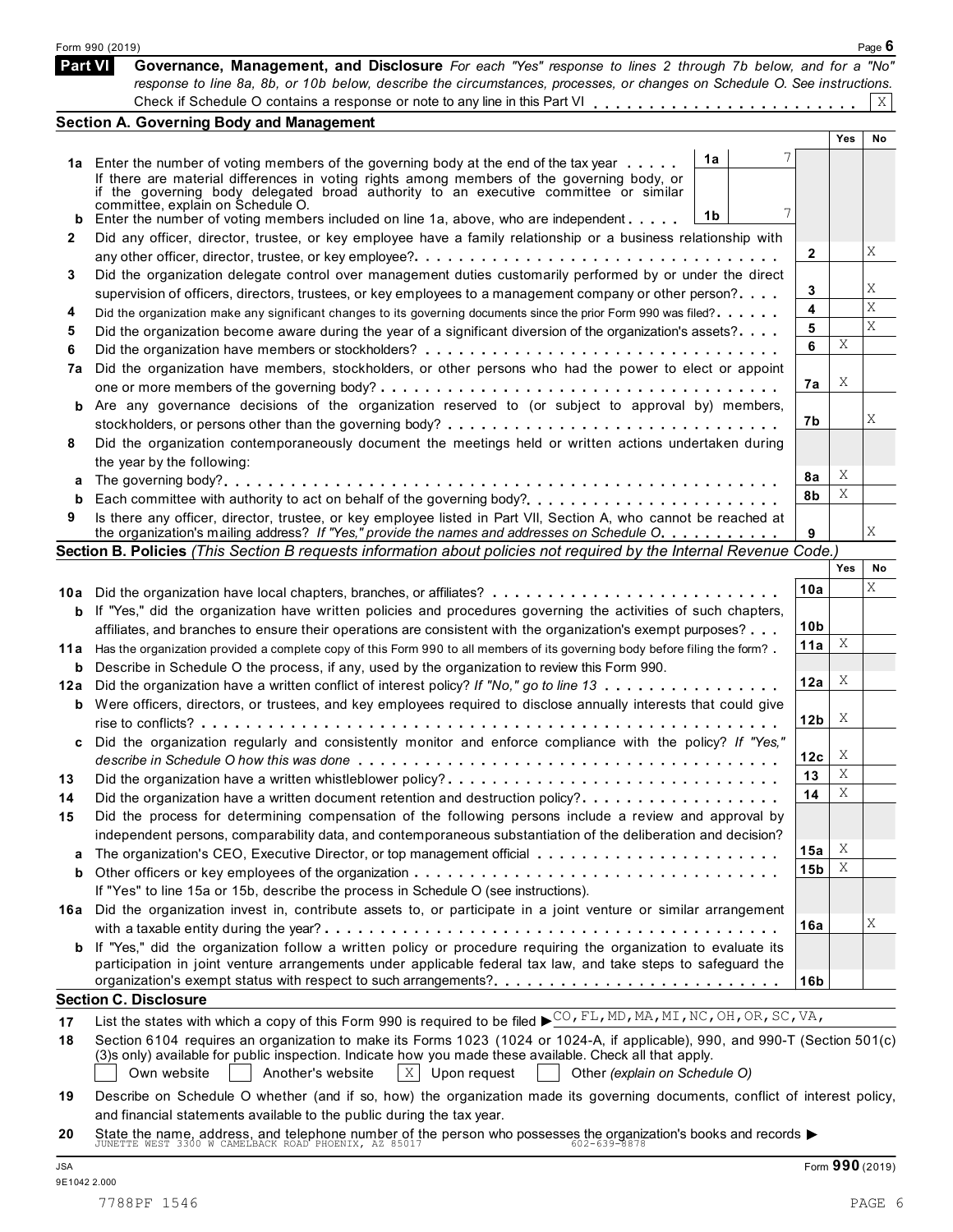| Form 990 (2019)<br>Part VII Compensation of Officers, Directors, Trustees, Key Employees, Highest Compensated Employees, and                                                                                                                                                                                                  |                |                                         |                   |                   | Page 7                         |  |
|-------------------------------------------------------------------------------------------------------------------------------------------------------------------------------------------------------------------------------------------------------------------------------------------------------------------------------|----------------|-----------------------------------------|-------------------|-------------------|--------------------------------|--|
|                                                                                                                                                                                                                                                                                                                               |                |                                         |                   |                   |                                |  |
| <b>Independent Contractors</b>                                                                                                                                                                                                                                                                                                |                |                                         |                   |                   |                                |  |
|                                                                                                                                                                                                                                                                                                                               |                |                                         |                   |                   |                                |  |
| Section A. Officers, Directors, Trustees, Key Employees, and Highest Compensated Employees                                                                                                                                                                                                                                    |                |                                         |                   |                   |                                |  |
| 1a Complete this table for all persons required to be listed. Report compensation for the calendar year ending with or within the<br>organization's tax year.                                                                                                                                                                 |                |                                         |                   |                   |                                |  |
| • List all of the organization's current officers, directors, trustees (whether individuals or organizations), regardless of amount of<br>compensation. Enter -0- in columns (D), (E), and (F) if no compensation was paid.                                                                                                   |                |                                         |                   |                   |                                |  |
| • List all of the organization's current key employees, if any. See instructions for definition of "key employee."                                                                                                                                                                                                            |                |                                         |                   |                   |                                |  |
| • List the organization's five current highest compensated employees (other than an officer, director, trustee, or key employee)<br>who received reportable compensation (Box 5 of Form W-2 and/or Box 7 of Form 1099-MISC) of more than \$100,000 from the<br>organization and any related organizations.                    |                |                                         |                   |                   |                                |  |
| • List all of the organization's former officers, key employees, and highest compensated employees who received more than<br>\$100,000 of reportable compensation from the organization and any related organizations.                                                                                                        |                |                                         |                   |                   |                                |  |
| • List all of the organization's former directors or trustees that received, in the capacity as a former director or trustee of the<br>organization, more than \$10,000 of reportable compensation from the organization and any related organizations.<br>See instructions for the order in which to list the persons above. |                |                                         |                   |                   |                                |  |
|                                                                                                                                                                                                                                                                                                                               |                |                                         |                   |                   |                                |  |
| Check this box if neither the organization nor any related organization compensated any current officer, director, or trustee.                                                                                                                                                                                                |                | (C)                                     |                   |                   |                                |  |
| (A)<br>Name and title                                                                                                                                                                                                                                                                                                         | (B)<br>Average | Position<br>(do not check more than one | (D)<br>Reportable | (E)<br>Reportable | (F)<br><b>Estimated amount</b> |  |

| $\mathbf X$<br>Section A. Officers, Directors, Trustees, Key Employees, and Highest Compensated Employees<br>1a Complete this table for all persons required to be listed. Report compensation for the calendar year ending with or within the<br>organization's tax year.<br>• List all of the organization's current officers, directors, trustees (whether individuals or organizations), regardless of amount of<br>compensation. Enter -0- in columns (D), (E), and (F) if no compensation was paid.<br>• List all of the organization's current key employees, if any. See instructions for definition of "key employee."<br>• List the organization's five current highest compensated employees (other than an officer, director, trustee, or key employee)<br>who received reportable compensation (Box 5 of Form W-2 and/or Box 7 of Form 1099-MISC) of more than \$100,000 from the<br>organization and any related organizations.<br>• List all of the organization's former officers, key employees, and highest compensated employees who received more than<br>\$100,000 of reportable compensation from the organization and any related organizations.<br>• List all of the organization's former directors or trustees that received, in the capacity as a former director or trustee of the<br>organization, more than \$10,000 of reportable compensation from the organization and any related organizations.<br>See instructions for the order in which to list the persons above.<br>Check this box if neither the organization nor any related organization compensated any current officer, director, or trustee.<br>(C)<br>Position<br>(B)<br>(D)<br>(E)<br>(A)<br>(F)<br>(do not check more than one<br>Name and title<br>Reportable<br>Reportable<br><b>Estimated amount</b><br>Average<br>box, unless person is both an<br>compensation<br>of other<br>hours<br>compensation<br>officer and a director/trustee)<br>from the<br>from related<br>compensation<br>per week<br>from the<br>organization<br>organizations<br>(list any<br>Individual trustee<br>or director<br>Institutional trustee<br>Officer<br>Key employee<br>Highest compensated<br> <br>  employee<br>Former<br>(W-2/1099-MISC)<br>hours for<br>(W-2/1099-MISC)<br>organization and<br>related organizations<br>related<br>organizations<br>below<br>dotted line)<br>(1) DAN MAJERLE<br>40.00<br>1,807,720.<br>HEAD BASKETBALL COACH<br>0.<br>Χ<br>$0$ .<br>(2) BRIAN MUELLER<br>20.00<br>PRESIDENT<br>20.00<br>Χ<br>735,965.<br>$0$ .<br>40.00<br>(3) BRIAN ROBERTS<br>CAO/GENERAL COUNSEL/SECRETARY<br>Χ<br>538,505.<br>$0$ .<br>$0$ .<br>40.00<br>(4) HENRY RADDA<br>.10<br>Χ<br>PROVOST<br>440,862.<br>$0$ .<br>(5) CHRISTINE LINDERSON<br>40.00<br>$0$ .<br>246,902.<br>SVP OF FINANCIAL AID<br>Χ<br>$0$ .<br>40.00<br>(6) JENNIFER LECH<br>EVP ACADEMIC AFFIARS<br>$0$ .<br>Χ<br>261,789.<br>$0$ .<br>40.00<br>(7) JUNETTE WEST<br>VP BUSINESS & FIN/TREASURER<br>.10<br>Χ<br>170,220.<br>$0$ .<br>(8) MARVIN MENZIES<br>40.00<br>ASSOC. HEAD BASKETBALL COACH<br>$0$ .<br>Χ<br>315,965.<br>$0$ .<br>40.00<br>(9) ANDREW STANKIEWICZ<br>HEAD BASEBALL COACH<br>$0$ .<br>Χ<br>264,137.<br>$0$ .<br>.50<br>(10) WILL GONZALEZ<br>.10<br>Χ<br>CHAIRMAN OF THE BOARD<br>10,000.<br>$0$ .<br>Χ<br>.50<br>(11) DON ANDORFER<br>.10<br>$0$ .<br><b>DIRECTOR</b><br>Χ<br>10,000.<br>.50<br>(12) PEGGY CHASE<br>$\boldsymbol{.10}$<br><b>DIRECTOR</b><br>Χ<br>10,000.<br>$0$ .<br>.50<br>(13) LUPITA HIGHTOWER<br>.10<br>$0$ .<br><b>DIRECTOR</b><br>Χ<br>10,000.<br>.50<br>(14) MARION KELLY<br>$\overline{.10}$<br>$0$ .<br><b>DIRECTOR</b><br>10,000.<br>Χ<br>Form 990 (2019)<br>JSA<br>9E1041 2.000<br>7788PF 1546<br>PAGE 7 | 16,431.                                                                                                 | Form 990 (2019)<br><b>Part VII</b> | Compensation of Officers, Directors, Trustees, Key Employees, Highest Compensated Employees, and<br><b>Independent Contractors</b> |  |  |  |  | Page 7 |
|------------------------------------------------------------------------------------------------------------------------------------------------------------------------------------------------------------------------------------------------------------------------------------------------------------------------------------------------------------------------------------------------------------------------------------------------------------------------------------------------------------------------------------------------------------------------------------------------------------------------------------------------------------------------------------------------------------------------------------------------------------------------------------------------------------------------------------------------------------------------------------------------------------------------------------------------------------------------------------------------------------------------------------------------------------------------------------------------------------------------------------------------------------------------------------------------------------------------------------------------------------------------------------------------------------------------------------------------------------------------------------------------------------------------------------------------------------------------------------------------------------------------------------------------------------------------------------------------------------------------------------------------------------------------------------------------------------------------------------------------------------------------------------------------------------------------------------------------------------------------------------------------------------------------------------------------------------------------------------------------------------------------------------------------------------------------------------------------------------------------------------------------------------------------------------------------------------------------------------------------------------------------------------------------------------------------------------------------------------------------------------------------------------------------------------------------------------------------------------------------------------------------------------------------------------------------------------------------------------------------------------------------------------------------------------------------------------------------------------------------------------------------------------------------------------------------------------------------------------------------------------------------------------------------------------------------------------------------------------------------------------------------------------------------------------------------------------------------------------------------------------------------------------------------------------------------------------------------------------------------------------------------------------------------------------------------------------------------------------------------------------------------------------------------------------------------------------------------------------------------------------------------------------------------------------------------------------------------------------------------------------------------------------------------------------------------------------------------------|---------------------------------------------------------------------------------------------------------|------------------------------------|------------------------------------------------------------------------------------------------------------------------------------|--|--|--|--|--------|
|                                                                                                                                                                                                                                                                                                                                                                                                                                                                                                                                                                                                                                                                                                                                                                                                                                                                                                                                                                                                                                                                                                                                                                                                                                                                                                                                                                                                                                                                                                                                                                                                                                                                                                                                                                                                                                                                                                                                                                                                                                                                                                                                                                                                                                                                                                                                                                                                                                                                                                                                                                                                                                                                                                                                                                                                                                                                                                                                                                                                                                                                                                                                                                                                                                                                                                                                                                                                                                                                                                                                                                                                                                                                                                                              | 250.<br>80,088.<br>148,846.<br>236,402.<br>193,444.<br>188,869.<br>10,081.<br>16,506.<br>$0$ .<br>$0$ . |                                    |                                                                                                                                    |  |  |  |  |        |
|                                                                                                                                                                                                                                                                                                                                                                                                                                                                                                                                                                                                                                                                                                                                                                                                                                                                                                                                                                                                                                                                                                                                                                                                                                                                                                                                                                                                                                                                                                                                                                                                                                                                                                                                                                                                                                                                                                                                                                                                                                                                                                                                                                                                                                                                                                                                                                                                                                                                                                                                                                                                                                                                                                                                                                                                                                                                                                                                                                                                                                                                                                                                                                                                                                                                                                                                                                                                                                                                                                                                                                                                                                                                                                                              |                                                                                                         |                                    |                                                                                                                                    |  |  |  |  |        |
|                                                                                                                                                                                                                                                                                                                                                                                                                                                                                                                                                                                                                                                                                                                                                                                                                                                                                                                                                                                                                                                                                                                                                                                                                                                                                                                                                                                                                                                                                                                                                                                                                                                                                                                                                                                                                                                                                                                                                                                                                                                                                                                                                                                                                                                                                                                                                                                                                                                                                                                                                                                                                                                                                                                                                                                                                                                                                                                                                                                                                                                                                                                                                                                                                                                                                                                                                                                                                                                                                                                                                                                                                                                                                                                              | $0$ .<br>$0$ .<br>0.                                                                                    |                                    |                                                                                                                                    |  |  |  |  |        |
|                                                                                                                                                                                                                                                                                                                                                                                                                                                                                                                                                                                                                                                                                                                                                                                                                                                                                                                                                                                                                                                                                                                                                                                                                                                                                                                                                                                                                                                                                                                                                                                                                                                                                                                                                                                                                                                                                                                                                                                                                                                                                                                                                                                                                                                                                                                                                                                                                                                                                                                                                                                                                                                                                                                                                                                                                                                                                                                                                                                                                                                                                                                                                                                                                                                                                                                                                                                                                                                                                                                                                                                                                                                                                                                              |                                                                                                         |                                    |                                                                                                                                    |  |  |  |  |        |
|                                                                                                                                                                                                                                                                                                                                                                                                                                                                                                                                                                                                                                                                                                                                                                                                                                                                                                                                                                                                                                                                                                                                                                                                                                                                                                                                                                                                                                                                                                                                                                                                                                                                                                                                                                                                                                                                                                                                                                                                                                                                                                                                                                                                                                                                                                                                                                                                                                                                                                                                                                                                                                                                                                                                                                                                                                                                                                                                                                                                                                                                                                                                                                                                                                                                                                                                                                                                                                                                                                                                                                                                                                                                                                                              |                                                                                                         |                                    |                                                                                                                                    |  |  |  |  |        |
|                                                                                                                                                                                                                                                                                                                                                                                                                                                                                                                                                                                                                                                                                                                                                                                                                                                                                                                                                                                                                                                                                                                                                                                                                                                                                                                                                                                                                                                                                                                                                                                                                                                                                                                                                                                                                                                                                                                                                                                                                                                                                                                                                                                                                                                                                                                                                                                                                                                                                                                                                                                                                                                                                                                                                                                                                                                                                                                                                                                                                                                                                                                                                                                                                                                                                                                                                                                                                                                                                                                                                                                                                                                                                                                              |                                                                                                         |                                    |                                                                                                                                    |  |  |  |  |        |
|                                                                                                                                                                                                                                                                                                                                                                                                                                                                                                                                                                                                                                                                                                                                                                                                                                                                                                                                                                                                                                                                                                                                                                                                                                                                                                                                                                                                                                                                                                                                                                                                                                                                                                                                                                                                                                                                                                                                                                                                                                                                                                                                                                                                                                                                                                                                                                                                                                                                                                                                                                                                                                                                                                                                                                                                                                                                                                                                                                                                                                                                                                                                                                                                                                                                                                                                                                                                                                                                                                                                                                                                                                                                                                                              |                                                                                                         |                                    |                                                                                                                                    |  |  |  |  |        |
|                                                                                                                                                                                                                                                                                                                                                                                                                                                                                                                                                                                                                                                                                                                                                                                                                                                                                                                                                                                                                                                                                                                                                                                                                                                                                                                                                                                                                                                                                                                                                                                                                                                                                                                                                                                                                                                                                                                                                                                                                                                                                                                                                                                                                                                                                                                                                                                                                                                                                                                                                                                                                                                                                                                                                                                                                                                                                                                                                                                                                                                                                                                                                                                                                                                                                                                                                                                                                                                                                                                                                                                                                                                                                                                              |                                                                                                         |                                    |                                                                                                                                    |  |  |  |  |        |
|                                                                                                                                                                                                                                                                                                                                                                                                                                                                                                                                                                                                                                                                                                                                                                                                                                                                                                                                                                                                                                                                                                                                                                                                                                                                                                                                                                                                                                                                                                                                                                                                                                                                                                                                                                                                                                                                                                                                                                                                                                                                                                                                                                                                                                                                                                                                                                                                                                                                                                                                                                                                                                                                                                                                                                                                                                                                                                                                                                                                                                                                                                                                                                                                                                                                                                                                                                                                                                                                                                                                                                                                                                                                                                                              |                                                                                                         |                                    |                                                                                                                                    |  |  |  |  |        |
|                                                                                                                                                                                                                                                                                                                                                                                                                                                                                                                                                                                                                                                                                                                                                                                                                                                                                                                                                                                                                                                                                                                                                                                                                                                                                                                                                                                                                                                                                                                                                                                                                                                                                                                                                                                                                                                                                                                                                                                                                                                                                                                                                                                                                                                                                                                                                                                                                                                                                                                                                                                                                                                                                                                                                                                                                                                                                                                                                                                                                                                                                                                                                                                                                                                                                                                                                                                                                                                                                                                                                                                                                                                                                                                              |                                                                                                         |                                    |                                                                                                                                    |  |  |  |  |        |
|                                                                                                                                                                                                                                                                                                                                                                                                                                                                                                                                                                                                                                                                                                                                                                                                                                                                                                                                                                                                                                                                                                                                                                                                                                                                                                                                                                                                                                                                                                                                                                                                                                                                                                                                                                                                                                                                                                                                                                                                                                                                                                                                                                                                                                                                                                                                                                                                                                                                                                                                                                                                                                                                                                                                                                                                                                                                                                                                                                                                                                                                                                                                                                                                                                                                                                                                                                                                                                                                                                                                                                                                                                                                                                                              |                                                                                                         |                                    |                                                                                                                                    |  |  |  |  |        |
|                                                                                                                                                                                                                                                                                                                                                                                                                                                                                                                                                                                                                                                                                                                                                                                                                                                                                                                                                                                                                                                                                                                                                                                                                                                                                                                                                                                                                                                                                                                                                                                                                                                                                                                                                                                                                                                                                                                                                                                                                                                                                                                                                                                                                                                                                                                                                                                                                                                                                                                                                                                                                                                                                                                                                                                                                                                                                                                                                                                                                                                                                                                                                                                                                                                                                                                                                                                                                                                                                                                                                                                                                                                                                                                              |                                                                                                         |                                    |                                                                                                                                    |  |  |  |  |        |
|                                                                                                                                                                                                                                                                                                                                                                                                                                                                                                                                                                                                                                                                                                                                                                                                                                                                                                                                                                                                                                                                                                                                                                                                                                                                                                                                                                                                                                                                                                                                                                                                                                                                                                                                                                                                                                                                                                                                                                                                                                                                                                                                                                                                                                                                                                                                                                                                                                                                                                                                                                                                                                                                                                                                                                                                                                                                                                                                                                                                                                                                                                                                                                                                                                                                                                                                                                                                                                                                                                                                                                                                                                                                                                                              |                                                                                                         |                                    |                                                                                                                                    |  |  |  |  |        |
|                                                                                                                                                                                                                                                                                                                                                                                                                                                                                                                                                                                                                                                                                                                                                                                                                                                                                                                                                                                                                                                                                                                                                                                                                                                                                                                                                                                                                                                                                                                                                                                                                                                                                                                                                                                                                                                                                                                                                                                                                                                                                                                                                                                                                                                                                                                                                                                                                                                                                                                                                                                                                                                                                                                                                                                                                                                                                                                                                                                                                                                                                                                                                                                                                                                                                                                                                                                                                                                                                                                                                                                                                                                                                                                              |                                                                                                         |                                    |                                                                                                                                    |  |  |  |  |        |
|                                                                                                                                                                                                                                                                                                                                                                                                                                                                                                                                                                                                                                                                                                                                                                                                                                                                                                                                                                                                                                                                                                                                                                                                                                                                                                                                                                                                                                                                                                                                                                                                                                                                                                                                                                                                                                                                                                                                                                                                                                                                                                                                                                                                                                                                                                                                                                                                                                                                                                                                                                                                                                                                                                                                                                                                                                                                                                                                                                                                                                                                                                                                                                                                                                                                                                                                                                                                                                                                                                                                                                                                                                                                                                                              |                                                                                                         |                                    |                                                                                                                                    |  |  |  |  |        |
|                                                                                                                                                                                                                                                                                                                                                                                                                                                                                                                                                                                                                                                                                                                                                                                                                                                                                                                                                                                                                                                                                                                                                                                                                                                                                                                                                                                                                                                                                                                                                                                                                                                                                                                                                                                                                                                                                                                                                                                                                                                                                                                                                                                                                                                                                                                                                                                                                                                                                                                                                                                                                                                                                                                                                                                                                                                                                                                                                                                                                                                                                                                                                                                                                                                                                                                                                                                                                                                                                                                                                                                                                                                                                                                              |                                                                                                         |                                    |                                                                                                                                    |  |  |  |  |        |
|                                                                                                                                                                                                                                                                                                                                                                                                                                                                                                                                                                                                                                                                                                                                                                                                                                                                                                                                                                                                                                                                                                                                                                                                                                                                                                                                                                                                                                                                                                                                                                                                                                                                                                                                                                                                                                                                                                                                                                                                                                                                                                                                                                                                                                                                                                                                                                                                                                                                                                                                                                                                                                                                                                                                                                                                                                                                                                                                                                                                                                                                                                                                                                                                                                                                                                                                                                                                                                                                                                                                                                                                                                                                                                                              |                                                                                                         |                                    |                                                                                                                                    |  |  |  |  |        |
|                                                                                                                                                                                                                                                                                                                                                                                                                                                                                                                                                                                                                                                                                                                                                                                                                                                                                                                                                                                                                                                                                                                                                                                                                                                                                                                                                                                                                                                                                                                                                                                                                                                                                                                                                                                                                                                                                                                                                                                                                                                                                                                                                                                                                                                                                                                                                                                                                                                                                                                                                                                                                                                                                                                                                                                                                                                                                                                                                                                                                                                                                                                                                                                                                                                                                                                                                                                                                                                                                                                                                                                                                                                                                                                              |                                                                                                         |                                    |                                                                                                                                    |  |  |  |  |        |
|                                                                                                                                                                                                                                                                                                                                                                                                                                                                                                                                                                                                                                                                                                                                                                                                                                                                                                                                                                                                                                                                                                                                                                                                                                                                                                                                                                                                                                                                                                                                                                                                                                                                                                                                                                                                                                                                                                                                                                                                                                                                                                                                                                                                                                                                                                                                                                                                                                                                                                                                                                                                                                                                                                                                                                                                                                                                                                                                                                                                                                                                                                                                                                                                                                                                                                                                                                                                                                                                                                                                                                                                                                                                                                                              |                                                                                                         |                                    |                                                                                                                                    |  |  |  |  |        |
|                                                                                                                                                                                                                                                                                                                                                                                                                                                                                                                                                                                                                                                                                                                                                                                                                                                                                                                                                                                                                                                                                                                                                                                                                                                                                                                                                                                                                                                                                                                                                                                                                                                                                                                                                                                                                                                                                                                                                                                                                                                                                                                                                                                                                                                                                                                                                                                                                                                                                                                                                                                                                                                                                                                                                                                                                                                                                                                                                                                                                                                                                                                                                                                                                                                                                                                                                                                                                                                                                                                                                                                                                                                                                                                              |                                                                                                         |                                    |                                                                                                                                    |  |  |  |  |        |
|                                                                                                                                                                                                                                                                                                                                                                                                                                                                                                                                                                                                                                                                                                                                                                                                                                                                                                                                                                                                                                                                                                                                                                                                                                                                                                                                                                                                                                                                                                                                                                                                                                                                                                                                                                                                                                                                                                                                                                                                                                                                                                                                                                                                                                                                                                                                                                                                                                                                                                                                                                                                                                                                                                                                                                                                                                                                                                                                                                                                                                                                                                                                                                                                                                                                                                                                                                                                                                                                                                                                                                                                                                                                                                                              |                                                                                                         |                                    |                                                                                                                                    |  |  |  |  |        |
|                                                                                                                                                                                                                                                                                                                                                                                                                                                                                                                                                                                                                                                                                                                                                                                                                                                                                                                                                                                                                                                                                                                                                                                                                                                                                                                                                                                                                                                                                                                                                                                                                                                                                                                                                                                                                                                                                                                                                                                                                                                                                                                                                                                                                                                                                                                                                                                                                                                                                                                                                                                                                                                                                                                                                                                                                                                                                                                                                                                                                                                                                                                                                                                                                                                                                                                                                                                                                                                                                                                                                                                                                                                                                                                              |                                                                                                         |                                    |                                                                                                                                    |  |  |  |  |        |
|                                                                                                                                                                                                                                                                                                                                                                                                                                                                                                                                                                                                                                                                                                                                                                                                                                                                                                                                                                                                                                                                                                                                                                                                                                                                                                                                                                                                                                                                                                                                                                                                                                                                                                                                                                                                                                                                                                                                                                                                                                                                                                                                                                                                                                                                                                                                                                                                                                                                                                                                                                                                                                                                                                                                                                                                                                                                                                                                                                                                                                                                                                                                                                                                                                                                                                                                                                                                                                                                                                                                                                                                                                                                                                                              |                                                                                                         |                                    |                                                                                                                                    |  |  |  |  |        |
|                                                                                                                                                                                                                                                                                                                                                                                                                                                                                                                                                                                                                                                                                                                                                                                                                                                                                                                                                                                                                                                                                                                                                                                                                                                                                                                                                                                                                                                                                                                                                                                                                                                                                                                                                                                                                                                                                                                                                                                                                                                                                                                                                                                                                                                                                                                                                                                                                                                                                                                                                                                                                                                                                                                                                                                                                                                                                                                                                                                                                                                                                                                                                                                                                                                                                                                                                                                                                                                                                                                                                                                                                                                                                                                              |                                                                                                         |                                    |                                                                                                                                    |  |  |  |  |        |
|                                                                                                                                                                                                                                                                                                                                                                                                                                                                                                                                                                                                                                                                                                                                                                                                                                                                                                                                                                                                                                                                                                                                                                                                                                                                                                                                                                                                                                                                                                                                                                                                                                                                                                                                                                                                                                                                                                                                                                                                                                                                                                                                                                                                                                                                                                                                                                                                                                                                                                                                                                                                                                                                                                                                                                                                                                                                                                                                                                                                                                                                                                                                                                                                                                                                                                                                                                                                                                                                                                                                                                                                                                                                                                                              |                                                                                                         |                                    |                                                                                                                                    |  |  |  |  |        |
|                                                                                                                                                                                                                                                                                                                                                                                                                                                                                                                                                                                                                                                                                                                                                                                                                                                                                                                                                                                                                                                                                                                                                                                                                                                                                                                                                                                                                                                                                                                                                                                                                                                                                                                                                                                                                                                                                                                                                                                                                                                                                                                                                                                                                                                                                                                                                                                                                                                                                                                                                                                                                                                                                                                                                                                                                                                                                                                                                                                                                                                                                                                                                                                                                                                                                                                                                                                                                                                                                                                                                                                                                                                                                                                              |                                                                                                         |                                    |                                                                                                                                    |  |  |  |  |        |
|                                                                                                                                                                                                                                                                                                                                                                                                                                                                                                                                                                                                                                                                                                                                                                                                                                                                                                                                                                                                                                                                                                                                                                                                                                                                                                                                                                                                                                                                                                                                                                                                                                                                                                                                                                                                                                                                                                                                                                                                                                                                                                                                                                                                                                                                                                                                                                                                                                                                                                                                                                                                                                                                                                                                                                                                                                                                                                                                                                                                                                                                                                                                                                                                                                                                                                                                                                                                                                                                                                                                                                                                                                                                                                                              |                                                                                                         |                                    |                                                                                                                                    |  |  |  |  |        |
|                                                                                                                                                                                                                                                                                                                                                                                                                                                                                                                                                                                                                                                                                                                                                                                                                                                                                                                                                                                                                                                                                                                                                                                                                                                                                                                                                                                                                                                                                                                                                                                                                                                                                                                                                                                                                                                                                                                                                                                                                                                                                                                                                                                                                                                                                                                                                                                                                                                                                                                                                                                                                                                                                                                                                                                                                                                                                                                                                                                                                                                                                                                                                                                                                                                                                                                                                                                                                                                                                                                                                                                                                                                                                                                              |                                                                                                         |                                    |                                                                                                                                    |  |  |  |  |        |
|                                                                                                                                                                                                                                                                                                                                                                                                                                                                                                                                                                                                                                                                                                                                                                                                                                                                                                                                                                                                                                                                                                                                                                                                                                                                                                                                                                                                                                                                                                                                                                                                                                                                                                                                                                                                                                                                                                                                                                                                                                                                                                                                                                                                                                                                                                                                                                                                                                                                                                                                                                                                                                                                                                                                                                                                                                                                                                                                                                                                                                                                                                                                                                                                                                                                                                                                                                                                                                                                                                                                                                                                                                                                                                                              |                                                                                                         |                                    |                                                                                                                                    |  |  |  |  |        |
|                                                                                                                                                                                                                                                                                                                                                                                                                                                                                                                                                                                                                                                                                                                                                                                                                                                                                                                                                                                                                                                                                                                                                                                                                                                                                                                                                                                                                                                                                                                                                                                                                                                                                                                                                                                                                                                                                                                                                                                                                                                                                                                                                                                                                                                                                                                                                                                                                                                                                                                                                                                                                                                                                                                                                                                                                                                                                                                                                                                                                                                                                                                                                                                                                                                                                                                                                                                                                                                                                                                                                                                                                                                                                                                              |                                                                                                         |                                    |                                                                                                                                    |  |  |  |  |        |
|                                                                                                                                                                                                                                                                                                                                                                                                                                                                                                                                                                                                                                                                                                                                                                                                                                                                                                                                                                                                                                                                                                                                                                                                                                                                                                                                                                                                                                                                                                                                                                                                                                                                                                                                                                                                                                                                                                                                                                                                                                                                                                                                                                                                                                                                                                                                                                                                                                                                                                                                                                                                                                                                                                                                                                                                                                                                                                                                                                                                                                                                                                                                                                                                                                                                                                                                                                                                                                                                                                                                                                                                                                                                                                                              |                                                                                                         |                                    |                                                                                                                                    |  |  |  |  |        |
|                                                                                                                                                                                                                                                                                                                                                                                                                                                                                                                                                                                                                                                                                                                                                                                                                                                                                                                                                                                                                                                                                                                                                                                                                                                                                                                                                                                                                                                                                                                                                                                                                                                                                                                                                                                                                                                                                                                                                                                                                                                                                                                                                                                                                                                                                                                                                                                                                                                                                                                                                                                                                                                                                                                                                                                                                                                                                                                                                                                                                                                                                                                                                                                                                                                                                                                                                                                                                                                                                                                                                                                                                                                                                                                              |                                                                                                         |                                    |                                                                                                                                    |  |  |  |  |        |
|                                                                                                                                                                                                                                                                                                                                                                                                                                                                                                                                                                                                                                                                                                                                                                                                                                                                                                                                                                                                                                                                                                                                                                                                                                                                                                                                                                                                                                                                                                                                                                                                                                                                                                                                                                                                                                                                                                                                                                                                                                                                                                                                                                                                                                                                                                                                                                                                                                                                                                                                                                                                                                                                                                                                                                                                                                                                                                                                                                                                                                                                                                                                                                                                                                                                                                                                                                                                                                                                                                                                                                                                                                                                                                                              |                                                                                                         |                                    |                                                                                                                                    |  |  |  |  |        |
|                                                                                                                                                                                                                                                                                                                                                                                                                                                                                                                                                                                                                                                                                                                                                                                                                                                                                                                                                                                                                                                                                                                                                                                                                                                                                                                                                                                                                                                                                                                                                                                                                                                                                                                                                                                                                                                                                                                                                                                                                                                                                                                                                                                                                                                                                                                                                                                                                                                                                                                                                                                                                                                                                                                                                                                                                                                                                                                                                                                                                                                                                                                                                                                                                                                                                                                                                                                                                                                                                                                                                                                                                                                                                                                              |                                                                                                         |                                    |                                                                                                                                    |  |  |  |  |        |
|                                                                                                                                                                                                                                                                                                                                                                                                                                                                                                                                                                                                                                                                                                                                                                                                                                                                                                                                                                                                                                                                                                                                                                                                                                                                                                                                                                                                                                                                                                                                                                                                                                                                                                                                                                                                                                                                                                                                                                                                                                                                                                                                                                                                                                                                                                                                                                                                                                                                                                                                                                                                                                                                                                                                                                                                                                                                                                                                                                                                                                                                                                                                                                                                                                                                                                                                                                                                                                                                                                                                                                                                                                                                                                                              |                                                                                                         |                                    |                                                                                                                                    |  |  |  |  |        |
|                                                                                                                                                                                                                                                                                                                                                                                                                                                                                                                                                                                                                                                                                                                                                                                                                                                                                                                                                                                                                                                                                                                                                                                                                                                                                                                                                                                                                                                                                                                                                                                                                                                                                                                                                                                                                                                                                                                                                                                                                                                                                                                                                                                                                                                                                                                                                                                                                                                                                                                                                                                                                                                                                                                                                                                                                                                                                                                                                                                                                                                                                                                                                                                                                                                                                                                                                                                                                                                                                                                                                                                                                                                                                                                              |                                                                                                         |                                    |                                                                                                                                    |  |  |  |  |        |
|                                                                                                                                                                                                                                                                                                                                                                                                                                                                                                                                                                                                                                                                                                                                                                                                                                                                                                                                                                                                                                                                                                                                                                                                                                                                                                                                                                                                                                                                                                                                                                                                                                                                                                                                                                                                                                                                                                                                                                                                                                                                                                                                                                                                                                                                                                                                                                                                                                                                                                                                                                                                                                                                                                                                                                                                                                                                                                                                                                                                                                                                                                                                                                                                                                                                                                                                                                                                                                                                                                                                                                                                                                                                                                                              |                                                                                                         |                                    |                                                                                                                                    |  |  |  |  |        |
|                                                                                                                                                                                                                                                                                                                                                                                                                                                                                                                                                                                                                                                                                                                                                                                                                                                                                                                                                                                                                                                                                                                                                                                                                                                                                                                                                                                                                                                                                                                                                                                                                                                                                                                                                                                                                                                                                                                                                                                                                                                                                                                                                                                                                                                                                                                                                                                                                                                                                                                                                                                                                                                                                                                                                                                                                                                                                                                                                                                                                                                                                                                                                                                                                                                                                                                                                                                                                                                                                                                                                                                                                                                                                                                              |                                                                                                         |                                    |                                                                                                                                    |  |  |  |  |        |
|                                                                                                                                                                                                                                                                                                                                                                                                                                                                                                                                                                                                                                                                                                                                                                                                                                                                                                                                                                                                                                                                                                                                                                                                                                                                                                                                                                                                                                                                                                                                                                                                                                                                                                                                                                                                                                                                                                                                                                                                                                                                                                                                                                                                                                                                                                                                                                                                                                                                                                                                                                                                                                                                                                                                                                                                                                                                                                                                                                                                                                                                                                                                                                                                                                                                                                                                                                                                                                                                                                                                                                                                                                                                                                                              |                                                                                                         |                                    |                                                                                                                                    |  |  |  |  |        |
|                                                                                                                                                                                                                                                                                                                                                                                                                                                                                                                                                                                                                                                                                                                                                                                                                                                                                                                                                                                                                                                                                                                                                                                                                                                                                                                                                                                                                                                                                                                                                                                                                                                                                                                                                                                                                                                                                                                                                                                                                                                                                                                                                                                                                                                                                                                                                                                                                                                                                                                                                                                                                                                                                                                                                                                                                                                                                                                                                                                                                                                                                                                                                                                                                                                                                                                                                                                                                                                                                                                                                                                                                                                                                                                              |                                                                                                         |                                    |                                                                                                                                    |  |  |  |  |        |
|                                                                                                                                                                                                                                                                                                                                                                                                                                                                                                                                                                                                                                                                                                                                                                                                                                                                                                                                                                                                                                                                                                                                                                                                                                                                                                                                                                                                                                                                                                                                                                                                                                                                                                                                                                                                                                                                                                                                                                                                                                                                                                                                                                                                                                                                                                                                                                                                                                                                                                                                                                                                                                                                                                                                                                                                                                                                                                                                                                                                                                                                                                                                                                                                                                                                                                                                                                                                                                                                                                                                                                                                                                                                                                                              |                                                                                                         |                                    |                                                                                                                                    |  |  |  |  |        |
|                                                                                                                                                                                                                                                                                                                                                                                                                                                                                                                                                                                                                                                                                                                                                                                                                                                                                                                                                                                                                                                                                                                                                                                                                                                                                                                                                                                                                                                                                                                                                                                                                                                                                                                                                                                                                                                                                                                                                                                                                                                                                                                                                                                                                                                                                                                                                                                                                                                                                                                                                                                                                                                                                                                                                                                                                                                                                                                                                                                                                                                                                                                                                                                                                                                                                                                                                                                                                                                                                                                                                                                                                                                                                                                              |                                                                                                         |                                    |                                                                                                                                    |  |  |  |  |        |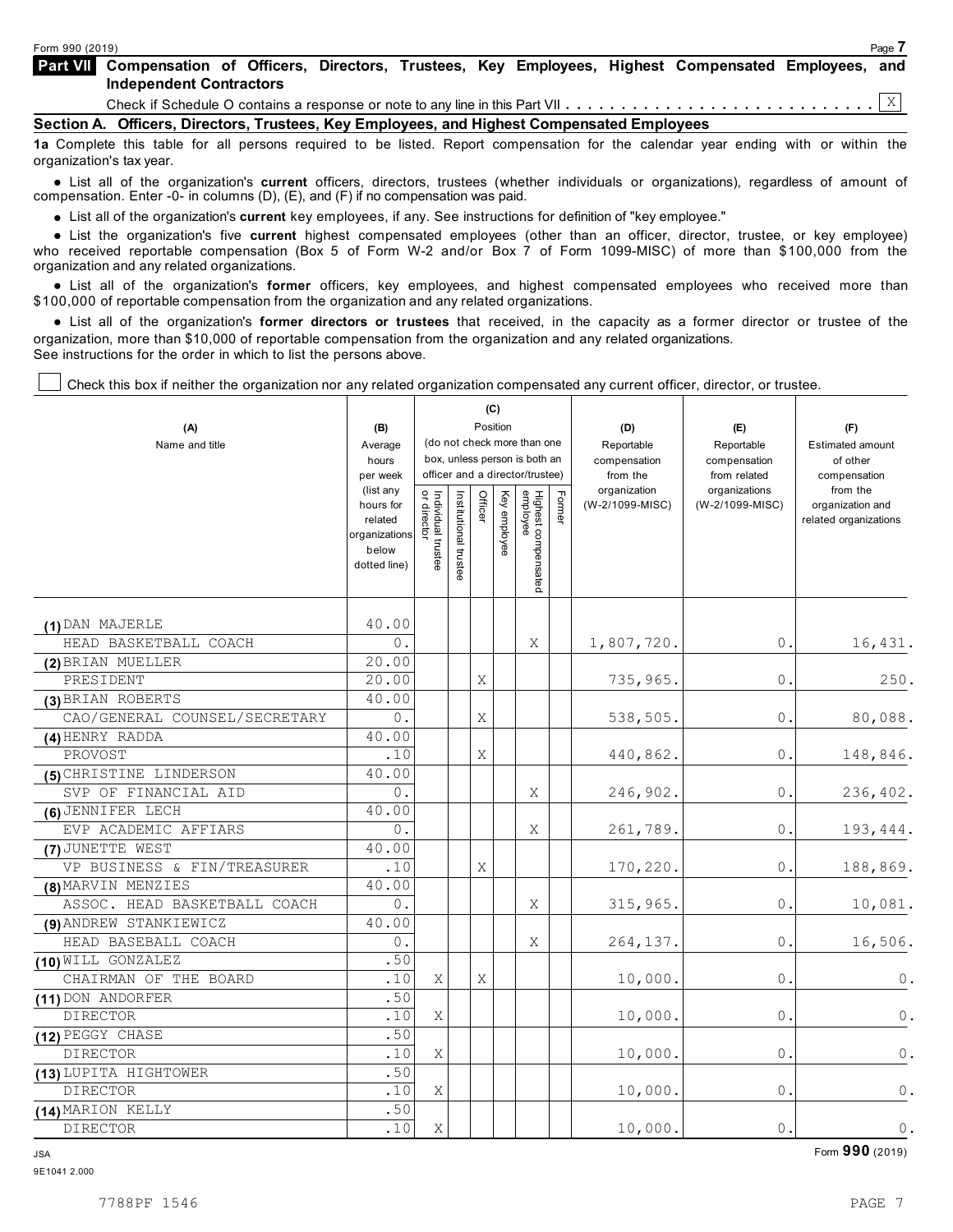|             | Form 990 (2019)<br>Section A. Officers, Directors, Trustees, Key Employees, and Highest Compensated Employees (continued)<br><b>Part VII</b>                                                                                                              |                                                                |                                   |                       |                         |                                                                    |        |                                        |                                  | Page 8                                                                   |
|-------------|-----------------------------------------------------------------------------------------------------------------------------------------------------------------------------------------------------------------------------------------------------------|----------------------------------------------------------------|-----------------------------------|-----------------------|-------------------------|--------------------------------------------------------------------|--------|----------------------------------------|----------------------------------|--------------------------------------------------------------------------|
|             | (A)<br>Name and title                                                                                                                                                                                                                                     | (B)<br>Average                                                 |                                   |                       | (C)<br>Position         |                                                                    |        | (D)<br>Reportable                      | (E)<br>Reportable                | (F)<br>Estimated                                                         |
|             |                                                                                                                                                                                                                                                           | hours per<br>week (list any                                    |                                   |                       |                         | (do not check more than one<br>box, unless person is both an       |        | compensation<br>from                   | compensation from<br>related     | amount of<br>other                                                       |
|             |                                                                                                                                                                                                                                                           | hours for<br>related<br>organizations<br>below dotted<br>line) | Individual trustee<br>or director | Institutional trustee | Officer<br>Key employee | officer and a director/trustee)<br>Highest compensated<br>employee | Former | the<br>organization<br>(W-2/1099-MISC) | organizations<br>(W-2/1099-MISC) | compensation<br>from the<br>organization<br>and related<br>organizations |
| 15)         | FRED MILLER                                                                                                                                                                                                                                               | .50                                                            |                                   |                       |                         |                                                                    |        |                                        |                                  |                                                                          |
|             | <b>DIRECTOR</b><br>16) JIM RICE                                                                                                                                                                                                                           | $\frac{1}{10}$<br>.50                                          | $\mathbf X$                       |                       |                         |                                                                    |        | 10,000.                                | $\mathbb O$ .                    | $0$ .                                                                    |
|             | DIRECTOR                                                                                                                                                                                                                                                  | $\frac{1}{10}$                                                 | X                                 |                       |                         |                                                                    |        | 10,000                                 | $0$ .                            | $0$ .                                                                    |
|             | -----------------------------                                                                                                                                                                                                                             |                                                                |                                   |                       |                         |                                                                    |        |                                        |                                  |                                                                          |
|             | _____________________________________                                                                                                                                                                                                                     |                                                                |                                   |                       |                         |                                                                    |        |                                        |                                  |                                                                          |
|             | -----------------------------------                                                                                                                                                                                                                       |                                                                |                                   |                       |                         |                                                                    |        |                                        |                                  |                                                                          |
|             | ___________________________________                                                                                                                                                                                                                       |                                                                |                                   |                       |                         |                                                                    |        |                                        |                                  |                                                                          |
|             | _________________________________                                                                                                                                                                                                                         |                                                                |                                   |                       |                         |                                                                    |        |                                        |                                  |                                                                          |
|             |                                                                                                                                                                                                                                                           |                                                                |                                   |                       |                         |                                                                    |        |                                        |                                  |                                                                          |
|             | ________________________________                                                                                                                                                                                                                          |                                                                |                                   |                       |                         |                                                                    |        |                                        |                                  |                                                                          |
|             | __________________________________                                                                                                                                                                                                                        |                                                                |                                   |                       |                         |                                                                    |        |                                        |                                  |                                                                          |
|             |                                                                                                                                                                                                                                                           |                                                                |                                   |                       |                         |                                                                    |        | 4,852,065.                             | $\circ$ .                        | 890, 917.                                                                |
|             | c Total from continuation sheets to Part VII, Section A ▶                                                                                                                                                                                                 |                                                                |                                   |                       |                         |                                                                    |        | $0$ .<br>4,852,065.                    | $0$ .<br>$\circ$ .               | $0$ .<br>890, 917.                                                       |
|             | 2 Total number of individuals (including but not limited to those listed above) who received more than \$100,000 of<br>reportable compensation from the organization ▶                                                                                    |                                                                | 23                                |                       |                         |                                                                    |        |                                        |                                  |                                                                          |
|             | 3 Did the organization list any former officer, director, or trustee, key employee, or highest compensated                                                                                                                                                |                                                                |                                   |                       |                         |                                                                    |        |                                        |                                  | Yes No                                                                   |
|             | 4 For any individual listed on line 1a, is the sum of reportable compensation and other compensation from the                                                                                                                                             |                                                                |                                   |                       |                         |                                                                    |        |                                        |                                  | Χ<br>$3^{\circ}$                                                         |
|             | organization and related organizations greater than \$150,000? If "Yes," complete Schedule J for such                                                                                                                                                     |                                                                |                                   |                       |                         |                                                                    |        |                                        |                                  | Χ<br>$\overline{\mathbf{4}}$                                             |
|             | 5 Did any person listed on line 1a receive or accrue compensation from any unrelated organization or individual<br>for services rendered to the organization? If "Yes," complete Schedule J for such person                                               |                                                                |                                   |                       |                         |                                                                    |        |                                        |                                  | X<br>5                                                                   |
|             | <b>Section B. Independent Contractors</b>                                                                                                                                                                                                                 |                                                                |                                   |                       |                         |                                                                    |        |                                        |                                  |                                                                          |
| $\mathbf 1$ | Complete this table for your five highest compensated independent contractors that received more than \$100,000 of<br>compensation from the organization. Report compensation for the calendar year ending with or within the organization's tax<br>year. |                                                                |                                   |                       |                         |                                                                    |        |                                        |                                  |                                                                          |
|             | (A)<br>Name and business address                                                                                                                                                                                                                          |                                                                |                                   |                       |                         |                                                                    |        | (B)<br>Description of services         |                                  | (C)<br>Compensation                                                      |
|             | ATTACHMENT 1                                                                                                                                                                                                                                              |                                                                |                                   |                       |                         |                                                                    |        |                                        |                                  |                                                                          |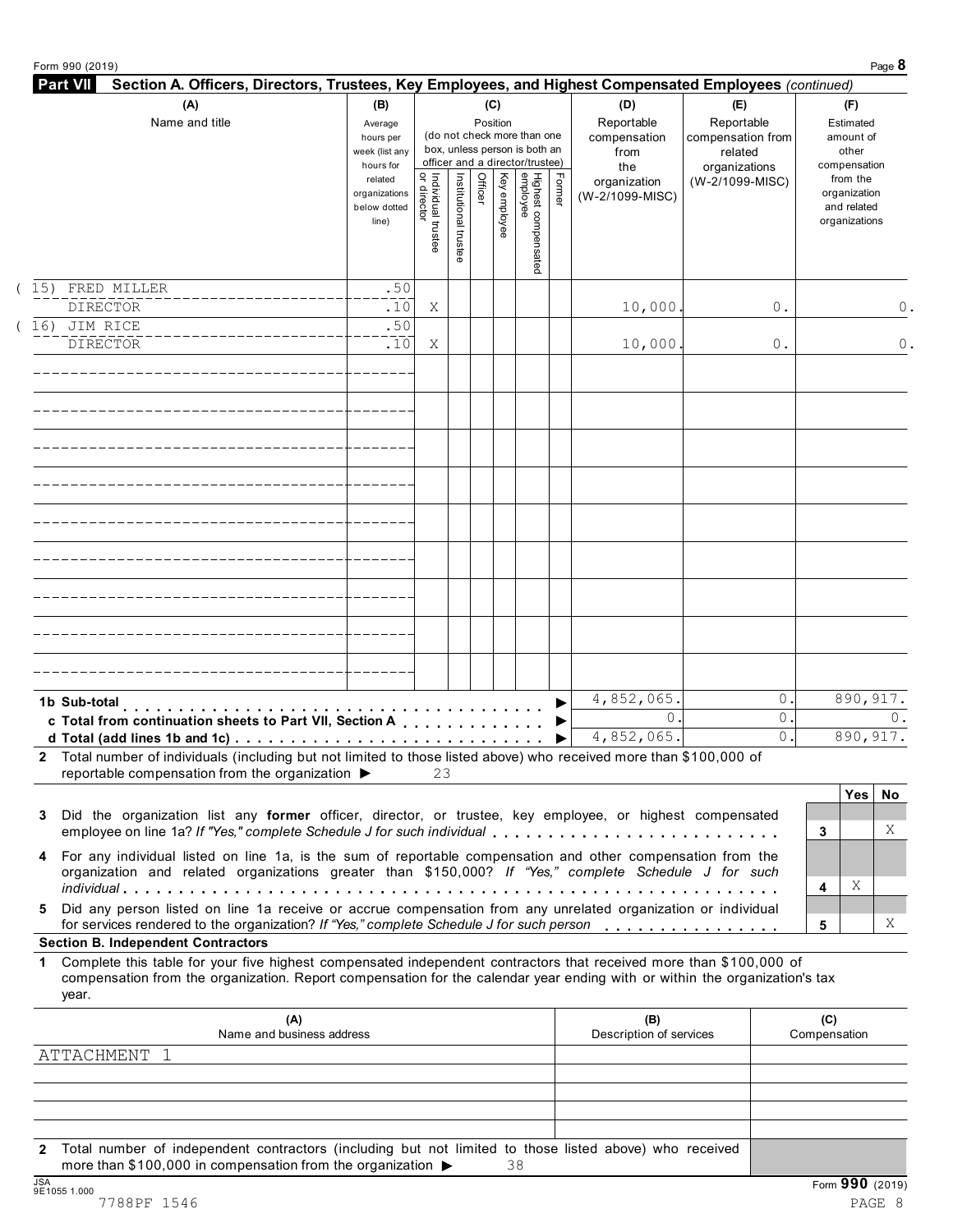| Form 990 (2019)                                                  |              |                                                                                           |                                |                             |                                              |                                                   |                                                               |
|------------------------------------------------------------------|--------------|-------------------------------------------------------------------------------------------|--------------------------------|-----------------------------|----------------------------------------------|---------------------------------------------------|---------------------------------------------------------------|
|                                                                  | Part VIII    | <b>Statement of Revenue</b>                                                               |                                |                             |                                              |                                                   | Page 9                                                        |
|                                                                  |              |                                                                                           |                                | (A)<br>Total revenue        | (B)<br>Related or exempt<br>function revenue | $\overline{(c)}$<br>Unrelated<br>business revenue | (D)<br>Revenue excluded<br>from tax under<br>sections 512-514 |
|                                                                  |              | 1a Federated campaigns 1a<br><b>b</b> Membership dues $\ldots$ , $\ldots$ , 1b            |                                |                             |                                              |                                                   |                                                               |
| <b>Contributions, Gifts, Grants</b><br>and Other Similar Amounts |              | c Fundraising events $1c$                                                                 | $\circ$ .                      |                             |                                              |                                                   |                                                               |
|                                                                  |              | d Related organizations<br>1d<br>e Government grants (contributions)<br>1е                | 12,180,093.                    |                             |                                              |                                                   |                                                               |
|                                                                  |              | f All other contributions, gifts, grants,<br>and similar amounts not included above<br>1f | 3,417,852.                     |                             |                                              |                                                   |                                                               |
|                                                                  |              | g Noncash contributions included in<br>lines 1a-1f. 1g $\frac{1}{9}$                      | 137,544.                       |                             |                                              |                                                   |                                                               |
|                                                                  |              | h Total. Add lines 1a-1f                                                                  |                                | 15,597,945                  |                                              |                                                   |                                                               |
|                                                                  | 2a           | INSTRUCTIONAL PROGRAM SERVICES                                                            | <b>Business Code</b><br>611310 | 1, 433, 133, 289.           | 1, 433, 133, 289.                            |                                                   |                                                               |
| Program Service<br>Revenue                                       | b            | AUXILIARY ENTERPRISES<br>OTHER REVENUE                                                    | 611310<br>611310               | 13, 135, 229.<br>3,430,441. | 6,686,150.<br>3,084,976.                     | 6,449,079.<br>345,465.                            |                                                               |
|                                                                  | c<br>d       |                                                                                           |                                |                             |                                              |                                                   |                                                               |
|                                                                  | е            | f All other program service revenue                                                       |                                |                             |                                              |                                                   |                                                               |
|                                                                  |              |                                                                                           |                                | 1,449,698,959.              |                                              |                                                   |                                                               |
|                                                                  | $\mathbf{3}$ | Investment income (including dividends, interest, and                                     |                                | 4,495,723.                  |                                              |                                                   | 4,495,723.                                                    |
|                                                                  | 4<br>5       | Income from investment of tax-exempt bond proceeds $\blacktriangleright$                  |                                | $\circ$ .<br>$\circ$ .      |                                              |                                                   |                                                               |
|                                                                  |              | (i) Real                                                                                  | (ii) Personal                  |                             |                                              |                                                   |                                                               |
|                                                                  | 6а<br>b      | 970,683.<br>Gross rents 6a<br>569,600.<br>Less: rental expenses 6b                        |                                |                             |                                              |                                                   |                                                               |
|                                                                  | C<br>d       | 401,083.<br>Rental income or (loss) 6c<br>Net rental income or (loss). ▶                  |                                | 401,083.                    |                                              |                                                   | 401,083.                                                      |
|                                                                  |              | (i) Securities<br>7a Gross amount from                                                    | (ii) Other                     |                             |                                              |                                                   |                                                               |
|                                                                  |              | o f<br>assets<br>sales<br>other than inventory 7a                                         |                                |                             |                                              |                                                   |                                                               |
|                                                                  |              | <b>b</b> Less: cost or other basis                                                        |                                |                             |                                              |                                                   |                                                               |
|                                                                  |              | and sales expenses $\blacksquare$ 7b<br>c Gain or (loss) $\cdots$ 7c                      |                                |                             |                                              |                                                   |                                                               |
| Other Revenue                                                    |              | 8a Gross income from fundraising                                                          |                                | $\circ$ .                   |                                              |                                                   |                                                               |
|                                                                  |              | events (not including \$                                                                  |                                |                             |                                              |                                                   |                                                               |
|                                                                  |              | of contributions reported on line<br>1c). See Part IV, line 18 8a                         | $\mathbb O$ .                  |                             |                                              |                                                   |                                                               |
|                                                                  |              | b Less: direct expenses 8b<br>c Net income or (loss) from fundraising events. ▶           | $\mathbb O$ .                  | $\circ$ .                   |                                              |                                                   |                                                               |
|                                                                  |              | income<br>from gaming<br>9a Gross                                                         |                                |                             |                                              |                                                   |                                                               |
|                                                                  |              | activities. See Part IV, line 19 9a<br>9b<br>b Less: direct expenses                      | $\mathbb O$ .<br>$\mathbb O$ . |                             |                                              |                                                   |                                                               |
|                                                                  |              | c Net income or (loss) from gaming activities. ▶                                          |                                | $\circ$ .                   |                                              |                                                   |                                                               |
|                                                                  |              | 10a Gross sales of inventory, less<br>returns and allowances 10a                          | $\mathbb O$ .                  |                             |                                              |                                                   |                                                               |
|                                                                  |              | b Less: cost of goods sold 10b<br>c Net income or (loss) from sales of inventory ▶        | $\mathbb O$ .                  | $\circ$ .                   |                                              |                                                   |                                                               |
|                                                                  |              |                                                                                           | <b>Business Code</b>           |                             |                                              |                                                   |                                                               |
| Miscellaneous<br>Revenue<br>a a a a a                            | b            |                                                                                           |                                |                             |                                              |                                                   |                                                               |
|                                                                  | c            | d All other revenue                                                                       |                                |                             |                                              |                                                   |                                                               |
|                                                                  |              | e Total. Add lines 11a-11d ▶                                                              |                                | $\circ$ .                   |                                              |                                                   |                                                               |
|                                                                  | 12           | Total revenue. See instructions ▶<br>JSA<br>9E10512.000<br>7788PF 1546                    |                                | 1, 470, 193, 710.           | 1, 442, 904, 415.                            | 6,794,544.                                        | 4,896,806.                                                    |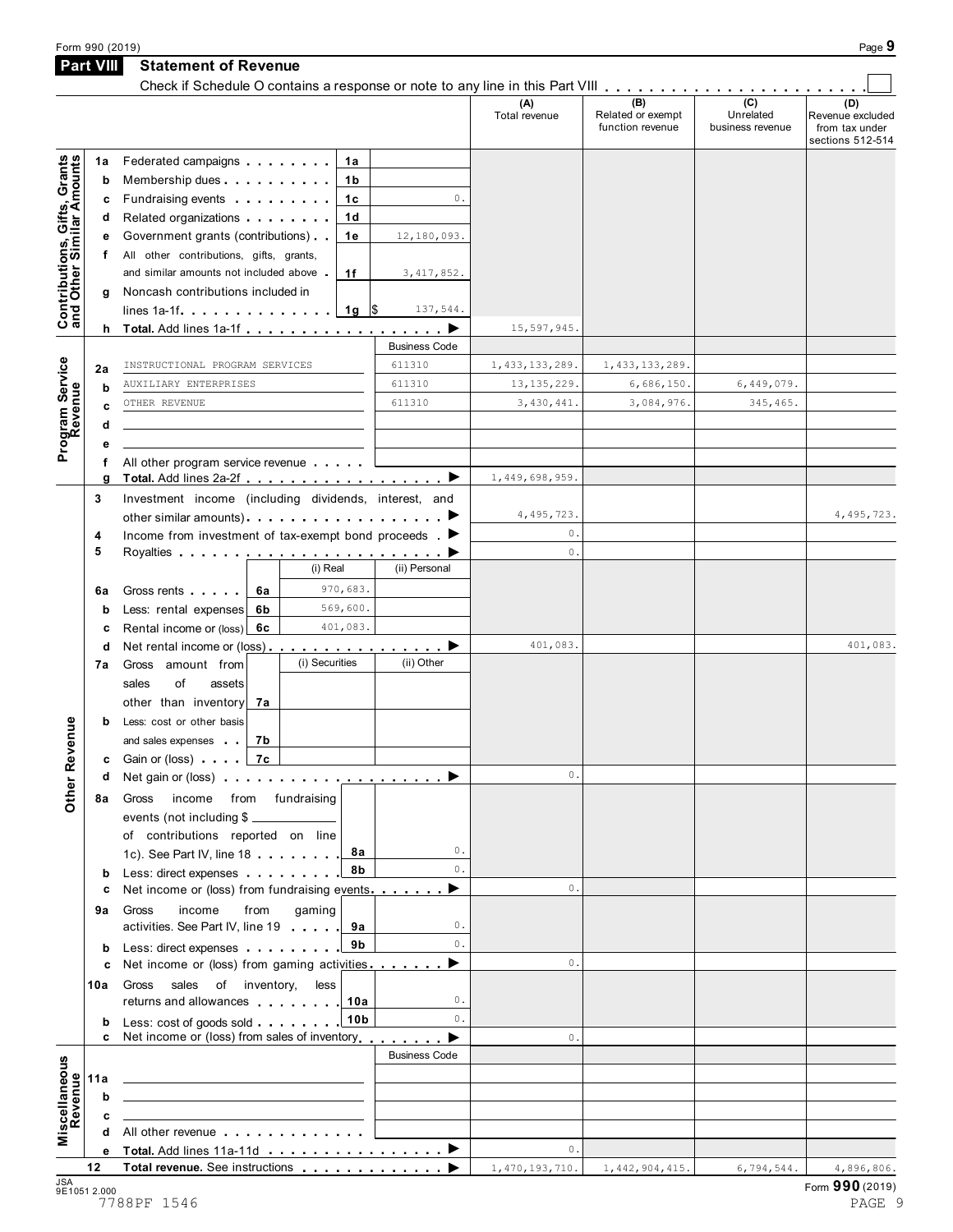| $\boldsymbol{\mathsf{X}}$<br>(C)<br>(B)<br>(D)<br>(A)<br>Do not include amounts reported on lines 6b, 7b,<br>Program service<br>Fundraising<br>Total expenses<br>Management and<br>8b, 9b, and 10b of Part VIII.<br>expenses<br>general expenses<br>expenses<br>1 Grants and other assistance to domestic organizations<br>$\mathbb O$ .<br>and domestic governments. See Part IV, line 21<br>2 Grants and other assistance to domestic<br>274,694,185.<br>274,694,185.<br>individuals. See Part IV, line 22<br>and other assistance to foreign<br>3 Grants<br>organizations, foreign governments, and foreign<br>$\,$ 0 $\,$<br>individuals. See Part IV, lines 15 and 16<br>0.<br>4 Benefits paid to or for members<br>5 Compensation of current officers, directors,<br>2, 121, 135.<br>2, 121, 135<br>trustees, and key employees<br>6 Compensation not included above to disqualified<br>persons (as defined under section 4958(f)(1)) and<br>$\circ$<br>persons described in section 4958(c)(3)(B)<br>292,697.<br>189,586,346.<br>177, 210, 725.<br>12,082,924.<br>7 Other salaries and wages<br>8 Pension plan accruals and contributions (include<br>$\circ$<br>section 401(k) and 403(b) employer contributions)<br>6,328,288.<br>4,605,309.<br>1,722,979.<br>9 Other employee benefits<br>21,054.<br>13,064,965.<br>12, 137, 564.<br>906,347.<br>10 Payroll taxes<br>11 Fees for services (nonemployees):<br>0.<br>a Management<br>$\overline{1,452,452}$ .<br>1, 452, 452.<br>$\overline{325}$ , 713.<br>325,713.<br>c Accounting<br>$0$ .<br>0.<br>e Professional fundraising services. See Part IV, line 17<br>$0$ .<br>f Investment management fees<br>g Other. (If line 11g amount exceeds 10% of line 25, column<br>71,473.<br>715,658,107.<br>715,015,418.<br>571,216.<br>(A) amount, list line 11g expenses on Schedule O.) $\text{ATCH}$ 2.<br>293,945.<br>840,213.<br>532,052.<br>14,216.<br>12 Advertising and promotion<br>16,386,263.<br>19,240.<br>14,670,831.<br>1,696,192.<br>13 Office expenses<br>0.<br>14 Information technology<br>354,589.<br>354,589 |
|--------------------------------------------------------------------------------------------------------------------------------------------------------------------------------------------------------------------------------------------------------------------------------------------------------------------------------------------------------------------------------------------------------------------------------------------------------------------------------------------------------------------------------------------------------------------------------------------------------------------------------------------------------------------------------------------------------------------------------------------------------------------------------------------------------------------------------------------------------------------------------------------------------------------------------------------------------------------------------------------------------------------------------------------------------------------------------------------------------------------------------------------------------------------------------------------------------------------------------------------------------------------------------------------------------------------------------------------------------------------------------------------------------------------------------------------------------------------------------------------------------------------------------------------------------------------------------------------------------------------------------------------------------------------------------------------------------------------------------------------------------------------------------------------------------------------------------------------------------------------------------------------------------------------------------------------------------------------------------------------------------------------------------------------------------------------------------------|
|                                                                                                                                                                                                                                                                                                                                                                                                                                                                                                                                                                                                                                                                                                                                                                                                                                                                                                                                                                                                                                                                                                                                                                                                                                                                                                                                                                                                                                                                                                                                                                                                                                                                                                                                                                                                                                                                                                                                                                                                                                                                                      |
|                                                                                                                                                                                                                                                                                                                                                                                                                                                                                                                                                                                                                                                                                                                                                                                                                                                                                                                                                                                                                                                                                                                                                                                                                                                                                                                                                                                                                                                                                                                                                                                                                                                                                                                                                                                                                                                                                                                                                                                                                                                                                      |
|                                                                                                                                                                                                                                                                                                                                                                                                                                                                                                                                                                                                                                                                                                                                                                                                                                                                                                                                                                                                                                                                                                                                                                                                                                                                                                                                                                                                                                                                                                                                                                                                                                                                                                                                                                                                                                                                                                                                                                                                                                                                                      |
|                                                                                                                                                                                                                                                                                                                                                                                                                                                                                                                                                                                                                                                                                                                                                                                                                                                                                                                                                                                                                                                                                                                                                                                                                                                                                                                                                                                                                                                                                                                                                                                                                                                                                                                                                                                                                                                                                                                                                                                                                                                                                      |
|                                                                                                                                                                                                                                                                                                                                                                                                                                                                                                                                                                                                                                                                                                                                                                                                                                                                                                                                                                                                                                                                                                                                                                                                                                                                                                                                                                                                                                                                                                                                                                                                                                                                                                                                                                                                                                                                                                                                                                                                                                                                                      |
|                                                                                                                                                                                                                                                                                                                                                                                                                                                                                                                                                                                                                                                                                                                                                                                                                                                                                                                                                                                                                                                                                                                                                                                                                                                                                                                                                                                                                                                                                                                                                                                                                                                                                                                                                                                                                                                                                                                                                                                                                                                                                      |
|                                                                                                                                                                                                                                                                                                                                                                                                                                                                                                                                                                                                                                                                                                                                                                                                                                                                                                                                                                                                                                                                                                                                                                                                                                                                                                                                                                                                                                                                                                                                                                                                                                                                                                                                                                                                                                                                                                                                                                                                                                                                                      |
|                                                                                                                                                                                                                                                                                                                                                                                                                                                                                                                                                                                                                                                                                                                                                                                                                                                                                                                                                                                                                                                                                                                                                                                                                                                                                                                                                                                                                                                                                                                                                                                                                                                                                                                                                                                                                                                                                                                                                                                                                                                                                      |
|                                                                                                                                                                                                                                                                                                                                                                                                                                                                                                                                                                                                                                                                                                                                                                                                                                                                                                                                                                                                                                                                                                                                                                                                                                                                                                                                                                                                                                                                                                                                                                                                                                                                                                                                                                                                                                                                                                                                                                                                                                                                                      |
|                                                                                                                                                                                                                                                                                                                                                                                                                                                                                                                                                                                                                                                                                                                                                                                                                                                                                                                                                                                                                                                                                                                                                                                                                                                                                                                                                                                                                                                                                                                                                                                                                                                                                                                                                                                                                                                                                                                                                                                                                                                                                      |
|                                                                                                                                                                                                                                                                                                                                                                                                                                                                                                                                                                                                                                                                                                                                                                                                                                                                                                                                                                                                                                                                                                                                                                                                                                                                                                                                                                                                                                                                                                                                                                                                                                                                                                                                                                                                                                                                                                                                                                                                                                                                                      |
|                                                                                                                                                                                                                                                                                                                                                                                                                                                                                                                                                                                                                                                                                                                                                                                                                                                                                                                                                                                                                                                                                                                                                                                                                                                                                                                                                                                                                                                                                                                                                                                                                                                                                                                                                                                                                                                                                                                                                                                                                                                                                      |
|                                                                                                                                                                                                                                                                                                                                                                                                                                                                                                                                                                                                                                                                                                                                                                                                                                                                                                                                                                                                                                                                                                                                                                                                                                                                                                                                                                                                                                                                                                                                                                                                                                                                                                                                                                                                                                                                                                                                                                                                                                                                                      |
|                                                                                                                                                                                                                                                                                                                                                                                                                                                                                                                                                                                                                                                                                                                                                                                                                                                                                                                                                                                                                                                                                                                                                                                                                                                                                                                                                                                                                                                                                                                                                                                                                                                                                                                                                                                                                                                                                                                                                                                                                                                                                      |
|                                                                                                                                                                                                                                                                                                                                                                                                                                                                                                                                                                                                                                                                                                                                                                                                                                                                                                                                                                                                                                                                                                                                                                                                                                                                                                                                                                                                                                                                                                                                                                                                                                                                                                                                                                                                                                                                                                                                                                                                                                                                                      |
|                                                                                                                                                                                                                                                                                                                                                                                                                                                                                                                                                                                                                                                                                                                                                                                                                                                                                                                                                                                                                                                                                                                                                                                                                                                                                                                                                                                                                                                                                                                                                                                                                                                                                                                                                                                                                                                                                                                                                                                                                                                                                      |
|                                                                                                                                                                                                                                                                                                                                                                                                                                                                                                                                                                                                                                                                                                                                                                                                                                                                                                                                                                                                                                                                                                                                                                                                                                                                                                                                                                                                                                                                                                                                                                                                                                                                                                                                                                                                                                                                                                                                                                                                                                                                                      |
|                                                                                                                                                                                                                                                                                                                                                                                                                                                                                                                                                                                                                                                                                                                                                                                                                                                                                                                                                                                                                                                                                                                                                                                                                                                                                                                                                                                                                                                                                                                                                                                                                                                                                                                                                                                                                                                                                                                                                                                                                                                                                      |
|                                                                                                                                                                                                                                                                                                                                                                                                                                                                                                                                                                                                                                                                                                                                                                                                                                                                                                                                                                                                                                                                                                                                                                                                                                                                                                                                                                                                                                                                                                                                                                                                                                                                                                                                                                                                                                                                                                                                                                                                                                                                                      |
|                                                                                                                                                                                                                                                                                                                                                                                                                                                                                                                                                                                                                                                                                                                                                                                                                                                                                                                                                                                                                                                                                                                                                                                                                                                                                                                                                                                                                                                                                                                                                                                                                                                                                                                                                                                                                                                                                                                                                                                                                                                                                      |
|                                                                                                                                                                                                                                                                                                                                                                                                                                                                                                                                                                                                                                                                                                                                                                                                                                                                                                                                                                                                                                                                                                                                                                                                                                                                                                                                                                                                                                                                                                                                                                                                                                                                                                                                                                                                                                                                                                                                                                                                                                                                                      |
|                                                                                                                                                                                                                                                                                                                                                                                                                                                                                                                                                                                                                                                                                                                                                                                                                                                                                                                                                                                                                                                                                                                                                                                                                                                                                                                                                                                                                                                                                                                                                                                                                                                                                                                                                                                                                                                                                                                                                                                                                                                                                      |
| 16, 316, 735.<br>3,026.<br>12, 472, 771.<br>3,840,938.                                                                                                                                                                                                                                                                                                                                                                                                                                                                                                                                                                                                                                                                                                                                                                                                                                                                                                                                                                                                                                                                                                                                                                                                                                                                                                                                                                                                                                                                                                                                                                                                                                                                                                                                                                                                                                                                                                                                                                                                                               |
| 16 Occupancy<br>4,970,557.<br>13,176.<br>4,808,883.<br>148,498.                                                                                                                                                                                                                                                                                                                                                                                                                                                                                                                                                                                                                                                                                                                                                                                                                                                                                                                                                                                                                                                                                                                                                                                                                                                                                                                                                                                                                                                                                                                                                                                                                                                                                                                                                                                                                                                                                                                                                                                                                      |
| 18 Payments of travel or entertainment expenses<br>$\circ$                                                                                                                                                                                                                                                                                                                                                                                                                                                                                                                                                                                                                                                                                                                                                                                                                                                                                                                                                                                                                                                                                                                                                                                                                                                                                                                                                                                                                                                                                                                                                                                                                                                                                                                                                                                                                                                                                                                                                                                                                           |
| for any federal, state, or local public officials<br>27,981.<br>125,771.<br>97,790.<br>19 Conferences, conventions, and meetings                                                                                                                                                                                                                                                                                                                                                                                                                                                                                                                                                                                                                                                                                                                                                                                                                                                                                                                                                                                                                                                                                                                                                                                                                                                                                                                                                                                                                                                                                                                                                                                                                                                                                                                                                                                                                                                                                                                                                     |
| $\overline{59}$ , 529, 718.<br>16,000.<br>58, 167, 718.<br>1,346,000.<br>$0$ .                                                                                                                                                                                                                                                                                                                                                                                                                                                                                                                                                                                                                                                                                                                                                                                                                                                                                                                                                                                                                                                                                                                                                                                                                                                                                                                                                                                                                                                                                                                                                                                                                                                                                                                                                                                                                                                                                                                                                                                                       |
| 21 Payments to affiliates.<br>49,000.<br>62,487,093.<br>61,025,056.<br>1, 413, 037.<br>22 Depreciation, depletion, and amortization                                                                                                                                                                                                                                                                                                                                                                                                                                                                                                                                                                                                                                                                                                                                                                                                                                                                                                                                                                                                                                                                                                                                                                                                                                                                                                                                                                                                                                                                                                                                                                                                                                                                                                                                                                                                                                                                                                                                                  |
| 3, 110, 115.<br>624,603.<br>2,485,512.                                                                                                                                                                                                                                                                                                                                                                                                                                                                                                                                                                                                                                                                                                                                                                                                                                                                                                                                                                                                                                                                                                                                                                                                                                                                                                                                                                                                                                                                                                                                                                                                                                                                                                                                                                                                                                                                                                                                                                                                                                               |
| 24 Other expenses. Itemize expenses not covered<br>above (List miscellaneous expenses on line 24e. If                                                                                                                                                                                                                                                                                                                                                                                                                                                                                                                                                                                                                                                                                                                                                                                                                                                                                                                                                                                                                                                                                                                                                                                                                                                                                                                                                                                                                                                                                                                                                                                                                                                                                                                                                                                                                                                                                                                                                                                |
| line 24e amount exceeds 10% of line 25, column                                                                                                                                                                                                                                                                                                                                                                                                                                                                                                                                                                                                                                                                                                                                                                                                                                                                                                                                                                                                                                                                                                                                                                                                                                                                                                                                                                                                                                                                                                                                                                                                                                                                                                                                                                                                                                                                                                                                                                                                                                       |
| (A) amount, list line 24e expenses on Schedule O.)<br>a FOOD SERVICE COSTS<br>23,582,714.<br>23,575,862.<br>6,852.                                                                                                                                                                                                                                                                                                                                                                                                                                                                                                                                                                                                                                                                                                                                                                                                                                                                                                                                                                                                                                                                                                                                                                                                                                                                                                                                                                                                                                                                                                                                                                                                                                                                                                                                                                                                                                                                                                                                                                   |
| <b>b</b> BAD DEBT EXPENSE<br>22, 189, 770.<br>22, 189, 770.                                                                                                                                                                                                                                                                                                                                                                                                                                                                                                                                                                                                                                                                                                                                                                                                                                                                                                                                                                                                                                                                                                                                                                                                                                                                                                                                                                                                                                                                                                                                                                                                                                                                                                                                                                                                                                                                                                                                                                                                                          |
| <b>CLICENSING COSTS-TEXTBOOKS</b><br>18, 348, 487.<br>18, 348, 487.<br>dOUTSIDE SERVICES<br>1,708,026.<br>1,708,026.                                                                                                                                                                                                                                                                                                                                                                                                                                                                                                                                                                                                                                                                                                                                                                                                                                                                                                                                                                                                                                                                                                                                                                                                                                                                                                                                                                                                                                                                                                                                                                                                                                                                                                                                                                                                                                                                                                                                                                 |
| 21,490.<br>13,942,849.<br>13,552,155.<br>369,204.<br><b>e</b> All other expenses                                                                                                                                                                                                                                                                                                                                                                                                                                                                                                                                                                                                                                                                                                                                                                                                                                                                                                                                                                                                                                                                                                                                                                                                                                                                                                                                                                                                                                                                                                                                                                                                                                                                                                                                                                                                                                                                                                                                                                                                     |
| 829,082.<br>1, 447, 124, 091. 1, 415, 791, 794.<br>30,503,215.<br>25 Total functional expenses. Add lines 1 through 24e<br>26 Joint costs. Complete this line only if the                                                                                                                                                                                                                                                                                                                                                                                                                                                                                                                                                                                                                                                                                                                                                                                                                                                                                                                                                                                                                                                                                                                                                                                                                                                                                                                                                                                                                                                                                                                                                                                                                                                                                                                                                                                                                                                                                                            |
| organization reported in column (B) joint costs<br>from a combined educational campaign and                                                                                                                                                                                                                                                                                                                                                                                                                                                                                                                                                                                                                                                                                                                                                                                                                                                                                                                                                                                                                                                                                                                                                                                                                                                                                                                                                                                                                                                                                                                                                                                                                                                                                                                                                                                                                                                                                                                                                                                          |
| fundraising solicitation. Check here<br>if                                                                                                                                                                                                                                                                                                                                                                                                                                                                                                                                                                                                                                                                                                                                                                                                                                                                                                                                                                                                                                                                                                                                                                                                                                                                                                                                                                                                                                                                                                                                                                                                                                                                                                                                                                                                                                                                                                                                                                                                                                           |
| following SOP 98-2 (ASC 958-720)<br>$\mathsf{O}$ .<br>Form 990 (2019)<br><b>JSA</b>                                                                                                                                                                                                                                                                                                                                                                                                                                                                                                                                                                                                                                                                                                                                                                                                                                                                                                                                                                                                                                                                                                                                                                                                                                                                                                                                                                                                                                                                                                                                                                                                                                                                                                                                                                                                                                                                                                                                                                                                  |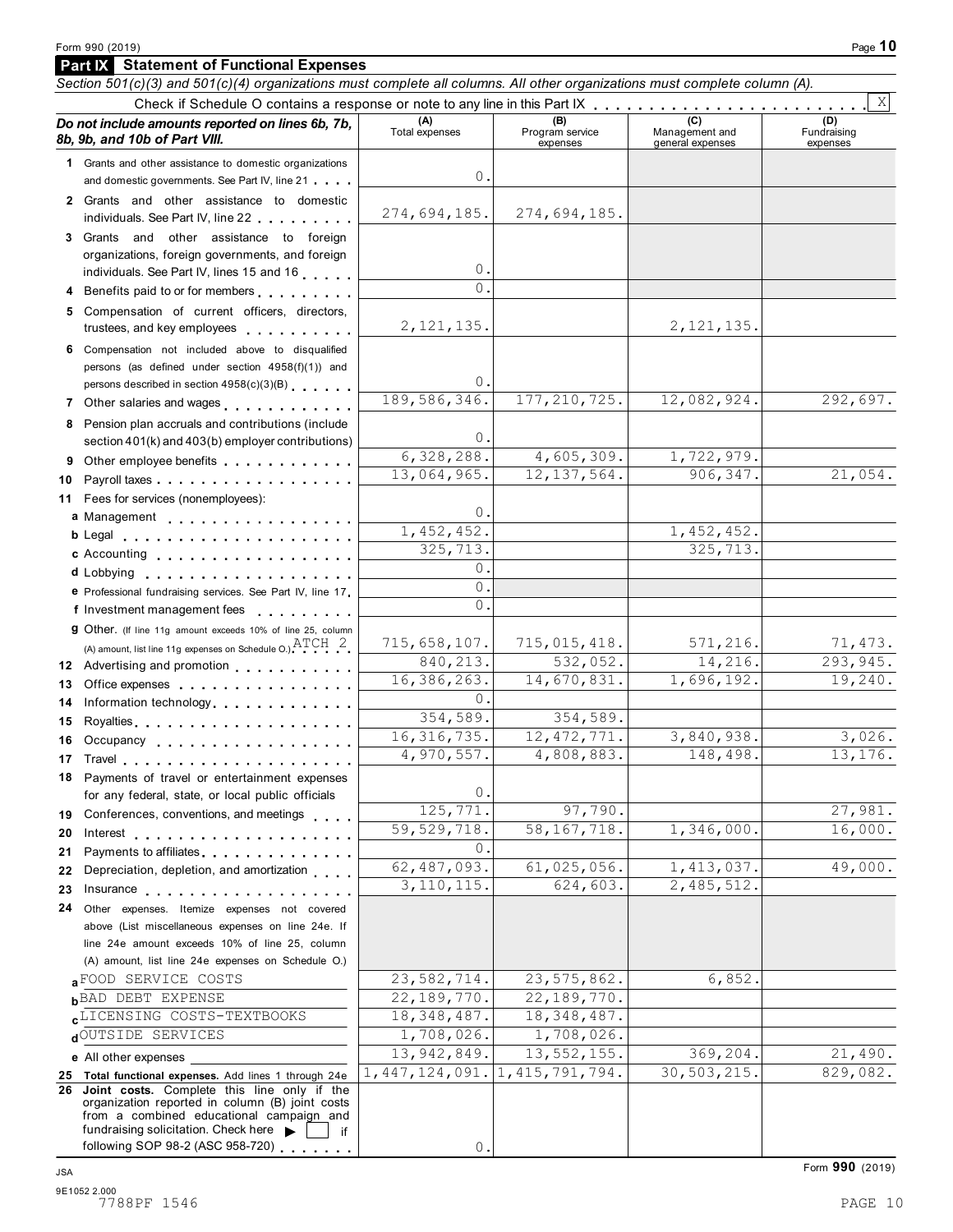| Part X            |                                                                                                                                                                                          |                                                         |                                | Page 11                          |
|-------------------|------------------------------------------------------------------------------------------------------------------------------------------------------------------------------------------|---------------------------------------------------------|--------------------------------|----------------------------------|
|                   | <b>Balance Sheet</b>                                                                                                                                                                     |                                                         |                                |                                  |
|                   |                                                                                                                                                                                          | (A)<br>Beginning of year                                |                                | (B)<br>End of year               |
|                   |                                                                                                                                                                                          | 19,352,356.                                             | $\mathbf{1}$                   | 147, 100, 733.                   |
| 2<br>3            |                                                                                                                                                                                          | 306, 302, 827.<br>138,953.                              | $\overline{2}$<br>$\mathbf{3}$ | 160,502,071.<br>1,264,366.       |
| 4                 |                                                                                                                                                                                          | 16,657,612.                                             | $\blacktriangle$               | 14,862,464.                      |
| 5                 | Loans and other receivables from any current or former officer, director,                                                                                                                |                                                         |                                |                                  |
|                   | trustee, key employee, creator or founder, substantial contributor, or 35%<br>controlled entity or family member of any of these persons                                                 | 0.                                                      | 5                              |                                  |
| 6                 | Loans and other receivables from other disqualified persons (as defined                                                                                                                  |                                                         |                                |                                  |
|                   | under section $4958(f)(1)$ , and persons described in section $4958(c)(3)(B)$ .                                                                                                          | 0.1<br>0.1                                              | 6<br>$\overline{7}$            | Ο.<br>0.                         |
| 8                 |                                                                                                                                                                                          | 2, 191, 425.                                            | 8                              | 2,110,906.                       |
| ⋖<br>9            |                                                                                                                                                                                          | 3,902,457.                                              | 9                              | 3,062,461.                       |
|                   | 10a Land, buildings, and equipment: cost or other<br>basis. Complete Part VI of Schedule D $\vert$ 10a $\vert$ 1, 319, 129, 328.                                                         |                                                         |                                |                                  |
|                   | <b>b</b> Less: accumulated depreciation. 10b                                                                                                                                             | $88, 220, 125.$ 1, 168, 479, 545. 10c 1, 230, 909, 203. |                                |                                  |
| 11                |                                                                                                                                                                                          | $\overline{\circ}$ .                                    | $\overline{0}$ . 11<br>12      | 0.<br>$0$ .                      |
| 12<br>∣ 13        | Investments - other securities. See Part IV, line 11.                                                                                                                                    | $\overline{\circ}$ .                                    | 13                             | $0$ .                            |
| 14                |                                                                                                                                                                                          | 130, 500, 000.                                          | 14                             | 116,000,000.                     |
| 15<br>16          | Total assets. Add lines 1 through 15 (must equal line 33) $\ldots \ldots$ $\ldots$ $\boxed{1,647,641,748}$ .                                                                             | $\overline{116, 573}$ . 15                              | 16                             | 391,688.<br>1,676,203,892.       |
| 17                | Accounts payable and accrued expenses                                                                                                                                                    | 35, 595, 606.                                           | 17                             | 39, 415, 129.                    |
| 18                |                                                                                                                                                                                          | $\vert$ 0 $\vert$<br>153,639,253.                       | 18                             | $0$ .<br>175, 497, 331.          |
| 19<br>20          |                                                                                                                                                                                          | 0.1                                                     | 19<br>20                       | 0.                               |
| 21                | Escrow or custodial account liability. Complete Part IV of Schedule D.                                                                                                                   |                                                         | $\overline{0.1}$ 21            | 0.                               |
| 22                | Loans and other payables to any current or former officer, director,                                                                                                                     |                                                         |                                |                                  |
| Liabilities       | trustee, key employee, creator or founder, substantial contributor, or 35%<br>controlled entity or family member of any of these persons $\ldots \ldots \ldots$   1, 069, 912, 419.   22 |                                                         |                                | 0.                               |
| 23                | Secured mortgages and notes payable to unrelated third parties                                                                                                                           |                                                         | $0$ $\sqrt{23}$                | 1,044,912,419.                   |
| 24<br>25          | Unsecured notes and loans payable to unrelated third parties.<br>Other liabilities (including federal income tax, payables to related third                                              |                                                         | $\overline{0.24}$              | $0$ .                            |
|                   | parties, and other liabilities not included on lines 17-24). Complete Part X                                                                                                             |                                                         |                                |                                  |
|                   |                                                                                                                                                                                          | $823, 315.$ 25                                          |                                | 5,638,239.                       |
| 26                | Organizations that follow FASB ASC 958, check here $\blacktriangleright$ $\lfloor X \rfloor$                                                                                             |                                                         |                                | 1,265,463,118.                   |
| <b>Balances</b>   | and complete lines 27, 28, 32, and 33.                                                                                                                                                   |                                                         |                                |                                  |
| 27<br>28          |                                                                                                                                                                                          | $387, 270, 155.$ 27<br>$401,000.$ 28                    |                                | 410, 121, 668.<br>619,106.       |
| Fund              | Organizations that do not follow FASB ASC 958, check here ▶ │                                                                                                                            |                                                         |                                |                                  |
|                   | and complete lines 29 through 33.                                                                                                                                                        |                                                         |                                |                                  |
| 29<br>ssets<br>30 | Capital stock or trust principal, or current funds<br>Paid-in or capital surplus, or land, building, or equipment fund.                                                                  |                                                         | 29<br>30                       |                                  |
| 31<br>⋖           | Retained earnings, endowment, accumulated income, or other funds.                                                                                                                        |                                                         | 31                             |                                  |
| ō<br>32<br>Ż      |                                                                                                                                                                                          | $\overline{387,671,155}.$                               | 32                             | 410, 740, 774.<br>1,676,203,892. |
| 33                |                                                                                                                                                                                          |                                                         |                                |                                  |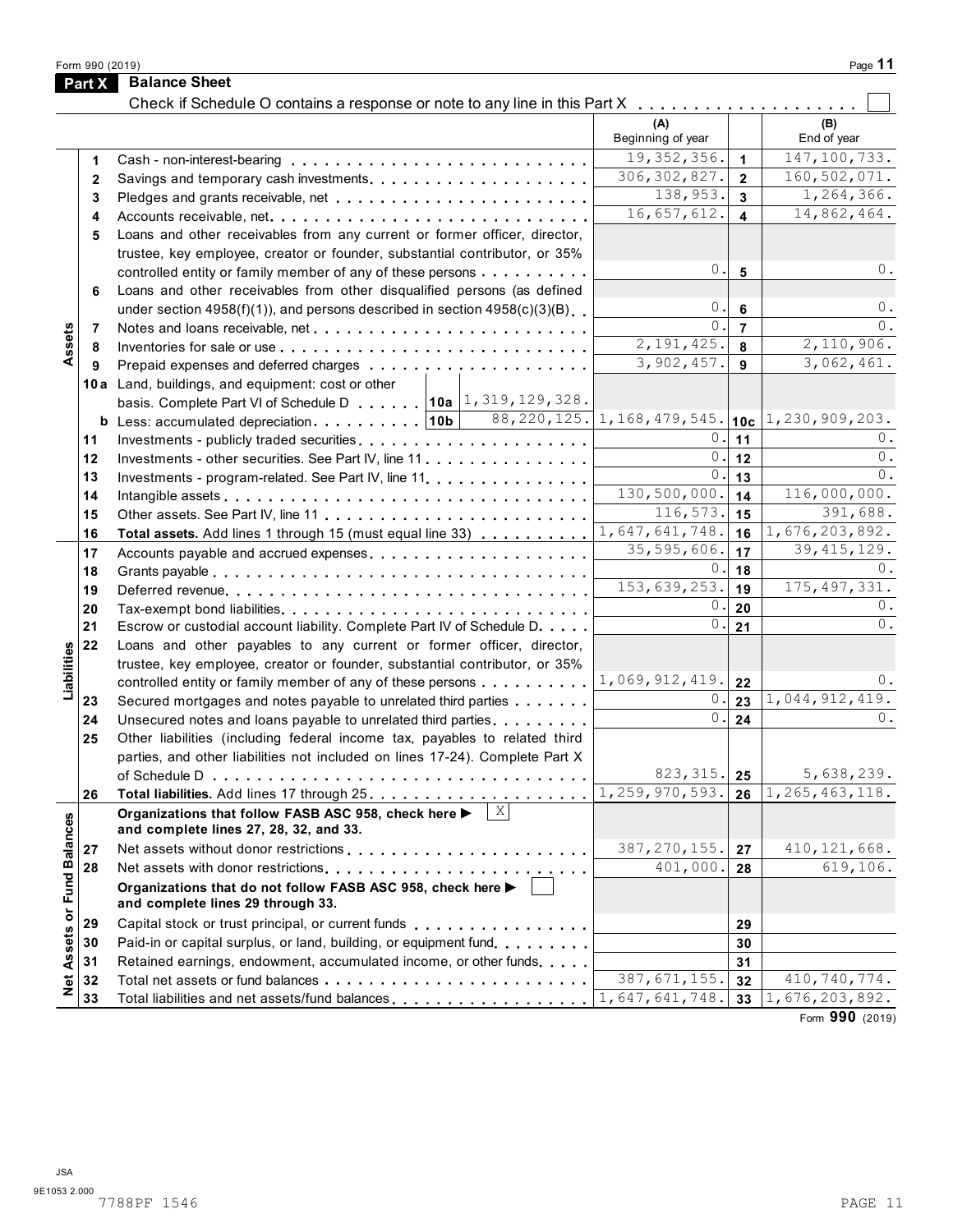|        | Form 990 (2019)<br><b>Part XI</b><br><b>Reconciliation of Net Assets</b>                                                                                                                                                      |                                |                                        |   | Page 12  |
|--------|-------------------------------------------------------------------------------------------------------------------------------------------------------------------------------------------------------------------------------|--------------------------------|----------------------------------------|---|----------|
|        |                                                                                                                                                                                                                               |                                |                                        |   |          |
| 1      |                                                                                                                                                                                                                               | $\mathbf{1}$                   | 1, 470, 193, 710.<br>1, 447, 124, 091. |   |          |
| 2<br>3 |                                                                                                                                                                                                                               | $\overline{2}$<br>$\mathbf{3}$ | 23,069,619.                            |   |          |
| 4      | Net assets or fund balances at beginning of year (must equal Part X, line 32, column (A))                                                                                                                                     | $\overline{4}$                 | 387, 671, 155.                         |   |          |
| 5      |                                                                                                                                                                                                                               | $5\phantom{.0}$                |                                        |   | 0.       |
|        |                                                                                                                                                                                                                               | 6<br>$\overline{7}$            |                                        |   | 0.<br>0. |
|        |                                                                                                                                                                                                                               | 8                              |                                        |   | 0.       |
| 10     | Other changes in net assets or fund balances (explain on Schedule O).<br>Net assets or fund balances at end of year. Combine lines 3 through 9 (must equal Part X, line                                                       | 9                              |                                        |   | 0.       |
|        | Part XII<br><b>Financial Statements and Reporting</b>                                                                                                                                                                         | 10                             | 410,740,774.                           |   |          |
|        |                                                                                                                                                                                                                               |                                |                                        |   |          |
|        |                                                                                                                                                                                                                               |                                |                                        |   | Yes No   |
|        | $\sqrt{X}$ Accrual<br>Accounting method used to prepare the Form 990:     Cash<br>Other<br>If the organization changed its method of accounting from a prior year or checked "Other," explain in                              |                                |                                        |   |          |
|        | Schedule O.                                                                                                                                                                                                                   |                                |                                        |   |          |
|        | 2a Were the organization's financial statements compiled or reviewed by an independent accountant?.<br>If "Yes," check a box below to indicate whether the financial statements for the year were compiled or                 |                                | 2a                                     |   | Χ        |
|        | reviewed on a separate basis, consolidated basis, or both:<br>Separate basis<br><b>Consolidated basis</b><br>Both consolidated and separate basis                                                                             |                                |                                        |   |          |
|        | <b>b</b> Were the organization's financial statements audited by an independent accountant? $\ldots \ldots \ldots \ldots$                                                                                                     |                                | 2 <sub>b</sub>                         | X |          |
|        | If "Yes," check a box below to indicate whether the financial statements for the year were audited on a<br>separate basis, consolidated basis, or both:                                                                       |                                |                                        |   |          |
|        | $\lfloor X \rfloor$ Consolidated basis<br>Separate basis<br>Both consolidated and separate basis                                                                                                                              |                                |                                        |   |          |
|        | c If "Yes" to line 2a or 2b, does the organization have a committee that assumes responsibility for oversight of<br>the audit, review, or compilation of its financial statements and selection of an independent accountant? |                                | 2c                                     | X |          |
|        | If the organization changed either its oversight process or selection process during the tax year, explain on<br>Schedule O.                                                                                                  |                                |                                        |   |          |
|        | 3a As a result of a federal award, was the organization required to undergo an audit or audits as set forth in the                                                                                                            |                                |                                        |   |          |
|        |                                                                                                                                                                                                                               |                                | 3a                                     | Χ |          |
|        |                                                                                                                                                                                                                               |                                |                                        |   |          |
|        | b If "Yes," did the organization undergo the required audit or audits? If the organization did not undergo the<br>required audit or audits, explain why on Schedule O and describe any steps taken to undergo such audits     |                                | 3 <sub>b</sub>                         | Χ |          |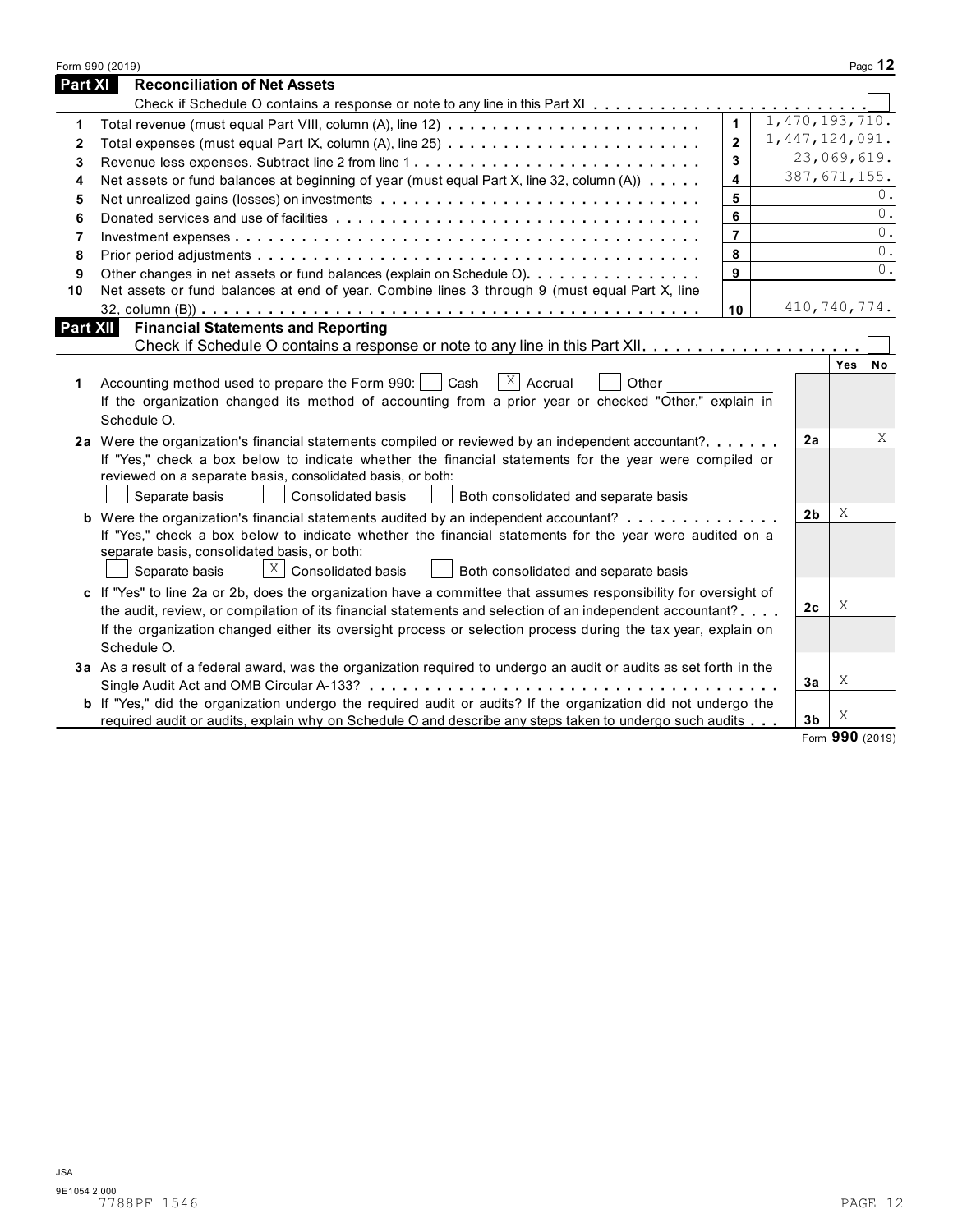| <b>Employer identification number</b><br>47-2507725<br>Reason for Public Charity Status (All organizations must complete this part.) See instructions.<br>Part I<br>A church, convention of churches, or association of churches described in section 170(b)(1)(A)(i).<br>1<br>$\mathbf{2}$<br>IX.<br>A school described in section 170(b)(1)(A)(ii). (Attach Schedule E (Form 990 or 990-EZ).)<br>3<br>A hospital or a cooperative hospital service organization described in section 170(b)(1)(A)(iii).<br>A medical research organization operated in conjunction with a hospital described in section 170(b)(1)(A)(iii). Enter the<br>4<br>hospital's name, city, and state:<br>5<br>section 170(b)(1)(A)(iv). (Complete Part II.)<br>A federal, state, or local government or governmental unit described in section 170(b)(1)(A)(v).<br>$\overline{7}$<br>described in section 170(b)(1)(A)(vi). (Complete Part II.)<br>8<br>A community trust described in section 170(b)(1)(A)(vi). (Complete Part II.)<br>9<br>An agricultural research organization described in section 170(b)(1)(A)(ix) operated in conjunction with a land-grant college<br>or university or a non-land-grant college of agriculture (see instructions). Enter the name, city, and state of the college or<br>university:<br>An organization that normally receives: (1) more than 331/3 % of its support from contributions, membership fees, and gross<br>receipts from activities related to its exempt functions - subject to certain exceptions, and (2) no more than 331/3% of its<br>support from gross investment income and unrelated business taxable income (less section 511 tax) from businesses<br>acquired by the organization after June 30, 1975. See section 509(a)(2). (Complete Part III.)<br>An organization organized and operated exclusively to test for public safety. See section 509(a)(4).<br>Type I. A supporting organization operated, supervised, or controlled by its supported organization(s), typically by giving<br>a<br>the supported organization(s) the power to regularly appoint or elect a majority of the directors or trustees of the<br>supporting organization. You must complete Part IV, Sections A and B.<br>Type II. A supporting organization supervised or controlled in connection with its supported organization(s), by having<br>b<br>control or management of the supporting organization vested in the same persons that control or manage the supported<br>organization(s). You must complete Part IV, Sections A and C.<br>Type III functionally integrated. A supporting organization operated in connection with, and functionally integrated with,<br>$\mathbf{c}$<br>its supported organization(s) (see instructions). You must complete Part IV, Sections A, D, and E.<br>Type III non-functionally integrated. A supporting organization operated in connection with its supported organization(s)<br>d<br>that is not functionally integrated. The organization generally must satisfy a distribution requirement and an attentiveness<br>requirement (see instructions). You must complete Part IV, Sections A and D, and Part V.<br>Check this box if the organization received a written determination from the IRS that it is a Type I, Type II, Type III<br>e.<br>functionally integrated, or Type III non-functionally integrated supporting organization. | Name of the organization<br>GRAND CANYON UNIVERSITY<br>The organization is not a private foundation because it is: (For lines 1 through 12, check only one box.)<br>An organization operated for the benefit of a college or university owned or operated by a governmental unit described in<br>An organization that normally receives a substantial part of its support from a governmental unit or from the general public<br>10<br>11<br>$12 \,$<br>An organization organized and operated exclusively for the benefit of, to perform the functions of, or to carry out the purposes<br>of one or more publicly supported organizations described in section 509(a)(1) or section 509(a)(2). See section 509(a)(3).<br>Check the box in lines 12a through 12d that describes the type of supporting organization and complete lines 12e, 12f, and 12g.<br>g Provide the following information about the supported organization(s).<br>(i) Name of supported organization<br>(iv) Is the organization  <br>(ii) EIN<br>(iii) Type of organization<br>(v) Amount of monetary<br>(vi) Amount of<br>(described on lines 1-10<br>other support (see<br>listed in your governing<br>support (see<br>above (see instructions))<br>document?<br>instructions)<br>instructions)<br>Yes<br>No. |              |  |  | ► Go to www.irs.gov/Form990 for instructions and the latest information. | Inspection |
|-------------------------------------------------------------------------------------------------------------------------------------------------------------------------------------------------------------------------------------------------------------------------------------------------------------------------------------------------------------------------------------------------------------------------------------------------------------------------------------------------------------------------------------------------------------------------------------------------------------------------------------------------------------------------------------------------------------------------------------------------------------------------------------------------------------------------------------------------------------------------------------------------------------------------------------------------------------------------------------------------------------------------------------------------------------------------------------------------------------------------------------------------------------------------------------------------------------------------------------------------------------------------------------------------------------------------------------------------------------------------------------------------------------------------------------------------------------------------------------------------------------------------------------------------------------------------------------------------------------------------------------------------------------------------------------------------------------------------------------------------------------------------------------------------------------------------------------------------------------------------------------------------------------------------------------------------------------------------------------------------------------------------------------------------------------------------------------------------------------------------------------------------------------------------------------------------------------------------------------------------------------------------------------------------------------------------------------------------------------------------------------------------------------------------------------------------------------------------------------------------------------------------------------------------------------------------------------------------------------------------------------------------------------------------------------------------------------------------------------------------------------------------------------------------------------------------------------------------------------------------------------------------------------------------------------------------------------------------------------------------------------------------------------------------------------------------------------------------------------------------------------------------------------------------------------------------------------------------------------------------------------------------------------------------------------------------------------------------------------------------------------------------------------------|------------------------------------------------------------------------------------------------------------------------------------------------------------------------------------------------------------------------------------------------------------------------------------------------------------------------------------------------------------------------------------------------------------------------------------------------------------------------------------------------------------------------------------------------------------------------------------------------------------------------------------------------------------------------------------------------------------------------------------------------------------------------------------------------------------------------------------------------------------------------------------------------------------------------------------------------------------------------------------------------------------------------------------------------------------------------------------------------------------------------------------------------------------------------------------------------------------------------------------------------------------------------------------------|--------------|--|--|--------------------------------------------------------------------------|------------|
|                                                                                                                                                                                                                                                                                                                                                                                                                                                                                                                                                                                                                                                                                                                                                                                                                                                                                                                                                                                                                                                                                                                                                                                                                                                                                                                                                                                                                                                                                                                                                                                                                                                                                                                                                                                                                                                                                                                                                                                                                                                                                                                                                                                                                                                                                                                                                                                                                                                                                                                                                                                                                                                                                                                                                                                                                                                                                                                                                                                                                                                                                                                                                                                                                                                                                                                                                                                                                   |                                                                                                                                                                                                                                                                                                                                                                                                                                                                                                                                                                                                                                                                                                                                                                                                                                                                                                                                                                                                                                                                                                                                                                                                                                                                                          |              |  |  |                                                                          |            |
|                                                                                                                                                                                                                                                                                                                                                                                                                                                                                                                                                                                                                                                                                                                                                                                                                                                                                                                                                                                                                                                                                                                                                                                                                                                                                                                                                                                                                                                                                                                                                                                                                                                                                                                                                                                                                                                                                                                                                                                                                                                                                                                                                                                                                                                                                                                                                                                                                                                                                                                                                                                                                                                                                                                                                                                                                                                                                                                                                                                                                                                                                                                                                                                                                                                                                                                                                                                                                   |                                                                                                                                                                                                                                                                                                                                                                                                                                                                                                                                                                                                                                                                                                                                                                                                                                                                                                                                                                                                                                                                                                                                                                                                                                                                                          |              |  |  |                                                                          |            |
|                                                                                                                                                                                                                                                                                                                                                                                                                                                                                                                                                                                                                                                                                                                                                                                                                                                                                                                                                                                                                                                                                                                                                                                                                                                                                                                                                                                                                                                                                                                                                                                                                                                                                                                                                                                                                                                                                                                                                                                                                                                                                                                                                                                                                                                                                                                                                                                                                                                                                                                                                                                                                                                                                                                                                                                                                                                                                                                                                                                                                                                                                                                                                                                                                                                                                                                                                                                                                   |                                                                                                                                                                                                                                                                                                                                                                                                                                                                                                                                                                                                                                                                                                                                                                                                                                                                                                                                                                                                                                                                                                                                                                                                                                                                                          |              |  |  |                                                                          |            |
|                                                                                                                                                                                                                                                                                                                                                                                                                                                                                                                                                                                                                                                                                                                                                                                                                                                                                                                                                                                                                                                                                                                                                                                                                                                                                                                                                                                                                                                                                                                                                                                                                                                                                                                                                                                                                                                                                                                                                                                                                                                                                                                                                                                                                                                                                                                                                                                                                                                                                                                                                                                                                                                                                                                                                                                                                                                                                                                                                                                                                                                                                                                                                                                                                                                                                                                                                                                                                   |                                                                                                                                                                                                                                                                                                                                                                                                                                                                                                                                                                                                                                                                                                                                                                                                                                                                                                                                                                                                                                                                                                                                                                                                                                                                                          |              |  |  |                                                                          |            |
| (A)                                                                                                                                                                                                                                                                                                                                                                                                                                                                                                                                                                                                                                                                                                                                                                                                                                                                                                                                                                                                                                                                                                                                                                                                                                                                                                                                                                                                                                                                                                                                                                                                                                                                                                                                                                                                                                                                                                                                                                                                                                                                                                                                                                                                                                                                                                                                                                                                                                                                                                                                                                                                                                                                                                                                                                                                                                                                                                                                                                                                                                                                                                                                                                                                                                                                                                                                                                                                               |                                                                                                                                                                                                                                                                                                                                                                                                                                                                                                                                                                                                                                                                                                                                                                                                                                                                                                                                                                                                                                                                                                                                                                                                                                                                                          |              |  |  |                                                                          |            |
|                                                                                                                                                                                                                                                                                                                                                                                                                                                                                                                                                                                                                                                                                                                                                                                                                                                                                                                                                                                                                                                                                                                                                                                                                                                                                                                                                                                                                                                                                                                                                                                                                                                                                                                                                                                                                                                                                                                                                                                                                                                                                                                                                                                                                                                                                                                                                                                                                                                                                                                                                                                                                                                                                                                                                                                                                                                                                                                                                                                                                                                                                                                                                                                                                                                                                                                                                                                                                   | (B)                                                                                                                                                                                                                                                                                                                                                                                                                                                                                                                                                                                                                                                                                                                                                                                                                                                                                                                                                                                                                                                                                                                                                                                                                                                                                      |              |  |  |                                                                          |            |
|                                                                                                                                                                                                                                                                                                                                                                                                                                                                                                                                                                                                                                                                                                                                                                                                                                                                                                                                                                                                                                                                                                                                                                                                                                                                                                                                                                                                                                                                                                                                                                                                                                                                                                                                                                                                                                                                                                                                                                                                                                                                                                                                                                                                                                                                                                                                                                                                                                                                                                                                                                                                                                                                                                                                                                                                                                                                                                                                                                                                                                                                                                                                                                                                                                                                                                                                                                                                                   | (C)                                                                                                                                                                                                                                                                                                                                                                                                                                                                                                                                                                                                                                                                                                                                                                                                                                                                                                                                                                                                                                                                                                                                                                                                                                                                                      |              |  |  |                                                                          |            |
|                                                                                                                                                                                                                                                                                                                                                                                                                                                                                                                                                                                                                                                                                                                                                                                                                                                                                                                                                                                                                                                                                                                                                                                                                                                                                                                                                                                                                                                                                                                                                                                                                                                                                                                                                                                                                                                                                                                                                                                                                                                                                                                                                                                                                                                                                                                                                                                                                                                                                                                                                                                                                                                                                                                                                                                                                                                                                                                                                                                                                                                                                                                                                                                                                                                                                                                                                                                                                   | (D)                                                                                                                                                                                                                                                                                                                                                                                                                                                                                                                                                                                                                                                                                                                                                                                                                                                                                                                                                                                                                                                                                                                                                                                                                                                                                      |              |  |  |                                                                          |            |
|                                                                                                                                                                                                                                                                                                                                                                                                                                                                                                                                                                                                                                                                                                                                                                                                                                                                                                                                                                                                                                                                                                                                                                                                                                                                                                                                                                                                                                                                                                                                                                                                                                                                                                                                                                                                                                                                                                                                                                                                                                                                                                                                                                                                                                                                                                                                                                                                                                                                                                                                                                                                                                                                                                                                                                                                                                                                                                                                                                                                                                                                                                                                                                                                                                                                                                                                                                                                                   | (E)                                                                                                                                                                                                                                                                                                                                                                                                                                                                                                                                                                                                                                                                                                                                                                                                                                                                                                                                                                                                                                                                                                                                                                                                                                                                                      | <b>Total</b> |  |  |                                                                          |            |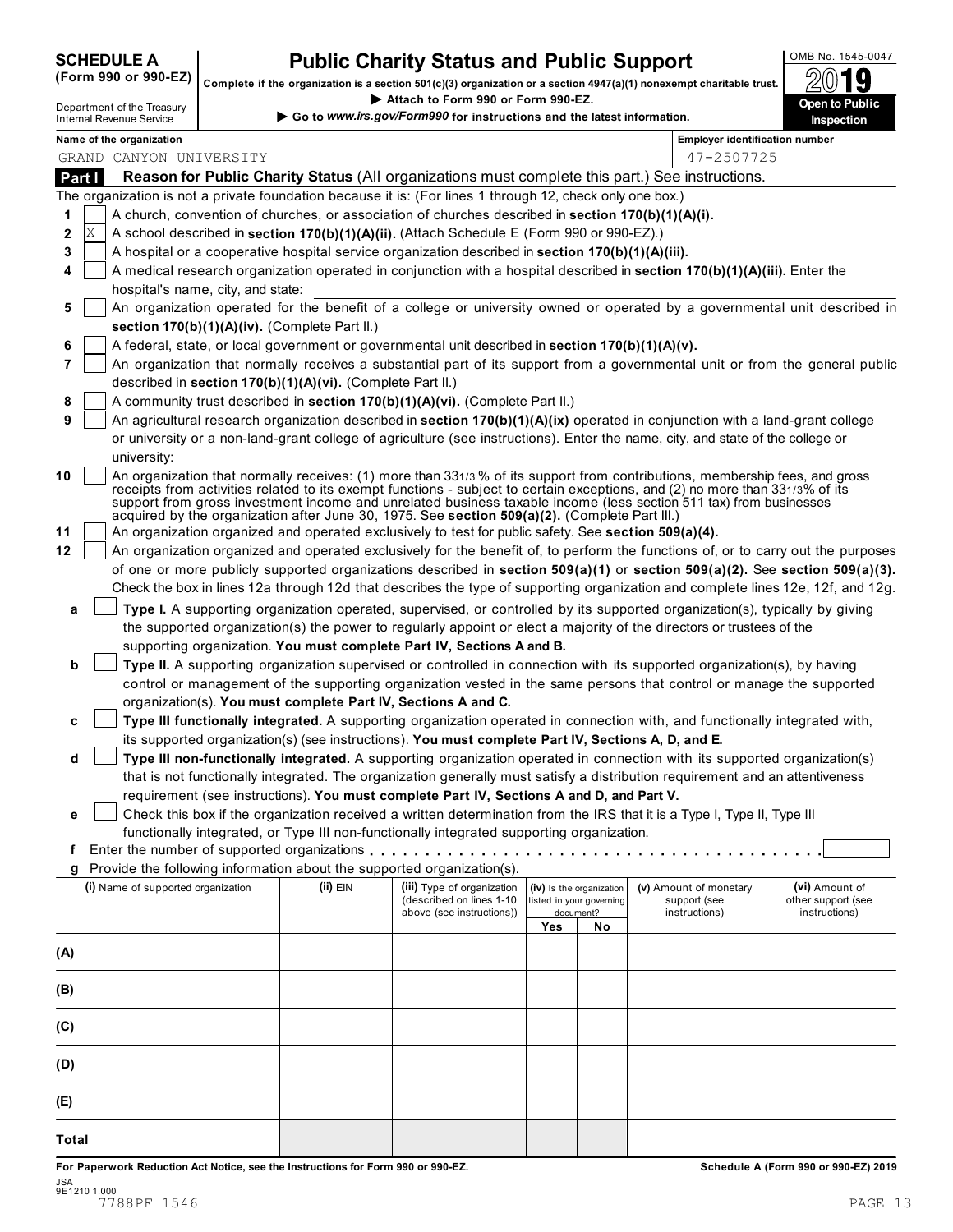| <b>Part II</b> | Schedule A (Form 990 or 990-EZ) 2019<br>Support Schedule for Organizations Described in Sections 170(b)(1)(A)(iv) and 170(b)(1)(A)(vi)                                                                                                                                                                                                                                               |            |          |          |            |                                                                                                                                                                                                                                                     | Page 2    |
|----------------|--------------------------------------------------------------------------------------------------------------------------------------------------------------------------------------------------------------------------------------------------------------------------------------------------------------------------------------------------------------------------------------|------------|----------|----------|------------|-----------------------------------------------------------------------------------------------------------------------------------------------------------------------------------------------------------------------------------------------------|-----------|
|                | (Complete only if you checked the box on line 5, 7, or 8 of Part I or if the organization failed to qualify under<br>Part III. If the organization fails to qualify under the tests listed below, please complete Part III.)                                                                                                                                                         |            |          |          |            |                                                                                                                                                                                                                                                     |           |
|                | <b>Section A. Public Support</b><br>Calendar year (or fiscal year beginning in) ▶                                                                                                                                                                                                                                                                                                    | (a) $2015$ | (b) 2016 | (c) 2017 | $(d)$ 2018 | (e) 2019                                                                                                                                                                                                                                            | (f) Total |
| -1             | Gifts, grants, contributions, and<br>membership fees received. (Do not<br>include any "unusual grants.")                                                                                                                                                                                                                                                                             |            |          |          |            |                                                                                                                                                                                                                                                     |           |
| $\overline{2}$ | Tax revenues levied for the<br>organization's benefit and either paid<br>to or expended on its behalf                                                                                                                                                                                                                                                                                |            |          |          |            |                                                                                                                                                                                                                                                     |           |
| 3              | The value of services or facilities<br>furnished by a governmental unit to the<br>organization without charge                                                                                                                                                                                                                                                                        |            |          |          |            |                                                                                                                                                                                                                                                     |           |
|                | Total. Add lines 1 through 3.<br>The portion of total contributions by<br>each person (other than a<br>governmental unit or publicly<br>supported organization) included on<br>line 1 that exceeds 2% of the amount                                                                                                                                                                  |            |          |          |            |                                                                                                                                                                                                                                                     |           |
| 6              | shown on line 11, column $(f)$ .<br>Public support. Subtract line 5 from line 4                                                                                                                                                                                                                                                                                                      |            |          |          |            |                                                                                                                                                                                                                                                     |           |
|                | <b>Section B. Total Support</b>                                                                                                                                                                                                                                                                                                                                                      |            |          |          |            |                                                                                                                                                                                                                                                     |           |
|                | Calendar year (or fiscal year beginning in) $\blacktriangleright$                                                                                                                                                                                                                                                                                                                    | (a) $2015$ | (b) 2016 | (c) 2017 | $(d)$ 2018 | (e) 2019                                                                                                                                                                                                                                            | (f) Total |
|                | Amounts from line 4.<br>Gross income from interest, dividends.<br>payments received on securities loans,<br>rents, royalties, and income from<br>similar sources                                                                                                                                                                                                                     |            |          |          |            |                                                                                                                                                                                                                                                     |           |
|                | Net income from unrelated business<br>activities, whether or not the business<br>is regularly carried on                                                                                                                                                                                                                                                                             |            |          |          |            |                                                                                                                                                                                                                                                     |           |
| 10             | Other income. Do not include gain or<br>loss from the sale of capital assets<br>(Explain in Part VI.)                                                                                                                                                                                                                                                                                |            |          |          |            |                                                                                                                                                                                                                                                     |           |
| 11<br>12       | Total support. Add lines 7 through 10                                                                                                                                                                                                                                                                                                                                                |            |          |          |            |                                                                                                                                                                                                                                                     |           |
| 13             | First five years. If the Form 990 is for the organization's first, second, third, fourth, or fifth tax year as a section 501(c)(3)                                                                                                                                                                                                                                                   |            |          |          |            |                                                                                                                                                                                                                                                     |           |
|                | organization, check this box and stop here $\ldots \ldots \ldots \ldots \ldots \ldots \ldots \ldots \ldots \ldots \ldots \ldots \ldots$<br><b>Section C. Computation of Public Support Percentage</b>                                                                                                                                                                                |            |          |          |            |                                                                                                                                                                                                                                                     |           |
| 14             | Public support percentage for 2019 (line 6, column (f) divided by line 11, column (f)). 14                                                                                                                                                                                                                                                                                           |            |          |          |            |                                                                                                                                                                                                                                                     | %         |
| 15             | 16a 331/3% support test - 2019. If the organization did not check the box on line 13, and line 14 is 331/3% or more, check this                                                                                                                                                                                                                                                      |            |          |          |            |                                                                                                                                                                                                                                                     | %         |
|                |                                                                                                                                                                                                                                                                                                                                                                                      |            |          |          |            |                                                                                                                                                                                                                                                     |           |
|                | b 331/3% support test - 2018. If the organization did not check a box on line 13 or 16a, and line 15 is 331/3% or more, check                                                                                                                                                                                                                                                        |            |          |          |            |                                                                                                                                                                                                                                                     |           |
|                | 17a 10%-facts-and-circumstances test - 2019. If the organization did not check a box on line 13, 16a, or 16b, and line 14 is<br>10% or more, and if the organization meets the "facts-and-circumstances" test, check this box and stop here. Explain in<br>Part VI how the organization meets the "facts-and-circumstances" test. The organization qualifies as a publicly supported |            |          |          |            |                                                                                                                                                                                                                                                     |           |
|                | b 10%-facts-and-circumstances test - 2018. If the organization did not check a box on line 13, 16a, 16b, or 17a, and line<br>15 is 10% or more, and if the organization meets the "facts-and-circumstances" test, check this box and stop here.                                                                                                                                      |            |          |          |            |                                                                                                                                                                                                                                                     |           |
|                |                                                                                                                                                                                                                                                                                                                                                                                      |            |          |          |            | Explain in Part VI how the organization meets the "facts-and-circumstances" test. The organization qualifies as a publicly<br>Private foundation. If the organization did not check a box on line 13, 16a, 16b, 17a, or 17b, check this box and see |           |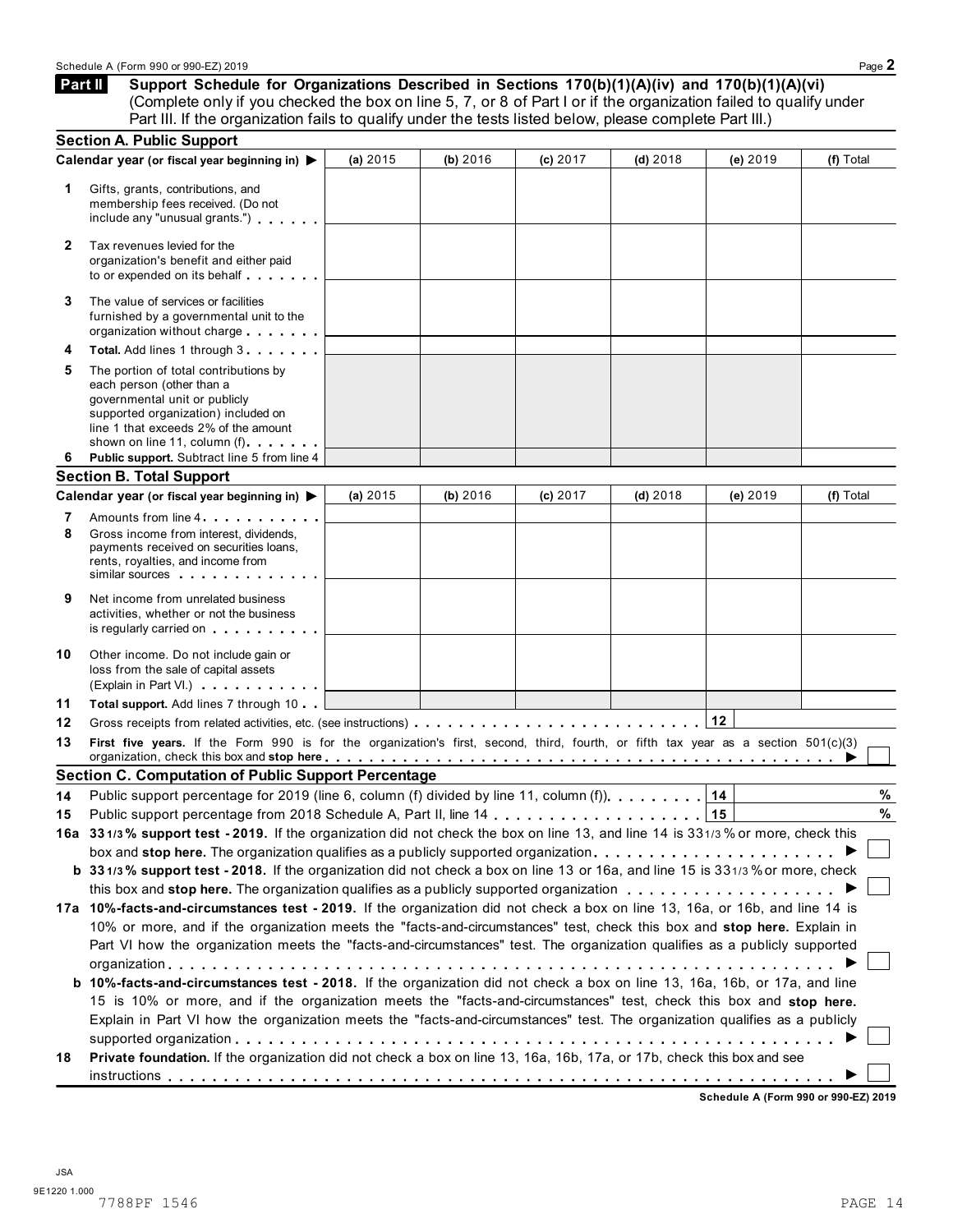| Page 3<br>Schedule A (Form 990 or 990-EZ) 2019<br>Support Schedule for Organizations Described in Section 509(a)(2)<br>Part III<br>(Complete only if you checked the box on line 10 of Part I or if the organization failed to qualify under Part II.<br>If the organization fails to qualify under the tests listed below, please complete Part II.)<br><b>Section A. Public Support</b><br>$(e)$ 2019<br>(a) $2015$<br>(b) $2016$<br>$(c)$ 2017<br>(d) $2018$<br>(f) Total<br>Calendar year (or fiscal year beginning in) ▶<br>1 Gifts, grants, contributions, and membership fees<br>received. (Do not include any "unusual grants.")<br>2 Gross receipts from admissions, merchandise<br>sold or services performed, or facilities<br>furnished in any activity that is related to the<br>organization's tax-exempt purpose<br>Gross receipts from activities that are not an<br>3<br>unrelated trade or business under section 513<br>Tax revenues levied for the<br>4<br>organization's benefit and either paid to<br>or expended on its behalf<br>The value of services or facilities<br>5.<br>furnished by a governmental unit to the<br>organization without charge<br>6 Total. Add lines 1 through 5.<br>7a Amounts included on lines 1, 2, and 3<br>received from disqualified persons<br><b>b</b> Amounts included on lines 2 and 3<br>received from other than disqualified<br>persons that exceed the greater of \$5,000<br>or 1% of the amount on line 13 for the year<br>c Add lines 7a and 7b.<br>8 Public support. (Subtract line 7c from<br>$line 6.)$ $\ldots$ $\ldots$ $\ldots$ $\ldots$ $\ldots$ $\ldots$ $\ldots$<br><b>Section B. Total Support</b><br>(a) $2015$<br>(b) 2016<br>$(c)$ 2017<br>$(d)$ 2018<br>$(e)$ 2019<br>(f) Total<br>Calendar year (or fiscal year beginning in)<br>9 Amounts from line 6.<br>10 a Gross income from interest, dividends,<br>payments received on securities loans,<br>rents, royalties, and income from similar<br>sources.<br><b>b</b> Unrelated business taxable income (less<br>section 511 taxes) from businesses<br>acquired after June 30, 1975<br>c Add lines 10a and 10b $\ldots$ , $\ldots$<br>11 Net income from unrelated business<br>activities not included in line 10b, whether<br>or not the business is regularly carried on<br>12 Other income. Do not include gain or<br>loss from the sale of capital assets<br>(Explain in Part VI.)<br>13 Total support. (Add lines 9, 10c, 11,<br>and $12.$ ) $\ldots$ $\ldots$ $\ldots$ $\ldots$ $\ldots$ $\ldots$<br>14 First five years. If the Form 990 is for the organization's first, second, third, fourth, or fifth tax year as a section 501(c)(3)<br><b>Section C. Computation of Public Support Percentage</b><br>15 Public support percentage for 2019 (line 8, column (f), divided by line 13, column (f)<br>$\%$<br>15<br>%<br>16<br>Section D. Computation of Investment Income Percentage<br>17 Investment income percentage for 2019 (line 10c, column (f), divided by line 13, column (f)). 17<br>$\%$<br>$\%$<br>18<br>18<br>19a 331/3% support tests - 2019. If the organization did not check the box on line 14, and line 15 is more than 331/3%, and line<br>17 is not more than 331/3%, check this box and stop here. The organization qualifies as a publicly supported organization.<br><b>b</b> 331/3% support tests - 2018. If the organization did not check a box on line 14 or line 19a, and line 16 is more than 331/3%, and<br>line 18 is not more than 331/3%, check this box and stop here. The organization qualifies as a publicly supported organization<br>▸<br>Private foundation. If the organization did not check a box on line 14, 19a, or 19b, check this box and see instructions<br>▶<br>20<br>JSA<br>Schedule A (Form 990 or 990-EZ) 2019<br>9E1221 1.000<br>7788PF 1546<br>PAGE 15 |  |  |  |  |
|--------------------------------------------------------------------------------------------------------------------------------------------------------------------------------------------------------------------------------------------------------------------------------------------------------------------------------------------------------------------------------------------------------------------------------------------------------------------------------------------------------------------------------------------------------------------------------------------------------------------------------------------------------------------------------------------------------------------------------------------------------------------------------------------------------------------------------------------------------------------------------------------------------------------------------------------------------------------------------------------------------------------------------------------------------------------------------------------------------------------------------------------------------------------------------------------------------------------------------------------------------------------------------------------------------------------------------------------------------------------------------------------------------------------------------------------------------------------------------------------------------------------------------------------------------------------------------------------------------------------------------------------------------------------------------------------------------------------------------------------------------------------------------------------------------------------------------------------------------------------------------------------------------------------------------------------------------------------------------------------------------------------------------------------------------------------------------------------------------------------------------------------------------------------------------------------------------------------------------------------------------------------------------------------------------------------------------------------------------------------------------------------------------------------------------------------------------------------------------------------------------------------------------------------------------------------------------------------------------------------------------------------------------------------------------------------------------------------------------------------------------------------------------------------------------------------------------------------------------------------------------------------------------------------------------------------------------------------------------------------------------------------------------------------------------------------------------------------------------------------------------------------------------------------------------------------------------------------------------------------------------------------------------------------------------------------------------------------------------------------------------------------------------------------------------------------------------------------------------------------------------------------------------------------------------------------------------------------------------------------------------------------------------------------------------------------------------------------------------------------------------------------------------------------------------------------------------------------------------|--|--|--|--|
|                                                                                                                                                                                                                                                                                                                                                                                                                                                                                                                                                                                                                                                                                                                                                                                                                                                                                                                                                                                                                                                                                                                                                                                                                                                                                                                                                                                                                                                                                                                                                                                                                                                                                                                                                                                                                                                                                                                                                                                                                                                                                                                                                                                                                                                                                                                                                                                                                                                                                                                                                                                                                                                                                                                                                                                                                                                                                                                                                                                                                                                                                                                                                                                                                                                                                                                                                                                                                                                                                                                                                                                                                                                                                                                                                                                                                                                        |  |  |  |  |
|                                                                                                                                                                                                                                                                                                                                                                                                                                                                                                                                                                                                                                                                                                                                                                                                                                                                                                                                                                                                                                                                                                                                                                                                                                                                                                                                                                                                                                                                                                                                                                                                                                                                                                                                                                                                                                                                                                                                                                                                                                                                                                                                                                                                                                                                                                                                                                                                                                                                                                                                                                                                                                                                                                                                                                                                                                                                                                                                                                                                                                                                                                                                                                                                                                                                                                                                                                                                                                                                                                                                                                                                                                                                                                                                                                                                                                                        |  |  |  |  |
|                                                                                                                                                                                                                                                                                                                                                                                                                                                                                                                                                                                                                                                                                                                                                                                                                                                                                                                                                                                                                                                                                                                                                                                                                                                                                                                                                                                                                                                                                                                                                                                                                                                                                                                                                                                                                                                                                                                                                                                                                                                                                                                                                                                                                                                                                                                                                                                                                                                                                                                                                                                                                                                                                                                                                                                                                                                                                                                                                                                                                                                                                                                                                                                                                                                                                                                                                                                                                                                                                                                                                                                                                                                                                                                                                                                                                                                        |  |  |  |  |
|                                                                                                                                                                                                                                                                                                                                                                                                                                                                                                                                                                                                                                                                                                                                                                                                                                                                                                                                                                                                                                                                                                                                                                                                                                                                                                                                                                                                                                                                                                                                                                                                                                                                                                                                                                                                                                                                                                                                                                                                                                                                                                                                                                                                                                                                                                                                                                                                                                                                                                                                                                                                                                                                                                                                                                                                                                                                                                                                                                                                                                                                                                                                                                                                                                                                                                                                                                                                                                                                                                                                                                                                                                                                                                                                                                                                                                                        |  |  |  |  |
|                                                                                                                                                                                                                                                                                                                                                                                                                                                                                                                                                                                                                                                                                                                                                                                                                                                                                                                                                                                                                                                                                                                                                                                                                                                                                                                                                                                                                                                                                                                                                                                                                                                                                                                                                                                                                                                                                                                                                                                                                                                                                                                                                                                                                                                                                                                                                                                                                                                                                                                                                                                                                                                                                                                                                                                                                                                                                                                                                                                                                                                                                                                                                                                                                                                                                                                                                                                                                                                                                                                                                                                                                                                                                                                                                                                                                                                        |  |  |  |  |
|                                                                                                                                                                                                                                                                                                                                                                                                                                                                                                                                                                                                                                                                                                                                                                                                                                                                                                                                                                                                                                                                                                                                                                                                                                                                                                                                                                                                                                                                                                                                                                                                                                                                                                                                                                                                                                                                                                                                                                                                                                                                                                                                                                                                                                                                                                                                                                                                                                                                                                                                                                                                                                                                                                                                                                                                                                                                                                                                                                                                                                                                                                                                                                                                                                                                                                                                                                                                                                                                                                                                                                                                                                                                                                                                                                                                                                                        |  |  |  |  |
|                                                                                                                                                                                                                                                                                                                                                                                                                                                                                                                                                                                                                                                                                                                                                                                                                                                                                                                                                                                                                                                                                                                                                                                                                                                                                                                                                                                                                                                                                                                                                                                                                                                                                                                                                                                                                                                                                                                                                                                                                                                                                                                                                                                                                                                                                                                                                                                                                                                                                                                                                                                                                                                                                                                                                                                                                                                                                                                                                                                                                                                                                                                                                                                                                                                                                                                                                                                                                                                                                                                                                                                                                                                                                                                                                                                                                                                        |  |  |  |  |
|                                                                                                                                                                                                                                                                                                                                                                                                                                                                                                                                                                                                                                                                                                                                                                                                                                                                                                                                                                                                                                                                                                                                                                                                                                                                                                                                                                                                                                                                                                                                                                                                                                                                                                                                                                                                                                                                                                                                                                                                                                                                                                                                                                                                                                                                                                                                                                                                                                                                                                                                                                                                                                                                                                                                                                                                                                                                                                                                                                                                                                                                                                                                                                                                                                                                                                                                                                                                                                                                                                                                                                                                                                                                                                                                                                                                                                                        |  |  |  |  |
|                                                                                                                                                                                                                                                                                                                                                                                                                                                                                                                                                                                                                                                                                                                                                                                                                                                                                                                                                                                                                                                                                                                                                                                                                                                                                                                                                                                                                                                                                                                                                                                                                                                                                                                                                                                                                                                                                                                                                                                                                                                                                                                                                                                                                                                                                                                                                                                                                                                                                                                                                                                                                                                                                                                                                                                                                                                                                                                                                                                                                                                                                                                                                                                                                                                                                                                                                                                                                                                                                                                                                                                                                                                                                                                                                                                                                                                        |  |  |  |  |
|                                                                                                                                                                                                                                                                                                                                                                                                                                                                                                                                                                                                                                                                                                                                                                                                                                                                                                                                                                                                                                                                                                                                                                                                                                                                                                                                                                                                                                                                                                                                                                                                                                                                                                                                                                                                                                                                                                                                                                                                                                                                                                                                                                                                                                                                                                                                                                                                                                                                                                                                                                                                                                                                                                                                                                                                                                                                                                                                                                                                                                                                                                                                                                                                                                                                                                                                                                                                                                                                                                                                                                                                                                                                                                                                                                                                                                                        |  |  |  |  |
|                                                                                                                                                                                                                                                                                                                                                                                                                                                                                                                                                                                                                                                                                                                                                                                                                                                                                                                                                                                                                                                                                                                                                                                                                                                                                                                                                                                                                                                                                                                                                                                                                                                                                                                                                                                                                                                                                                                                                                                                                                                                                                                                                                                                                                                                                                                                                                                                                                                                                                                                                                                                                                                                                                                                                                                                                                                                                                                                                                                                                                                                                                                                                                                                                                                                                                                                                                                                                                                                                                                                                                                                                                                                                                                                                                                                                                                        |  |  |  |  |
|                                                                                                                                                                                                                                                                                                                                                                                                                                                                                                                                                                                                                                                                                                                                                                                                                                                                                                                                                                                                                                                                                                                                                                                                                                                                                                                                                                                                                                                                                                                                                                                                                                                                                                                                                                                                                                                                                                                                                                                                                                                                                                                                                                                                                                                                                                                                                                                                                                                                                                                                                                                                                                                                                                                                                                                                                                                                                                                                                                                                                                                                                                                                                                                                                                                                                                                                                                                                                                                                                                                                                                                                                                                                                                                                                                                                                                                        |  |  |  |  |
|                                                                                                                                                                                                                                                                                                                                                                                                                                                                                                                                                                                                                                                                                                                                                                                                                                                                                                                                                                                                                                                                                                                                                                                                                                                                                                                                                                                                                                                                                                                                                                                                                                                                                                                                                                                                                                                                                                                                                                                                                                                                                                                                                                                                                                                                                                                                                                                                                                                                                                                                                                                                                                                                                                                                                                                                                                                                                                                                                                                                                                                                                                                                                                                                                                                                                                                                                                                                                                                                                                                                                                                                                                                                                                                                                                                                                                                        |  |  |  |  |
|                                                                                                                                                                                                                                                                                                                                                                                                                                                                                                                                                                                                                                                                                                                                                                                                                                                                                                                                                                                                                                                                                                                                                                                                                                                                                                                                                                                                                                                                                                                                                                                                                                                                                                                                                                                                                                                                                                                                                                                                                                                                                                                                                                                                                                                                                                                                                                                                                                                                                                                                                                                                                                                                                                                                                                                                                                                                                                                                                                                                                                                                                                                                                                                                                                                                                                                                                                                                                                                                                                                                                                                                                                                                                                                                                                                                                                                        |  |  |  |  |
|                                                                                                                                                                                                                                                                                                                                                                                                                                                                                                                                                                                                                                                                                                                                                                                                                                                                                                                                                                                                                                                                                                                                                                                                                                                                                                                                                                                                                                                                                                                                                                                                                                                                                                                                                                                                                                                                                                                                                                                                                                                                                                                                                                                                                                                                                                                                                                                                                                                                                                                                                                                                                                                                                                                                                                                                                                                                                                                                                                                                                                                                                                                                                                                                                                                                                                                                                                                                                                                                                                                                                                                                                                                                                                                                                                                                                                                        |  |  |  |  |
|                                                                                                                                                                                                                                                                                                                                                                                                                                                                                                                                                                                                                                                                                                                                                                                                                                                                                                                                                                                                                                                                                                                                                                                                                                                                                                                                                                                                                                                                                                                                                                                                                                                                                                                                                                                                                                                                                                                                                                                                                                                                                                                                                                                                                                                                                                                                                                                                                                                                                                                                                                                                                                                                                                                                                                                                                                                                                                                                                                                                                                                                                                                                                                                                                                                                                                                                                                                                                                                                                                                                                                                                                                                                                                                                                                                                                                                        |  |  |  |  |
|                                                                                                                                                                                                                                                                                                                                                                                                                                                                                                                                                                                                                                                                                                                                                                                                                                                                                                                                                                                                                                                                                                                                                                                                                                                                                                                                                                                                                                                                                                                                                                                                                                                                                                                                                                                                                                                                                                                                                                                                                                                                                                                                                                                                                                                                                                                                                                                                                                                                                                                                                                                                                                                                                                                                                                                                                                                                                                                                                                                                                                                                                                                                                                                                                                                                                                                                                                                                                                                                                                                                                                                                                                                                                                                                                                                                                                                        |  |  |  |  |
|                                                                                                                                                                                                                                                                                                                                                                                                                                                                                                                                                                                                                                                                                                                                                                                                                                                                                                                                                                                                                                                                                                                                                                                                                                                                                                                                                                                                                                                                                                                                                                                                                                                                                                                                                                                                                                                                                                                                                                                                                                                                                                                                                                                                                                                                                                                                                                                                                                                                                                                                                                                                                                                                                                                                                                                                                                                                                                                                                                                                                                                                                                                                                                                                                                                                                                                                                                                                                                                                                                                                                                                                                                                                                                                                                                                                                                                        |  |  |  |  |
|                                                                                                                                                                                                                                                                                                                                                                                                                                                                                                                                                                                                                                                                                                                                                                                                                                                                                                                                                                                                                                                                                                                                                                                                                                                                                                                                                                                                                                                                                                                                                                                                                                                                                                                                                                                                                                                                                                                                                                                                                                                                                                                                                                                                                                                                                                                                                                                                                                                                                                                                                                                                                                                                                                                                                                                                                                                                                                                                                                                                                                                                                                                                                                                                                                                                                                                                                                                                                                                                                                                                                                                                                                                                                                                                                                                                                                                        |  |  |  |  |
|                                                                                                                                                                                                                                                                                                                                                                                                                                                                                                                                                                                                                                                                                                                                                                                                                                                                                                                                                                                                                                                                                                                                                                                                                                                                                                                                                                                                                                                                                                                                                                                                                                                                                                                                                                                                                                                                                                                                                                                                                                                                                                                                                                                                                                                                                                                                                                                                                                                                                                                                                                                                                                                                                                                                                                                                                                                                                                                                                                                                                                                                                                                                                                                                                                                                                                                                                                                                                                                                                                                                                                                                                                                                                                                                                                                                                                                        |  |  |  |  |
|                                                                                                                                                                                                                                                                                                                                                                                                                                                                                                                                                                                                                                                                                                                                                                                                                                                                                                                                                                                                                                                                                                                                                                                                                                                                                                                                                                                                                                                                                                                                                                                                                                                                                                                                                                                                                                                                                                                                                                                                                                                                                                                                                                                                                                                                                                                                                                                                                                                                                                                                                                                                                                                                                                                                                                                                                                                                                                                                                                                                                                                                                                                                                                                                                                                                                                                                                                                                                                                                                                                                                                                                                                                                                                                                                                                                                                                        |  |  |  |  |
|                                                                                                                                                                                                                                                                                                                                                                                                                                                                                                                                                                                                                                                                                                                                                                                                                                                                                                                                                                                                                                                                                                                                                                                                                                                                                                                                                                                                                                                                                                                                                                                                                                                                                                                                                                                                                                                                                                                                                                                                                                                                                                                                                                                                                                                                                                                                                                                                                                                                                                                                                                                                                                                                                                                                                                                                                                                                                                                                                                                                                                                                                                                                                                                                                                                                                                                                                                                                                                                                                                                                                                                                                                                                                                                                                                                                                                                        |  |  |  |  |
|                                                                                                                                                                                                                                                                                                                                                                                                                                                                                                                                                                                                                                                                                                                                                                                                                                                                                                                                                                                                                                                                                                                                                                                                                                                                                                                                                                                                                                                                                                                                                                                                                                                                                                                                                                                                                                                                                                                                                                                                                                                                                                                                                                                                                                                                                                                                                                                                                                                                                                                                                                                                                                                                                                                                                                                                                                                                                                                                                                                                                                                                                                                                                                                                                                                                                                                                                                                                                                                                                                                                                                                                                                                                                                                                                                                                                                                        |  |  |  |  |
|                                                                                                                                                                                                                                                                                                                                                                                                                                                                                                                                                                                                                                                                                                                                                                                                                                                                                                                                                                                                                                                                                                                                                                                                                                                                                                                                                                                                                                                                                                                                                                                                                                                                                                                                                                                                                                                                                                                                                                                                                                                                                                                                                                                                                                                                                                                                                                                                                                                                                                                                                                                                                                                                                                                                                                                                                                                                                                                                                                                                                                                                                                                                                                                                                                                                                                                                                                                                                                                                                                                                                                                                                                                                                                                                                                                                                                                        |  |  |  |  |
|                                                                                                                                                                                                                                                                                                                                                                                                                                                                                                                                                                                                                                                                                                                                                                                                                                                                                                                                                                                                                                                                                                                                                                                                                                                                                                                                                                                                                                                                                                                                                                                                                                                                                                                                                                                                                                                                                                                                                                                                                                                                                                                                                                                                                                                                                                                                                                                                                                                                                                                                                                                                                                                                                                                                                                                                                                                                                                                                                                                                                                                                                                                                                                                                                                                                                                                                                                                                                                                                                                                                                                                                                                                                                                                                                                                                                                                        |  |  |  |  |
|                                                                                                                                                                                                                                                                                                                                                                                                                                                                                                                                                                                                                                                                                                                                                                                                                                                                                                                                                                                                                                                                                                                                                                                                                                                                                                                                                                                                                                                                                                                                                                                                                                                                                                                                                                                                                                                                                                                                                                                                                                                                                                                                                                                                                                                                                                                                                                                                                                                                                                                                                                                                                                                                                                                                                                                                                                                                                                                                                                                                                                                                                                                                                                                                                                                                                                                                                                                                                                                                                                                                                                                                                                                                                                                                                                                                                                                        |  |  |  |  |
|                                                                                                                                                                                                                                                                                                                                                                                                                                                                                                                                                                                                                                                                                                                                                                                                                                                                                                                                                                                                                                                                                                                                                                                                                                                                                                                                                                                                                                                                                                                                                                                                                                                                                                                                                                                                                                                                                                                                                                                                                                                                                                                                                                                                                                                                                                                                                                                                                                                                                                                                                                                                                                                                                                                                                                                                                                                                                                                                                                                                                                                                                                                                                                                                                                                                                                                                                                                                                                                                                                                                                                                                                                                                                                                                                                                                                                                        |  |  |  |  |
|                                                                                                                                                                                                                                                                                                                                                                                                                                                                                                                                                                                                                                                                                                                                                                                                                                                                                                                                                                                                                                                                                                                                                                                                                                                                                                                                                                                                                                                                                                                                                                                                                                                                                                                                                                                                                                                                                                                                                                                                                                                                                                                                                                                                                                                                                                                                                                                                                                                                                                                                                                                                                                                                                                                                                                                                                                                                                                                                                                                                                                                                                                                                                                                                                                                                                                                                                                                                                                                                                                                                                                                                                                                                                                                                                                                                                                                        |  |  |  |  |
|                                                                                                                                                                                                                                                                                                                                                                                                                                                                                                                                                                                                                                                                                                                                                                                                                                                                                                                                                                                                                                                                                                                                                                                                                                                                                                                                                                                                                                                                                                                                                                                                                                                                                                                                                                                                                                                                                                                                                                                                                                                                                                                                                                                                                                                                                                                                                                                                                                                                                                                                                                                                                                                                                                                                                                                                                                                                                                                                                                                                                                                                                                                                                                                                                                                                                                                                                                                                                                                                                                                                                                                                                                                                                                                                                                                                                                                        |  |  |  |  |
|                                                                                                                                                                                                                                                                                                                                                                                                                                                                                                                                                                                                                                                                                                                                                                                                                                                                                                                                                                                                                                                                                                                                                                                                                                                                                                                                                                                                                                                                                                                                                                                                                                                                                                                                                                                                                                                                                                                                                                                                                                                                                                                                                                                                                                                                                                                                                                                                                                                                                                                                                                                                                                                                                                                                                                                                                                                                                                                                                                                                                                                                                                                                                                                                                                                                                                                                                                                                                                                                                                                                                                                                                                                                                                                                                                                                                                                        |  |  |  |  |
|                                                                                                                                                                                                                                                                                                                                                                                                                                                                                                                                                                                                                                                                                                                                                                                                                                                                                                                                                                                                                                                                                                                                                                                                                                                                                                                                                                                                                                                                                                                                                                                                                                                                                                                                                                                                                                                                                                                                                                                                                                                                                                                                                                                                                                                                                                                                                                                                                                                                                                                                                                                                                                                                                                                                                                                                                                                                                                                                                                                                                                                                                                                                                                                                                                                                                                                                                                                                                                                                                                                                                                                                                                                                                                                                                                                                                                                        |  |  |  |  |
|                                                                                                                                                                                                                                                                                                                                                                                                                                                                                                                                                                                                                                                                                                                                                                                                                                                                                                                                                                                                                                                                                                                                                                                                                                                                                                                                                                                                                                                                                                                                                                                                                                                                                                                                                                                                                                                                                                                                                                                                                                                                                                                                                                                                                                                                                                                                                                                                                                                                                                                                                                                                                                                                                                                                                                                                                                                                                                                                                                                                                                                                                                                                                                                                                                                                                                                                                                                                                                                                                                                                                                                                                                                                                                                                                                                                                                                        |  |  |  |  |
|                                                                                                                                                                                                                                                                                                                                                                                                                                                                                                                                                                                                                                                                                                                                                                                                                                                                                                                                                                                                                                                                                                                                                                                                                                                                                                                                                                                                                                                                                                                                                                                                                                                                                                                                                                                                                                                                                                                                                                                                                                                                                                                                                                                                                                                                                                                                                                                                                                                                                                                                                                                                                                                                                                                                                                                                                                                                                                                                                                                                                                                                                                                                                                                                                                                                                                                                                                                                                                                                                                                                                                                                                                                                                                                                                                                                                                                        |  |  |  |  |
|                                                                                                                                                                                                                                                                                                                                                                                                                                                                                                                                                                                                                                                                                                                                                                                                                                                                                                                                                                                                                                                                                                                                                                                                                                                                                                                                                                                                                                                                                                                                                                                                                                                                                                                                                                                                                                                                                                                                                                                                                                                                                                                                                                                                                                                                                                                                                                                                                                                                                                                                                                                                                                                                                                                                                                                                                                                                                                                                                                                                                                                                                                                                                                                                                                                                                                                                                                                                                                                                                                                                                                                                                                                                                                                                                                                                                                                        |  |  |  |  |
|                                                                                                                                                                                                                                                                                                                                                                                                                                                                                                                                                                                                                                                                                                                                                                                                                                                                                                                                                                                                                                                                                                                                                                                                                                                                                                                                                                                                                                                                                                                                                                                                                                                                                                                                                                                                                                                                                                                                                                                                                                                                                                                                                                                                                                                                                                                                                                                                                                                                                                                                                                                                                                                                                                                                                                                                                                                                                                                                                                                                                                                                                                                                                                                                                                                                                                                                                                                                                                                                                                                                                                                                                                                                                                                                                                                                                                                        |  |  |  |  |
|                                                                                                                                                                                                                                                                                                                                                                                                                                                                                                                                                                                                                                                                                                                                                                                                                                                                                                                                                                                                                                                                                                                                                                                                                                                                                                                                                                                                                                                                                                                                                                                                                                                                                                                                                                                                                                                                                                                                                                                                                                                                                                                                                                                                                                                                                                                                                                                                                                                                                                                                                                                                                                                                                                                                                                                                                                                                                                                                                                                                                                                                                                                                                                                                                                                                                                                                                                                                                                                                                                                                                                                                                                                                                                                                                                                                                                                        |  |  |  |  |
|                                                                                                                                                                                                                                                                                                                                                                                                                                                                                                                                                                                                                                                                                                                                                                                                                                                                                                                                                                                                                                                                                                                                                                                                                                                                                                                                                                                                                                                                                                                                                                                                                                                                                                                                                                                                                                                                                                                                                                                                                                                                                                                                                                                                                                                                                                                                                                                                                                                                                                                                                                                                                                                                                                                                                                                                                                                                                                                                                                                                                                                                                                                                                                                                                                                                                                                                                                                                                                                                                                                                                                                                                                                                                                                                                                                                                                                        |  |  |  |  |
|                                                                                                                                                                                                                                                                                                                                                                                                                                                                                                                                                                                                                                                                                                                                                                                                                                                                                                                                                                                                                                                                                                                                                                                                                                                                                                                                                                                                                                                                                                                                                                                                                                                                                                                                                                                                                                                                                                                                                                                                                                                                                                                                                                                                                                                                                                                                                                                                                                                                                                                                                                                                                                                                                                                                                                                                                                                                                                                                                                                                                                                                                                                                                                                                                                                                                                                                                                                                                                                                                                                                                                                                                                                                                                                                                                                                                                                        |  |  |  |  |
|                                                                                                                                                                                                                                                                                                                                                                                                                                                                                                                                                                                                                                                                                                                                                                                                                                                                                                                                                                                                                                                                                                                                                                                                                                                                                                                                                                                                                                                                                                                                                                                                                                                                                                                                                                                                                                                                                                                                                                                                                                                                                                                                                                                                                                                                                                                                                                                                                                                                                                                                                                                                                                                                                                                                                                                                                                                                                                                                                                                                                                                                                                                                                                                                                                                                                                                                                                                                                                                                                                                                                                                                                                                                                                                                                                                                                                                        |  |  |  |  |
|                                                                                                                                                                                                                                                                                                                                                                                                                                                                                                                                                                                                                                                                                                                                                                                                                                                                                                                                                                                                                                                                                                                                                                                                                                                                                                                                                                                                                                                                                                                                                                                                                                                                                                                                                                                                                                                                                                                                                                                                                                                                                                                                                                                                                                                                                                                                                                                                                                                                                                                                                                                                                                                                                                                                                                                                                                                                                                                                                                                                                                                                                                                                                                                                                                                                                                                                                                                                                                                                                                                                                                                                                                                                                                                                                                                                                                                        |  |  |  |  |
|                                                                                                                                                                                                                                                                                                                                                                                                                                                                                                                                                                                                                                                                                                                                                                                                                                                                                                                                                                                                                                                                                                                                                                                                                                                                                                                                                                                                                                                                                                                                                                                                                                                                                                                                                                                                                                                                                                                                                                                                                                                                                                                                                                                                                                                                                                                                                                                                                                                                                                                                                                                                                                                                                                                                                                                                                                                                                                                                                                                                                                                                                                                                                                                                                                                                                                                                                                                                                                                                                                                                                                                                                                                                                                                                                                                                                                                        |  |  |  |  |
|                                                                                                                                                                                                                                                                                                                                                                                                                                                                                                                                                                                                                                                                                                                                                                                                                                                                                                                                                                                                                                                                                                                                                                                                                                                                                                                                                                                                                                                                                                                                                                                                                                                                                                                                                                                                                                                                                                                                                                                                                                                                                                                                                                                                                                                                                                                                                                                                                                                                                                                                                                                                                                                                                                                                                                                                                                                                                                                                                                                                                                                                                                                                                                                                                                                                                                                                                                                                                                                                                                                                                                                                                                                                                                                                                                                                                                                        |  |  |  |  |
|                                                                                                                                                                                                                                                                                                                                                                                                                                                                                                                                                                                                                                                                                                                                                                                                                                                                                                                                                                                                                                                                                                                                                                                                                                                                                                                                                                                                                                                                                                                                                                                                                                                                                                                                                                                                                                                                                                                                                                                                                                                                                                                                                                                                                                                                                                                                                                                                                                                                                                                                                                                                                                                                                                                                                                                                                                                                                                                                                                                                                                                                                                                                                                                                                                                                                                                                                                                                                                                                                                                                                                                                                                                                                                                                                                                                                                                        |  |  |  |  |
|                                                                                                                                                                                                                                                                                                                                                                                                                                                                                                                                                                                                                                                                                                                                                                                                                                                                                                                                                                                                                                                                                                                                                                                                                                                                                                                                                                                                                                                                                                                                                                                                                                                                                                                                                                                                                                                                                                                                                                                                                                                                                                                                                                                                                                                                                                                                                                                                                                                                                                                                                                                                                                                                                                                                                                                                                                                                                                                                                                                                                                                                                                                                                                                                                                                                                                                                                                                                                                                                                                                                                                                                                                                                                                                                                                                                                                                        |  |  |  |  |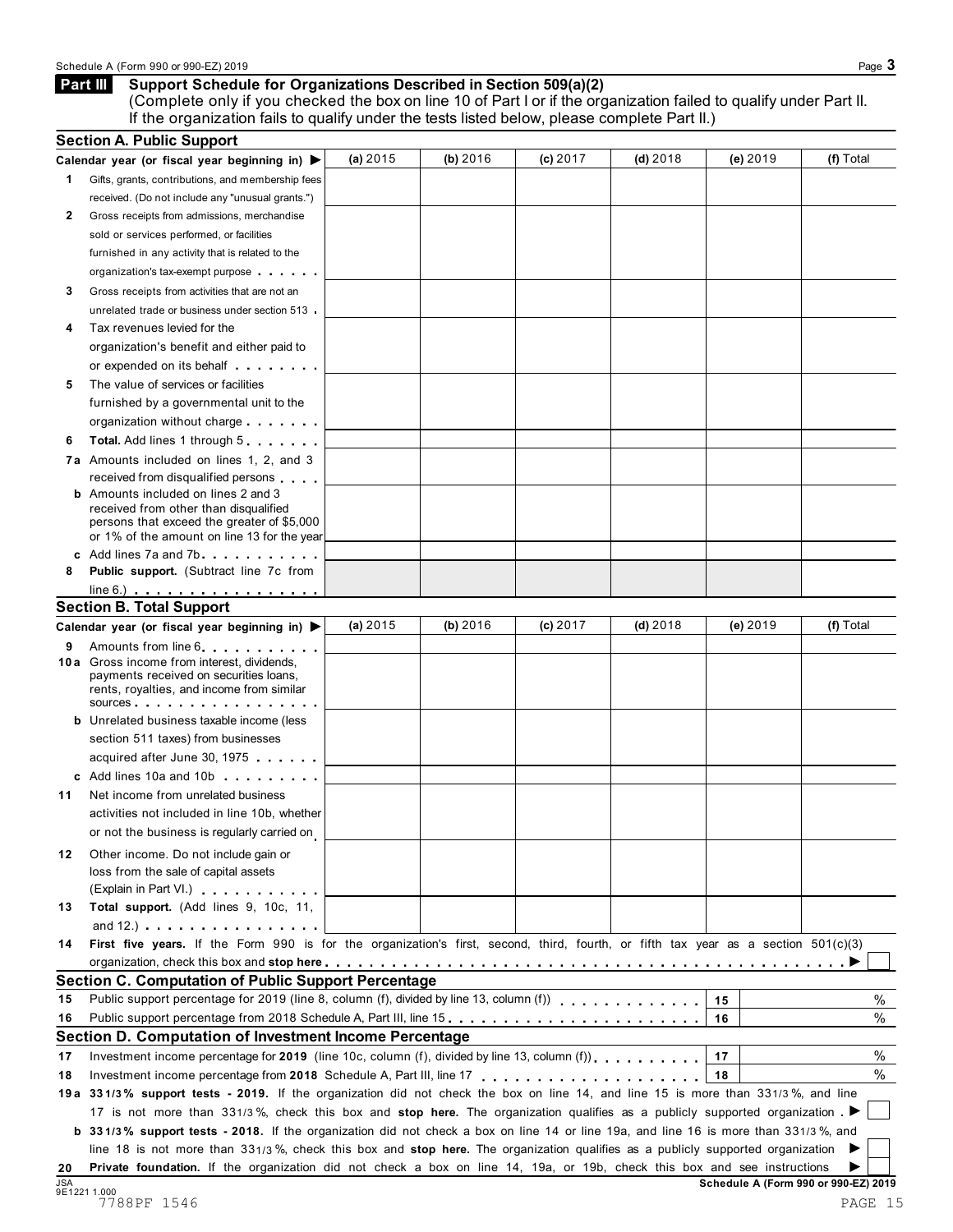Schedule A (Form 990 or 990-EZ) 2019<br> **Exact M**<br> **Supporting Organizations**<br>
(Complete only if you checked a box in line 12 on Part I. If you checked 12a of Part I, complete Sections A<br>
and B. If you checked 12b of Part I, Schedule A (Form 990 or 990-EZ) 2019<br> **Part IV** Supporting Organizations<br>
(Complete only if you checked a box in line 12 on Part I. If you checked 12a of Part I, c<br>
and B. If you checked 12b of Part I, complete Sections A Page 4<br>
Supporting Organizations<br>
(Complete only if you checked a box in line 12 on Part I. If you checked 12a of Part I, complete Sections A<br>
Sections A, D, and E. If you checked 12d of Part I, complete Sections A and C. m 990 or 990-EZ) 2019<br> **Supporting Organizations**<br>
(Complete only if you checked a box in line 12 on Part I. If you checked 12a of Part I, complete Sections A<br>
and B. If you checked 12b of Part I, complete Sections A and C m 990 or 990-EZ) 2019<br> **Supporting Organizations**<br>
(Complete only if you checked a box in line 12 on Part I. If you checked 12a of Part I, complete Sections A<br>
Sections A, D, and E. If you checked 12d of Part I, complete S Page 4<br>
The American Section 1991<br>
Tes | No A (Form 990 or 990-E2) 2019<br> **Are all of the organizations**<br>
Complete only if you checked a box in line 12 on Part I. If you checked 12a of Part I, complete Sections A<br>
and B. If you checked 12b of Part I, complete Sectio **A** (Form 990 or 990-E2) 2019<br> **Complete only if you checked a box in line 12 on Part I. If you checked 12a of Part I, complete Sections A<br>
and B. If you checked 12b of Part I, complete Sections A and C. If you checked 12** Exam 990 or 990-E7) 2019<br> **Complete only if you checked a box in line 12 on Part I. If you checked 12a of Part I, complete Sections A<br>
clomplete Sections A<br>
and B. If you checked 12b of Part I, complete Sections A and C. I** Exam 990 or 990-E2) 2019<br> **Complete only if you checked a box in line 12 on Part I. If you checked 12a of Part I, complete Sections A<br>
and B. If you checked 12b of Part I, complete Sections A and C. If you checked 12c of Example 10 or 1990 argo-E2) 2019**<br> **Example the only if you checked a box in line 12 on Part I. If you checked 12a of Part I, complete Sections A<br>
and B. If you checked 12d of Part I, complete Sections A and C. If you ch A** (Form 990 or 990-E2) 2019<br> **Complete only if you checked a box in line 12 on Part I. If you checked 12a of Part I, complete Sections A<br>
and B. If you checked 20 of Part I, complete Sections A and C. If you checked 12c** A (from 990 a 990-E2) 2019<br>
(Complete only if you checked a box in line 12 on Part I. If you checked 12a of Part I, complete Sections A<br>
and B. If you checked 12b of Part I, complete Sections A and C. If you checked 12c o A (Form 990 or 990-EZ) 2019<br> **Complete only if you checked a box in line 12 on Part I. If you checked 12a of**<br> **Complete only if you checked 12b of Part I**, complete Sections A and C. If you checked<br>
Sections A, D, and E. A (Form 990 or 900-E2) 2019<br>
(Complete only if you checked a box in line 12 on Part I. If you checked 12a of Part I, complete Sections A<br>
and B. If you checked 12b of Part I, complete Sections A and C. If you checked 12c **same the public support of the public support the public statisfied the public supporting Organizations A complete Sections A and C. If you checked 12c of Part I, complete Sections A and C. If you checked 12c of Part I,** A (Form 990 or 990-EZ) 2019<br> **Complete only if you checked a boxin line 12 on Part I. If you checked 12a of Part I, complete Sections A and C. If you checked 12c of Part I and B. If you checked 12c of Part I, complete Sec** A from see or section organizations  $\frac{\log_{10} 4}{\log_{10} 1}$  (Complete only if you checked a box in line 12 on Part I. If you checked 12a of Part I, complete Sections A and C. If you checked 12a of Part I, complete Carcins A from 990 or 990 ED 2019<br>
(Complete only if you checked a box in line 12 on Part I. If you checked 12a of Part I, complete Sections A<br>
and B. If you checked 12b of Part I, complete Sections A and C. If you checked 12c of A from 999 or 99042) 2019<br>
(Complete only if you checked a box in line 12 on Part I. If you checked 12a of Part I, complete Sections A<br>
and B. If you checked 12b of Part I, complete Sections A and C. If you checked 12c of A (Form 999 or 900-E2) 2019<br>
Supporting Organizations<br>
Complete only if you checked a box in line 12 on Part I. If you checked 12a of Part I, complete Sections A<br>
and B. If you checked 120 of Part I, complete Sections A an **Solution Organization environmental and the original organization for the original in the organization for the organization in the organization of the organization in the organization in the organization in the organizat** 

- Schedule A (Form 990 or 990-EZ) 2019<br> **Exity**<br>
Supporting Organizations<br>
(Complete only if you checked a box in line 12 on Part I. If you checked 12a of Part I, com<br>
and B. If you checked 12b of Part I, complete Sections 1 Are all of the organization's supported organizations listed by name in the organization's governing
	- 2 Did the organization have any supported organization that does not have an IRS determination of status
	- 3a Did the organization have a supported org
	- **b** Did the organization confirm that each supported organization qualified under section  $501(c)(4)$ , (5), or (6) and
	- c Did the organization ensure that all support to such organizations was used exclusively for section  $170(c)(2)(B)$
	- 4a Was any supported organization not org
	- **b** Did the organization have ultimate control and discretion in deciding whether to make grants to the foreign
	- c Did the organization support any foreign supported organization that does not have an IRS determination (Complete orly if you checked a box in line 12 on Part I. If you checked 12a of Part I, complete Sections A<br>such sections A such celected 120 of Part I, complete Sections A and C. If you checked 12c of Part I, complete in despite being the interest or supervised or the organization and C. If you checked 12c of Part I, complete<br>
	Sections A.D. and E. If you checked 12d of Part I, complete Sections A and C. If you checked 12c of Part I, comple Sections A, D, and E. If you checked 12d of Part I, complete Sections A and D, and complete Part V.)<br>
	Are all of the organizations supported organizations listed by name in the organization's governing<br>
	Are all of the org In A. All Supporting Organizations supported organizations issed by name in the organizations governing<br>
	Are all of the organization free are are with now the supported organizations are designate. If designated by<br>
	dess purposes.
	- 5a Did the organization add, substitute, or i The studient of the organization's supported organizations listed by name in the organization's governing<br>
	decoursents? *If* 700, "describe in Part W how the supported organizations are designate. If designated by<br>
	design The organization and the organization in the organization and continue present or removed, the organization and controllation and controllation and controllation and controllation in the organization have any supported or channel and the computed or spanishing and the method of the negative of the negative of the negative of the negative of the negative of the continues of the the spanishing real on the net of the termination of state<br>Unde Number of the supported organization have any supported organization that does not have an IRS determination of status under section 503(a)(1) or (2)? If "Yes," explain in Part Whow the organization determined that the sup Under organization have any supported organizations and tools hot have an links determined or statis<br>
	Under organization have a supported organization durations that consider an links determined that the supported<br>
	Under under section outs) any low ref in the supported organization of the organization of the organization and the organization and the organization and collect to the organization and collect as supported organization describe Did the organization have a supported organization described in section 501(c)(4), (5), or (6)? If "Yes," answer<br>
	(b) and (c) below.<br>
	Clud the organization confirm that each supported organization qualified under section Did the organization sole methal and substitute of the organization was used exclusively for section  $\beta$  or (b) and (c) below.<br>
	Delay of places and the organization confirm that each supported organization qualified unde Did the organization confirm that each supported organization qualified under section 501(-)(4), (5), or (6) and<br>substitute line public support tests under section 509(a)(2)? If "Yes," describe in Part VI when and how the statistical the public support least under section 509(a)(2)? If "Yes," describe in Part VI when end how the Did the organization means that also upport to such the particular when the support or the provision of the orga organization meas the determination. The distance of the contractions was used exclusively for section 170(c)(2)(8)<br>purposes? T/<sup>4</sup>exs<sup>+</sup> section in Part W which controls the organization put in place to ensure such use.<br>W Did the organization ensure that all support to such organizations was used excitatively for section 170(c)(2)(8)<br>Displaces, 7 "Yes," explain in Part W what controls the organization put in place to ensure such that<br>Vis sa purposes r rest explore the state of the filing or more of the filing or more or energy and the filing or more of the filing or the filing or the filing or the filing or the filing or the filing or the filing or the filing The organization provide support of the organization is entirely and (b) below.<br>The similar between the predicted a grant and discrete the organization in deciding whether to make grants to the foreign<br>applied the organiz Four you would be the formulate control in distribution in distribution with the originalization for distribution of a substantial control and distretion in the section 4958 (c) for a substantial control and such control Dia the dugalitation finite will have been there is the dugalitation in the comparization has substantial controlled by or in complete that and the comparisons of the comparison of the comparison of the comparison of the despite being controlled or supervised by or in connection with its supported organizations.<br>Did the organization support any foreign supported organization in did ose or than e an RS determination and<br>under sections 50 (i ID the regarization support any foreign supported organization that does not have an IRS determination<br>under sections 501(c)(3) and 508(a)(1) or (2): If "Yes," explain in Part W wiat contrasts the regarization used<br>to ens under sections 50 ((c)) and 508(s)(t)) or (2)<sup>2</sup>*H* ( $W \approx 2$  september of the organization sets or experimentation controlled directly or the organization controlled directly or the organization controlled directly for sec not example that all support to the foreign supported organization was used exclusively for section 170(c)(2)(8)<br>plot the organization and, substitute, or remove any supported organizations during (the harmon section 1991) in concernent the may be the film of the simple of the may apply the section of the system of the may apply the matter of the matter of the system of the system of the system of the system of the system of the system of th Did the organization add, substitute, or remove any supported organizations during the tax year? If "Yes,"<br>answer (b) and (c) below (if applicable). Also, provide defini in **Far IV**, including (i) the neares and EN<br>number
	- **b** Type I or Type II only. Was any added or substituted supported organization part of a class already
	- c Substitutions only. Was the substitution the result of an event beyond the organization's control?
- Live the supplication from the supportion of the supportion of the support of the support of the support of the support of the support of the support of the support of the support of the support of the support of the suppo numbers of the supported operations added, substituted, or removed; (ii) the reasons for each such action;<br>(ii) the euthody under the organization's organizing document suthorizing such action; and (b) how the action;<br>was (iii) the euthority under the organization's organizing document authorizing such action; and (ii) how the action<br>was accomplished (actio as by annordinal to the organization gocument).<br>
Type 1 or Type II only. Was any add was a completion of the organization controlled or exception of the exception of the consistered organization subsective of subsective of subsective of subsective organization subsective of section and the excess of solid Type 1 or Type II only. Was any added or substituted supported organization part of a class already<br>
Substitutions only. Was the substitution for eresult of an event beyond the organization's contro?<br>
Did the organization The Tot Type If Tomay, was any added the substituted supported organization part of a cass substitutions). We are substitution the example of the more the byport diversion control?<br>
Substitutions only, was the substitution **Considered** in economic in the organization have any except the organization is only the organization provide support (whether in the form of grants or the provision of serives for dollates the particular anyon enter the **Substitutions only.** was the substitution freshold in line of the organizations of the organization provide support (Whether in the form of grants or the provision of services or facilities) to<br>appear on more of its suppo SDid the organization provide support (whether in the form of granks or the provision of services or facilities) to<br>
anyone cher than (i) its supported organizations, (or (iii) oliver supporting organizations that a labo anyone other than (i) its supported organizations, (ii) individuals that are part of the charitable dest benefits<br>
by one or more of its supported organizations, or (iii) other supported organizations that also support or
	- 7 Did the organization provide a grant, loan, compensation, or other similar payment to a substantial contributor
	- 8 Did the organization make a loan to a disqualified person (as defined in section 4958) not described in line 7?
	- 9a Was the organization controlled directly
	- **b** Did one or more disqualified persons (as defined in line 9a) hold a controlling interest in any entity in which
	- c Did a disqualified person (as defined in line 9a) have an ownership interest in, or derive any personal benefit
	- 10a Was the organization subject to the excess business holdings rules of section 4943 because of section
		-

2 |  $\qquad$  |  $\qquad$  |  $\qquad$  |  $\qquad$  |  $\qquad$  |  $\qquad$  |  $\qquad$  |  $\qquad$  |  $\qquad$  |  $\qquad$  |  $\qquad$  |  $\qquad$  |  $\qquad$  |  $\qquad$  |  $\qquad$  |  $\qquad$  |  $\qquad$  |  $\qquad$  |  $\qquad$  |  $\qquad$  |  $\qquad$  |  $\qquad$  |  $\qquad$  |  $\qquad$  |  $\qquad$  |  $\qquad$  |  $\qquad$  |

3a

3c

4a

4c

5a

6

7

8

9a

9c

10a

10b

9b

5b 5c

4b

3b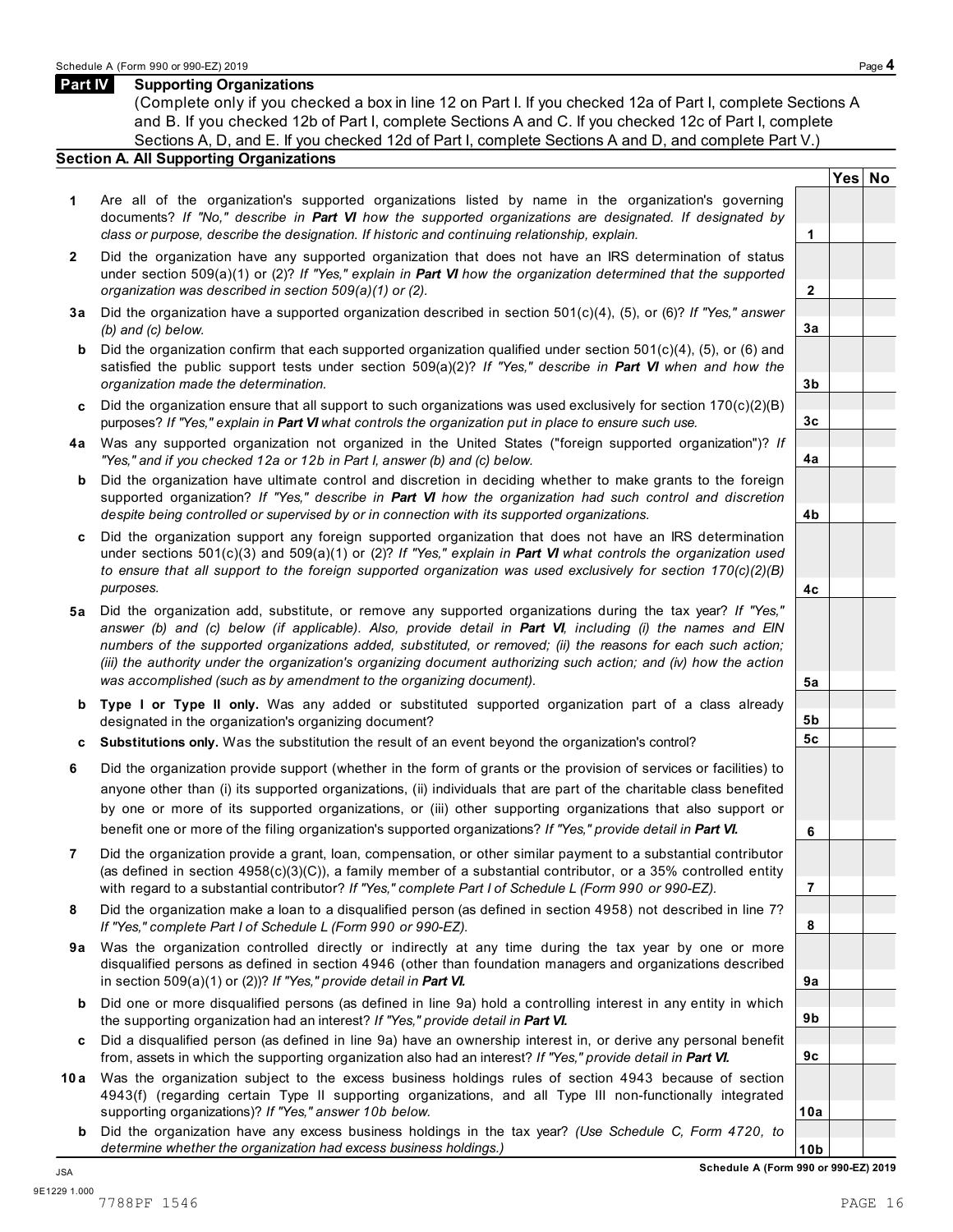| Part IV      | Schedule A (Form 990 or 990-EZ) 2019<br><b>Supporting Organizations (continued)</b>                                                                                                                                                                                                                                                                                                                                                                                                      |                | Page $5$ |
|--------------|------------------------------------------------------------------------------------------------------------------------------------------------------------------------------------------------------------------------------------------------------------------------------------------------------------------------------------------------------------------------------------------------------------------------------------------------------------------------------------------|----------------|----------|
|              |                                                                                                                                                                                                                                                                                                                                                                                                                                                                                          |                | Yes No   |
| 11           | Has the organization accepted a gift or contribution from any of the following persons?                                                                                                                                                                                                                                                                                                                                                                                                  |                |          |
|              | a A person who directly or indirectly controls, either alone or together with persons described in (b) and (c)<br>below, the governing body of a supported organization?                                                                                                                                                                                                                                                                                                                 | 11a            |          |
|              | <b>b</b> A family member of a person described in (a) above?                                                                                                                                                                                                                                                                                                                                                                                                                             | 11b            |          |
|              | c A 35% controlled entity of a person described in (a) or (b) above? If "Yes" to a, b, or c, provide detail in Part VI.<br><b>Section B. Type I Supporting Organizations</b>                                                                                                                                                                                                                                                                                                             | 11c            |          |
|              |                                                                                                                                                                                                                                                                                                                                                                                                                                                                                          |                | Yes No   |
|              | Did the directors, trustees, or membership of one or more supported organizations have the power to                                                                                                                                                                                                                                                                                                                                                                                      |                |          |
|              | regularly appoint or elect at least a majority of the organization's directors or trustees at all times during the<br>tax year? If "No," describe in Part VI how the supported organization(s) effectively operated, supervised, or                                                                                                                                                                                                                                                      |                |          |
|              | controlled the organization's activities. If the organization had more than one supported organization,                                                                                                                                                                                                                                                                                                                                                                                  |                |          |
|              | describe how the powers to appoint and/or remove directors or trustees were allocated among the supported                                                                                                                                                                                                                                                                                                                                                                                | -1             |          |
| 2            | organizations and what conditions or restrictions, if any, applied to such powers during the tax year.<br>Did the organization operate for the benefit of any supported organization other than the supported                                                                                                                                                                                                                                                                            |                |          |
|              | organization(s) that operated, supervised, or controlled the supporting organization? If "Yes," explain in Part                                                                                                                                                                                                                                                                                                                                                                          |                |          |
|              | VI how providing such benefit carried out the purposes of the supported organization(s) that operated,<br>supervised, or controlled the supporting organization.                                                                                                                                                                                                                                                                                                                         | $\overline{2}$ |          |
|              | <b>Section C. Type II Supporting Organizations</b>                                                                                                                                                                                                                                                                                                                                                                                                                                       |                |          |
|              |                                                                                                                                                                                                                                                                                                                                                                                                                                                                                          |                | Yes No   |
|              | Were a majority of the organization's directors or trustees during the tax year also a majority of the directors<br>or trustees of each of the organization's supported organization(s)? If "No," describe in Part VI how control<br>or management of the supporting organization was vested in the same persons that controlled or managed                                                                                                                                              |                |          |
|              | the supported organization(s).<br><b>Section D. All Type III Supporting Organizations</b>                                                                                                                                                                                                                                                                                                                                                                                                | $\mathbf 1$    |          |
|              |                                                                                                                                                                                                                                                                                                                                                                                                                                                                                          |                | Yes No   |
|              | Did the organization provide to each of its supported organizations, by the last day of the fifth month of the<br>organization's tax year, (i) a written notice describing the type and amount of support provided during the prior<br>tax year, (ii) a copy of the Form 990 that was most recently filed as of the date of notification, and (iii) copies of<br>the organization's governing documents in effect on the date of notification, to the extent not previously<br>provided? |                |          |
| $\mathbf{2}$ | Were any of the organization's officers, directors, or trustees either (i) appointed or elected by the supported                                                                                                                                                                                                                                                                                                                                                                         | 1              |          |
|              | organization(s) or (ii) serving on the governing body of a supported organization? If "No," explain in Part VI how                                                                                                                                                                                                                                                                                                                                                                       |                |          |
| 3            | the organization maintained a close and continuous working relationship with the supported organization(s).<br>By reason of the relationship described in (2), did the organization's supported organizations have a                                                                                                                                                                                                                                                                     | $\overline{2}$ |          |
|              | significant voice in the organization's investment policies and in directing the use of the organization's<br>income or assets at all times during the tax year? If "Yes," describe in Part VI the role the organization's<br>supported organizations played in this regard.                                                                                                                                                                                                             | 3              |          |
|              | Section E. Type III Functionally Integrated Supporting Organizations                                                                                                                                                                                                                                                                                                                                                                                                                     |                |          |
| a            | Check the box next to the method that the organization used to satisfy the Integral Part Test during the year (see instructions).<br>The organization satisfied the Activities Test. Complete line 2 below.                                                                                                                                                                                                                                                                              |                |          |
| b            | The organization is the parent of each of its supported organizations. Complete line 3 below.                                                                                                                                                                                                                                                                                                                                                                                            |                |          |
| C            | The organization supported a governmental entity. Describe in Part VI how you supported a government entity (see instructions).                                                                                                                                                                                                                                                                                                                                                          |                |          |
| 2.           | Activities Test. Answer (a) and (b) below.                                                                                                                                                                                                                                                                                                                                                                                                                                               |                | Yes No   |
| a            | Did substantially all of the organization's activities during the tax year directly further the exempt purposes of                                                                                                                                                                                                                                                                                                                                                                       |                |          |
|              | the supported organization(s) to which the organization was responsive? If "Yes," then in Part VI identify<br>those supported organizations and explain how these activities directly furthered their exempt purposes,                                                                                                                                                                                                                                                                   |                |          |
|              | how the organization was responsive to those supported organizations, and how the organization determined<br>that these activities constituted substantially all of its activities.                                                                                                                                                                                                                                                                                                      | 2a             |          |
|              |                                                                                                                                                                                                                                                                                                                                                                                                                                                                                          |                |          |
| b            | Did the activities described in (a) constitute activities that, but for the organization's involvement, one or more<br>of the organization's supported organization(s) would have been engaged in? If "Yes," explain in Part VI the<br>reasons for the organization's position that its supported organization(s) would have engaged in these<br>activities but for the organization's involvement.                                                                                      | 2 <sub>b</sub> |          |
| 3            | Parent of Supported Organizations. Answer (a) and (b) below.                                                                                                                                                                                                                                                                                                                                                                                                                             |                |          |
|              | a Did the organization have the power to regularly appoint or elect a majority of the officers, directors, or<br>trustees of each of the supported organizations? Provide details in Part VI.                                                                                                                                                                                                                                                                                            | 3a             |          |
|              | <b>b</b> Did the organization exercise a substantial degree of direction over the policies, programs, and activities of each                                                                                                                                                                                                                                                                                                                                                             |                |          |
|              | of its supported organizations? If "Yes," describe in Part VI the role played by the organization in this regard.                                                                                                                                                                                                                                                                                                                                                                        | 3 <sub>b</sub> |          |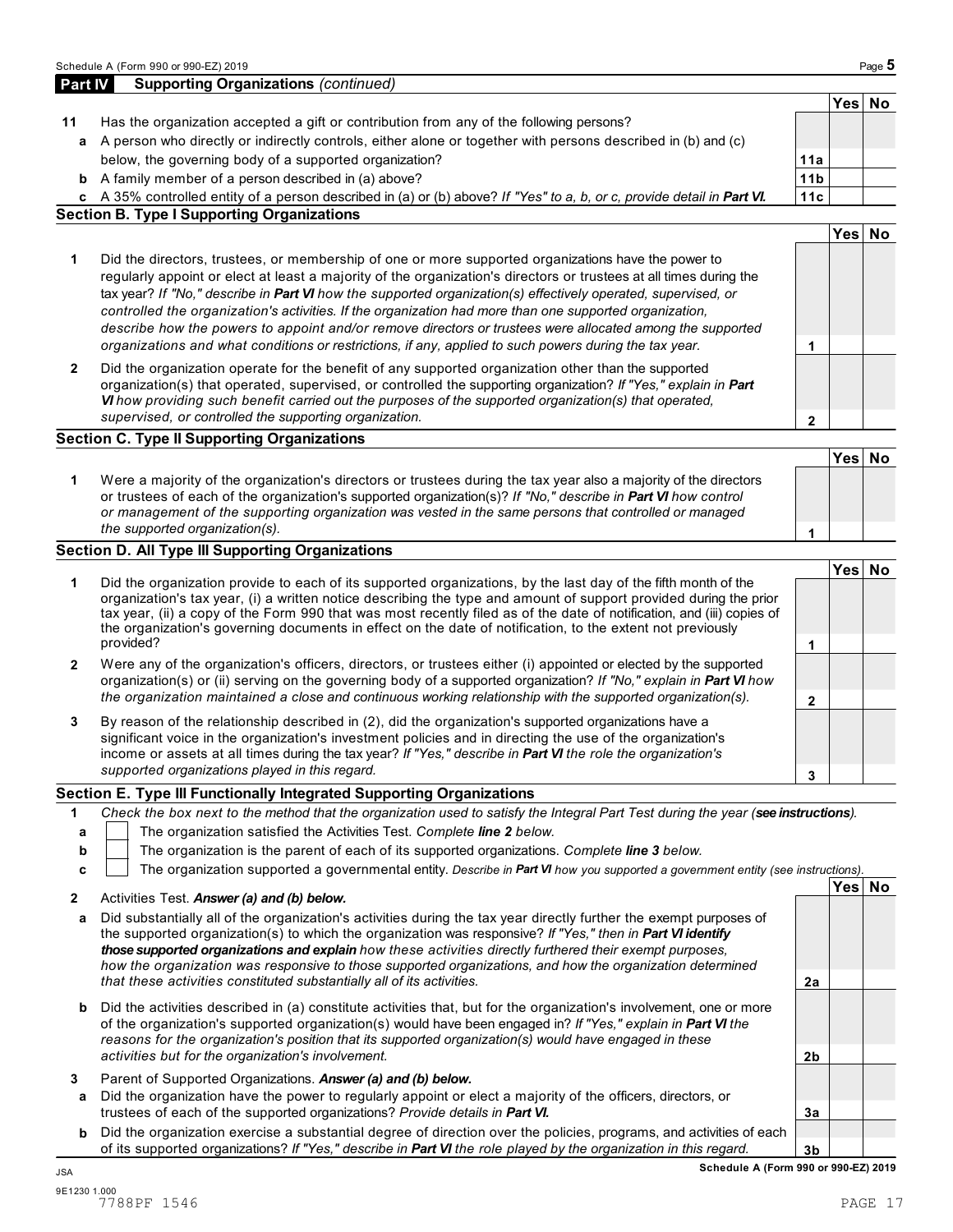| Type III Non-Functionally Integrated 509(a)(3) Supporting Organizations<br>Check here if the organization satisfied the Integral Part Test as a qualifying trust on Nov. 20, 1970 (explain in Part VI). See<br>$\mathbf 1$<br>instructions. All other Type III non-functionally integrated supporting organizations must complete Sections A through E.<br>(A) Prior Year<br>(optional)<br>1 Net short-term capital gain<br>$\mathbf{1}$<br>$\mathbf{2}$<br>2 Recoveries of prior-year distributions<br>$\mathbf{3}$<br>3 Other gross income (see instructions)<br>4 Add lines 1 through 3.<br>4<br>5<br>5 Depreciation and depletion<br>6 Portion of operating expenses paid or incurred for production or<br>collection of gross income or for management, conservation, or<br>6<br>maintenance of property held for production of income (see instructions)<br>$\overline{7}$<br>7 Other expenses (see instructions)<br>8<br>8 Adjusted Net Income (subtract lines 5, 6, and 7 from line 4)<br>(A) Prior Year<br>(optional)<br>1 Aggregate fair market value of all non-exempt-use assets (see<br>instructions for short tax year or assets held for part of year):<br>a Average monthly value of securities<br>1a<br>1 <sub>b</sub><br><b>b</b> Average monthly cash balances<br>1 <sub>c</sub><br>c Fair market value of other non-exempt-use assets<br>1d<br>d Total (add lines 1a, 1b, and 1c)<br>e Discount claimed for blockage or other<br>factors (explain in detail in Part VI):<br>$\mathbf{2}$<br>2 Acquisition indebtedness applicable to non-exempt-use assets<br>$\mathbf{3}$<br>3 Subtract line 2 from line 1d.<br>4 Cash deemed held for exempt use. Enter 1-1/2% of line 3 (for greater amount,<br>see instructions).<br>4<br>$5\phantom{a}$<br>5 Net value of non-exempt-use assets (subtract line 4 from line 3)<br>6<br>6 Multiply line 5 by .035.<br>$\overline{7}$<br>7 Recoveries of prior-year distributions<br>8<br>8 Minimum Asset Amount (add line 7 to line 6)<br>1 Adjusted net income for prior year (from Section A, line 8, Column A)<br>$\mathbf{1}$ | Schedule A (Form 990 or 990-EZ) 2019<br>Part V<br><b>Section A - Adjusted Net Income</b><br><b>Section B - Minimum Asset Amount</b><br><b>Section C - Distributable Amount</b><br>$\mathbf{2}$<br>2 Enter 85% of line 1.<br>$\mathbf{3}$<br>3 Minimum asset amount for prior year (from Section B, line 8, Column A)<br>4<br>4 Enter greater of line 2 or line 3.<br>5<br>5 Income tax imposed in prior year<br>6 Distributable Amount. Subtract line 5 from line 4, unless subject to<br>emergency temporary reduction (see instructions).<br>6<br>Check here if the current year is the organization's first as a non-functionally integrated Type III supporting organization (see<br>7 | Page 6<br>(B) Current Year<br>(B) Current Year |
|------------------------------------------------------------------------------------------------------------------------------------------------------------------------------------------------------------------------------------------------------------------------------------------------------------------------------------------------------------------------------------------------------------------------------------------------------------------------------------------------------------------------------------------------------------------------------------------------------------------------------------------------------------------------------------------------------------------------------------------------------------------------------------------------------------------------------------------------------------------------------------------------------------------------------------------------------------------------------------------------------------------------------------------------------------------------------------------------------------------------------------------------------------------------------------------------------------------------------------------------------------------------------------------------------------------------------------------------------------------------------------------------------------------------------------------------------------------------------------------------------------------------------------------------------------------------------------------------------------------------------------------------------------------------------------------------------------------------------------------------------------------------------------------------------------------------------------------------------------------------------------------------------------------------------------------------------------------------------------------------------------------------------------------------------------------------------------------|--------------------------------------------------------------------------------------------------------------------------------------------------------------------------------------------------------------------------------------------------------------------------------------------------------------------------------------------------------------------------------------------------------------------------------------------------------------------------------------------------------------------------------------------------------------------------------------------------------------------------------------------------------------------------------------------|------------------------------------------------|
|                                                                                                                                                                                                                                                                                                                                                                                                                                                                                                                                                                                                                                                                                                                                                                                                                                                                                                                                                                                                                                                                                                                                                                                                                                                                                                                                                                                                                                                                                                                                                                                                                                                                                                                                                                                                                                                                                                                                                                                                                                                                                          |                                                                                                                                                                                                                                                                                                                                                                                                                                                                                                                                                                                                                                                                                            |                                                |
|                                                                                                                                                                                                                                                                                                                                                                                                                                                                                                                                                                                                                                                                                                                                                                                                                                                                                                                                                                                                                                                                                                                                                                                                                                                                                                                                                                                                                                                                                                                                                                                                                                                                                                                                                                                                                                                                                                                                                                                                                                                                                          |                                                                                                                                                                                                                                                                                                                                                                                                                                                                                                                                                                                                                                                                                            |                                                |
|                                                                                                                                                                                                                                                                                                                                                                                                                                                                                                                                                                                                                                                                                                                                                                                                                                                                                                                                                                                                                                                                                                                                                                                                                                                                                                                                                                                                                                                                                                                                                                                                                                                                                                                                                                                                                                                                                                                                                                                                                                                                                          |                                                                                                                                                                                                                                                                                                                                                                                                                                                                                                                                                                                                                                                                                            |                                                |
|                                                                                                                                                                                                                                                                                                                                                                                                                                                                                                                                                                                                                                                                                                                                                                                                                                                                                                                                                                                                                                                                                                                                                                                                                                                                                                                                                                                                                                                                                                                                                                                                                                                                                                                                                                                                                                                                                                                                                                                                                                                                                          |                                                                                                                                                                                                                                                                                                                                                                                                                                                                                                                                                                                                                                                                                            |                                                |
|                                                                                                                                                                                                                                                                                                                                                                                                                                                                                                                                                                                                                                                                                                                                                                                                                                                                                                                                                                                                                                                                                                                                                                                                                                                                                                                                                                                                                                                                                                                                                                                                                                                                                                                                                                                                                                                                                                                                                                                                                                                                                          |                                                                                                                                                                                                                                                                                                                                                                                                                                                                                                                                                                                                                                                                                            |                                                |
|                                                                                                                                                                                                                                                                                                                                                                                                                                                                                                                                                                                                                                                                                                                                                                                                                                                                                                                                                                                                                                                                                                                                                                                                                                                                                                                                                                                                                                                                                                                                                                                                                                                                                                                                                                                                                                                                                                                                                                                                                                                                                          |                                                                                                                                                                                                                                                                                                                                                                                                                                                                                                                                                                                                                                                                                            |                                                |
|                                                                                                                                                                                                                                                                                                                                                                                                                                                                                                                                                                                                                                                                                                                                                                                                                                                                                                                                                                                                                                                                                                                                                                                                                                                                                                                                                                                                                                                                                                                                                                                                                                                                                                                                                                                                                                                                                                                                                                                                                                                                                          |                                                                                                                                                                                                                                                                                                                                                                                                                                                                                                                                                                                                                                                                                            |                                                |
|                                                                                                                                                                                                                                                                                                                                                                                                                                                                                                                                                                                                                                                                                                                                                                                                                                                                                                                                                                                                                                                                                                                                                                                                                                                                                                                                                                                                                                                                                                                                                                                                                                                                                                                                                                                                                                                                                                                                                                                                                                                                                          |                                                                                                                                                                                                                                                                                                                                                                                                                                                                                                                                                                                                                                                                                            |                                                |
|                                                                                                                                                                                                                                                                                                                                                                                                                                                                                                                                                                                                                                                                                                                                                                                                                                                                                                                                                                                                                                                                                                                                                                                                                                                                                                                                                                                                                                                                                                                                                                                                                                                                                                                                                                                                                                                                                                                                                                                                                                                                                          |                                                                                                                                                                                                                                                                                                                                                                                                                                                                                                                                                                                                                                                                                            |                                                |
|                                                                                                                                                                                                                                                                                                                                                                                                                                                                                                                                                                                                                                                                                                                                                                                                                                                                                                                                                                                                                                                                                                                                                                                                                                                                                                                                                                                                                                                                                                                                                                                                                                                                                                                                                                                                                                                                                                                                                                                                                                                                                          |                                                                                                                                                                                                                                                                                                                                                                                                                                                                                                                                                                                                                                                                                            |                                                |
|                                                                                                                                                                                                                                                                                                                                                                                                                                                                                                                                                                                                                                                                                                                                                                                                                                                                                                                                                                                                                                                                                                                                                                                                                                                                                                                                                                                                                                                                                                                                                                                                                                                                                                                                                                                                                                                                                                                                                                                                                                                                                          |                                                                                                                                                                                                                                                                                                                                                                                                                                                                                                                                                                                                                                                                                            |                                                |
|                                                                                                                                                                                                                                                                                                                                                                                                                                                                                                                                                                                                                                                                                                                                                                                                                                                                                                                                                                                                                                                                                                                                                                                                                                                                                                                                                                                                                                                                                                                                                                                                                                                                                                                                                                                                                                                                                                                                                                                                                                                                                          |                                                                                                                                                                                                                                                                                                                                                                                                                                                                                                                                                                                                                                                                                            |                                                |
|                                                                                                                                                                                                                                                                                                                                                                                                                                                                                                                                                                                                                                                                                                                                                                                                                                                                                                                                                                                                                                                                                                                                                                                                                                                                                                                                                                                                                                                                                                                                                                                                                                                                                                                                                                                                                                                                                                                                                                                                                                                                                          |                                                                                                                                                                                                                                                                                                                                                                                                                                                                                                                                                                                                                                                                                            |                                                |
|                                                                                                                                                                                                                                                                                                                                                                                                                                                                                                                                                                                                                                                                                                                                                                                                                                                                                                                                                                                                                                                                                                                                                                                                                                                                                                                                                                                                                                                                                                                                                                                                                                                                                                                                                                                                                                                                                                                                                                                                                                                                                          |                                                                                                                                                                                                                                                                                                                                                                                                                                                                                                                                                                                                                                                                                            |                                                |
|                                                                                                                                                                                                                                                                                                                                                                                                                                                                                                                                                                                                                                                                                                                                                                                                                                                                                                                                                                                                                                                                                                                                                                                                                                                                                                                                                                                                                                                                                                                                                                                                                                                                                                                                                                                                                                                                                                                                                                                                                                                                                          |                                                                                                                                                                                                                                                                                                                                                                                                                                                                                                                                                                                                                                                                                            |                                                |
|                                                                                                                                                                                                                                                                                                                                                                                                                                                                                                                                                                                                                                                                                                                                                                                                                                                                                                                                                                                                                                                                                                                                                                                                                                                                                                                                                                                                                                                                                                                                                                                                                                                                                                                                                                                                                                                                                                                                                                                                                                                                                          |                                                                                                                                                                                                                                                                                                                                                                                                                                                                                                                                                                                                                                                                                            |                                                |
|                                                                                                                                                                                                                                                                                                                                                                                                                                                                                                                                                                                                                                                                                                                                                                                                                                                                                                                                                                                                                                                                                                                                                                                                                                                                                                                                                                                                                                                                                                                                                                                                                                                                                                                                                                                                                                                                                                                                                                                                                                                                                          |                                                                                                                                                                                                                                                                                                                                                                                                                                                                                                                                                                                                                                                                                            |                                                |
|                                                                                                                                                                                                                                                                                                                                                                                                                                                                                                                                                                                                                                                                                                                                                                                                                                                                                                                                                                                                                                                                                                                                                                                                                                                                                                                                                                                                                                                                                                                                                                                                                                                                                                                                                                                                                                                                                                                                                                                                                                                                                          |                                                                                                                                                                                                                                                                                                                                                                                                                                                                                                                                                                                                                                                                                            |                                                |
|                                                                                                                                                                                                                                                                                                                                                                                                                                                                                                                                                                                                                                                                                                                                                                                                                                                                                                                                                                                                                                                                                                                                                                                                                                                                                                                                                                                                                                                                                                                                                                                                                                                                                                                                                                                                                                                                                                                                                                                                                                                                                          |                                                                                                                                                                                                                                                                                                                                                                                                                                                                                                                                                                                                                                                                                            |                                                |
|                                                                                                                                                                                                                                                                                                                                                                                                                                                                                                                                                                                                                                                                                                                                                                                                                                                                                                                                                                                                                                                                                                                                                                                                                                                                                                                                                                                                                                                                                                                                                                                                                                                                                                                                                                                                                                                                                                                                                                                                                                                                                          |                                                                                                                                                                                                                                                                                                                                                                                                                                                                                                                                                                                                                                                                                            |                                                |
|                                                                                                                                                                                                                                                                                                                                                                                                                                                                                                                                                                                                                                                                                                                                                                                                                                                                                                                                                                                                                                                                                                                                                                                                                                                                                                                                                                                                                                                                                                                                                                                                                                                                                                                                                                                                                                                                                                                                                                                                                                                                                          |                                                                                                                                                                                                                                                                                                                                                                                                                                                                                                                                                                                                                                                                                            |                                                |
|                                                                                                                                                                                                                                                                                                                                                                                                                                                                                                                                                                                                                                                                                                                                                                                                                                                                                                                                                                                                                                                                                                                                                                                                                                                                                                                                                                                                                                                                                                                                                                                                                                                                                                                                                                                                                                                                                                                                                                                                                                                                                          |                                                                                                                                                                                                                                                                                                                                                                                                                                                                                                                                                                                                                                                                                            |                                                |
|                                                                                                                                                                                                                                                                                                                                                                                                                                                                                                                                                                                                                                                                                                                                                                                                                                                                                                                                                                                                                                                                                                                                                                                                                                                                                                                                                                                                                                                                                                                                                                                                                                                                                                                                                                                                                                                                                                                                                                                                                                                                                          |                                                                                                                                                                                                                                                                                                                                                                                                                                                                                                                                                                                                                                                                                            |                                                |
|                                                                                                                                                                                                                                                                                                                                                                                                                                                                                                                                                                                                                                                                                                                                                                                                                                                                                                                                                                                                                                                                                                                                                                                                                                                                                                                                                                                                                                                                                                                                                                                                                                                                                                                                                                                                                                                                                                                                                                                                                                                                                          |                                                                                                                                                                                                                                                                                                                                                                                                                                                                                                                                                                                                                                                                                            |                                                |
|                                                                                                                                                                                                                                                                                                                                                                                                                                                                                                                                                                                                                                                                                                                                                                                                                                                                                                                                                                                                                                                                                                                                                                                                                                                                                                                                                                                                                                                                                                                                                                                                                                                                                                                                                                                                                                                                                                                                                                                                                                                                                          |                                                                                                                                                                                                                                                                                                                                                                                                                                                                                                                                                                                                                                                                                            | <b>Current Year</b>                            |
|                                                                                                                                                                                                                                                                                                                                                                                                                                                                                                                                                                                                                                                                                                                                                                                                                                                                                                                                                                                                                                                                                                                                                                                                                                                                                                                                                                                                                                                                                                                                                                                                                                                                                                                                                                                                                                                                                                                                                                                                                                                                                          |                                                                                                                                                                                                                                                                                                                                                                                                                                                                                                                                                                                                                                                                                            |                                                |
|                                                                                                                                                                                                                                                                                                                                                                                                                                                                                                                                                                                                                                                                                                                                                                                                                                                                                                                                                                                                                                                                                                                                                                                                                                                                                                                                                                                                                                                                                                                                                                                                                                                                                                                                                                                                                                                                                                                                                                                                                                                                                          |                                                                                                                                                                                                                                                                                                                                                                                                                                                                                                                                                                                                                                                                                            |                                                |
|                                                                                                                                                                                                                                                                                                                                                                                                                                                                                                                                                                                                                                                                                                                                                                                                                                                                                                                                                                                                                                                                                                                                                                                                                                                                                                                                                                                                                                                                                                                                                                                                                                                                                                                                                                                                                                                                                                                                                                                                                                                                                          |                                                                                                                                                                                                                                                                                                                                                                                                                                                                                                                                                                                                                                                                                            |                                                |
|                                                                                                                                                                                                                                                                                                                                                                                                                                                                                                                                                                                                                                                                                                                                                                                                                                                                                                                                                                                                                                                                                                                                                                                                                                                                                                                                                                                                                                                                                                                                                                                                                                                                                                                                                                                                                                                                                                                                                                                                                                                                                          |                                                                                                                                                                                                                                                                                                                                                                                                                                                                                                                                                                                                                                                                                            |                                                |
|                                                                                                                                                                                                                                                                                                                                                                                                                                                                                                                                                                                                                                                                                                                                                                                                                                                                                                                                                                                                                                                                                                                                                                                                                                                                                                                                                                                                                                                                                                                                                                                                                                                                                                                                                                                                                                                                                                                                                                                                                                                                                          |                                                                                                                                                                                                                                                                                                                                                                                                                                                                                                                                                                                                                                                                                            |                                                |
|                                                                                                                                                                                                                                                                                                                                                                                                                                                                                                                                                                                                                                                                                                                                                                                                                                                                                                                                                                                                                                                                                                                                                                                                                                                                                                                                                                                                                                                                                                                                                                                                                                                                                                                                                                                                                                                                                                                                                                                                                                                                                          |                                                                                                                                                                                                                                                                                                                                                                                                                                                                                                                                                                                                                                                                                            |                                                |
| instructions).                                                                                                                                                                                                                                                                                                                                                                                                                                                                                                                                                                                                                                                                                                                                                                                                                                                                                                                                                                                                                                                                                                                                                                                                                                                                                                                                                                                                                                                                                                                                                                                                                                                                                                                                                                                                                                                                                                                                                                                                                                                                           |                                                                                                                                                                                                                                                                                                                                                                                                                                                                                                                                                                                                                                                                                            |                                                |
|                                                                                                                                                                                                                                                                                                                                                                                                                                                                                                                                                                                                                                                                                                                                                                                                                                                                                                                                                                                                                                                                                                                                                                                                                                                                                                                                                                                                                                                                                                                                                                                                                                                                                                                                                                                                                                                                                                                                                                                                                                                                                          | Schedule A (Form 990 or 990-EZ) 2019                                                                                                                                                                                                                                                                                                                                                                                                                                                                                                                                                                                                                                                       |                                                |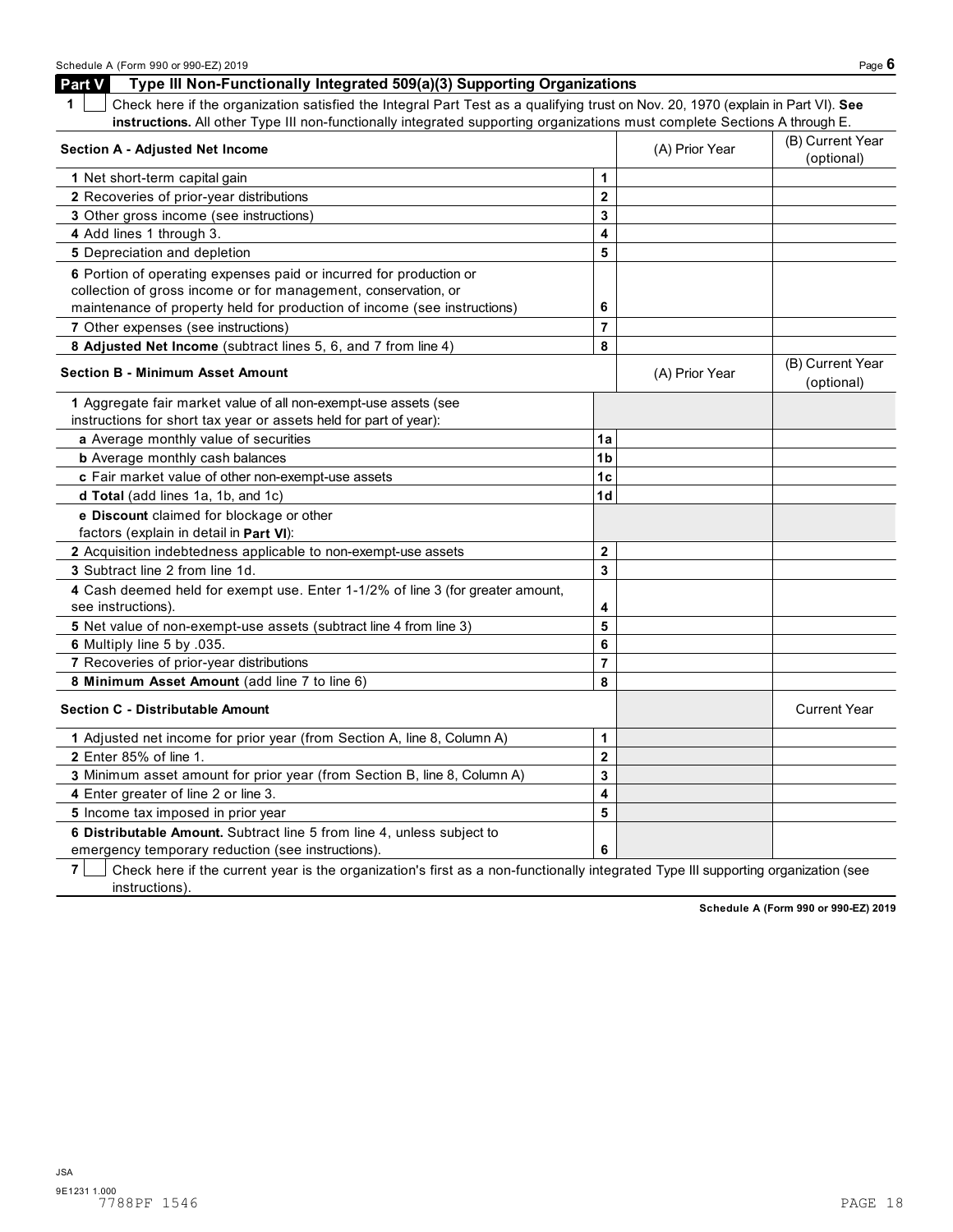| <b>Part V</b>   | Type III Non-Functionally Integrated 509(a)(3) Supporting Organizations (continued)                                                           |                                    |                                               | Page 7                                           |
|-----------------|-----------------------------------------------------------------------------------------------------------------------------------------------|------------------------------------|-----------------------------------------------|--------------------------------------------------|
|                 | <b>Section D - Distributions</b>                                                                                                              |                                    |                                               | <b>Current Year</b>                              |
| 1               | Amounts paid to supported organizations to accomplish exempt purposes                                                                         |                                    |                                               |                                                  |
| $\mathbf{2}$    | Amounts paid to perform activity that directly furthers exempt purposes of supported                                                          |                                    |                                               |                                                  |
|                 | organizations, in excess of income from activity                                                                                              |                                    |                                               |                                                  |
| 4               | 3 Administrative expenses paid to accomplish exempt purposes of supported organizations<br>Amounts paid to acquire exempt-use assets          |                                    |                                               |                                                  |
| 5               | Qualified set-aside amounts (prior IRS approval required)                                                                                     |                                    |                                               |                                                  |
| 6               | Other distributions (describe in Part VI). See instructions.                                                                                  |                                    |                                               |                                                  |
| $7^{\circ}$     | Total annual distributions. Add lines 1 through 6.                                                                                            |                                    |                                               |                                                  |
| 8               | Distributions to attentive supported organizations to which the organization is responsive<br>(provide details in Part VI). See instructions. |                                    |                                               |                                                  |
|                 | 9 Distributable amount for 2019 from Section C, line 6                                                                                        |                                    |                                               |                                                  |
| 10              | Line 8 amount divided by line 9 amount                                                                                                        |                                    |                                               |                                                  |
|                 | Section E - Distribution Allocations (see instructions)                                                                                       | (i)<br><b>Excess Distributions</b> | (ii)<br><b>Underdistributions</b><br>Pre-2019 | (iii)<br><b>Distributable</b><br>Amount for 2019 |
| $\overline{1}$  | Distributable amount for 2019 from Section C, line 6                                                                                          |                                    |                                               |                                                  |
| $\overline{2}$  | Underdistributions, if any, for years prior to 2019                                                                                           |                                    |                                               |                                                  |
|                 | (reasonable cause required - explain in Part VI). See<br>instructions.                                                                        |                                    |                                               |                                                  |
| $3\phantom{.0}$ | Excess distributions carryover, if any, to 2019                                                                                               |                                    |                                               |                                                  |
| a               | From 2014 $\ldots$                                                                                                                            |                                    |                                               |                                                  |
| b               | From $2015$                                                                                                                                   |                                    |                                               |                                                  |
| C<br>d          | From $2016$<br>From 2017 $\ldots$                                                                                                             |                                    |                                               |                                                  |
| е               | $\overline{\text{From}}$ 2018                                                                                                                 |                                    |                                               |                                                  |
| f               | Total of lines 3a through e                                                                                                                   |                                    |                                               |                                                  |
| g               | Applied to underdistributions of prior years                                                                                                  |                                    |                                               |                                                  |
| h.              | Applied to 2019 distributable amount<br>Carryover from 2014 not applied (see instructions)                                                    |                                    |                                               |                                                  |
| j.              | Remainder. Subtract lines 3g, 3h, and 3i from 3f.                                                                                             |                                    |                                               |                                                  |
| 4               | Distributions for 2019 from                                                                                                                   |                                    |                                               |                                                  |
|                 | Section D, line 7:<br>\$                                                                                                                      |                                    |                                               |                                                  |
|                 | a Applied to underdistributions of prior years<br>Applied to 2019 distributable amount                                                        |                                    |                                               |                                                  |
| b<br>C          | Remainder. Subtract lines 4a and 4b from 4.                                                                                                   |                                    |                                               |                                                  |
| 5               | Remaining underdistributions for years prior to 2019, if                                                                                      |                                    |                                               |                                                  |
|                 | any. Subtract lines 3g and 4a from line 2. For result                                                                                         |                                    |                                               |                                                  |
| 6               | greater than zero, explain in Part VI. See instructions.<br>Remaining underdistributions for 2019. Subtract lines 3h                          |                                    |                                               |                                                  |
|                 | and 4b from line 1. For result greater than zero, explain in                                                                                  |                                    |                                               |                                                  |
|                 | Part VI. See instructions.                                                                                                                    |                                    |                                               |                                                  |
|                 |                                                                                                                                               |                                    |                                               |                                                  |
| $\overline{7}$  | Excess distributions carryover to 2020. Add lines 3j                                                                                          |                                    |                                               |                                                  |
|                 | and 4c.                                                                                                                                       |                                    |                                               |                                                  |
| 8               | Breakdown of line 7:                                                                                                                          |                                    |                                               |                                                  |
| a<br>b          | Excess from 2015<br>Excess from 2016.                                                                                                         |                                    |                                               |                                                  |
| C               | Excess from 2017                                                                                                                              |                                    |                                               |                                                  |
| d               | Excess from 2018.<br>$\overline{e}$ Excess from 2019.                                                                                         |                                    |                                               |                                                  |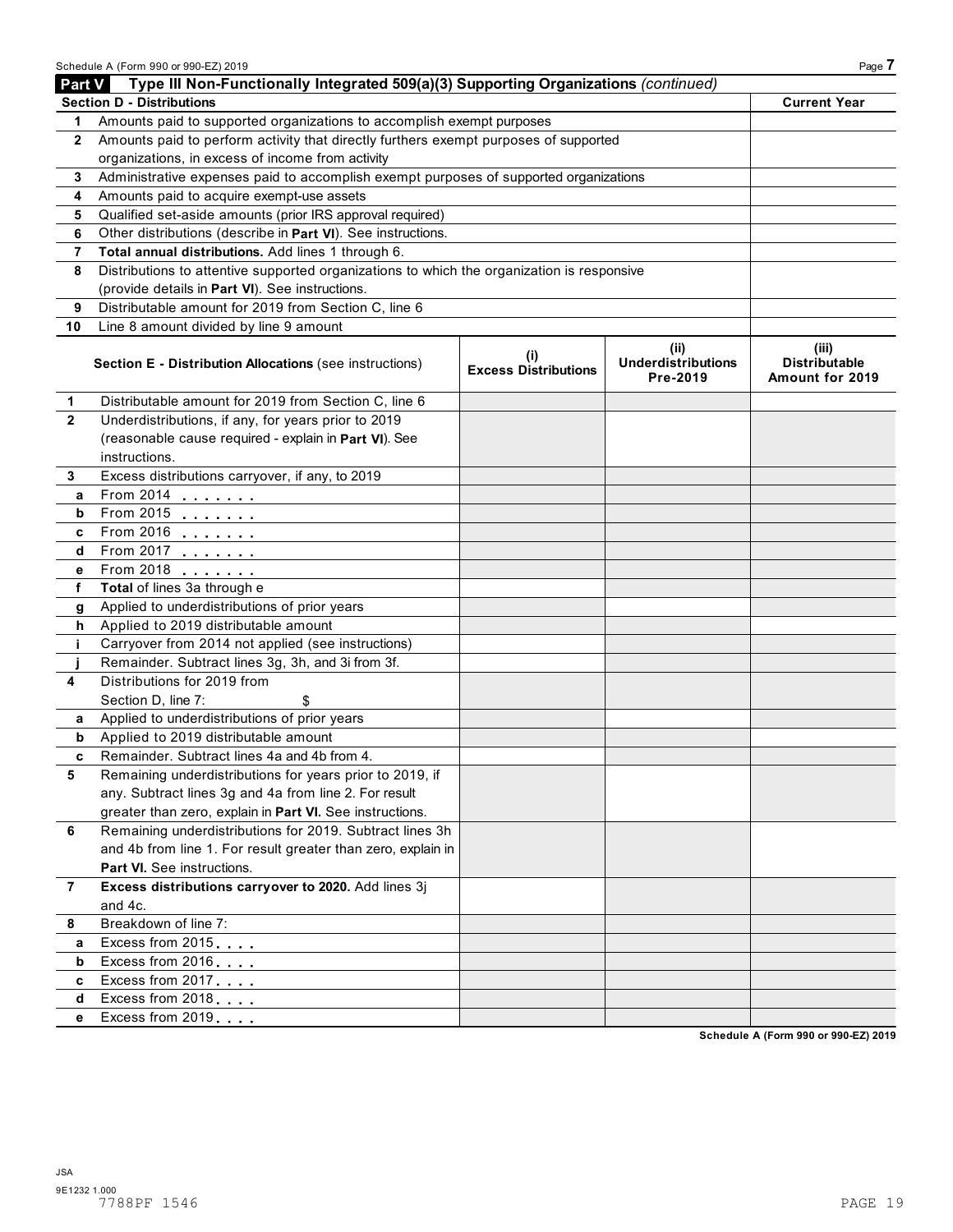Schedule B<br>
(Form 990, 990-EZ,<br>
OMB No. 1545-0047<br>
OMB No. 1545-0047<br>
OMB No. 1545-0047<br>
OMB No. 1545-0047<br>
OMB No. 1545-0047<br>
OMB No. 1545-0047<br>
OMB No. 1545-0047<br>
OMB No. 1545-0047<br>
OMB No. 1545-0047<br>
OMB No. 1545-0047<br> Schedule B<br>
(Form 990, 990-EZ,<br>
or 990-PF)<br>
Department of the Treasury<br>
Internal Revenue Service<br>
Name of the organization<br>
GRAND CANYON UNIVERSITY Schedule B<br>
(Form 990, 990-EZ,<br>
or 990-PF)<br>
Department of the Treasury<br>
Internal Revenue Service<br>
Name of the organization<br>
GRAND CANYON UNIVERSITY<br>
CRAND CANYON UNIVERSITY Schedule B<br>
(Form 990, 990-EZ,<br>
Department of the Treasury<br>
Department of the Treasury<br>
Department of the Treasury<br>
Department of the organization<br>
GRAND CANYON UNIVERSITY<br>
Organization type (check one):<br>
Organization type Schedule B<br>
(Form 990, 990-EZ,<br>
Or 990-PF)<br>
Department of the Treasury<br>
Name of the organization<br>
Name of the organization<br>
GRAND CANYON UNIVERSITY<br>
Organization type (check one):<br>
Organization type (check one): Schedule of Contributors<br>Attach to Form 990, Form 990-EZ, or Form 990-PF.<br>
o to www.irs.gov/Form990 for the latest information.<br>
Employer identification number<br>  $47-2507725$ Schedule of Contributors<br>
Attach to Form 990, Form 990-EZ, or Form 990-PF.<br>
Go to www.irs.gov/Form990 for the latest information.<br>
Employer identification number<br>
47-2507725

| 47-2507725 |  |  |
|------------|--|--|

| <b>Schedule B</b><br>(Form 990, 990-EZ,                              | <b>Schedule of Contributors</b>                                                                                                                                                                                                                                                                                                                                                                                                                                                                           | OMB No. 1545-0047                            |
|----------------------------------------------------------------------|-----------------------------------------------------------------------------------------------------------------------------------------------------------------------------------------------------------------------------------------------------------------------------------------------------------------------------------------------------------------------------------------------------------------------------------------------------------------------------------------------------------|----------------------------------------------|
| or 990-PF)<br>Department of the Treasury<br>Internal Revenue Service | Attach to Form 990, Form 990-EZ, or Form 990-PF.<br>Go to www.irs.gov/Form990 for the latest information.                                                                                                                                                                                                                                                                                                                                                                                                 | 2019                                         |
| Name of the organization<br>GRAND CANYON UNIVERSITY                  |                                                                                                                                                                                                                                                                                                                                                                                                                                                                                                           | Employer identification number<br>47-2507725 |
| Organization type (check one):                                       |                                                                                                                                                                                                                                                                                                                                                                                                                                                                                                           |                                              |
| Filers of:                                                           | Section:                                                                                                                                                                                                                                                                                                                                                                                                                                                                                                  |                                              |
| Form 990 or 990-EZ                                                   | $\vert X \vert$<br>$501(c)$ $(3)$<br>) (enter number) organization                                                                                                                                                                                                                                                                                                                                                                                                                                        |                                              |
|                                                                      | 4947(a)(1) nonexempt charitable trust not treated as a private foundation                                                                                                                                                                                                                                                                                                                                                                                                                                 |                                              |
|                                                                      | 527 political organization                                                                                                                                                                                                                                                                                                                                                                                                                                                                                |                                              |
| Form 990-PF                                                          | 501(c)(3) exempt private foundation                                                                                                                                                                                                                                                                                                                                                                                                                                                                       |                                              |
|                                                                      | 4947(a)(1) nonexempt charitable trust treated as a private foundation                                                                                                                                                                                                                                                                                                                                                                                                                                     |                                              |
|                                                                      | 501(c)(3) taxable private foundation                                                                                                                                                                                                                                                                                                                                                                                                                                                                      |                                              |
|                                                                      | Check if your organization is covered by the General Rule or a Special Rule.                                                                                                                                                                                                                                                                                                                                                                                                                              |                                              |
| instructions.                                                        | Note: Only a section 501(c)(7), (8), or (10) organization can check boxes for both the General Rule and a Special Rule. See                                                                                                                                                                                                                                                                                                                                                                               |                                              |
| <b>General Rule</b>                                                  |                                                                                                                                                                                                                                                                                                                                                                                                                                                                                                           |                                              |
| $\boxed{X}$                                                          | For an organization filing Form 990, 990-EZ, or 990-PF that received, during the year, contributions totaling \$5,000<br>or more (in money or property) from any one contributor. Complete Parts I and II. See instructions for determining a<br>contributor's total contributions.                                                                                                                                                                                                                       |                                              |
| <b>Special Rules</b>                                                 |                                                                                                                                                                                                                                                                                                                                                                                                                                                                                                           |                                              |
|                                                                      | For an organization described in section 501(c)(3) filing Form 990 or 990-EZ that met the 33 1/3% support test of the<br>regulations under sections 509(a)(1) and 170(b)(1)(A)(vi), that checked Schedule A (Form 990 or 990-EZ), Part II, line<br>13, 16a, or 16b, and that received from any one contributor, during the year, total contributions of the greater of (1)<br>\$5,000; or (2) 2% of the amount on (i) Form 990, Part VIII, line 1h; or (ii) Form 990-EZ, line 1. Complete Parts I and II. |                                              |
|                                                                      | For an organization described in section 501(c)(7), (8), or (10) filing Form 990 or 990-EZ that received from any one<br>contributor, during the year, total contributions of more than \$1,000 exclusively for religious, charitable, scientific,<br>literary, or educational purposes, or for the prevention of cruelty to children or animals. Complete Parts I, II, and III.                                                                                                                          |                                              |

For an organization discrete by the **General Rule or a Special Rule.**<br>For an organization is covered by the **General Rule or a Special Rule.**<br>The section 501(c)(7), (8), or (10) organization can check boxes for both the G ing solution is covered by the General Rule or a Special Rule.<br>
Survey a section 501(c)(7), (8), or (10) organization can check boxes for both the General Rule and a Special Rule. See<br>
Sus.<br>
Survey a section 501(c)(7), (

our correct by the **General Rule or a Special Rule.**<br> **Solution** Step and Special Rule or a Special Rule.<br> **Solution** Step and Special Rule or a Special Rule of the Denemal Rule and a Special Rule. See<br> **Example 2014**<br> **E** our organization is covered by the General Rule or a Special Rule.<br>
For an organization filing Form 990, 990-EZ, or 990-PF that received, during the year, contributions totaling \$5,000<br>
EFor an organization filing Form 990 y a section 501(c)(7), (8), or (10) organization can check boxes for both the General Rule and a Special Rule, See<br>
s.<br>
s.<br>
s.<br>
s.<br>
contributor's total contributions.<br>
For an organization discributions exclusively from any y a security of the properties of the predictions of the properties and the second more than \$1,000 is the second more than \$1,000. If the second more than \$1,000 is the second more to the more than \$1,000 or the more to during the year, only and the year, contributions and the year for an exclusively religious, charitable, etc., purposes the particular only and the station of the station of the particular or any one contributions. Complet For an organization filing Form 990, 990-EZ, or 990-PF that received, during the year, contributions totaling \$5,000<br>contributor's total contributions.<br>General (in money or property) from any one contributor. Complete Part For an organization filing Form 990, 990-EZ, or 990-PF that raceived, during the year, contributions tolaling \$5,000<br>or more (in money or property) from any one contributor: Complete Parts I and II. See instructions for d Caution: An originarization that is not the section of the Caution Caution Caution Caution Caution Caution Caution Caution Caution Caution Caution Caution Caution Caution Caution Caution Caution Caution Caution Caution Ca or entity or elastic motions and the section of the section of the section and the section and the section and the section and the section and the section specifical specific and the section specific and the section specif Form an organization described in section 501(c)(3) fling Form 990 or 990-EZ that met the 33 1/3% support test of the<br>regulations under sections 509(a)(1) and 170(b)(1)(A)(v), that checked Schedule A (Form 990 or 990-EZ) Spectra Reduction Activities in section 501(c)(3) flling Form 990 or 990-EZ that met the 33.1/3% support test of the<br>regulations under sections 508(a)(1) and 170(b)(1)(A)(v), that checked Schedule A (Form 990 or 990-EZ), regulations under sections  $509(a)(1)$  and  $170(b)(1)(A)(vi)$ , that checked Sched<br>13, 16a, or 16b, and that received from any one contributor, during the year, to<br>\$5,000; or (2)  $2\%$  of the amount on (i) Form 990, Part VIII, li For an organization described in section 501(c)(7), (8), or (10) filing Form 990 or 990-EZ that received from any one<br>contributor, during the year, total contributions of more than \$1,000 exclosively for religious, charit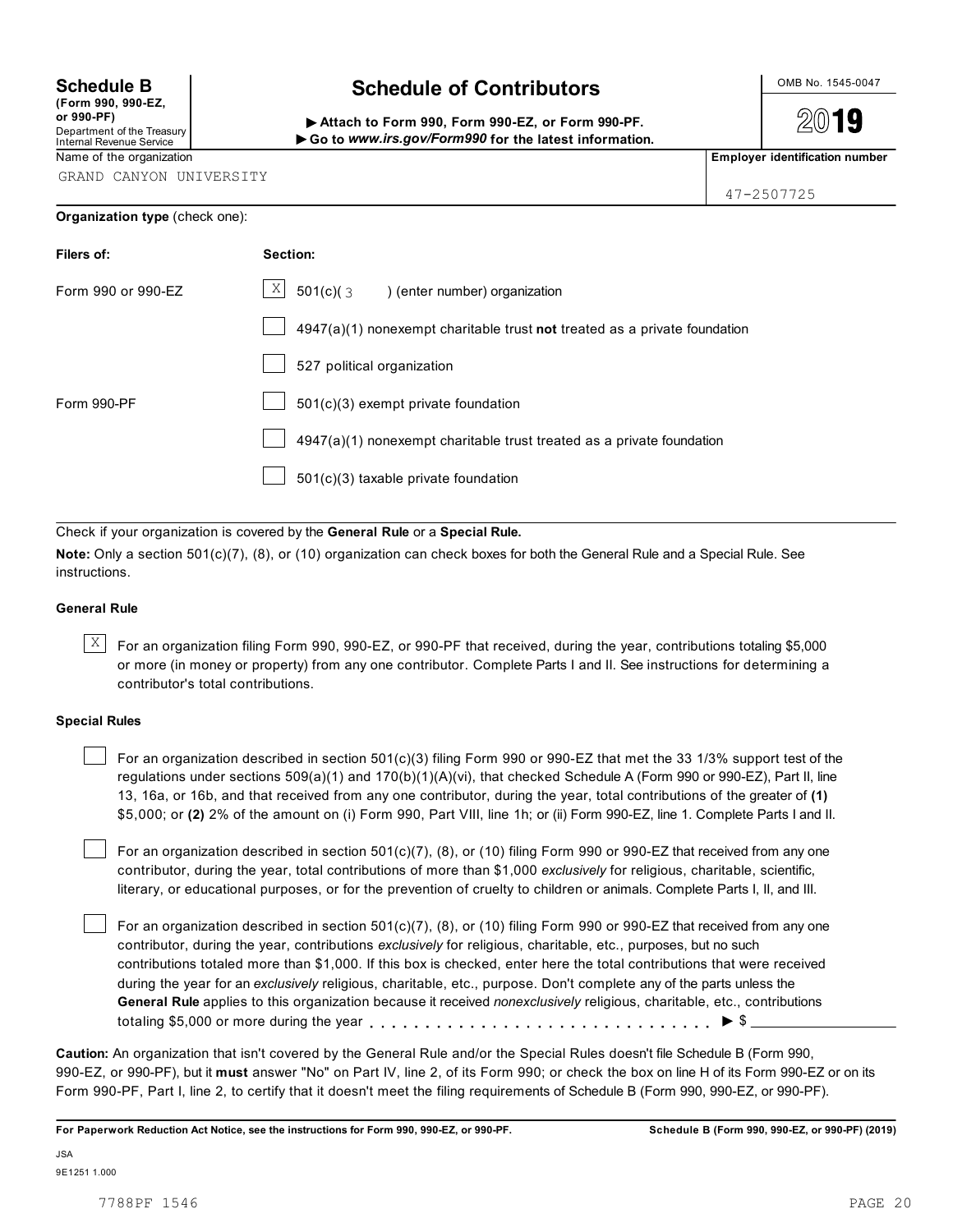| noncash contributions.)                         |
|-------------------------------------------------|
| Schedule B (Form 990, 990-EZ, or 990-PF) (2019) |

|                 | Schedule B (Form 990, 990-EZ, or 990-PF) (2019)<br>GRAND CANYON UNIVERSITY<br>Name of organization |                                   | Page 2<br><b>Employer identification number</b><br>$47 - 2507725$                                                     |
|-----------------|----------------------------------------------------------------------------------------------------|-----------------------------------|-----------------------------------------------------------------------------------------------------------------------|
| Part I          | Contributors (see instructions). Use duplicate copies of Part I if additional space is needed.     |                                   |                                                                                                                       |
| (a)<br>No.      | (b)<br>Name, address, and ZIP + 4                                                                  | (c)<br><b>Total contributions</b> | (d)<br>Type of contribution                                                                                           |
| 1               |                                                                                                    | 10,000.<br>\$                     | $\mathbf X$<br>Person<br>Payroll<br>Noncash<br>(Complete Part II for<br>noncash contributions.)                       |
| (a)<br>No.      | (b)<br>Name, address, and ZIP + 4                                                                  | (c)<br><b>Total contributions</b> | (d)<br>Type of contribution                                                                                           |
| $\mathbf{2}$    |                                                                                                    | 30,000.<br>\$                     | $\overline{\mathbf{X}}$<br>Person<br>Payroll<br>Noncash<br>(Complete Part II for<br>noncash contributions.)           |
| (a)<br>No.      | (b)<br>Name, address, and ZIP + 4                                                                  | (c)<br><b>Total contributions</b> | (d)<br>Type of contribution                                                                                           |
| $\mathcal{S}$   |                                                                                                    | 5,000.<br>\$                      | $\,$ X<br>Person<br>Payroll<br>Noncash<br>(Complete Part II for<br>noncash contributions.)                            |
| (a)<br>No.      | (b)<br>Name, address, and ZIP + 4                                                                  | (c)<br><b>Total contributions</b> | (d)<br>Type of contribution                                                                                           |
| $\overline{4}$  |                                                                                                    | 5,000.<br>$\frac{1}{2}$           | $\mathbf X$<br>Person<br>Payroll<br>Noncash<br>(Complete Part II for<br>noncash contributions.)                       |
| (a)<br>No.      | (b)<br>Name, address, and ZIP + 4                                                                  | (c)<br><b>Total contributions</b> | (d)<br>Type of contribution                                                                                           |
| $5\phantom{.0}$ |                                                                                                    | 5,295.<br>$\frac{1}{2}$           | $\mathbf X$<br>Person<br>Payroll<br>$\boxed{\text{X}}$<br>Noncash<br>(Complete Part II for<br>noncash contributions.) |
| (a)<br>No.      | (b)<br>Name, address, and ZIP + 4                                                                  | (c)<br><b>Total contributions</b> | (d)<br>Type of contribution                                                                                           |
| $6\,$           |                                                                                                    | 8,000.<br>$\$\$                   | $\boxed{X}$<br>Person<br>Payroll<br><b>Noncash</b><br>(Complete Part II for<br>noncash contributions.)                |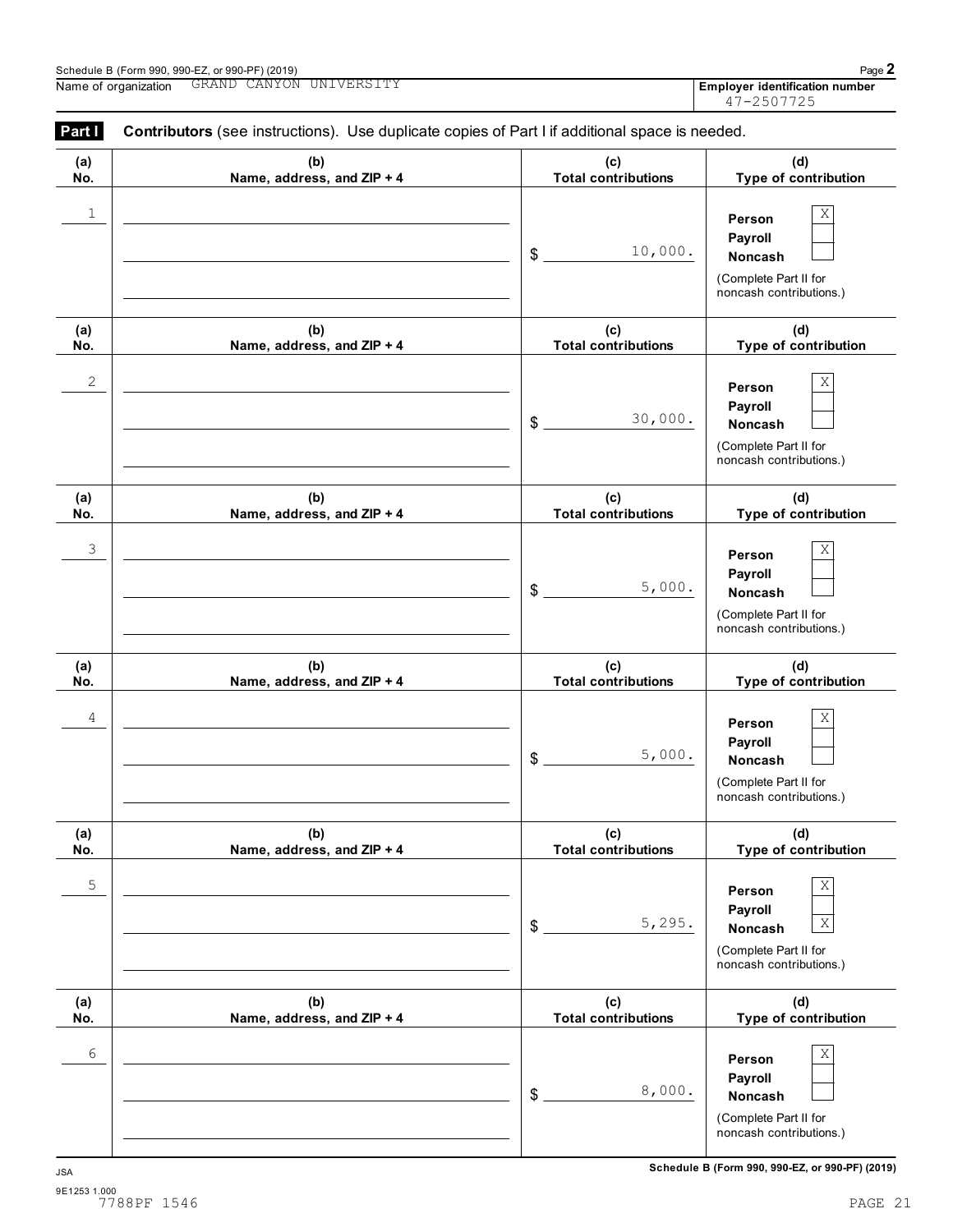| Part I<br>Contributors (see instructions). Use duplicate copies of Part I if additional space is needed.<br>(d)<br>(b)<br>(c)<br>(a)<br>Name, address, and ZIP + 4<br><b>Total contributions</b><br>Type of contribution<br>No.<br>7<br>$\mathbf X$<br>Person<br>Payroll<br>10,000.<br>\$<br>Noncash<br>(Complete Part II for<br>noncash contributions.)<br>(b)<br>(c)<br>(d)<br>(a)<br>Name, address, and ZIP + 4<br>Type of contribution<br>No.<br><b>Total contributions</b><br>$\,8\,$<br>$\mathbf X$<br>Person<br>Payroll<br>10,000.<br>\$<br>Noncash<br>(Complete Part II for<br>noncash contributions.)<br>(b)<br>(c)<br>(d)<br>(a)<br>Name, address, and ZIP + 4<br>Type of contribution<br>No.<br><b>Total contributions</b><br>$\mathcal{G}$<br>$\mathbf X$<br>Person<br>Payroll<br>10,000.<br>\$<br>Noncash<br>(Complete Part II for<br>noncash contributions.)<br>(b)<br>(d)<br>(c)<br>(a)<br>Type of contribution<br>Name, address, and ZIP + 4<br><b>Total contributions</b><br>No.<br>$10$<br>Χ<br>Person<br>Payroll<br>7,500.<br>\$<br>Noncash<br>(Complete Part II for<br>noncash contributions.)<br>(b)<br>(d)<br>(c)<br>(a)<br>Type of contribution<br>No.<br>Name, address, and ZIP + 4<br><b>Total contributions</b><br>$\overline{\mathbf{X}}$<br>11<br>Person<br>Payroll<br>70,000.<br>\$<br>Noncash<br>(Complete Part II for<br>noncash contributions.)<br>(b)<br>(c)<br>(d)<br>(a)<br>Type of contribution<br>No.<br>Name, address, and ZIP + 4<br><b>Total contributions</b><br>12<br>$\mathbf X$<br>Person<br>Payroll<br>15,000.<br>\$<br>Noncash<br>(Complete Part II for<br>noncash contributions.) |  | Name of organization GRAND CANYON UNIVERSITY | <b>Employer identification number</b><br>$47 - 2507725$ |
|----------------------------------------------------------------------------------------------------------------------------------------------------------------------------------------------------------------------------------------------------------------------------------------------------------------------------------------------------------------------------------------------------------------------------------------------------------------------------------------------------------------------------------------------------------------------------------------------------------------------------------------------------------------------------------------------------------------------------------------------------------------------------------------------------------------------------------------------------------------------------------------------------------------------------------------------------------------------------------------------------------------------------------------------------------------------------------------------------------------------------------------------------------------------------------------------------------------------------------------------------------------------------------------------------------------------------------------------------------------------------------------------------------------------------------------------------------------------------------------------------------------------------------------------------------------------------------------------------------------------------------|--|----------------------------------------------|---------------------------------------------------------|
|                                                                                                                                                                                                                                                                                                                                                                                                                                                                                                                                                                                                                                                                                                                                                                                                                                                                                                                                                                                                                                                                                                                                                                                                                                                                                                                                                                                                                                                                                                                                                                                                                                  |  |                                              |                                                         |
|                                                                                                                                                                                                                                                                                                                                                                                                                                                                                                                                                                                                                                                                                                                                                                                                                                                                                                                                                                                                                                                                                                                                                                                                                                                                                                                                                                                                                                                                                                                                                                                                                                  |  |                                              |                                                         |
|                                                                                                                                                                                                                                                                                                                                                                                                                                                                                                                                                                                                                                                                                                                                                                                                                                                                                                                                                                                                                                                                                                                                                                                                                                                                                                                                                                                                                                                                                                                                                                                                                                  |  |                                              |                                                         |
|                                                                                                                                                                                                                                                                                                                                                                                                                                                                                                                                                                                                                                                                                                                                                                                                                                                                                                                                                                                                                                                                                                                                                                                                                                                                                                                                                                                                                                                                                                                                                                                                                                  |  |                                              |                                                         |
|                                                                                                                                                                                                                                                                                                                                                                                                                                                                                                                                                                                                                                                                                                                                                                                                                                                                                                                                                                                                                                                                                                                                                                                                                                                                                                                                                                                                                                                                                                                                                                                                                                  |  |                                              |                                                         |
|                                                                                                                                                                                                                                                                                                                                                                                                                                                                                                                                                                                                                                                                                                                                                                                                                                                                                                                                                                                                                                                                                                                                                                                                                                                                                                                                                                                                                                                                                                                                                                                                                                  |  |                                              |                                                         |
|                                                                                                                                                                                                                                                                                                                                                                                                                                                                                                                                                                                                                                                                                                                                                                                                                                                                                                                                                                                                                                                                                                                                                                                                                                                                                                                                                                                                                                                                                                                                                                                                                                  |  |                                              |                                                         |
|                                                                                                                                                                                                                                                                                                                                                                                                                                                                                                                                                                                                                                                                                                                                                                                                                                                                                                                                                                                                                                                                                                                                                                                                                                                                                                                                                                                                                                                                                                                                                                                                                                  |  |                                              |                                                         |
|                                                                                                                                                                                                                                                                                                                                                                                                                                                                                                                                                                                                                                                                                                                                                                                                                                                                                                                                                                                                                                                                                                                                                                                                                                                                                                                                                                                                                                                                                                                                                                                                                                  |  |                                              |                                                         |
|                                                                                                                                                                                                                                                                                                                                                                                                                                                                                                                                                                                                                                                                                                                                                                                                                                                                                                                                                                                                                                                                                                                                                                                                                                                                                                                                                                                                                                                                                                                                                                                                                                  |  |                                              |                                                         |
|                                                                                                                                                                                                                                                                                                                                                                                                                                                                                                                                                                                                                                                                                                                                                                                                                                                                                                                                                                                                                                                                                                                                                                                                                                                                                                                                                                                                                                                                                                                                                                                                                                  |  |                                              |                                                         |
|                                                                                                                                                                                                                                                                                                                                                                                                                                                                                                                                                                                                                                                                                                                                                                                                                                                                                                                                                                                                                                                                                                                                                                                                                                                                                                                                                                                                                                                                                                                                                                                                                                  |  |                                              |                                                         |
|                                                                                                                                                                                                                                                                                                                                                                                                                                                                                                                                                                                                                                                                                                                                                                                                                                                                                                                                                                                                                                                                                                                                                                                                                                                                                                                                                                                                                                                                                                                                                                                                                                  |  |                                              |                                                         |
|                                                                                                                                                                                                                                                                                                                                                                                                                                                                                                                                                                                                                                                                                                                                                                                                                                                                                                                                                                                                                                                                                                                                                                                                                                                                                                                                                                                                                                                                                                                                                                                                                                  |  |                                              |                                                         |
|                                                                                                                                                                                                                                                                                                                                                                                                                                                                                                                                                                                                                                                                                                                                                                                                                                                                                                                                                                                                                                                                                                                                                                                                                                                                                                                                                                                                                                                                                                                                                                                                                                  |  |                                              |                                                         |
|                                                                                                                                                                                                                                                                                                                                                                                                                                                                                                                                                                                                                                                                                                                                                                                                                                                                                                                                                                                                                                                                                                                                                                                                                                                                                                                                                                                                                                                                                                                                                                                                                                  |  |                                              |                                                         |
|                                                                                                                                                                                                                                                                                                                                                                                                                                                                                                                                                                                                                                                                                                                                                                                                                                                                                                                                                                                                                                                                                                                                                                                                                                                                                                                                                                                                                                                                                                                                                                                                                                  |  |                                              |                                                         |
|                                                                                                                                                                                                                                                                                                                                                                                                                                                                                                                                                                                                                                                                                                                                                                                                                                                                                                                                                                                                                                                                                                                                                                                                                                                                                                                                                                                                                                                                                                                                                                                                                                  |  |                                              |                                                         |
|                                                                                                                                                                                                                                                                                                                                                                                                                                                                                                                                                                                                                                                                                                                                                                                                                                                                                                                                                                                                                                                                                                                                                                                                                                                                                                                                                                                                                                                                                                                                                                                                                                  |  |                                              |                                                         |
|                                                                                                                                                                                                                                                                                                                                                                                                                                                                                                                                                                                                                                                                                                                                                                                                                                                                                                                                                                                                                                                                                                                                                                                                                                                                                                                                                                                                                                                                                                                                                                                                                                  |  |                                              |                                                         |
|                                                                                                                                                                                                                                                                                                                                                                                                                                                                                                                                                                                                                                                                                                                                                                                                                                                                                                                                                                                                                                                                                                                                                                                                                                                                                                                                                                                                                                                                                                                                                                                                                                  |  |                                              |                                                         |
|                                                                                                                                                                                                                                                                                                                                                                                                                                                                                                                                                                                                                                                                                                                                                                                                                                                                                                                                                                                                                                                                                                                                                                                                                                                                                                                                                                                                                                                                                                                                                                                                                                  |  |                                              |                                                         |
|                                                                                                                                                                                                                                                                                                                                                                                                                                                                                                                                                                                                                                                                                                                                                                                                                                                                                                                                                                                                                                                                                                                                                                                                                                                                                                                                                                                                                                                                                                                                                                                                                                  |  |                                              |                                                         |
|                                                                                                                                                                                                                                                                                                                                                                                                                                                                                                                                                                                                                                                                                                                                                                                                                                                                                                                                                                                                                                                                                                                                                                                                                                                                                                                                                                                                                                                                                                                                                                                                                                  |  |                                              |                                                         |
|                                                                                                                                                                                                                                                                                                                                                                                                                                                                                                                                                                                                                                                                                                                                                                                                                                                                                                                                                                                                                                                                                                                                                                                                                                                                                                                                                                                                                                                                                                                                                                                                                                  |  |                                              |                                                         |
|                                                                                                                                                                                                                                                                                                                                                                                                                                                                                                                                                                                                                                                                                                                                                                                                                                                                                                                                                                                                                                                                                                                                                                                                                                                                                                                                                                                                                                                                                                                                                                                                                                  |  |                                              |                                                         |
|                                                                                                                                                                                                                                                                                                                                                                                                                                                                                                                                                                                                                                                                                                                                                                                                                                                                                                                                                                                                                                                                                                                                                                                                                                                                                                                                                                                                                                                                                                                                                                                                                                  |  |                                              |                                                         |
|                                                                                                                                                                                                                                                                                                                                                                                                                                                                                                                                                                                                                                                                                                                                                                                                                                                                                                                                                                                                                                                                                                                                                                                                                                                                                                                                                                                                                                                                                                                                                                                                                                  |  |                                              |                                                         |
|                                                                                                                                                                                                                                                                                                                                                                                                                                                                                                                                                                                                                                                                                                                                                                                                                                                                                                                                                                                                                                                                                                                                                                                                                                                                                                                                                                                                                                                                                                                                                                                                                                  |  |                                              |                                                         |
|                                                                                                                                                                                                                                                                                                                                                                                                                                                                                                                                                                                                                                                                                                                                                                                                                                                                                                                                                                                                                                                                                                                                                                                                                                                                                                                                                                                                                                                                                                                                                                                                                                  |  |                                              |                                                         |
|                                                                                                                                                                                                                                                                                                                                                                                                                                                                                                                                                                                                                                                                                                                                                                                                                                                                                                                                                                                                                                                                                                                                                                                                                                                                                                                                                                                                                                                                                                                                                                                                                                  |  |                                              |                                                         |
|                                                                                                                                                                                                                                                                                                                                                                                                                                                                                                                                                                                                                                                                                                                                                                                                                                                                                                                                                                                                                                                                                                                                                                                                                                                                                                                                                                                                                                                                                                                                                                                                                                  |  |                                              |                                                         |
|                                                                                                                                                                                                                                                                                                                                                                                                                                                                                                                                                                                                                                                                                                                                                                                                                                                                                                                                                                                                                                                                                                                                                                                                                                                                                                                                                                                                                                                                                                                                                                                                                                  |  |                                              |                                                         |
|                                                                                                                                                                                                                                                                                                                                                                                                                                                                                                                                                                                                                                                                                                                                                                                                                                                                                                                                                                                                                                                                                                                                                                                                                                                                                                                                                                                                                                                                                                                                                                                                                                  |  |                                              |                                                         |
| Schedule B (Form 990, 990-EZ, or 990-PF) (2019)                                                                                                                                                                                                                                                                                                                                                                                                                                                                                                                                                                                                                                                                                                                                                                                                                                                                                                                                                                                                                                                                                                                                                                                                                                                                                                                                                                                                                                                                                                                                                                                  |  |                                              |                                                         |

Schedule B (Form 990, 990-EZ, or 990-PF) (2019)<br>
Name of organization GRAND CANYON UNTVERSTTY<br>
Page 2<br>
Part | Contributors (see instructions). Use duplicate copies of Part | if additional space is needed.<br>
(a) (c) (d) Schedule B (Form 990, 990-EZ, or 990-PF) (2019)<br>
Name of organization GRAND CANYON UNIVERSITY<br> **Part II** Contributors (see instructions). Use duplicate copies of Part I if additional space is needed.<br>
(a) (b) (c) (d) Total Part I Contributors (see instructions). Use duplicate copies of Part I if additional space is needed.<br>
(a) No. Name, address, and ZIP + 4 The Contributors (see instructions). Use duplicate copies of Part I if additional sp GRAND CANYON UNIVERSITY e B (Form 990, 990-EZ, α 990-FF) (2019)<br>
of organization CRKND CANYON UNTVERSTTY<br> **12** Contributors (see instructions). Use duplicate copies of Part I if additional space is needed.<br>
(d)<br> **12 Contributors**<br> **12 Contribut** 

90-PF) (2019)<br>
D CANYON UNIVERSITY<br>
ee instructions). Use duplicate copies of Part I if additional space is needed.<br>
(b)<br>
Name, address, and ZIP + 4<br>  $\begin{array}{|c|c|c|c|}\n\hline\n\textbf{(a)} & \textbf{(b)} & \textbf{(c)} & \textbf{(d)}\n\hline\n\textbf{(d)} & \textbf{(e)} & \textbf$ Employer identification number<br>  $\frac{Page 2}{47-2507725}$ <br>
Fadditional space is needed.<br>
(c)<br>
Total contributions<br>
Type of contribution<br>
Person<br>
Payroll<br>
Noncash<br>
Complete Part II for<br>
Complete Part II for Page 2<br>
yer identification number<br>
7-2507725<br>
d.<br>
(d)<br>
Type of contribution<br>
erson<br>
ayroll<br>
loncash<br>
mplete Part II for  $\begin{tabular}{l} \bf \textit{player identification number} \end{tabular} \vspace{0.05cm} \begin{tabular}{l} \bf \textit{Page 2} \end{tabular} \vspace{0.05cm} \begin{tabular}{l} \bf \textit{edge 2} \end{tabular} \vspace{0.05cm} \begin{tabular}{l} \bf \textit{C} \bf \textit{C} \bf \textit{C} \bf \textit{C} \bf \textit{C} \bf \textit{C} \bf \textit{C} \bf \textit{C} \bf \textit{C} \bf \textit{C} \bf \textit{C} \bf \textit{C} \bf \textit{C} \bf \textit{$  $\begin{tabular}{l} \multicolumn{1}{l} \multicolumn{1}{l} \multicolumn{1}{l} \multicolumn{1}{l} \multicolumn{1}{l} \multicolumn{1}{l} \multicolumn{1}{l} \multicolumn{1}{l} \multicolumn{1}{l} \multicolumn{1}{l} \multicolumn{1}{l} \multicolumn{1}{l} \multicolumn{1}{l} \multicolumn{1}{l} \multicolumn{1}{l} \multicolumn{1}{l} \multicolumn{1}{l} \multicolumn{1}{l} \multicolumn{1}{l} \multicolumn{1}{l} \multicolumn{1}{l} \multicolumn{1}{l} \multicolumn{1}{l} \multicolumn{$ Name, address, and ZIP + 4  $\begin{tabular}{|c|c|} \hline \textbf{Employee 2}\\ \hline \textbf{Fmplayer identification number}\\ \hline 47–2507725\\ \hline \textbf{f additional space is needed.} \\ \hline \textbf{Total contributions} & Type of contribution \\ \hline \textbf{Person} & \times \\ \hline \textbf{Payroll} & \textbf{Noncash \\ (Complete Part II for noncaash contributions.)\\ \hline \textbf{(c)} & \textbf{(d)} \\ \hline \textbf{Total contributions} & Type of contribution \\ \hline \textbf{Peyroll} & \textbf{Payroll} \\ \hline \textbf{10,000.} & \textbf{Payroll} & \textbf{Payroll} \\ \hline \textbf{$  $\begin{tabular}{|c|c|} \hline \multicolumn{1}{|c|}{Page 2} \cr \hline \multicolumn{1}{|c|}{\hline \multicolumn{1}{|c|}{\hline \multicolumn{1}{|c|}{\hline \multicolumn{1}{|c|}{\hline \multicolumn{1}{|c|}{\hline \multicolumn{1}{|c|}{\hline \multicolumn{1}{|c|}{\hline \multicolumn{1}{|c|}{\hline \multicolumn{1}{|c|}{\hline \multicolumn{1}{|c|}{\hline \multicolumn{1}{|c|}{\hline \multicolumn{1}{|c|}{\hline \multicolumn{1}{|c|}{\hline \multic$ may be provided a matrice of the Page 2<br>
ded.<br>
(d)<br>
Type of contribution<br>
Person<br>
Payroll<br>
Noncash<br>
(Complete Part II for<br>
noncash contributions.)<br>
Person<br>
Payroll<br>
Noncash<br>
(Complete Part II for<br>
noncash contribution<br>
(d matrical provides are the proof of the proof of the proof of the proof of the proof of the proof of the proof of the proof of the proof of the proof of the proof of the proof of the proof of the proof of the proof of the 47-2507725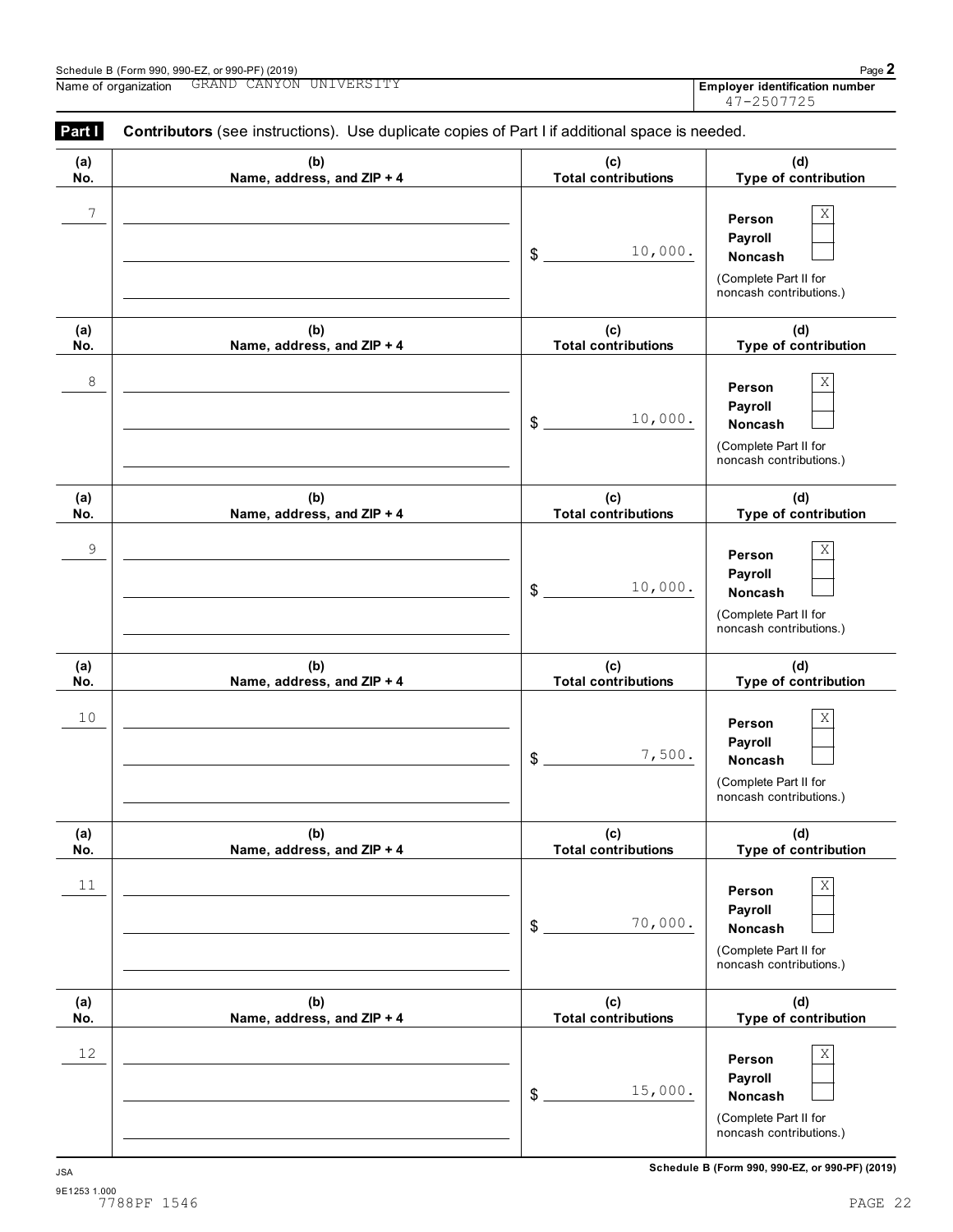|            | Schedule B (Form 990, 990-EZ, or 990-PF) (2019)<br>Name of organization GRAND CANYON UNIVERSITY |                                   | Page 2<br>Employer identification number<br>$47 - 2507725$                                                  |
|------------|-------------------------------------------------------------------------------------------------|-----------------------------------|-------------------------------------------------------------------------------------------------------------|
| Part I     | Contributors (see instructions). Use duplicate copies of Part I if additional space is needed.  |                                   |                                                                                                             |
| (a)<br>No. | (b)<br>Name, address, and ZIP + 4                                                               | (c)<br><b>Total contributions</b> | (d)<br>Type of contribution                                                                                 |
| 13         |                                                                                                 | 15,000.<br>\$                     | $\mathbf X$<br>Person<br>Payroll<br>Noncash<br>(Complete Part II for<br>noncash contributions.)             |
| (a)<br>No. | (b)<br>Name, address, and ZIP + 4                                                               | (c)<br><b>Total contributions</b> | (d)<br>Type of contribution                                                                                 |
| 14         |                                                                                                 | 494,000.<br>\$                    | X<br>Person<br>Payroll<br>Noncash<br>(Complete Part II for<br>noncash contributions.)                       |
| (a)<br>No. | (b)<br>Name, address, and ZIP + 4                                                               | (c)<br><b>Total contributions</b> | (d)<br>Type of contribution                                                                                 |
| 15         |                                                                                                 | 86,319.<br>\$                     | $\mathbf X$<br>Person<br>Payroll<br>Noncash<br>(Complete Part II for<br>noncash contributions.)             |
| (a)<br>No. | (b)<br>Name, address, and ZIP + 4                                                               | (c)<br><b>Total contributions</b> | (d)<br>Type of contribution                                                                                 |
| 16         |                                                                                                 | 5,420.<br>\$                      | $\overline{\mathbf{X}}$<br>Person<br>Payroll<br>Noncash<br>(Complete Part II for<br>noncash contributions.) |
| (a)<br>No. | (b)<br>Name, address, and ZIP + 4                                                               | (c)<br><b>Total contributions</b> | (d)<br>Type of contribution                                                                                 |
| 17         |                                                                                                 | 5,083.<br>\$                      | $\mathbf X$<br>Person<br>Payroll<br>Noncash<br>(Complete Part II for<br>noncash contributions.)             |
| (a)<br>No. | (b)<br>Name, address, and ZIP + 4                                                               | (c)<br><b>Total contributions</b> | (d)<br>Type of contribution                                                                                 |
| 18         |                                                                                                 | 10,000.<br>\$                     | $\mathbf X$<br>Person<br>Payroll<br>Noncash<br>(Complete Part II for<br>noncash contributions.)             |

90-PF) (2019)<br>
D CANYON UNIVERSITY<br>
ee instructions). Use duplicate copies of Part I if additional space is needed.<br>
(b)<br>
Name, address, and ZIP + 4<br>  $\begin{array}{|c|c|c|c|}\n\hline\n\textbf{(a)} & \textbf{(b)} & \textbf{(c)} & \textbf{(d)}\n\hline\n\textbf{(d)} & \textbf{(e)} & \textbf$ Employer identification number<br>  $\frac{Page 2}{47-2507725}$ <br>
Fadditional space is needed.<br>
(c)<br>
Total contributions<br>
Type of contribution<br>
Person<br>
Payroll<br>
Noncash<br>
Complete Part II for<br>
Complete Part II for  $\begin{tabular}{l} \bf 2 \end{tabular} \vspace{0.1cm} \begin{tabular}{l} \bf 2 \end{tabular} \vspace{0.1cm} \begin{tabular}{l} \bf 3 \end{tabular} \vspace{0.1cm} \begin{tabular}{l} \bf 7-2507725 \end{tabular} \vspace{0.1cm} \vspace{0.1cm} \begin{tabular}{l} \bf 1. \end{tabular} \vspace{0.1cm} \begin{tabular}{l} \bf 2. \end{tabular} \vspace{0.1cm} \hline \hline \bf 3. \end{tabular} \vspace{0.1cm} \begin{tabular}{l} \bf 4.$  $\begin{array}{l} \text{Page 2} \\ 47-2507725 \\ \text{ded.} \\ \text{(d)} \\ \hline \text{Type of contribution} \\ \text{Person} \\ \text{Payroll} \\ \text{Noncash} \\ \text{(Complete Part II for noncash contributions.)} \\ \text{(d)} \\ \hline \text{Type of contribution} \\ \end{array}$  $\begin{tabular}{l} \multicolumn{1}{l} \multicolumn{1}{l} \multicolumn{1}{l} \multicolumn{1}{l} \multicolumn{1}{l} \multicolumn{1}{l} \multicolumn{1}{l} \multicolumn{1}{l} \multicolumn{1}{l} \multicolumn{1}{l} \multicolumn{1}{l} \multicolumn{1}{l} \multicolumn{1}{l} \multicolumn{1}{l} \multicolumn{1}{l} \multicolumn{1}{l} \multicolumn{1}{l} \multicolumn{1}{l} \multicolumn{1}{l} \multicolumn{1}{l} \multicolumn{1}{l} \multicolumn{1}{l} \multicolumn{1}{l} \multicolumn{$ 47-2507725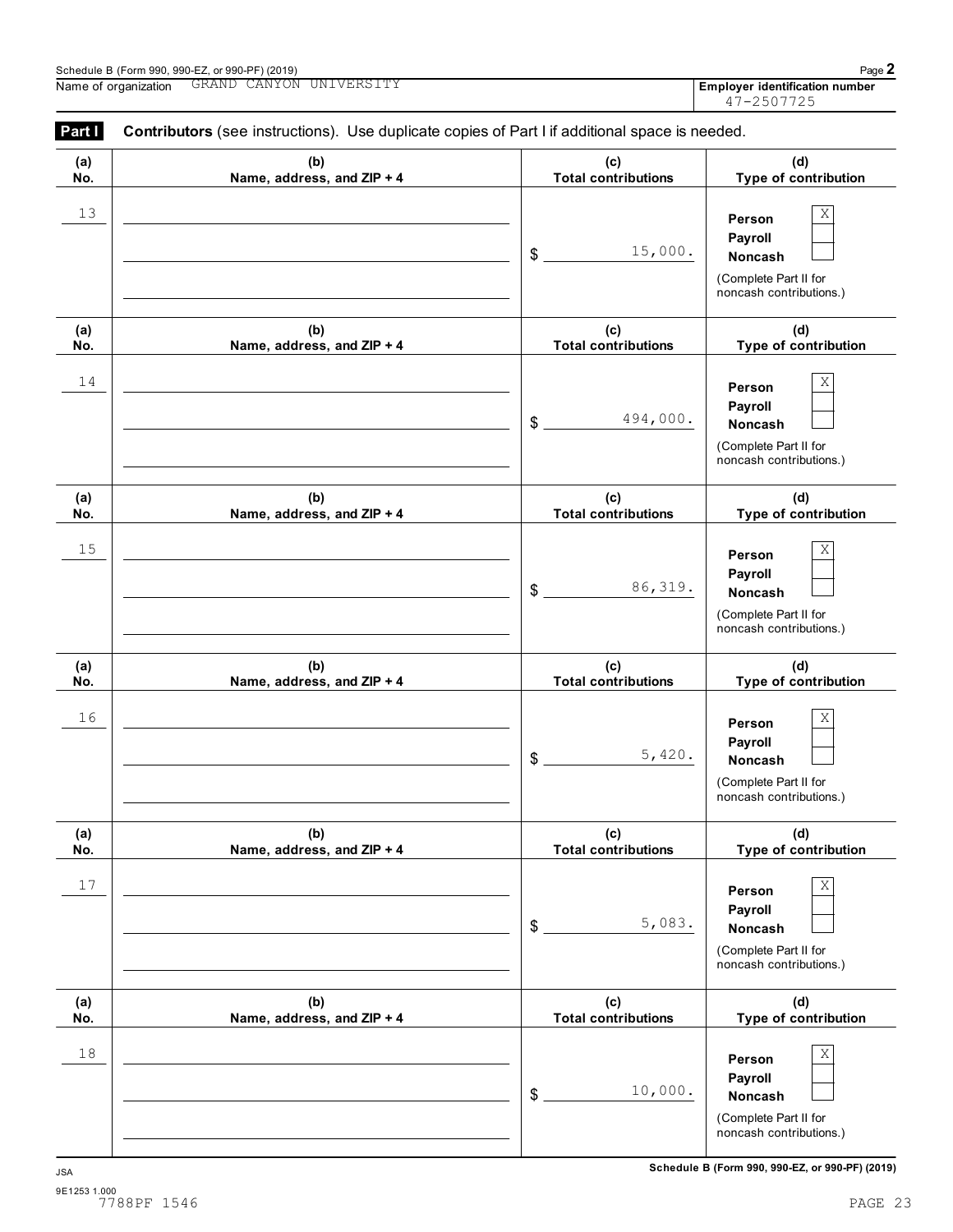| 23 |  |
|----|--|
|    |  |
|    |  |

| ISA         |                 |  |  |  |
|-------------|-----------------|--|--|--|
| E1253 1.000 | $7788DT$ $1516$ |  |  |  |

| (b)<br>(c)<br>(d)<br>(a)<br>Type of contribution<br>No.<br>Name, address, and ZIP + 4<br><b>Total contributions</b><br>22<br>$\overline{\mathbf{X}}$<br>Person<br>Payroll<br>25,000.<br>$\frac{1}{2}$<br>Noncash<br>(Complete Part II for<br>noncash contributions.)<br>(b)<br>(c)<br>(d)<br>(a)<br>No.<br><b>Total contributions</b><br>Type of contribution<br>Name, address, and ZIP + 4<br>23<br>$\overline{\mathbf{X}}$<br>Person<br>Payroll<br>7,960.<br>\$<br>Noncash<br>(Complete Part II for<br>noncash contributions.)<br>(b)<br>(c)<br>(d)<br>(a)<br>No.<br>Type of contribution<br>Name, address, and ZIP + 4<br><b>Total contributions</b><br>24<br>$\mathbf X$<br>Person<br>Payroll<br>7,960.<br>$\boldsymbol{\mathsf{S}}$<br>Noncash<br>(Complete Part II for<br>noncash contributions.)<br>Schedule B (Form 990, 990-EZ, or 990-PF) (2019)<br>JSA<br>9E1253 1.000<br>7788PF 1546<br>PAGE 24 | 21 | 15,000.<br>$\boldsymbol{\mathsf{S}}$ | $\mathbf X$<br>Person<br>Payroll<br>Noncash<br>(Complete Part II for<br>noncash contributions.) |
|-------------------------------------------------------------------------------------------------------------------------------------------------------------------------------------------------------------------------------------------------------------------------------------------------------------------------------------------------------------------------------------------------------------------------------------------------------------------------------------------------------------------------------------------------------------------------------------------------------------------------------------------------------------------------------------------------------------------------------------------------------------------------------------------------------------------------------------------------------------------------------------------------------------|----|--------------------------------------|-------------------------------------------------------------------------------------------------|
|                                                                                                                                                                                                                                                                                                                                                                                                                                                                                                                                                                                                                                                                                                                                                                                                                                                                                                             |    |                                      |                                                                                                 |
|                                                                                                                                                                                                                                                                                                                                                                                                                                                                                                                                                                                                                                                                                                                                                                                                                                                                                                             |    |                                      |                                                                                                 |
|                                                                                                                                                                                                                                                                                                                                                                                                                                                                                                                                                                                                                                                                                                                                                                                                                                                                                                             |    |                                      |                                                                                                 |
|                                                                                                                                                                                                                                                                                                                                                                                                                                                                                                                                                                                                                                                                                                                                                                                                                                                                                                             |    |                                      |                                                                                                 |
|                                                                                                                                                                                                                                                                                                                                                                                                                                                                                                                                                                                                                                                                                                                                                                                                                                                                                                             |    |                                      |                                                                                                 |
|                                                                                                                                                                                                                                                                                                                                                                                                                                                                                                                                                                                                                                                                                                                                                                                                                                                                                                             |    |                                      |                                                                                                 |
|                                                                                                                                                                                                                                                                                                                                                                                                                                                                                                                                                                                                                                                                                                                                                                                                                                                                                                             |    |                                      |                                                                                                 |
|                                                                                                                                                                                                                                                                                                                                                                                                                                                                                                                                                                                                                                                                                                                                                                                                                                                                                                             |    |                                      |                                                                                                 |

| Name of organization | Schedule B (Form 990, 990-EZ, or 990-PF) (2019)<br>GRAND CANYON UNIVERSITY                     |                                       | Page 2<br><b>Employer identification number</b>  |
|----------------------|------------------------------------------------------------------------------------------------|---------------------------------------|--------------------------------------------------|
| Part I               | Contributors (see instructions). Use duplicate copies of Part I if additional space is needed. |                                       | 47-2507725                                       |
| (a)                  | (b)                                                                                            | (c)                                   | (d)                                              |
| No.                  | Name, address, and ZIP + 4                                                                     | <b>Total contributions</b>            | Type of contribution                             |
| 19                   |                                                                                                |                                       | Χ<br>Person<br>Payroll                           |
|                      |                                                                                                | 10,000.<br>\$                         | Noncash<br>(Complete Part II for                 |
|                      |                                                                                                |                                       | noncash contributions.)                          |
| (a)<br>No.           | (b)<br>Name, address, and ZIP + 4                                                              | (c)<br><b>Total contributions</b>     | (d)<br>Type of contribution                      |
| 20                   |                                                                                                |                                       | $\overline{\mathbf{X}}$<br>Person                |
|                      |                                                                                                | 14,953.<br>$\boldsymbol{\mathsf{\$}}$ | Payroll<br>Noncash                               |
|                      |                                                                                                |                                       | (Complete Part II for<br>noncash contributions.) |
| (a)                  | (b)                                                                                            | (c)                                   | (d)                                              |
| No.                  | Name, address, and ZIP + 4                                                                     | <b>Total contributions</b>            | Type of contribution                             |
| 21                   |                                                                                                |                                       | $\,$ X<br>Person<br>Payroll                      |
|                      |                                                                                                | 15,000.<br>$\frac{1}{2}$              | Noncash<br>(Complete Part II for                 |
|                      |                                                                                                |                                       | noncash contributions.)                          |
| (a)<br>No.           | (b)<br>Name, address, and ZIP + 4                                                              | (c)<br><b>Total contributions</b>     | (d)<br>Type of contribution                      |
| 22                   |                                                                                                |                                       | $\overline{\mathbf{X}}$<br>Person                |
|                      |                                                                                                | 25,000.<br>$\frac{1}{2}$              | Payroll<br>Noncash                               |
|                      |                                                                                                |                                       | (Complete Part II for<br>noncash contributions.) |
| (a)                  | (b)                                                                                            | (c)                                   | (d)                                              |
| No.                  | Name, address, and ZIP + 4                                                                     | <b>Total contributions</b>            | Type of contribution                             |
| 23                   |                                                                                                |                                       | $\,$ X<br>Person<br>Payroll                      |
|                      |                                                                                                | 7,960.<br>$\frac{1}{2}$               | Noncash<br>(Complete Part II for                 |
|                      |                                                                                                |                                       | noncash contributions.)                          |
| (a)<br>No.           | (b)<br>Name, address, and ZIP + 4                                                              | (c)<br><b>Total contributions</b>     | (d)<br>Type of contribution                      |
| $2\,4$               |                                                                                                |                                       | $\boxed{X}$<br>Person                            |
|                      |                                                                                                | 7,960.<br>$\frac{1}{2}$               | Payroll<br>Noncash                               |
|                      |                                                                                                |                                       | Complete Part II for                             |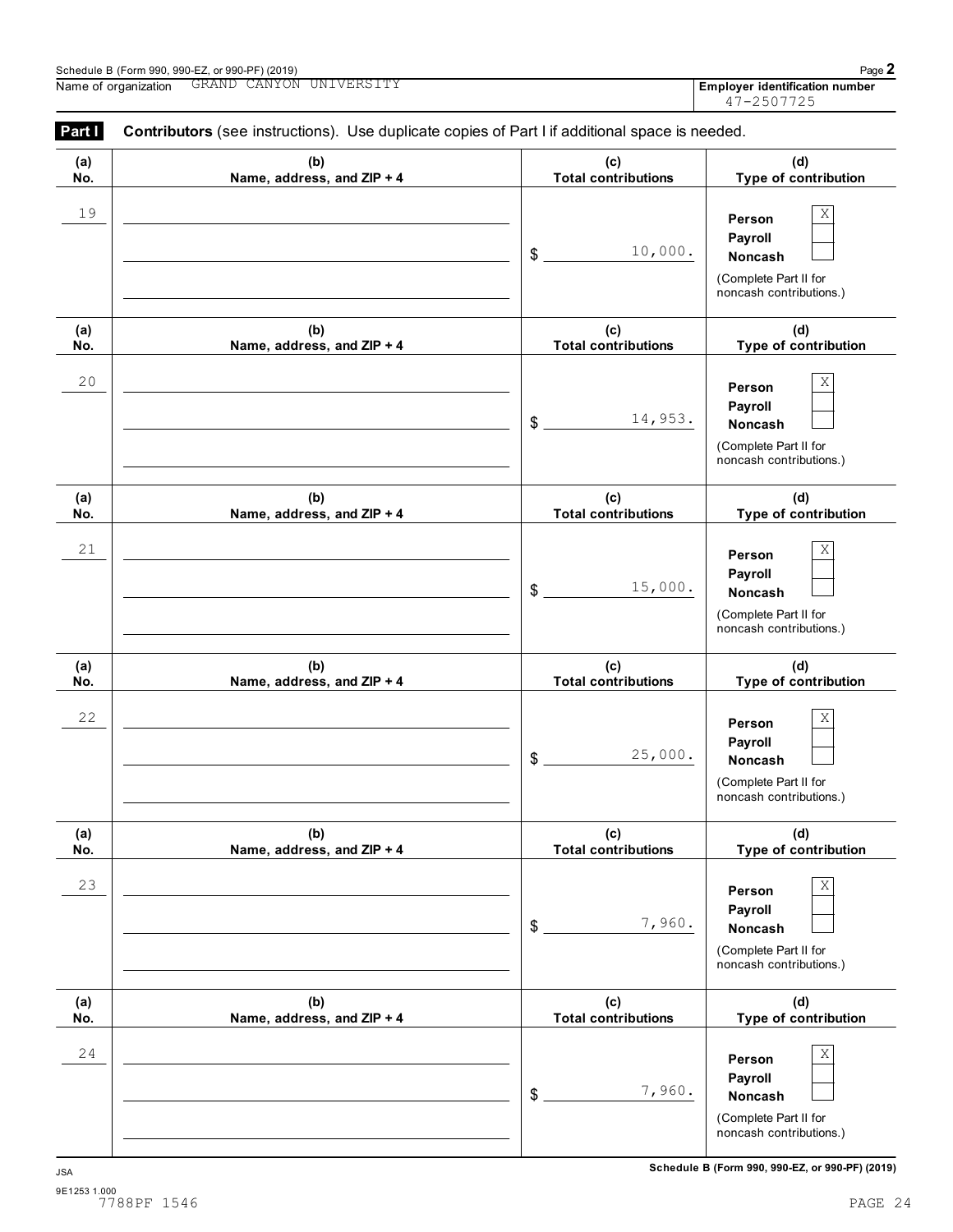|        | Schedule B (Form 990, 990-EZ, or 990-PF) (2019)                                                |     | Page 2                                              |
|--------|------------------------------------------------------------------------------------------------|-----|-----------------------------------------------------|
|        | GRAND CANYON UNIVERSITY<br>Name of organization                                                |     | <b>Employer identification number</b><br>47-2507725 |
| Part I | Contributors (see instructions). Use duplicate copies of Part I if additional space is needed. |     |                                                     |
| (a)    | (b)                                                                                            | (c) | (d)                                                 |

|            | GRAND CANYON UNIVERSITY<br>Name of organization                                                       |                                      | <b>Employer identification number</b><br>47-2507725                                                                               |
|------------|-------------------------------------------------------------------------------------------------------|--------------------------------------|-----------------------------------------------------------------------------------------------------------------------------------|
| Part I     | Contributors (see instructions). Use duplicate copies of Part I if additional space is needed.<br>(b) | (c)                                  | (d)                                                                                                                               |
| (a)<br>No. | Name, address, and ZIP + 4                                                                            | <b>Total contributions</b>           | Type of contribution                                                                                                              |
| 25         |                                                                                                       | 5,000.<br>\$                         | $\mathbf X$<br>Person<br>Payroll<br>Noncash<br>(Complete Part II for<br>noncash contributions.)                                   |
| (a)<br>No. | (b)<br>Name, address, and ZIP + 4                                                                     | (c)<br><b>Total contributions</b>    | (d)<br>Type of contribution                                                                                                       |
| 26         |                                                                                                       | 20,000.<br>$\boldsymbol{\mathsf{S}}$ | $\boxed{\text{X}}$<br>Person<br>Payroll<br>$\boxed{\text{X}}$<br>Noncash<br>(Complete Part II for<br>noncash contributions.)      |
| (a)<br>No. | (b)<br>Name, address, and ZIP + 4                                                                     | (c)<br><b>Total contributions</b>    | (d)<br>Type of contribution                                                                                                       |
| 27         |                                                                                                       | 10,810.<br>$\boldsymbol{\mathsf{S}}$ | $\overline{\mathbf{X}}$<br>Person<br>Payroll<br>$\boxed{\text{X}}$<br>Noncash<br>(Complete Part II for<br>noncash contributions.) |
| (a)<br>No. | (b)<br>Name, address, and ZIP + 4                                                                     | (c)<br><b>Total contributions</b>    | (d)<br>Type of contribution                                                                                                       |
| 28         |                                                                                                       | 38,280.<br>$\frac{1}{2}$             | $\overline{\mathbf{X}}$<br>Person<br>Payroll<br>$\boxed{\text{X}}$<br>Noncash<br>(Complete Part II for<br>noncash contributions.) |
| (a)<br>No. | (b)<br>Name, address, and ZIP + 4                                                                     | (c)<br><b>Total contributions</b>    | (d)<br>Type of contribution                                                                                                       |
| 29         |                                                                                                       | 61,488.<br>$\frac{1}{2}$             | $\overline{\mathbf{X}}$<br>Person<br>Payroll<br>$\boxed{\text{X}}$<br>Noncash<br>(Complete Part II for<br>noncash contributions.) |
| (a)<br>No. | (b)<br>Name, address, and ZIP + 4                                                                     | (c)<br><b>Total contributions</b>    | (d)<br>Type of contribution                                                                                                       |
|            |                                                                                                       | \$                                   | Person<br>Payroll<br>Noncash<br>(Complete Part II for<br>noncash contributions.)                                                  |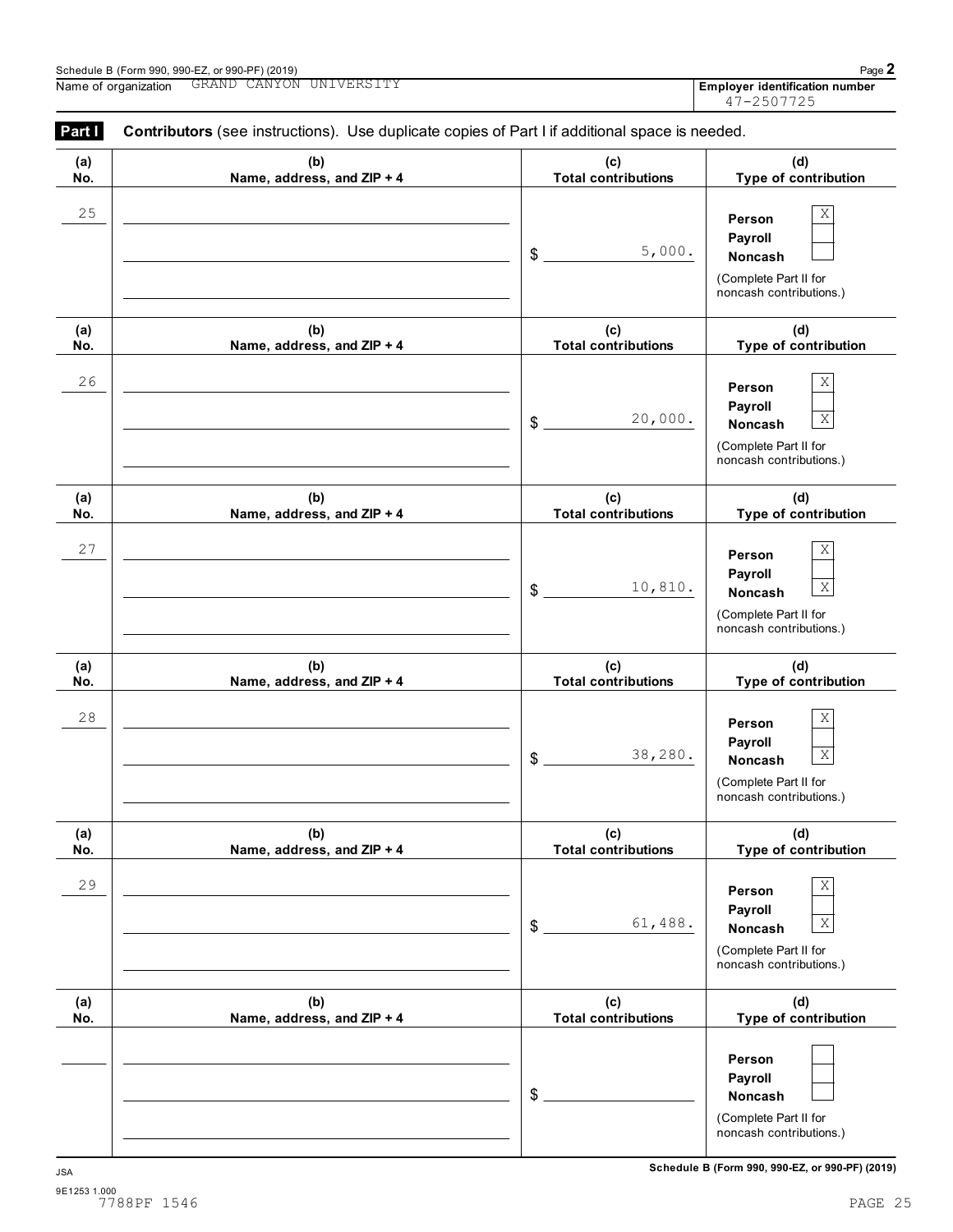|  | Schedule B (Form 990, 990-EZ, or 990-PF) (2019) |  |
|--|-------------------------------------------------|--|
|  |                                                 |  |
|  |                                                 |  |

| Name of organization       | Schedule B (Form 990, 990-EZ, or 990-PF) (2019)<br>GRAND CANYON UNIVERSITY                                                                          |                                                        | Page 3<br>Employer identification number<br>47-2507725 |
|----------------------------|-----------------------------------------------------------------------------------------------------------------------------------------------------|--------------------------------------------------------|--------------------------------------------------------|
| Part II<br>(a) No.<br>from | Noncash Property (see instructions). Use duplicate copies of Part II if additional space is needed.<br>(b)<br>Description of noncash property given | (c)<br>FMV (or estimate)                               | (d)<br>Date received                                   |
| Part I                     | SECURITIES                                                                                                                                          | (See instructions.)                                    |                                                        |
| $5\phantom{.0}$            |                                                                                                                                                     | 5,295.<br>$\boldsymbol{\mathsf{S}}$                    | 12/19/2019                                             |
| (a) No.<br>from<br>Part I  | (b)<br>Description of noncash property given                                                                                                        | (c)<br><b>FMV (or estimate)</b><br>(See instructions.) | (d)<br>Date received                                   |
| 26                         | ROBOTIC EQUIPMENT                                                                                                                                   |                                                        |                                                        |
|                            |                                                                                                                                                     | 20,000.<br>$\$\$ .                                     | 06/02/2020                                             |
| (a) No.<br>from<br>Part I  | (b)<br>Description of noncash property given                                                                                                        | (c)<br>FMV (or estimate)<br>(See instructions.)        | (d)<br>Date received                                   |
| 27                         | COMPUTER EQUIPMENT                                                                                                                                  |                                                        |                                                        |
|                            |                                                                                                                                                     | 10,810.<br>$\$\$ .                                     | 12/31/2019                                             |
| (a) No.<br>from<br>Part I  | (b)<br>Description of noncash property given                                                                                                        | (c)<br>FMV (or estimate)<br>(See instructions.)        | (d)<br>Date received                                   |
| 28                         | GOLF EQUIPMENT                                                                                                                                      |                                                        |                                                        |
|                            |                                                                                                                                                     | 38,280.<br>$\$\$ .                                     | 12/31/2019                                             |
| (a) No.<br>from<br>Part I  | (b)<br>Description of noncash property given                                                                                                        | (c)<br>FMV (or estimate)<br>(See instructions.)        | (d)<br>Date received                                   |
| 29                         | COMPUTER EQUIPMENT                                                                                                                                  |                                                        |                                                        |
|                            |                                                                                                                                                     | 61,488.<br>$\$\$ .                                     | 12/31/2019                                             |
| (a) No.<br>from<br>Part I  | (b)<br>Description of noncash property given                                                                                                        | (c)<br>FMV (or estimate)<br>(See instructions.)        | (d)<br>Date received                                   |
|                            |                                                                                                                                                     |                                                        |                                                        |
|                            |                                                                                                                                                     | \$                                                     |                                                        |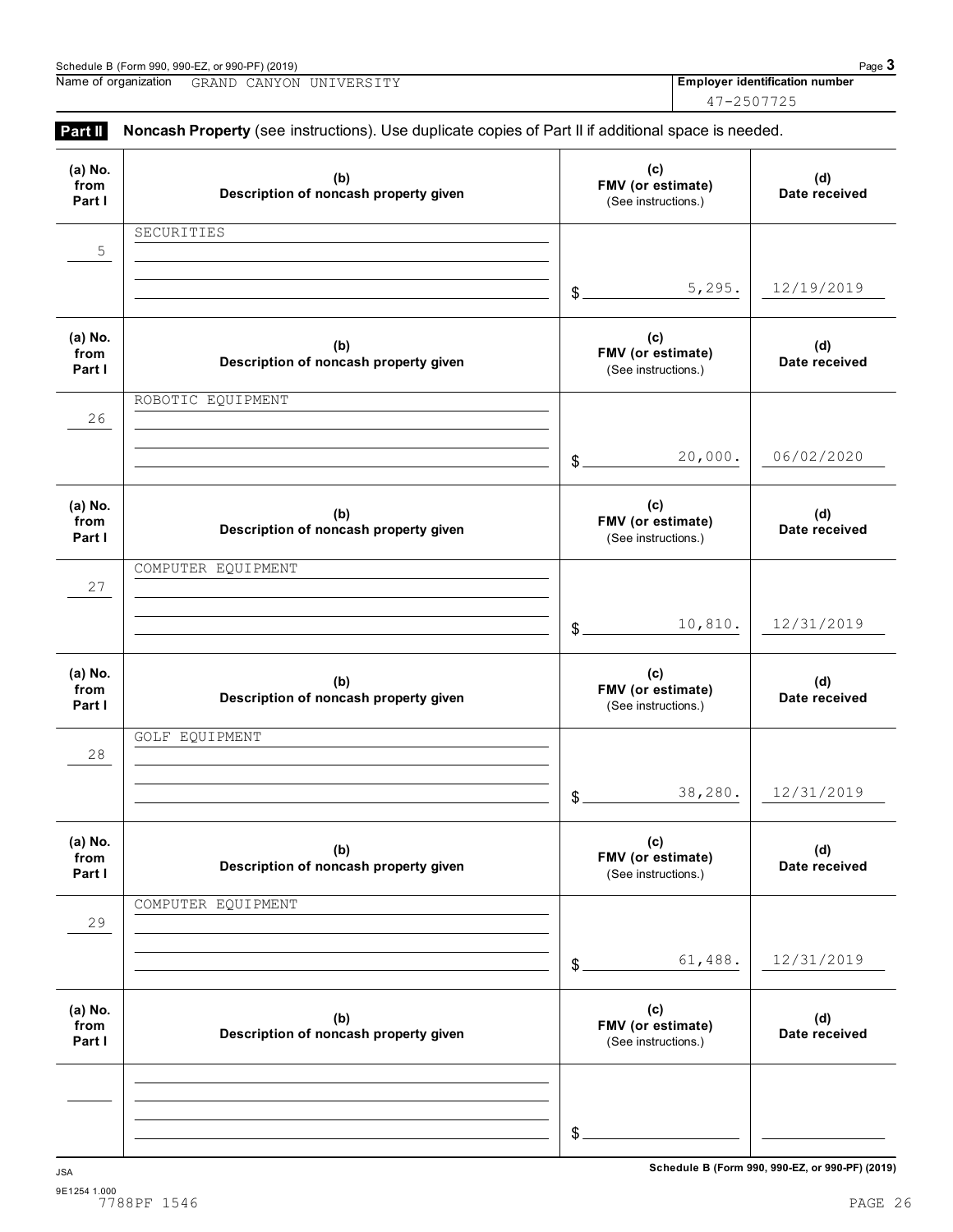| Schedule B (Form 990, 990-EZ, or 990-PF) (2019) | Page 4                                |
|-------------------------------------------------|---------------------------------------|
| Name of organization GRAND CANYON UNIVERSITY    | <b>Employer identification number</b> |
|                                                 | O E A T T O E                         |

|                             | Schedule B (Form 990, 990-EZ, or 990-PF) (2019)<br>Name of organization GRAND CANYON UNIVERSITY                                                                                                                                                                                                                |                      | Page 4<br>Employer identification number                                                                                                                                                                                                                    |
|-----------------------------|----------------------------------------------------------------------------------------------------------------------------------------------------------------------------------------------------------------------------------------------------------------------------------------------------------------|----------------------|-------------------------------------------------------------------------------------------------------------------------------------------------------------------------------------------------------------------------------------------------------------|
| Part III                    | Exclusively religious, charitable, etc., contributions to organizations described in section 501(c)(7), (8), or<br>contributions of \$1,000 or less for the year. (Enter this information once. See instructions.) $\blacktriangleright$ \$<br>Use duplicate copies of Part III if additional space is needed. |                      | 47-2507725<br>(10) that total more than \$1,000 for the year from any one contributor. Complete columns (a) through (e) and<br>the following line entry. For organizations completing Part III, enter the total of exclusively religious, charitable, etc., |
| $(a)$ No.<br>from<br>Part I | (b) Purpose of gift                                                                                                                                                                                                                                                                                            | (c) Use of gift      | (d) Description of how gift is held                                                                                                                                                                                                                         |
|                             | Transferee's name, address, and ZIP + 4                                                                                                                                                                                                                                                                        | (e) Transfer of gift | Relationship of transferor to transferee                                                                                                                                                                                                                    |
| $(a)$ No.<br>from<br>Part I | (b) Purpose of gift                                                                                                                                                                                                                                                                                            | (c) Use of gift      | (d) Description of how gift is held                                                                                                                                                                                                                         |
|                             | Transferee's name, address, and ZIP + 4                                                                                                                                                                                                                                                                        | (e) Transfer of gift | Relationship of transferor to transferee                                                                                                                                                                                                                    |
| $(a)$ No.<br>from<br>Part I | (b) Purpose of gift                                                                                                                                                                                                                                                                                            | (c) Use of gift      | (d) Description of how gift is held                                                                                                                                                                                                                         |
|                             |                                                                                                                                                                                                                                                                                                                | (e) Transfer of gift |                                                                                                                                                                                                                                                             |
|                             | Transferee's name, address, and ZIP + 4                                                                                                                                                                                                                                                                        |                      | Relationship of transferor to transferee                                                                                                                                                                                                                    |
| (a) No.<br>from<br>Part I   | (b) Purpose of gift                                                                                                                                                                                                                                                                                            | (c) Use of gift      | (d) Description of how gift is held                                                                                                                                                                                                                         |
|                             |                                                                                                                                                                                                                                                                                                                | (e) Transfer of gift |                                                                                                                                                                                                                                                             |
|                             | Transferee's name, address, and ZIP + 4                                                                                                                                                                                                                                                                        |                      | Relationship of transferor to transferee                                                                                                                                                                                                                    |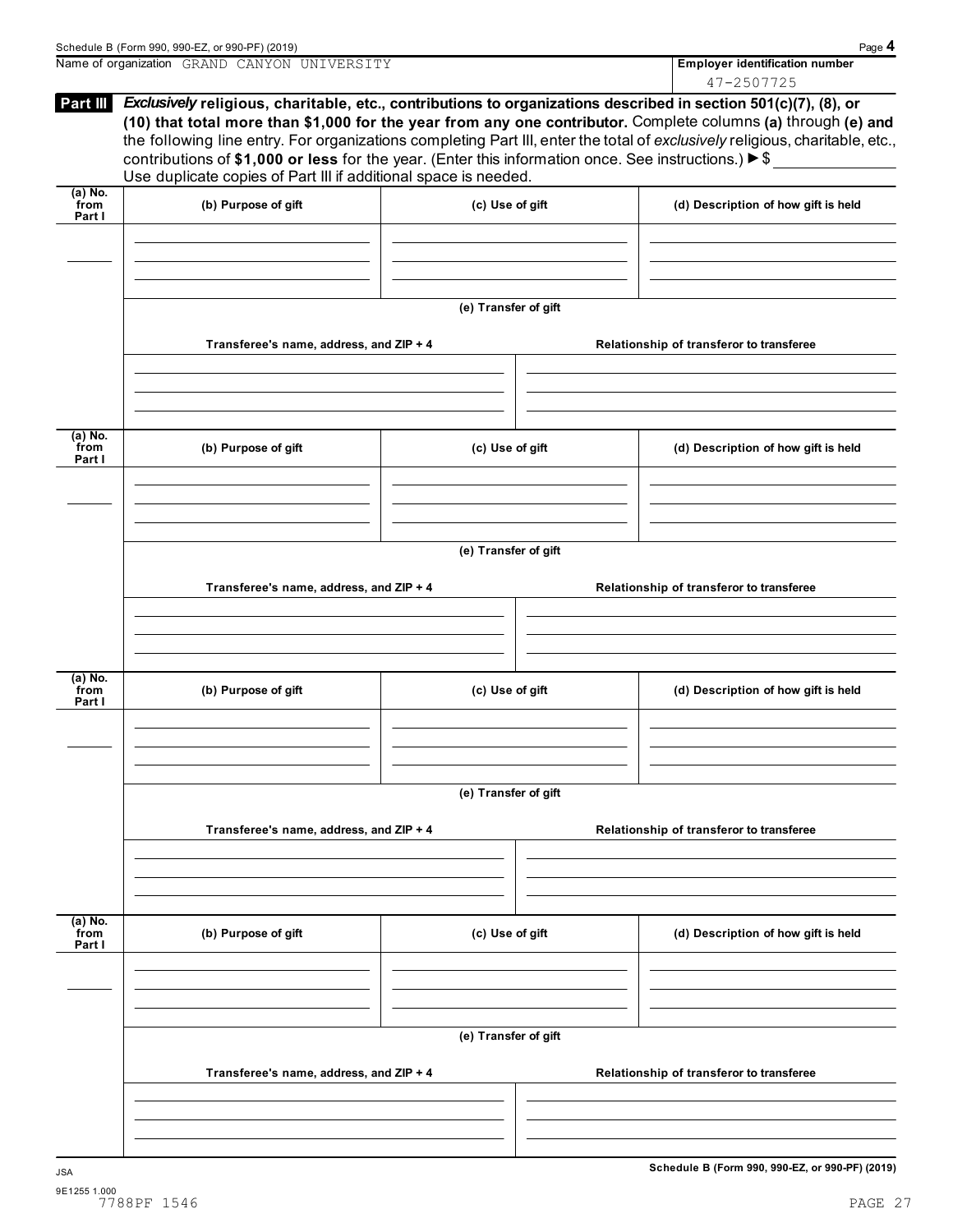|                | <b>SCHEDULE D</b><br>(Form 990)                        | <b>Supplemental Financial Statements</b>                                                                                                                                                                                                                                                                                         |                | OMB No. 1545-0047                                                                                    |           |
|----------------|--------------------------------------------------------|----------------------------------------------------------------------------------------------------------------------------------------------------------------------------------------------------------------------------------------------------------------------------------------------------------------------------------|----------------|------------------------------------------------------------------------------------------------------|-----------|
|                |                                                        | Complete if the organization answered "Yes" on Form 990,<br>Part IV, line 6, 7, 8, 9, 10, 11a, 11b, 11c, 11d, 11e, 11f, 12a, or 12b.                                                                                                                                                                                             |                | 2019                                                                                                 |           |
|                | Department of the Treasury<br>Internal Revenue Service | Attach to Form 990.<br>Go to www.irs.gov/Form990 for instructions and the latest information.                                                                                                                                                                                                                                    |                | <b>Open to Public</b><br>Inspection                                                                  |           |
|                | Name of the organization                               |                                                                                                                                                                                                                                                                                                                                  |                | <b>Employer identification number</b>                                                                |           |
|                | GRAND CANYON UNIVERSITY<br>Part I                      | Organizations Maintaining Donor Advised Funds or Other Similar Funds or Accounts.                                                                                                                                                                                                                                                |                | 47-2507725                                                                                           |           |
|                |                                                        | Complete if the organization answered "Yes" on Form 990, Part IV, line 6.                                                                                                                                                                                                                                                        |                |                                                                                                      |           |
|                |                                                        | (a) Donor advised funds<br>Total number at end of year                                                                                                                                                                                                                                                                           |                | (b) Funds and other accounts                                                                         |           |
| 2              |                                                        | Aggregate value of contributions to (during year)                                                                                                                                                                                                                                                                                |                |                                                                                                      |           |
| 3              |                                                        | Aggregate value of grants from (during year).                                                                                                                                                                                                                                                                                    |                |                                                                                                      |           |
|                |                                                        | Aggregate value at end of year<br>Did the organization inform all donors and donor advisors in writing that the assets held in donor advised                                                                                                                                                                                     |                |                                                                                                      |           |
|                |                                                        | funds are the organization's property, subject to the organization's exclusive legal control?                                                                                                                                                                                                                                    |                | Yes                                                                                                  | No        |
|                |                                                        | Did the organization inform all grantees, donors, and donor advisors in writing that grant funds can be used<br>only for charitable purposes and not for the benefit of the donor or donor advisor, or for any other purpose                                                                                                     |                |                                                                                                      |           |
|                |                                                        |                                                                                                                                                                                                                                                                                                                                  |                | Yes                                                                                                  | <b>No</b> |
|                | Part II                                                | <b>Conservation Easements.</b><br>Complete if the organization answered "Yes" on Form 990, Part IV, line 7.                                                                                                                                                                                                                      |                |                                                                                                      |           |
|                |                                                        | Purpose(s) of conservation easements held by the organization (check all that apply).                                                                                                                                                                                                                                            |                |                                                                                                      |           |
|                |                                                        | Preservation of land for public use (for example, recreation or education)<br>Protection of natural habitat                                                                                                                                                                                                                      |                | Preservation of a historically important land area<br>Preservation of a certified historic structure |           |
|                |                                                        | Preservation of open space                                                                                                                                                                                                                                                                                                       |                |                                                                                                      |           |
| $\mathbf{2}$   |                                                        | Complete lines 2a through 2d if the organization held a qualified conservation contribution in the form of a conservation                                                                                                                                                                                                        |                | Held at the End of the Tax Year                                                                      |           |
|                |                                                        | easement on the last day of the tax year.                                                                                                                                                                                                                                                                                        | 2a             |                                                                                                      |           |
|                |                                                        | $\overline{a}$ acreage restricted by conservation easements $\overline{a}$ , $\overline{a}$ , $\overline{a}$ , $\overline{a}$ , $\overline{a}$ , $\overline{a}$ , $\overline{a}$ , $\overline{a}$ , $\overline{a}$ , $\overline{a}$ , $\overline{a}$ , $\overline{a}$ , $\overline{a}$ , $\overline{a}$ , $\overline{a}$ , $\$   | 2 <sub>b</sub> |                                                                                                      |           |
|                |                                                        | Number of conservation easements on a certified historic structure included in $(a) \ldots$ .                                                                                                                                                                                                                                    | 2c             |                                                                                                      |           |
|                |                                                        | Number of conservation easements included in (c) acquired after 7/25/06, and not on a                                                                                                                                                                                                                                            | 2d             |                                                                                                      |           |
| 3              |                                                        | Number of conservation easements modified, transferred, released, extinguished, or terminated by the organization during the                                                                                                                                                                                                     |                |                                                                                                      |           |
|                | tax year $\blacktriangleright$                         | Number of states where property subject to conservation easement is located $\blacktriangleright$                                                                                                                                                                                                                                |                |                                                                                                      |           |
| 5              |                                                        | Does the organization have a written policy regarding the periodic monitoring, inspection, handling of                                                                                                                                                                                                                           |                |                                                                                                      |           |
| 6              |                                                        | Staff and volunteer hours devoted to monitoring, inspecting, handling of violations, and enforcing conservation easements during the year                                                                                                                                                                                        |                |                                                                                                      |           |
|                |                                                        |                                                                                                                                                                                                                                                                                                                                  |                |                                                                                                      |           |
| $\overline{7}$ | $\blacktriangleright$ \$                               | Amount of expenses incurred in monitoring, inspecting, handling of violations, and enforcing conservation easements during the year                                                                                                                                                                                              |                |                                                                                                      |           |
| 8              |                                                        | Does each conservation easement reported on line 2(d) above satisfy the requirements of section 170(h)(4)(B)(i)                                                                                                                                                                                                                  |                |                                                                                                      |           |
| 9              |                                                        | In Part XIII, describe how the organization reports conservation easements in its revenue and expense statement and                                                                                                                                                                                                              |                | ∣Yes L                                                                                               |           |
|                |                                                        | balance sheet, and include, if applicable, the text of the footnote to the organization's financial statements that describes the<br>organization's accounting for conservation easements.                                                                                                                                       |                |                                                                                                      |           |
|                | Part III I                                             | Organizations Maintaining Collections of Art, Historical Treasures, or Other Similar Assets.<br>Complete if the organization answered "Yes" on Form 990, Part IV, line 8.                                                                                                                                                        |                |                                                                                                      |           |
| 1a             |                                                        | If the organization elected, as permitted under FASB ASC 958, not to report in its revenue statement and balance sheet works<br>of art, historical treasures, or other similar assets held for public exhibition, education, or r                                                                                                |                |                                                                                                      |           |
|                |                                                        | If the organization elected, as permitted under FASB ASC 958, to report in its revenue statement and balance sheet works of<br>art, historical treasures, or other similar assets held for public exhibition, education, or research in furtherance of public service,<br>provide the following amounts relating to these items: |                |                                                                                                      |           |
| b              |                                                        |                                                                                                                                                                                                                                                                                                                                  |                |                                                                                                      |           |
|                |                                                        |                                                                                                                                                                                                                                                                                                                                  |                |                                                                                                      |           |
| $\mathbf{2}$   |                                                        | If the organization received or held works of art, historical treasures, or other similar assets for financial gain, provide the                                                                                                                                                                                                 |                |                                                                                                      |           |

| Does each conservation easement reported on line 2(d) above satisfy the requirements of section 170(h)(4)(B)(i) $\quad \overline{\quad}$ |                     |  |
|------------------------------------------------------------------------------------------------------------------------------------------|---------------------|--|
|                                                                                                                                          | $\Box$ Yes $\Box$ I |  |

| 1a If the organization elected, as permitted under FASB ASC 958, not to report in its revenue statement and balance sheet works   |
|-----------------------------------------------------------------------------------------------------------------------------------|
| of art. historical treasures, or other similar assets held for public exhibition, education, or research in furtherance of public |
| service, provide in Part XIII the text of the footnote to its financial statements that describes these items.                    |
|                                                                                                                                   |

| <b>b</b> If the organization elected, as permitted under FASB ASC 958, to report in its revenue statement and balance sheet works of    |
|-----------------------------------------------------------------------------------------------------------------------------------------|
| art, historical treasures, or other similar assets held for public exhibition, education, or research in furtherance of public service, |
| provide the following amounts relating to these items:                                                                                  |
|                                                                                                                                         |

| Number of conservation easements modified, transferred, released, extinguished, or terminated by the organization during the<br>3<br>$\mathsf{tax} \mathsf{year} \blacktriangleright$<br>Number of states where property subject to conservation easement is located ▶ _____________________<br>4<br>Does the organization have a written policy regarding the periodic monitoring, inspection, handling of<br>J Yes⊣<br>Staff and volunteer hours devoted to monitoring, inspecting, handling of violations, and enforcing conservation easements during the year<br>6<br>Amount of expenses incurred in monitoring, inspecting, handling of violations, and enforcing conservation easements during the year<br>Does each conservation easement reported on line 2(d) above satisfy the requirements of section 170(h)(4)(B)(i)<br>8<br>In Part XIII, describe how the organization reports conservation easements in its revenue and expense statement and<br>9<br>balance sheet, and include, if applicable, the text of the footnote to the organization's financial statements that describes the<br>organization's accounting for conservation easements.<br>Part III  Organizations Maintaining Collections of Art, Historical Treasures, or Other Similar Assets.<br>Complete if the organization answered "Yes" on Form 990, Part IV, line 8.<br>If the organization elected, as permitted under FASB ASC 958, not to report in its revenue statement and balance sheet works<br>of art, historical treasures, or other similar assets held for public exhibition, education, or r<br>1a<br>service, provide in Part XIII the text of the footnote to its financial statements that describes these items.<br><b>b</b> If the organization elected, as permitted under FASB ASC 958, to report in its revenue statement and balance sheet works of<br>art, historical treasures, or other similar assets held for public exhibition, education, or research in furtherance of public service,<br>provide the following amounts relating to these items:<br>2 <sup>7</sup><br>If the organization received or held works of art, historical treasures, or other similar assets for financial gain, provide the<br>following amounts required to be reported under FASB ASC 958 relating to these items:<br>a<br>Assets included in Form 990, Part X $\dots\dots\dots\dots\dots\dots\dots\dots\dots\dots\dots\dots\dots\dots\blacktriangleright$ \$<br>h.<br>For Paperwork Reduction Act Notice, see the Instructions for Form 990.<br>Schedule D (Form 990) 2019<br>JSA<br>9E1268 1.000<br>7788PF 1546 |  |
|-----------------------------------------------------------------------------------------------------------------------------------------------------------------------------------------------------------------------------------------------------------------------------------------------------------------------------------------------------------------------------------------------------------------------------------------------------------------------------------------------------------------------------------------------------------------------------------------------------------------------------------------------------------------------------------------------------------------------------------------------------------------------------------------------------------------------------------------------------------------------------------------------------------------------------------------------------------------------------------------------------------------------------------------------------------------------------------------------------------------------------------------------------------------------------------------------------------------------------------------------------------------------------------------------------------------------------------------------------------------------------------------------------------------------------------------------------------------------------------------------------------------------------------------------------------------------------------------------------------------------------------------------------------------------------------------------------------------------------------------------------------------------------------------------------------------------------------------------------------------------------------------------------------------------------------------------------------------------------------------------------------------------------------------------------------------------------------------------------------------------------------------------------------------------------------------------------------------------------------------------------------------------------------------------------------------------------------------------------------------------------------------------------------------------------------------------------------------------------------------------------------------------------------------------------------------------------------------------------------------|--|
|                                                                                                                                                                                                                                                                                                                                                                                                                                                                                                                                                                                                                                                                                                                                                                                                                                                                                                                                                                                                                                                                                                                                                                                                                                                                                                                                                                                                                                                                                                                                                                                                                                                                                                                                                                                                                                                                                                                                                                                                                                                                                                                                                                                                                                                                                                                                                                                                                                                                                                                                                                                                                 |  |
|                                                                                                                                                                                                                                                                                                                                                                                                                                                                                                                                                                                                                                                                                                                                                                                                                                                                                                                                                                                                                                                                                                                                                                                                                                                                                                                                                                                                                                                                                                                                                                                                                                                                                                                                                                                                                                                                                                                                                                                                                                                                                                                                                                                                                                                                                                                                                                                                                                                                                                                                                                                                                 |  |
|                                                                                                                                                                                                                                                                                                                                                                                                                                                                                                                                                                                                                                                                                                                                                                                                                                                                                                                                                                                                                                                                                                                                                                                                                                                                                                                                                                                                                                                                                                                                                                                                                                                                                                                                                                                                                                                                                                                                                                                                                                                                                                                                                                                                                                                                                                                                                                                                                                                                                                                                                                                                                 |  |
|                                                                                                                                                                                                                                                                                                                                                                                                                                                                                                                                                                                                                                                                                                                                                                                                                                                                                                                                                                                                                                                                                                                                                                                                                                                                                                                                                                                                                                                                                                                                                                                                                                                                                                                                                                                                                                                                                                                                                                                                                                                                                                                                                                                                                                                                                                                                                                                                                                                                                                                                                                                                                 |  |
|                                                                                                                                                                                                                                                                                                                                                                                                                                                                                                                                                                                                                                                                                                                                                                                                                                                                                                                                                                                                                                                                                                                                                                                                                                                                                                                                                                                                                                                                                                                                                                                                                                                                                                                                                                                                                                                                                                                                                                                                                                                                                                                                                                                                                                                                                                                                                                                                                                                                                                                                                                                                                 |  |
| PAGE 28                                                                                                                                                                                                                                                                                                                                                                                                                                                                                                                                                                                                                                                                                                                                                                                                                                                                                                                                                                                                                                                                                                                                                                                                                                                                                                                                                                                                                                                                                                                                                                                                                                                                                                                                                                                                                                                                                                                                                                                                                                                                                                                                                                                                                                                                                                                                                                                                                                                                                                                                                                                                         |  |
|                                                                                                                                                                                                                                                                                                                                                                                                                                                                                                                                                                                                                                                                                                                                                                                                                                                                                                                                                                                                                                                                                                                                                                                                                                                                                                                                                                                                                                                                                                                                                                                                                                                                                                                                                                                                                                                                                                                                                                                                                                                                                                                                                                                                                                                                                                                                                                                                                                                                                                                                                                                                                 |  |
|                                                                                                                                                                                                                                                                                                                                                                                                                                                                                                                                                                                                                                                                                                                                                                                                                                                                                                                                                                                                                                                                                                                                                                                                                                                                                                                                                                                                                                                                                                                                                                                                                                                                                                                                                                                                                                                                                                                                                                                                                                                                                                                                                                                                                                                                                                                                                                                                                                                                                                                                                                                                                 |  |
|                                                                                                                                                                                                                                                                                                                                                                                                                                                                                                                                                                                                                                                                                                                                                                                                                                                                                                                                                                                                                                                                                                                                                                                                                                                                                                                                                                                                                                                                                                                                                                                                                                                                                                                                                                                                                                                                                                                                                                                                                                                                                                                                                                                                                                                                                                                                                                                                                                                                                                                                                                                                                 |  |
|                                                                                                                                                                                                                                                                                                                                                                                                                                                                                                                                                                                                                                                                                                                                                                                                                                                                                                                                                                                                                                                                                                                                                                                                                                                                                                                                                                                                                                                                                                                                                                                                                                                                                                                                                                                                                                                                                                                                                                                                                                                                                                                                                                                                                                                                                                                                                                                                                                                                                                                                                                                                                 |  |
|                                                                                                                                                                                                                                                                                                                                                                                                                                                                                                                                                                                                                                                                                                                                                                                                                                                                                                                                                                                                                                                                                                                                                                                                                                                                                                                                                                                                                                                                                                                                                                                                                                                                                                                                                                                                                                                                                                                                                                                                                                                                                                                                                                                                                                                                                                                                                                                                                                                                                                                                                                                                                 |  |
|                                                                                                                                                                                                                                                                                                                                                                                                                                                                                                                                                                                                                                                                                                                                                                                                                                                                                                                                                                                                                                                                                                                                                                                                                                                                                                                                                                                                                                                                                                                                                                                                                                                                                                                                                                                                                                                                                                                                                                                                                                                                                                                                                                                                                                                                                                                                                                                                                                                                                                                                                                                                                 |  |
|                                                                                                                                                                                                                                                                                                                                                                                                                                                                                                                                                                                                                                                                                                                                                                                                                                                                                                                                                                                                                                                                                                                                                                                                                                                                                                                                                                                                                                                                                                                                                                                                                                                                                                                                                                                                                                                                                                                                                                                                                                                                                                                                                                                                                                                                                                                                                                                                                                                                                                                                                                                                                 |  |
|                                                                                                                                                                                                                                                                                                                                                                                                                                                                                                                                                                                                                                                                                                                                                                                                                                                                                                                                                                                                                                                                                                                                                                                                                                                                                                                                                                                                                                                                                                                                                                                                                                                                                                                                                                                                                                                                                                                                                                                                                                                                                                                                                                                                                                                                                                                                                                                                                                                                                                                                                                                                                 |  |
|                                                                                                                                                                                                                                                                                                                                                                                                                                                                                                                                                                                                                                                                                                                                                                                                                                                                                                                                                                                                                                                                                                                                                                                                                                                                                                                                                                                                                                                                                                                                                                                                                                                                                                                                                                                                                                                                                                                                                                                                                                                                                                                                                                                                                                                                                                                                                                                                                                                                                                                                                                                                                 |  |
|                                                                                                                                                                                                                                                                                                                                                                                                                                                                                                                                                                                                                                                                                                                                                                                                                                                                                                                                                                                                                                                                                                                                                                                                                                                                                                                                                                                                                                                                                                                                                                                                                                                                                                                                                                                                                                                                                                                                                                                                                                                                                                                                                                                                                                                                                                                                                                                                                                                                                                                                                                                                                 |  |
|                                                                                                                                                                                                                                                                                                                                                                                                                                                                                                                                                                                                                                                                                                                                                                                                                                                                                                                                                                                                                                                                                                                                                                                                                                                                                                                                                                                                                                                                                                                                                                                                                                                                                                                                                                                                                                                                                                                                                                                                                                                                                                                                                                                                                                                                                                                                                                                                                                                                                                                                                                                                                 |  |
|                                                                                                                                                                                                                                                                                                                                                                                                                                                                                                                                                                                                                                                                                                                                                                                                                                                                                                                                                                                                                                                                                                                                                                                                                                                                                                                                                                                                                                                                                                                                                                                                                                                                                                                                                                                                                                                                                                                                                                                                                                                                                                                                                                                                                                                                                                                                                                                                                                                                                                                                                                                                                 |  |
|                                                                                                                                                                                                                                                                                                                                                                                                                                                                                                                                                                                                                                                                                                                                                                                                                                                                                                                                                                                                                                                                                                                                                                                                                                                                                                                                                                                                                                                                                                                                                                                                                                                                                                                                                                                                                                                                                                                                                                                                                                                                                                                                                                                                                                                                                                                                                                                                                                                                                                                                                                                                                 |  |
|                                                                                                                                                                                                                                                                                                                                                                                                                                                                                                                                                                                                                                                                                                                                                                                                                                                                                                                                                                                                                                                                                                                                                                                                                                                                                                                                                                                                                                                                                                                                                                                                                                                                                                                                                                                                                                                                                                                                                                                                                                                                                                                                                                                                                                                                                                                                                                                                                                                                                                                                                                                                                 |  |
|                                                                                                                                                                                                                                                                                                                                                                                                                                                                                                                                                                                                                                                                                                                                                                                                                                                                                                                                                                                                                                                                                                                                                                                                                                                                                                                                                                                                                                                                                                                                                                                                                                                                                                                                                                                                                                                                                                                                                                                                                                                                                                                                                                                                                                                                                                                                                                                                                                                                                                                                                                                                                 |  |
|                                                                                                                                                                                                                                                                                                                                                                                                                                                                                                                                                                                                                                                                                                                                                                                                                                                                                                                                                                                                                                                                                                                                                                                                                                                                                                                                                                                                                                                                                                                                                                                                                                                                                                                                                                                                                                                                                                                                                                                                                                                                                                                                                                                                                                                                                                                                                                                                                                                                                                                                                                                                                 |  |
|                                                                                                                                                                                                                                                                                                                                                                                                                                                                                                                                                                                                                                                                                                                                                                                                                                                                                                                                                                                                                                                                                                                                                                                                                                                                                                                                                                                                                                                                                                                                                                                                                                                                                                                                                                                                                                                                                                                                                                                                                                                                                                                                                                                                                                                                                                                                                                                                                                                                                                                                                                                                                 |  |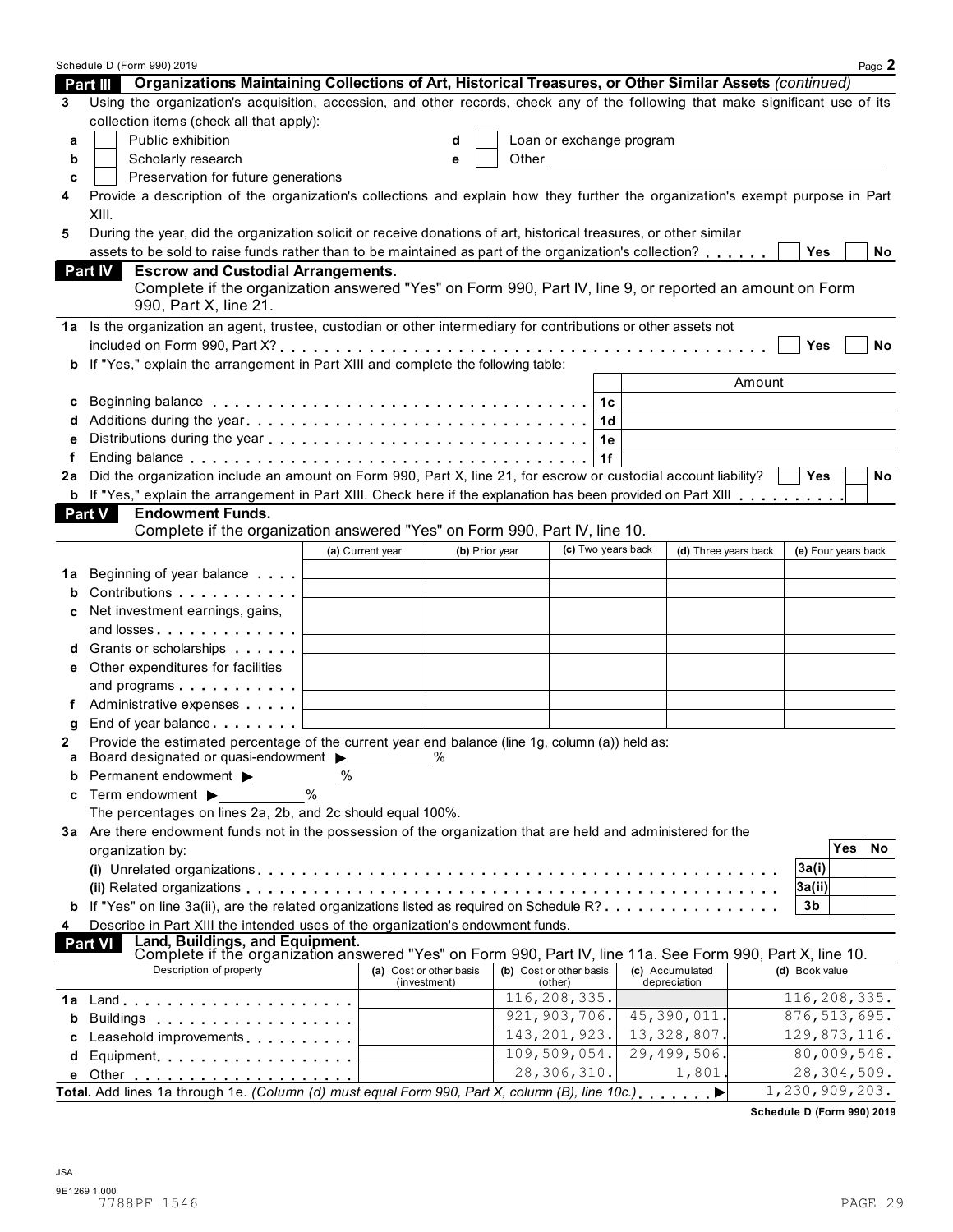# Schedule D (Form 990) 2019<br> **Exact VII** Investments - Other Securities.<br>
Complete if the organization answered "Yes" on Form 990, Part IV, line 11b. See Form 990, Part X, line 12.<br>
(a) Description of security or category ( Form 990) 2019<br> **Investments - Other Securities.**<br>
Complete if the organization answered "Yes" on Form 990, Part IV, line 11b. See Form 990, Part<br>
a) Description of security or category<br>
(including name of security)<br>
(incl m 990) 2019<br>
Investments - Other Securities.<br>
Complete if the organization answered "Yes" on Form 990, Part IV, line 11b. See Form 990, Part X, line 12.<br>
(including name of security)<br>
(including name of security)<br>
derivati Schedule D (Form 990) 2019<br> **Part VII** Investments - Other Securities.<br>
Complete if the organization answered "Yes" on Form 990, Part IV, I<br>
(a) Description of security or category<br>
(including name of security)<br>
1) Financi orm 990) 2019<br> **Investments - Other Securities.**<br>
Complete if the organization answered "Yes" on Form 990, Part IV, line 11b. See Form 990, Part<br>
(a) Description of security or category<br>
(b) Book value<br>
(including name of (a) 2019<br>
Supplete if the organization answered "Yes" on Form 990, Part IV, line 11b. See Form 990,<br>
secription of security or category<br>
(including name of security)<br>
(b) Book value<br>
(c) Method of valuation<br>
Cost or end-of Page 3<br>
S" on Form 990, Part IV, line 11b. See Form 990, Part X, line 12.<br>
(b) Book value (c) Method of valuation:<br>
Cost or end-of-year market value Page 3<br>
11b. See Form 990, Part X, line 12.<br>
(c) Method of valuation:<br>
Cost or end-of-year market value Schedule D (Form 990) 2019<br> **Existed Universitenents - Other Securities.**<br>
Complete if the organization answered "Yes" on Form 990, Part IV, line 11<br>
(a) Description of security or category<br>
(b) Book value<br>
(1) Financial d Schedule D (Form 990) 2019<br> **Part VII** Investments - Other Securities.<br>
Complete if the organization answered "Yes" on Form 990, Part IV, line 11b. See Fc<br>
(a) Description of security or category<br>
(b) Book value<br>
(b) Book (3) Other  $(A)$ (B)  $(C)$ (D)  $(E)$  $(F)$  $(G)$  $(H)$ Total. (Column (b) must equal Form 990, Part X, col. (B) line 12.) Investments - Other Securities.<br>
Investments - Other Securities.<br>
(Complete if the organization answered "Yes" on Form 990, Part IV, line 11b. See Form 990, Part it<br>
(including name of security)<br>
(including name of securi Complete if the organization answered "Yes" on Form 990, Part IV, line 11c. See Form 990, Part X, line 12.<br>
Complete if the organization answered "Yes" on Form 990, Part IV, line 11c. See Form 990, Part X, line 12.<br>
(c) M Schedule D (Form 990) 2019<br>
Decembent B - Other Securities.<br>
Complete if the organization answered "Yes" on Form 990, Part IV, I<br>
(a) Description of security or category<br>
1) Financial derive interests<br>
2) Closely held equ (a) Description of investments - Other Securities.<br>
Description of investigation answered "Yes" on Form 990, Part IV, line 11b. See Form 990, Part X, line 12.<br>
(including name of security)<br>
(including name of security)<br>
( Page 3<br>
11b. See Form 990, Part X, line 12.<br>
Cost or end-of-year market value<br>
<br>
Cost or end-of-year market value<br>
<br>
Cost or end-of-year market value<br>
Cost or end-of-year market value  $(1)$ (2)  $(3)$ (4)  $(5)$ (6) (7) (8) (9) Total. (Column (b) must equal Form 990, Part X, col. (B) ile tr 2.).<br>
(Col)<br>
(Col)<br> **Example is the organization answered "Yes" on Form 990, Part IV, line 11c. See Form 990, Part X, line 14.<br>
(col) Description of investme** (b) must equal Form 990, Part X, col. (B) line 12.)<br> **Investments - Program Related.**<br>
Complete if the organization answered "Yes" on Form 990, Part IV, line 11c. See<br>
(a) Description of investment<br>
(b) Book value<br>
(c) Ho Complete if the organization answered "Yes" on Form 990, Part IV, line 11d. See Form 990, Part X, line 13.<br>
(a) Description of investment<br>
(b) Book value<br>
(cost or end of yest mated value<br>
(cost or end of yest mated value Part IX (a) Description<br>
The United State of the Markov of State of Method of Valuation:<br>
Color of end-of-year market value<br>
Cost or end-of-year market value<br>
Cost or end-of-year market value<br>
Cost or end-of-year market value<br>
Co (1) (2) (3) (4) (5) (6) (7) (8) (9) Total. (Column (b) must equal Form 990, Part X, col. (B) line 15.) (b) must equal Form 990, Part X, col. (B) line 13.)<br> **Other Assets.**<br>
Complete if the organization answered "Yes" on Form 990, Part IV, line 11d. See<br>
(a) Description<br>
(a) Description<br>
The propositive of Complete if the or **Other Assets.**<br>
Complete if the organization answered "Yes" on Form 990, Part IV, line 11d. See Form 990, Part X, line 15.<br>
(a) Description<br>
(a) Description<br>
(b) must equal Form 990, Part X, col. (b) line 15.<br>
Other Lia (b) must equal Form 990, Part X, col. (B) line 13.)<br>
Other Assets.<br>
Complete if the organization answered "Yes" on Form 990, Part IV, line 11d. S.<br>
(a) Description<br>
(b) must equal Form 990, Part X, col. (B) line 15.)<br>
.... Part X 19<br>
(6)<br>
(8)<br>
(8)<br>
(8)<br>
(8)<br>
(8)<br>
Come (Column (b) must equal Form 990. Part X, sol. (8) line 15.<br>
Complete if the organization answered "Yes" on Form 990, Part IV, line 11d. See Form 990, Part X, line 15.<br>
(1)<br>
(8)<br>
(8)<br> (1) Federal income taxes (2) OTHER LONG TERM DEBT (3) DEFERRED TI ALLOWANCE - LONG TERM (4) DEFERRED RENT - LONG TERM (5) DEFERRED INVESTMENT (6) CAPITAL LEASE (7) ACCRUED COMPENSATION (8) (9) Column (b) must equal Form 990, Part X, col. (B) line 13.)<br> **EXP Other Assets.**<br>
Complete if the organization answered "Yes" on Form 990, Part IV, line 11d. See F<br>
(a) Description<br>
(a) Description<br>
(b) must equal Form 990, Total. (Column (b) must equal Form 990, Part X, col. (B) line 25.) 2. Liability for uncertain tax positions. In Part XII, provide the text of the form of the form of the form of the form of the oriental statements.<br>
(a) ORIENCING THE UNITED COMP (COMPTIBITION: THE ORIENT CONTRACT CONTRAC **(5)**<br>
(6)<br>
(8)<br>
(8)<br> **Call (Column (b)** must equal Form 990, Part X, col. (8) line 15.).<br> **Call Call Column (b)** must equal Form 990, Part X, col. (8) line 15.).<br>
(a) Baserighton of liability<br>
(a) Baserighton of liabilit Course (8) Rouss equal Form 99, Part X, cal (8) Breed TVes" on Form 990, Part IV, line 11d. See Form 990, Part X, line 15.<br>
Complete if the organization answered "Yes" on Form 990, Part IV, line 11d. See Form 990, Part X, **EXECUTION THE SECTION CONTROLL CONTROLL CONTROLL CONTROLL CONTROLL CONTROLL CONTROLL CONTROLL CONTROLL CONTROLL CONTROLL CONTROLL CONTROLL CONTROLL CONTROLL CONTROLL CONTROLL CONTROLL CONTROLL CONTROLL CONTROLL CONTROLL** Converted the organization answered "Yes" on Form 990, Part IV, line 11d. See Form 990, Part X, line 15.<br>
(a) Description<br>
(a) Description<br>
(b) Book value<br>
(D) Book value<br>
(D) Description<br>
Converted Income texts<br>
Concept a Column (b) must equal Form 990, Part X, col. (b) line 15.).<br>
(Column (b) must equal Form 990, Part X, col. (b) line 15.).<br>
(Column (b) must equal Form 990, Part X, col. (b) line 15.).<br>
(Dependent of lability<br>
Conception o Column (b) must equal Form 990, Part X, col. (b) line 15.),<br>
Column (b) must equal Form 990, Part X, col. (b) line 15.),<br>
Complete if the organization answered "Yes" on Form 990, Part IV, line 11e or 11f. See Form 990, Pa ACCRUED COMPENSATION 4,652,823. 5,638,239. 7788PF 1546 PAGE 30

 $X$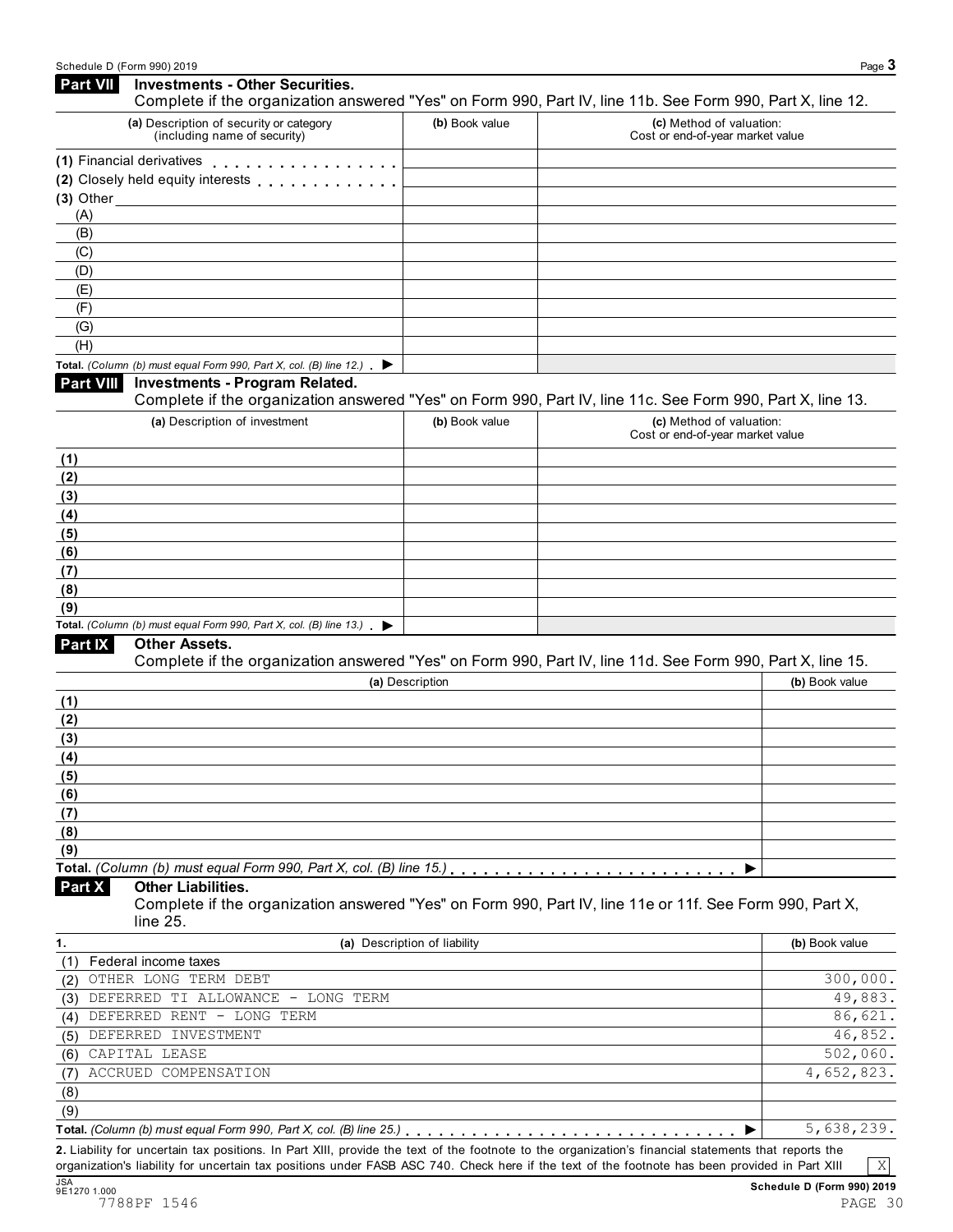|              | Schedule D (Form 990) 2019                                                                                                                                                                                                                                                       |                      | Page 4 |
|--------------|----------------------------------------------------------------------------------------------------------------------------------------------------------------------------------------------------------------------------------------------------------------------------------|----------------------|--------|
| Part XI      | Reconciliation of Revenue per Audited Financial Statements With Revenue per Return.<br>Complete if the organization answered "Yes" on Form 990, Part IV, line 12a.                                                                                                               |                      |        |
|              |                                                                                                                                                                                                                                                                                  |                      |        |
|              | Total revenue, gains, and other support per audited financial statements                                                                                                                                                                                                         | $\blacktriangleleft$ |        |
| 2            | Amounts included on line 1 but not on Form 990, Part VIII, line 12:                                                                                                                                                                                                              |                      |        |
| a            | 2b                                                                                                                                                                                                                                                                               |                      |        |
| b            |                                                                                                                                                                                                                                                                                  |                      |        |
| c            |                                                                                                                                                                                                                                                                                  |                      |        |
| d<br>е       |                                                                                                                                                                                                                                                                                  | 2е                   |        |
| 3            |                                                                                                                                                                                                                                                                                  | 3                    |        |
|              | Amounts included on Form 990, Part VIII, line 12, but not on line 1:                                                                                                                                                                                                             |                      |        |
| a            | Investment expenses not included on Form 990, Part VIII, line 7b $\boxed{4a}$                                                                                                                                                                                                    |                      |        |
| b            | 4 <sub>b</sub>                                                                                                                                                                                                                                                                   |                      |        |
|              |                                                                                                                                                                                                                                                                                  | 4с                   |        |
|              | Total revenue. Add lines 3 and 4c. (This must equal Form 990, Part I, line 12.)                                                                                                                                                                                                  | 5                    |        |
| Part XII     | Reconciliation of Expenses per Audited Financial Statements With Expenses per Return.                                                                                                                                                                                            |                      |        |
|              | Complete if the organization answered "Yes" on Form 990, Part IV, line 12a.                                                                                                                                                                                                      |                      |        |
|              |                                                                                                                                                                                                                                                                                  | $\mathbf 1$          |        |
| $\mathbf{2}$ | Amounts included on line 1 but not on Form 990, Part IX, line 25:                                                                                                                                                                                                                |                      |        |
| a            |                                                                                                                                                                                                                                                                                  |                      |        |
| b            |                                                                                                                                                                                                                                                                                  |                      |        |
| c            |                                                                                                                                                                                                                                                                                  |                      |        |
| d            |                                                                                                                                                                                                                                                                                  | 2e                   |        |
| е<br>3       |                                                                                                                                                                                                                                                                                  | 3                    |        |
|              | Amounts included on Form 990, Part IX, line 25, but not on line 1:                                                                                                                                                                                                               |                      |        |
| a            | Investment expenses not included on Form 990, Part VIII, line 7b $\boxed{4a}$                                                                                                                                                                                                    |                      |        |
| b            |                                                                                                                                                                                                                                                                                  |                      |        |
| c            |                                                                                                                                                                                                                                                                                  | 4 <sup>c</sup>       |        |
| 5            | Total expenses. Add lines 3 and 4c. (This must equal Form 990, Part I, line 18.).                                                                                                                                                                                                | 5                    |        |
|              | Part XIII Supplemental Information.                                                                                                                                                                                                                                              |                      |        |
|              | Provide the descriptions required for Part II, lines 3, 5, and 9; Part III, lines 1a and 4; Part IV, lines 1b and 2b; Part V, line 4; Part X, line<br>2; Part XI, lines 2d and 4b; and Part XII, lines 2d and 4b. Also complete this part to provide any additional information. |                      |        |
|              | SEE PAGE 5                                                                                                                                                                                                                                                                       |                      |        |
|              |                                                                                                                                                                                                                                                                                  |                      |        |
|              |                                                                                                                                                                                                                                                                                  |                      |        |
|              |                                                                                                                                                                                                                                                                                  |                      |        |
|              |                                                                                                                                                                                                                                                                                  |                      |        |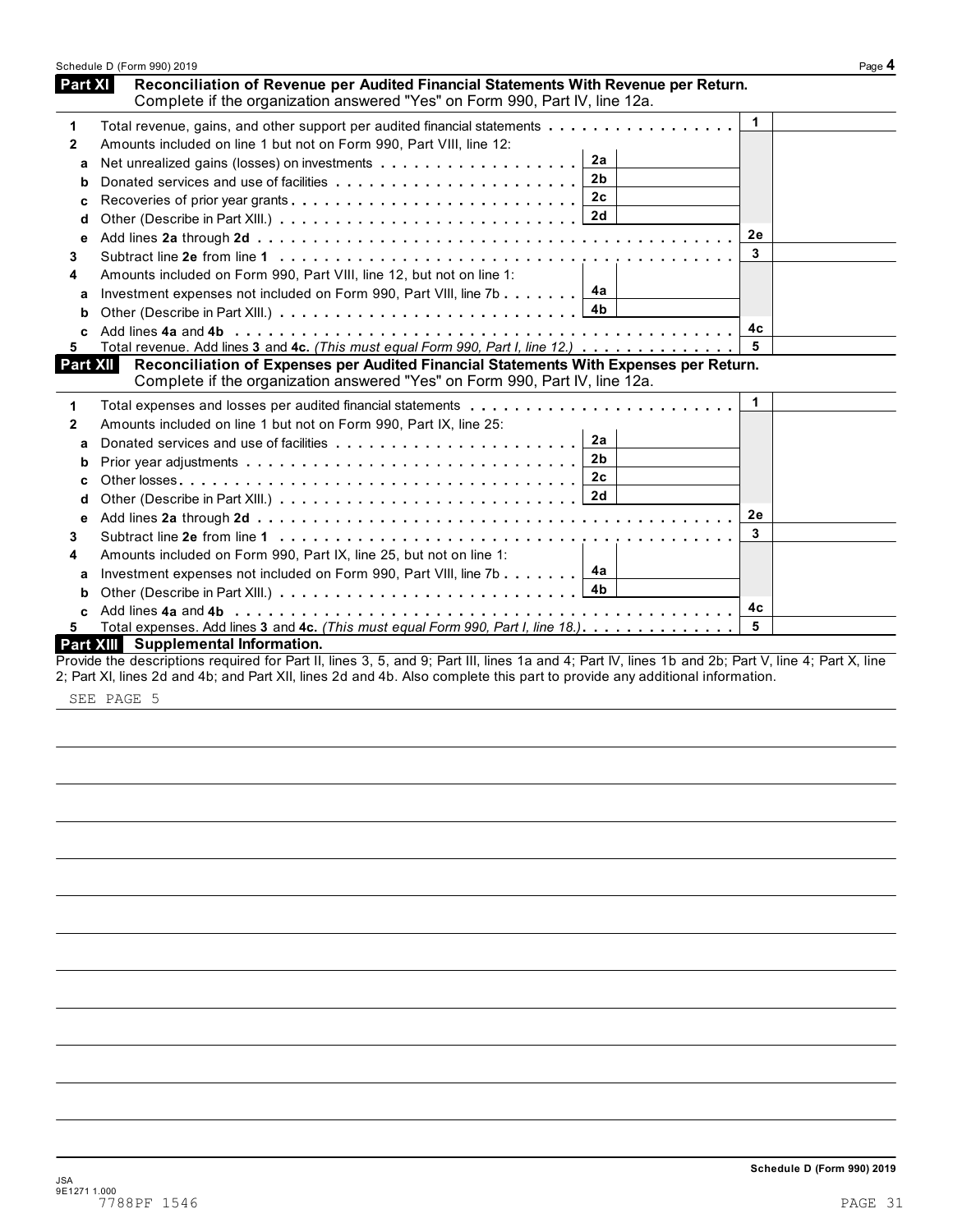SCHEDULE D, PART X, LINE 2

Schedule D (Form 990) 2019<br> **Part XIII Supplemental Information (continued)**<br>
SCHEDULE D, PART X, LINE 2<br>
THE UNIVERSITY FOLLOWS THE ACCOUNTING STANDARDS FOR CONTINGENCIES IN Schedule D (Form 990) 2019<br>P<mark>art XIII Supplemental Information (co*ntinued)*<br>SCHEDULE D, PART X, LINE 2<br>THE UNIVERSITY FOLLOWS THE ACCOUNTING STANDARDS FOR CONTINGENCIES IN</mark> THE UNIVERSITY FOLLOWS THE ACCOUNTING STANDARDS FOR CONTINGENCIES IN EVALUATING UNCERTAIN TAX POSITIONS. THIS GUIDANCE PRESCRIBES RECOGNITION THRESHOLD PRINCIPLES FOR THE FINANCIAL STATEMENT RECOGNITION OF TAX POSITIONS TAKEN OR EXPECTED TO BE TAKEN ON A TAX RETURN THAT ARE NOT CERTAIN TO BE REALIZED. NO LIABILITY HAS BEEN RECOGNIZED BY THE UNIVERSITY FOR UNCERTAIN TAX POSITIONS AS OF JUNE 30, 2020 AND 2019. THE TAX RETURNS FOR THE 2015 YEAR AND THEREAFTER ARE OPEN TO EXAMINATION BY FEDERAL AND STATE AUTHORITIES.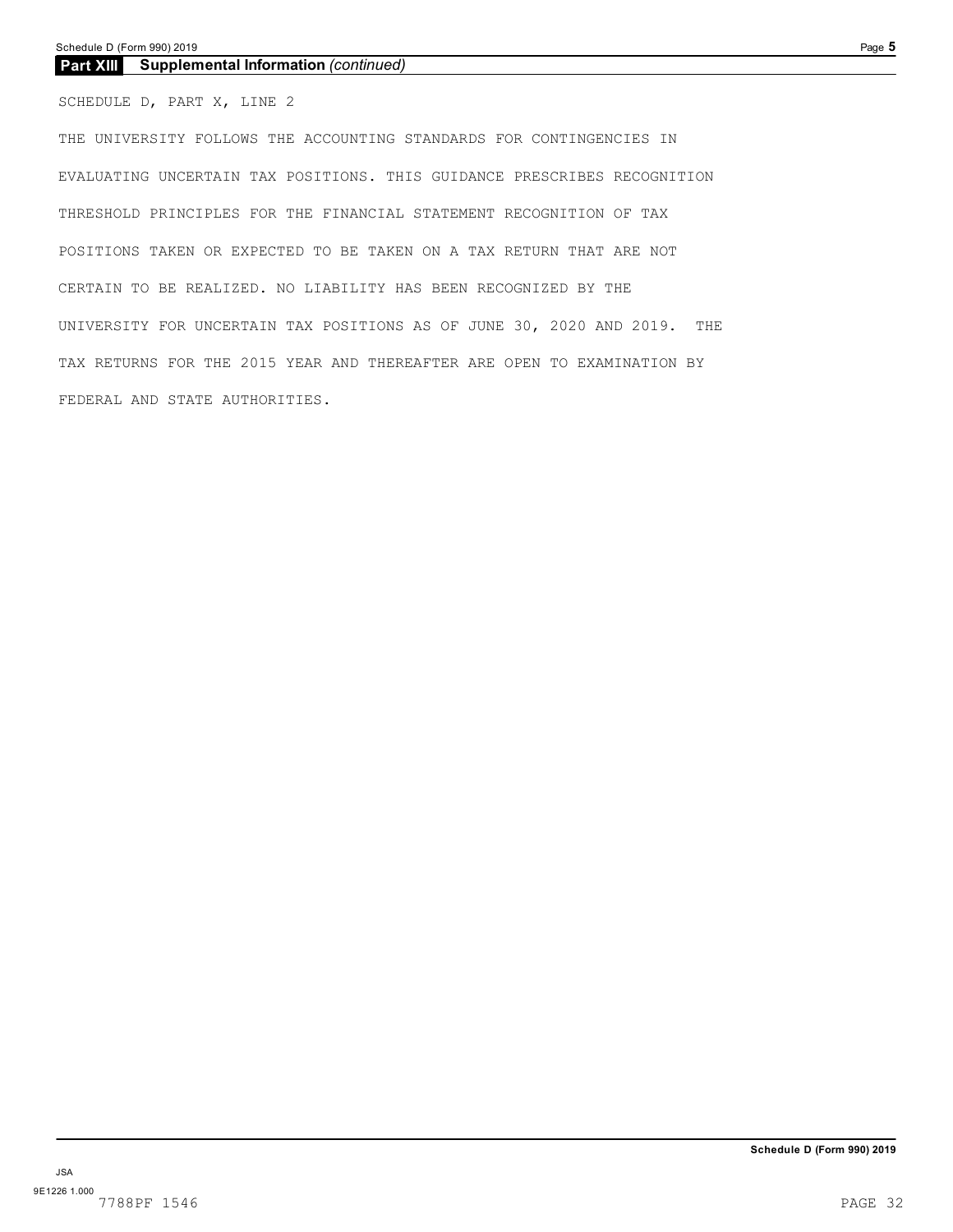| <b>SCHEDULE E</b>                                      | <b>Schools</b>                                                                                                                                     | OMB No. 1545-0047                                                 |
|--------------------------------------------------------|----------------------------------------------------------------------------------------------------------------------------------------------------|-------------------------------------------------------------------|
| (Form 990 or 990-EZ)                                   | Complete if the organization answered "Yes" on Form 990,                                                                                           | 2019                                                              |
| Department of the Treasury<br>Internal Revenue Service | Part IV, line 13, or Form 990-EZ, Part VI, line 48.<br>Attach to Form 990 or Form 990-EZ.<br>Go to www.irs.gov/Form990 for the latest information. | <b>Open to Public</b>                                             |
| Name of the organization<br>GRAND CANYON UNIVERSITY    |                                                                                                                                                    | Inspection<br><b>Employer identification number</b><br>47-2507725 |



|              | (Form 990 or 990-EZ)<br>Department of the Treasury<br><b>Internal Revenue Service</b> | Complete if the organization answered "Yes" on Form 990,<br>Part IV, line 13, or Form 990-EZ, Part VI, line 48.<br>Attach to Form 990 or Form 990-EZ.<br>Go to www.irs.gov/Form990 for the latest information.                 |                                                     | <b>Open to Public</b><br><b>Inspection</b> | 2019 |          |
|--------------|---------------------------------------------------------------------------------------|--------------------------------------------------------------------------------------------------------------------------------------------------------------------------------------------------------------------------------|-----------------------------------------------------|--------------------------------------------|------|----------|
|              | Name of the organization<br>GRAND CANYON UNIVERSITY                                   |                                                                                                                                                                                                                                | <b>Employer identification number</b><br>47-2507725 |                                            |      |          |
| Part I       |                                                                                       |                                                                                                                                                                                                                                |                                                     |                                            |      |          |
|              |                                                                                       | Does the organization have a racially nondiscriminatory policy toward students by statement in its charter,                                                                                                                    |                                                     |                                            |      | YES   NO |
|              |                                                                                       |                                                                                                                                                                                                                                |                                                     | $\overline{1}$                             | Χ    |          |
| $\mathbf{2}$ |                                                                                       | Does the organization include a statement of its racially nondiscriminatory policy toward students in all its<br>brochures, catalogues, and other written communications with the public dealing with student admissions,      |                                                     |                                            |      |          |
|              |                                                                                       |                                                                                                                                                                                                                                |                                                     |                                            | X    |          |
| 3            |                                                                                       | Has the organization publicized its racially nondiscriminatory policy through newspaper or broadcast media                                                                                                                     |                                                     |                                            |      |          |
|              |                                                                                       | during the period of solicitation for students, or during the registration period if it has no solicitation program,<br>in a way that makes the policy known to all parts of the general community it serves? If "Yes," please |                                                     |                                            |      |          |
|              |                                                                                       |                                                                                                                                                                                                                                |                                                     | $\mathbf{3}$                               | X    |          |
|              | SEE SUPPLEMENTAL PAGE                                                                 |                                                                                                                                                                                                                                |                                                     |                                            |      |          |
|              |                                                                                       |                                                                                                                                                                                                                                |                                                     |                                            |      |          |
|              |                                                                                       |                                                                                                                                                                                                                                |                                                     |                                            |      |          |
|              | Does the organization maintain the following?                                         |                                                                                                                                                                                                                                |                                                     |                                            |      |          |
|              |                                                                                       | <b>a</b> Records indicating the racial composition of the student body, faculty, and administrative staff?<br><b>b</b> Records documenting that scholarships and other financial assistance are awarded on a racially          |                                                     |                                            | X    |          |
|              |                                                                                       |                                                                                                                                                                                                                                |                                                     |                                            | X    |          |
|              |                                                                                       | c Copies of all catalogues, brochures, announcements, and other written communications to the public dealing                                                                                                                   |                                                     |                                            | X    |          |
|              |                                                                                       |                                                                                                                                                                                                                                |                                                     |                                            | X    |          |
|              |                                                                                       | If you answered "No" to any of the above, please explain. If you need more space, use Part II.                                                                                                                                 |                                                     |                                            |      |          |
|              |                                                                                       |                                                                                                                                                                                                                                |                                                     |                                            |      |          |
|              |                                                                                       | Does the organization discriminate by race in any way with respect to:                                                                                                                                                         |                                                     |                                            |      |          |
|              |                                                                                       |                                                                                                                                                                                                                                |                                                     |                                            |      | Χ        |
|              |                                                                                       |                                                                                                                                                                                                                                |                                                     |                                            |      |          |
|              |                                                                                       |                                                                                                                                                                                                                                |                                                     |                                            |      |          |
|              |                                                                                       |                                                                                                                                                                                                                                |                                                     |                                            |      | X        |
|              |                                                                                       |                                                                                                                                                                                                                                |                                                     |                                            |      | Χ        |
|              |                                                                                       |                                                                                                                                                                                                                                |                                                     |                                            |      | X        |
|              |                                                                                       |                                                                                                                                                                                                                                |                                                     |                                            |      |          |
|              |                                                                                       |                                                                                                                                                                                                                                |                                                     |                                            |      | X        |
|              |                                                                                       |                                                                                                                                                                                                                                |                                                     |                                            |      | Χ        |
|              |                                                                                       |                                                                                                                                                                                                                                |                                                     |                                            |      | X        |
|              |                                                                                       |                                                                                                                                                                                                                                |                                                     |                                            |      |          |
|              |                                                                                       |                                                                                                                                                                                                                                |                                                     |                                            |      | Χ        |
|              |                                                                                       | If you answered "Yes" to any of the above, please explain. If you need more space, use Part II.                                                                                                                                |                                                     |                                            |      |          |
|              |                                                                                       |                                                                                                                                                                                                                                |                                                     |                                            |      |          |
|              |                                                                                       |                                                                                                                                                                                                                                |                                                     |                                            |      |          |
|              |                                                                                       | 6a Does the organization receive any financial aid or assistance from a governmental agency? 6a                                                                                                                                |                                                     |                                            | X    |          |
|              |                                                                                       | If you answered "Yes" on either line 6a or line 6b, explain on Part II.                                                                                                                                                        |                                                     |                                            |      | Χ        |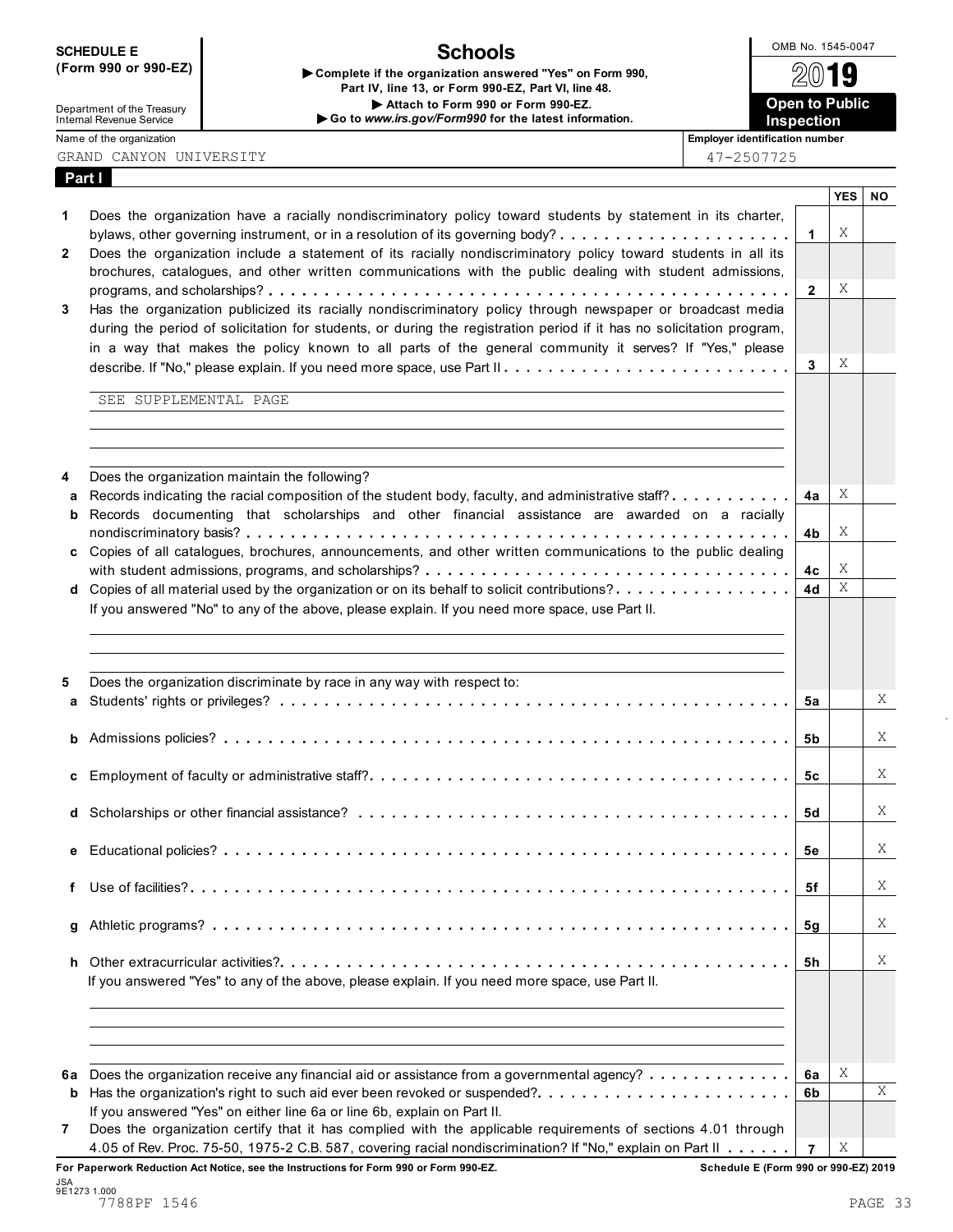SCHEDULE E, PART I, LINE 3

WE PUBLISHED A NOTICE IN THE ARIZONA REPUBLIC NEWSPAPER ON JUNE 24, 2019. IN ADDITION, OUR WEBSITE INCLUDES THE NONDISCRIMINATION LANGUAGE AT THE BOTTOM OF OUR MAIN HOMEPAGE AT WWW.GCU.EDU. OUR NONDISCRIMINATION POLICY IS ALSO PUBLISHED IN OUR UNIVERSITY POLICY HANDBOOK, EMPLOYEE HANDBOOK, BROADCAST EMAILS, MARKETING BROCHURES, ENROLLMENT APPLICATION AND OTHER SIMILAR TYPES OF PUBLICATIONS.

SCHEDULE E, PART I, LINE 6A

THE UNIVERSITY PARTICIPATES IN THE FEDERAL HIGHER EDUCATION ACT TITLE IV PROGRAMS AS WELL AS PROGRAMS OFFERED BY THE ARIZONA COMMISSION FOR POST-SECONDARY EDUCATION. THE UNIVERSITY ALSO RECEIVED FUNDS FROM THE DEPARTMENT OF EDUCATION THROUGH THE HIGHER EDUCATION EMERGENCY RELIEF GRANT.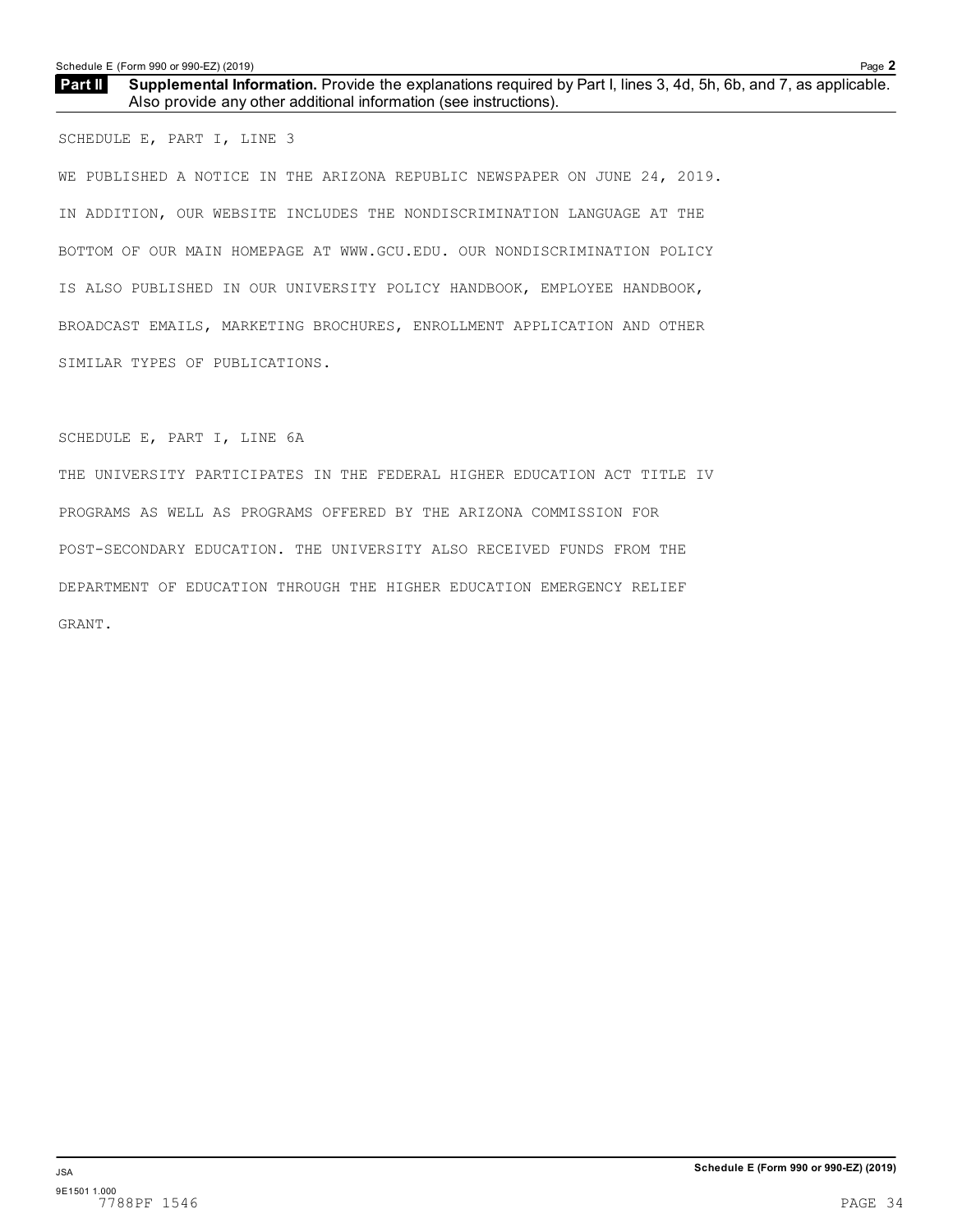| Complete if the organization answered "Yes" on Form 990, Part IV, line 21 or 22.<br>▶ Attach to Form 990.<br>▶ Go to www. <i>irs.gov/Form990</i> for the latest information.<br><b>General Information on Grants and Assistance</b><br>ΣZ<br><b>UNIVERSI</b><br>Department of the Treasury<br>Internal Revenue Service<br>Name of the organization<br>GRAND CANYON<br>Part I | Grants and Other Assistance to Organizations,<br>Governments, and Individuals in the United States |                                                                         |                                                                                                                                      |                                              |
|------------------------------------------------------------------------------------------------------------------------------------------------------------------------------------------------------------------------------------------------------------------------------------------------------------------------------------------------------------------------------|----------------------------------------------------------------------------------------------------|-------------------------------------------------------------------------|--------------------------------------------------------------------------------------------------------------------------------------|----------------------------------------------|
|                                                                                                                                                                                                                                                                                                                                                                              |                                                                                                    |                                                                         |                                                                                                                                      | <b>Open to Public</b><br><u>ဇာ</u><br>.<br>N |
|                                                                                                                                                                                                                                                                                                                                                                              |                                                                                                    |                                                                         |                                                                                                                                      | <b>Inspectio</b>                             |
|                                                                                                                                                                                                                                                                                                                                                                              |                                                                                                    |                                                                         | Employer identification number<br>$-2507725$<br>47                                                                                   |                                              |
|                                                                                                                                                                                                                                                                                                                                                                              |                                                                                                    |                                                                         |                                                                                                                                      |                                              |
| 1 Does the organization maintain records to substantiate the amount of the grants or assistance, the grantees' eligibility for<br>the selection criteria used to award the grants or assistance?<br>2 Describe in Part IV the organization's procedures for monitoring the use of grant funds in the United States.                                                          |                                                                                                    |                                                                         | sex $\boxed{\times}$ and $\boxed{\times}$<br>the grants or assistance, and                                                           | $rac{6}{\pi}$                                |
| Grants and Other Assistance to Domestic Organizations and Domestic Governments. Complete if the organization answered "Yes" on Form 990,<br>Part IV, line 21, for any recipient that received more than \$5,000. Part II can be duplicated if additional space is needed.<br>Part II                                                                                         |                                                                                                    |                                                                         |                                                                                                                                      |                                              |
| (c) IRC section<br>(if applicable)<br>(b) EIN<br><b>1 (a)</b> Name and address of organization<br>or government                                                                                                                                                                                                                                                              | (e) Amount of non-<br>cash assistance<br>(d) Amount of cash<br>grant                               | (f) Method of valuation<br>(book, FMV, appraisal,<br>other)             | (g) Description of<br>noncash assistance                                                                                             | (h) Purpose of grant<br>or assistance        |
| $\vert \vec{z} \vert$                                                                                                                                                                                                                                                                                                                                                        |                                                                                                    |                                                                         |                                                                                                                                      |                                              |
|                                                                                                                                                                                                                                                                                                                                                                              |                                                                                                    |                                                                         |                                                                                                                                      |                                              |
|                                                                                                                                                                                                                                                                                                                                                                              |                                                                                                    |                                                                         |                                                                                                                                      |                                              |
|                                                                                                                                                                                                                                                                                                                                                                              |                                                                                                    |                                                                         |                                                                                                                                      |                                              |
|                                                                                                                                                                                                                                                                                                                                                                              |                                                                                                    |                                                                         |                                                                                                                                      |                                              |
|                                                                                                                                                                                                                                                                                                                                                                              |                                                                                                    |                                                                         |                                                                                                                                      |                                              |
|                                                                                                                                                                                                                                                                                                                                                                              |                                                                                                    |                                                                         |                                                                                                                                      |                                              |
|                                                                                                                                                                                                                                                                                                                                                                              |                                                                                                    |                                                                         |                                                                                                                                      |                                              |
|                                                                                                                                                                                                                                                                                                                                                                              |                                                                                                    |                                                                         |                                                                                                                                      |                                              |
|                                                                                                                                                                                                                                                                                                                                                                              |                                                                                                    |                                                                         |                                                                                                                                      |                                              |
|                                                                                                                                                                                                                                                                                                                                                                              |                                                                                                    |                                                                         |                                                                                                                                      |                                              |
|                                                                                                                                                                                                                                                                                                                                                                              |                                                                                                    |                                                                         |                                                                                                                                      |                                              |
|                                                                                                                                                                                                                                                                                                                                                                              |                                                                                                    |                                                                         |                                                                                                                                      |                                              |
|                                                                                                                                                                                                                                                                                                                                                                              |                                                                                                    |                                                                         |                                                                                                                                      |                                              |
| Enter total number of section 501(c)(3) and government organizations listed in the line 1 table $\ldots \ldots$<br>Enter total number of other organizations listed in the line 1 table.                                                                                                                                                                                     |                                                                                                    | $\bullet$<br>$\blacksquare$<br>$\blacksquare$<br>$\bullet$<br>$\bullet$ | ▲<br>$\bullet$<br>$\blacksquare$<br>$\blacksquare$<br>$\bullet$<br>$\blacksquare$<br>$\blacksquare$<br>$\bullet$ .<br>$\blacksquare$ |                                              |
| For Paperwork Reduction Act Notice, see the Instructions for Form 990.                                                                                                                                                                                                                                                                                                       |                                                                                                    |                                                                         |                                                                                                                                      | Schedule I (Form 990) (2019)                 |
|                                                                                                                                                                                                                                                                                                                                                                              |                                                                                                    |                                                                         |                                                                                                                                      |                                              |
| <br>9E12881.000<br>7788PF 1546                                                                                                                                                                                                                                                                                                                                               |                                                                                                    |                                                                         |                                                                                                                                      | 35<br>PAGE                                   |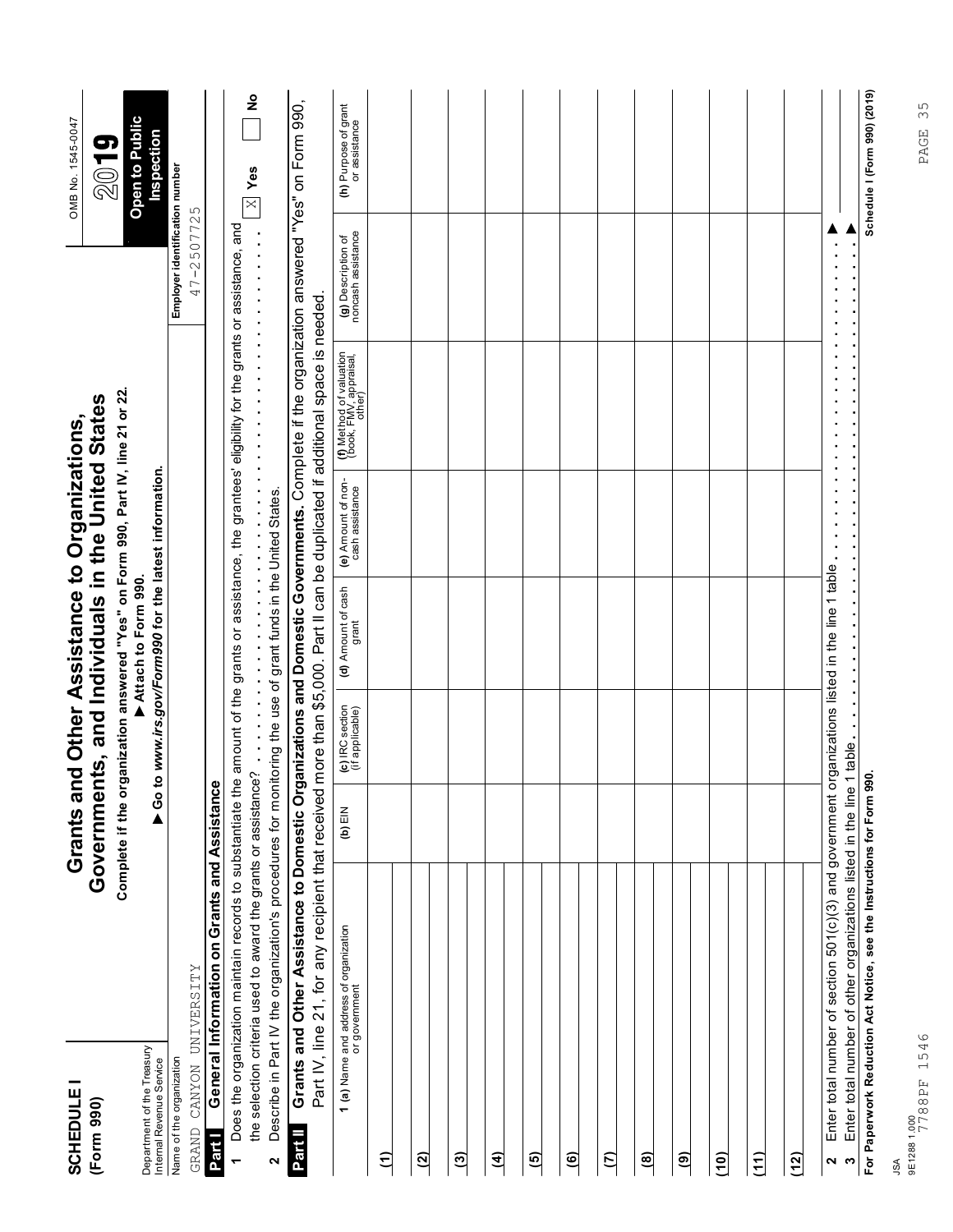| $\frac{8}{3}$<br>Schedule I (Form 990) (2019)<br>Supplemental Information. Provide the information required in Part I, line 2, Part III, column (b); and any other additional<br>information.<br>RECEIVED FUNDS FROM THE HIGHER EDUCATION EMERGENCY RELIEF<br>GRANTS.<br>DONATIONS TO OTHER TAX-EXEMPT ENTITIES ARE MADE IN SUPPORT OF THEIR<br>THOSE<br>AID<br>INSTITUTIONAL SCHOLARSHIPS ARE AWARDED TO STUDENTS BASED ON<br>263, 747, 125.<br>10,947,060<br>MISSIONS AND ARE MONITORED VIA THE GOVERNANCE PRACTICES OF<br>EMERGENCY<br>A <sub>S</sub><br>114,875.<br>17,946.<br>STUDENTS<br>$\Gamma$<br><b>DUT</b><br>ISSUED<br>$\sim$<br>I, LINE<br>PRE-DETERMINED CRITERIA.<br><b>WERE</b><br>SCHOLARSHIPS TO STUDENTS<br><b>FUNDS</b><br>AID GRANTS<br>$\overline{\text{PART}}$<br>THE UNIVERSITY<br>SCHEDULE I,<br>THESE<br>ЮY<br>ENTITIES.<br>EMERGEN<br>$\frac{7}{10}$<br>$\sim$<br>FUND. | <b>Grants and Other Assistance to Domestic Individuals.</b> Complete if the organization answered "Yes" on Form 990, Part IV, line 22.<br>Part III can be duplicated if additional space is needed. |                             |                             |                                      |                                                              |                                        |
|----------------------------------------------------------------------------------------------------------------------------------------------------------------------------------------------------------------------------------------------------------------------------------------------------------------------------------------------------------------------------------------------------------------------------------------------------------------------------------------------------------------------------------------------------------------------------------------------------------------------------------------------------------------------------------------------------------------------------------------------------------------------------------------------------------------------------------------------------------------------------------------------------|-----------------------------------------------------------------------------------------------------------------------------------------------------------------------------------------------------|-----------------------------|-----------------------------|--------------------------------------|--------------------------------------------------------------|----------------------------------------|
|                                                                                                                                                                                                                                                                                                                                                                                                                                                                                                                                                                                                                                                                                                                                                                                                                                                                                                    | (a) Type of grant or assistance                                                                                                                                                                     | (b) Number of<br>recipients | (c) Amount of<br>cash grant | (d) Amount of<br>non-cash assistance | ook,<br>(e) Method of valuation (b<br>FMV, appraisal, other) | (f) Description of non-cash assistance |
|                                                                                                                                                                                                                                                                                                                                                                                                                                                                                                                                                                                                                                                                                                                                                                                                                                                                                                    |                                                                                                                                                                                                     |                             |                             |                                      |                                                              |                                        |
|                                                                                                                                                                                                                                                                                                                                                                                                                                                                                                                                                                                                                                                                                                                                                                                                                                                                                                    |                                                                                                                                                                                                     |                             |                             |                                      |                                                              |                                        |
|                                                                                                                                                                                                                                                                                                                                                                                                                                                                                                                                                                                                                                                                                                                                                                                                                                                                                                    |                                                                                                                                                                                                     |                             |                             |                                      |                                                              |                                        |
|                                                                                                                                                                                                                                                                                                                                                                                                                                                                                                                                                                                                                                                                                                                                                                                                                                                                                                    |                                                                                                                                                                                                     |                             |                             |                                      |                                                              |                                        |
|                                                                                                                                                                                                                                                                                                                                                                                                                                                                                                                                                                                                                                                                                                                                                                                                                                                                                                    |                                                                                                                                                                                                     |                             |                             |                                      |                                                              |                                        |
|                                                                                                                                                                                                                                                                                                                                                                                                                                                                                                                                                                                                                                                                                                                                                                                                                                                                                                    |                                                                                                                                                                                                     |                             |                             |                                      |                                                              |                                        |
|                                                                                                                                                                                                                                                                                                                                                                                                                                                                                                                                                                                                                                                                                                                                                                                                                                                                                                    |                                                                                                                                                                                                     |                             |                             |                                      |                                                              |                                        |
|                                                                                                                                                                                                                                                                                                                                                                                                                                                                                                                                                                                                                                                                                                                                                                                                                                                                                                    |                                                                                                                                                                                                     |                             |                             |                                      |                                                              |                                        |
|                                                                                                                                                                                                                                                                                                                                                                                                                                                                                                                                                                                                                                                                                                                                                                                                                                                                                                    |                                                                                                                                                                                                     |                             |                             |                                      |                                                              |                                        |
|                                                                                                                                                                                                                                                                                                                                                                                                                                                                                                                                                                                                                                                                                                                                                                                                                                                                                                    |                                                                                                                                                                                                     |                             |                             |                                      |                                                              |                                        |
|                                                                                                                                                                                                                                                                                                                                                                                                                                                                                                                                                                                                                                                                                                                                                                                                                                                                                                    |                                                                                                                                                                                                     |                             |                             |                                      |                                                              |                                        |
|                                                                                                                                                                                                                                                                                                                                                                                                                                                                                                                                                                                                                                                                                                                                                                                                                                                                                                    |                                                                                                                                                                                                     |                             |                             |                                      |                                                              |                                        |
|                                                                                                                                                                                                                                                                                                                                                                                                                                                                                                                                                                                                                                                                                                                                                                                                                                                                                                    |                                                                                                                                                                                                     |                             |                             |                                      |                                                              |                                        |
|                                                                                                                                                                                                                                                                                                                                                                                                                                                                                                                                                                                                                                                                                                                                                                                                                                                                                                    |                                                                                                                                                                                                     |                             |                             |                                      |                                                              |                                        |
|                                                                                                                                                                                                                                                                                                                                                                                                                                                                                                                                                                                                                                                                                                                                                                                                                                                                                                    |                                                                                                                                                                                                     |                             |                             |                                      |                                                              |                                        |
|                                                                                                                                                                                                                                                                                                                                                                                                                                                                                                                                                                                                                                                                                                                                                                                                                                                                                                    |                                                                                                                                                                                                     |                             |                             |                                      |                                                              |                                        |
|                                                                                                                                                                                                                                                                                                                                                                                                                                                                                                                                                                                                                                                                                                                                                                                                                                                                                                    |                                                                                                                                                                                                     |                             |                             |                                      |                                                              |                                        |
|                                                                                                                                                                                                                                                                                                                                                                                                                                                                                                                                                                                                                                                                                                                                                                                                                                                                                                    |                                                                                                                                                                                                     |                             |                             |                                      |                                                              |                                        |
|                                                                                                                                                                                                                                                                                                                                                                                                                                                                                                                                                                                                                                                                                                                                                                                                                                                                                                    |                                                                                                                                                                                                     |                             |                             |                                      |                                                              |                                        |
|                                                                                                                                                                                                                                                                                                                                                                                                                                                                                                                                                                                                                                                                                                                                                                                                                                                                                                    | 1546<br>JSA<br>9E1504 1.000<br>7788PF                                                                                                                                                               |                             |                             |                                      |                                                              | PAGE                                   |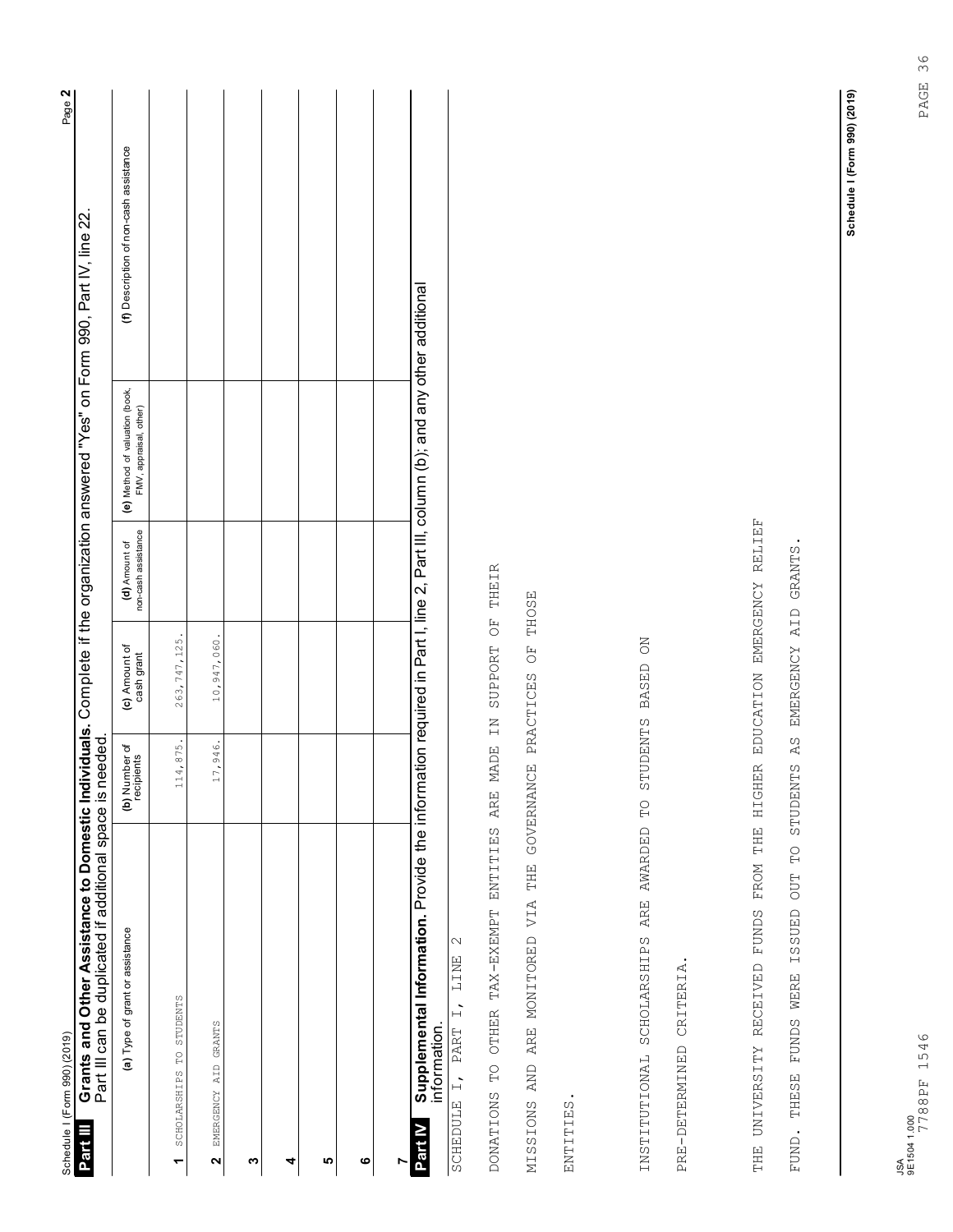|              |                                                        |                                                                                                                                                                                                                            | For certain Officers, Directors, Trustees, Key Employees, and Highest<br><b>Compensated Employees</b><br>► Complete if the organization answered "Yes" on Form 990, Part IV, line 23. |                                                     | 2019                 |                       |
|--------------|--------------------------------------------------------|----------------------------------------------------------------------------------------------------------------------------------------------------------------------------------------------------------------------------|---------------------------------------------------------------------------------------------------------------------------------------------------------------------------------------|-----------------------------------------------------|----------------------|-----------------------|
|              | Department of the Treasury<br>Internal Revenue Service |                                                                                                                                                                                                                            | Attach to Form 990.<br>Go to www.irs.gov/Form990 for instructions and the latest information.                                                                                         |                                                     | Inspection           | <b>Open to Public</b> |
|              | Name of the organization<br>GRAND CANYON UNIVERSITY    |                                                                                                                                                                                                                            |                                                                                                                                                                                       | <b>Employer identification number</b><br>47-2507725 |                      |                       |
| Part I       |                                                        | <b>Questions Regarding Compensation</b>                                                                                                                                                                                    |                                                                                                                                                                                       |                                                     |                      |                       |
|              |                                                        | 1a Check the appropriate box(es) if the organization provided any of the following to or for a person listed on Form                                                                                                       |                                                                                                                                                                                       |                                                     |                      | No<br>Yes             |
|              |                                                        | 990, Part VII, Section A, line 1a. Complete Part III to provide any relevant information regarding these items.                                                                                                            |                                                                                                                                                                                       |                                                     |                      |                       |
|              | Travel for companions                                  | First-class or charter travel                                                                                                                                                                                              | Housing allowance or residence for personal use<br>Payments for business use of personal residence                                                                                    |                                                     |                      |                       |
|              |                                                        | Tax indemnification and gross-up payments                                                                                                                                                                                  | Health or social club dues or initiation fees                                                                                                                                         |                                                     |                      |                       |
|              |                                                        | Discretionary spending account                                                                                                                                                                                             | Personal services (such as maid, chauffeur, chef)                                                                                                                                     |                                                     |                      |                       |
|              |                                                        | <b>b</b> If any of the boxes on line 1a are checked, did the organization follow a written policy regarding payment<br>or reimbursement or provision of all of the expenses described above? If "No," complete Part III to |                                                                                                                                                                                       |                                                     |                      | Χ                     |
| $\mathbf{2}$ |                                                        | Did the organization require substantiation prior to reimbursing or allowing expenses incurred by all                                                                                                                      |                                                                                                                                                                                       |                                                     | 1b                   |                       |
|              |                                                        | directors, trustees, and officers, including the CEO/Executive Director, regarding the items checked on line                                                                                                               |                                                                                                                                                                                       |                                                     |                      | X                     |
|              |                                                        | Indicate which, if any, of the following the organization used to establish the compensation of the                                                                                                                        |                                                                                                                                                                                       |                                                     | $\overline{2}$       |                       |
|              |                                                        | organization's CEO/Executive Director. Check all that apply. Do not check any boxes for methods used by a<br>related organization to establish compensation of the CEO/Executive Director, but explain in Part III.        |                                                                                                                                                                                       |                                                     |                      |                       |
|              |                                                        | Compensation committee                                                                                                                                                                                                     | - XI<br>Written employment contract                                                                                                                                                   |                                                     |                      |                       |
|              |                                                        | Independent compensation consultant                                                                                                                                                                                        | $\vert X \vert$<br>Compensation survey or study                                                                                                                                       |                                                     |                      |                       |
|              |                                                        | Form 990 of other organizations<br>During the year, did any person listed on Form 990, Part VII, Section A, line 1a, with respect to the filing                                                                            | X<br>Approval by the board or compensation committee                                                                                                                                  |                                                     |                      |                       |
|              |                                                        | organization or a related organization:                                                                                                                                                                                    |                                                                                                                                                                                       |                                                     |                      |                       |
| a            |                                                        | Participate in, or receive payment from, a supplemental nonqualified retirement plan?.                                                                                                                                     |                                                                                                                                                                                       |                                                     | 4a<br>4 <sub>b</sub> | Χ<br>X                |
|              |                                                        | c Participate in, or receive payment from, an equity-based compensation arrangement?.                                                                                                                                      |                                                                                                                                                                                       |                                                     | 4c                   | $\mathbf{X}$          |
|              |                                                        | If "Yes" to any of lines 4a-c, list the persons and provide the applicable amounts for each item in Part III.                                                                                                              |                                                                                                                                                                                       |                                                     |                      |                       |
|              |                                                        | Only section $501(c)(3)$ , $501(c)(4)$ , and $501(c)(29)$ organizations must complete lines 5-9.                                                                                                                           |                                                                                                                                                                                       |                                                     |                      |                       |
|              |                                                        | For persons listed on Form 990, Part VII, Section A, line 1a, did the organization pay or accrue any<br>compensation contingent on the revenues of:                                                                        |                                                                                                                                                                                       |                                                     |                      |                       |
|              |                                                        |                                                                                                                                                                                                                            |                                                                                                                                                                                       |                                                     | 5а                   | Χ<br>X                |
|              |                                                        | If "Yes" on line 5a or 5b, describe in Part III.                                                                                                                                                                           |                                                                                                                                                                                       |                                                     | 5b                   |                       |
|              |                                                        | For persons listed on Form 990, Part VII, Section A, line 1a, did the organization pay or accrue any                                                                                                                       |                                                                                                                                                                                       |                                                     |                      |                       |
|              |                                                        | compensation contingent on the net earnings of:                                                                                                                                                                            |                                                                                                                                                                                       |                                                     | 6а                   | Χ                     |
|              |                                                        |                                                                                                                                                                                                                            |                                                                                                                                                                                       |                                                     | 6b                   | X                     |
|              |                                                        |                                                                                                                                                                                                                            |                                                                                                                                                                                       |                                                     |                      |                       |
| 7            | If "Yes" on line 6a or 6b, describe in Part III.       |                                                                                                                                                                                                                            |                                                                                                                                                                                       |                                                     |                      |                       |
|              |                                                        | For persons listed on Form 990, Part VII, Section A, line 1a, did the organization provide any nonfixed                                                                                                                    |                                                                                                                                                                                       |                                                     | $\overline{7}$       | X                     |
| 8            |                                                        | Were any amounts reported on Form 990, Part VII, paid or accrued pursuant to a contract that was subject<br>to the initial contract exception described in Regulations section $53.4958-4(a)(3)?$ If "Yes," describe       |                                                                                                                                                                                       |                                                     |                      |                       |
|              |                                                        |                                                                                                                                                                                                                            |                                                                                                                                                                                       |                                                     | 8                    | Χ                     |
| 9            |                                                        | If "Yes" on line 8, did the organization also follow the rebuttable presumption procedure described in                                                                                                                     |                                                                                                                                                                                       |                                                     | 9                    | X                     |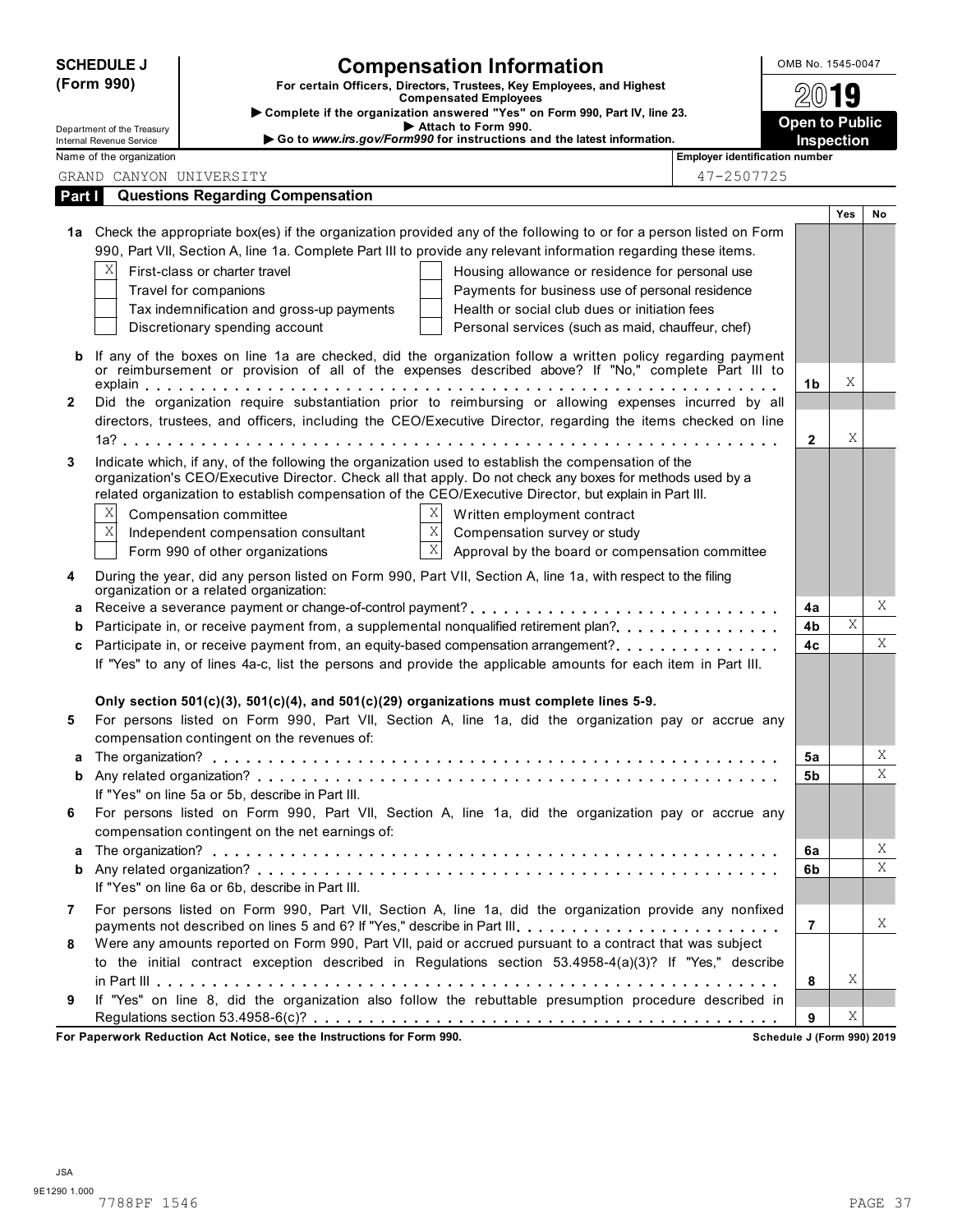| $\widehat{\equiv}$<br>≘∣<br>$\widehat{=}$<br>Ξ<br>€<br>$\frac{\text{BRIAN ROBERTS}}{\textit{s}^{\text{CAO/GENERAL COUNSEL/SECRETARY}}}$<br>(A) Name and Title<br>LER<br>RADDA<br>MUELI<br>$1$ NESIDENT<br>BRIAN<br>$\frac{\text{HENRY}}{\text{X}^{\text{PROVOST}}}$        | (B) Breakdown of W-2 and/or 1099-MISC compensation            |                                         |                                           |                                                                             | taxable                                                               |                                                                                                                                      |                                                                                |
|----------------------------------------------------------------------------------------------------------------------------------------------------------------------------------------------------------------------------------------------------------------------------|---------------------------------------------------------------|-----------------------------------------|-------------------------------------------|-----------------------------------------------------------------------------|-----------------------------------------------------------------------|--------------------------------------------------------------------------------------------------------------------------------------|--------------------------------------------------------------------------------|
|                                                                                                                                                                                                                                                                            | (i) Base<br>compensation                                      | (iii) Bonus & incentive<br>compensation | (iii) Other<br>reportable<br>compensation | (C) Retirement and<br>other deferred<br>compensation                        | (D) Nontaxal<br>benefits                                              | (E) Total of columns<br>(B)(i)-(D)                                                                                                   | (F) Compensation<br>in column (B) reported<br>as deferred on prior<br>Form 990 |
|                                                                                                                                                                                                                                                                            | $\frac{321,000}{0}$                                           | $\frac{410,835}{0}$                     | $\frac{4,130}{0}$ .                       | $\circ$ $\circ$                                                             | $\circ$ $\circ$<br>∣ഥ∩<br>$\sim$                                      | n 0<br>$\overline{21}$<br>$ \frac{36}{ } $<br>lr-                                                                                    | $\circ$ $\circ$                                                                |
|                                                                                                                                                                                                                                                                            | 323,523.                                                      | $\bullet$<br>114,567                    | 2,772.                                    | 400.<br>$\frac{133}{1}$                                                     | $\circ$<br>4<br>4<br>$\overline{5}$                                   | $\frac{8}{2}$<br>$\overline{\phantom{0}}$<br>$\circ$<br>$\infty$<br>$\sqrt{2}$                                                       | $\circ$                                                                        |
|                                                                                                                                                                                                                                                                            | $ \cdot $                                                     | $\overline{\circ}$                      | $\circ$                                   | $\circ$                                                                     | $\circ$                                                               | $\circ$                                                                                                                              | $ \dot{\circ} $                                                                |
| ε                                                                                                                                                                                                                                                                          | 351,703.<br>$\circ$                                           | 186,172.<br>$\circ$                     | 630.<br>$\circ$                           | 60,000.<br>$\circ$                                                          | $\frac{8}{8}$<br>$\circ$<br>$\circ$<br>$\dot{\circ}$                  | $\dot{\mathcal{S}}$<br>$\circ$<br>ഥ)<br>$\overline{\phantom{a}}$<br>$\infty$<br>$\overline{\phantom{0}}$<br>$\circ$                  | $ \dot{\circ} $                                                                |
| $\widehat{\equiv}$<br>$\begin{array}{lll} {\rm J} {\rm U}{\rm N} {\rm E}{\rm T}{\rm T}{\rm E} & {\rm W}{\rm E}{\rm S}{\rm T} & \\ {\rm W} & {\rm B}{\rm U}{\rm S} {\rm T}{\rm N} & {\rm J} {\rm T} {\rm R} {\rm E}{\rm A}{\rm S} {\rm U}{\rm R}{\rm E}{\rm R} \end{array}$ | 718.<br>145,                                                  | 976.<br>23,                             | 526.                                      | 175,000.                                                                    | $\frac{6}{9}$<br>$ \infty $<br>$\frac{1}{2}$                          | 089.<br>ത<br>∣ഗ<br>$\infty$                                                                                                          | $ \dot{\circ} $                                                                |
| $\widehat{\equiv}$                                                                                                                                                                                                                                                         | $\overline{\circ}$                                            | $\circ$                                 | $\circ$                                   | $\circ$                                                                     | $\circ$                                                               | $\dot{\circ}$                                                                                                                        | $\dot{\circ}$                                                                  |
| $\mathrel{\widehat{=}}$<br>COACH<br>DAN MAJERLE<br>5 <sup>HEAD BASKETBALL (</sup>                                                                                                                                                                                          | 1,800,220.<br>$\circ$                                         | $\frac{1}{7,500}$ .<br>$\circ$          | $\circ$<br>$\circ$                        | $\circ$<br>$\circ$                                                          | 431<br>$\circ$<br>$\dot{\circ}$                                       | $\frac{1}{51}$ .<br>$\circ$<br>$\overline{\phantom{0}}$<br>$\overline{\phantom{a}}$<br>824<br>$\ddot{\phantom{1}}$<br>$\overline{a}$ | $ \dot{\circ} $                                                                |
| $\widehat{\equiv}$<br>ANDREW STANKIEWICZ                                                                                                                                                                                                                                   | 264,137.                                                      | $\circ$                                 | $\circ$                                   | $\circ$                                                                     | 506<br>$\dot{\circ}$                                                  | $\dot{\infty}$<br>64<br>$\overline{80}$<br>$\mathcal{Q}$                                                                             |                                                                                |
| ∣∋ ⊜∣<br>BASEBALL COACH<br>BASEBALL COACH                                                                                                                                                                                                                                  | $\circ$                                                       | $\circ$                                 | $\mid \! \circ \!$                        | $\mid \! \circ \! \mid$                                                     | $\circ$                                                               | $\circ$                                                                                                                              |                                                                                |
| $\epsilon$ and<br>JENNIFER LECH<br>F <sup>VP</sup> ACADEMIC AFFIARS                                                                                                                                                                                                        | 303.<br>$\circ$<br>204,                                       | 284<br>$\circ$<br>57,                   | ○<br>202                                  | 75,000.<br> ○<br>$\overline{\phantom{0}}$                                   | 444<br>$\circ$<br>$\sim$                                              | $\frac{3}{3}$<br>$\circ$<br>$\sim$<br>$\overline{\phantom{a}}$<br>$\sqrt{2}$<br>lu)<br>$\overline{4}$                                |                                                                                |
| $\widehat{=}$<br>LINDERSON<br><b>CHRISTINE</b>                                                                                                                                                                                                                             | $\frac{1}{743}$<br>$\frac{1}{98}$<br>$\overline{\phantom{0}}$ | 827<br>$\frac{1}{5}$<br>$\overline{4}$  | $\frac{2}{3}$<br>$\frac{1}{\infty}$       | $\frac{1}{\sqrt{2}}$<br>$\overline{\frac{30}{}}$<br>$\overline{\mathsf{N}}$ | $\overline{\mathsf{N}}$<br>$\circ$<br>$\overline{4}$<br>$\frac{1}{6}$ | $\sqrt{304}$<br> ო<br>$\infty$<br>$\overline{4}$                                                                                     |                                                                                |
| ≘∣                                                                                                                                                                                                                                                                         | 752.<br>$\circ$<br>$\frac{15}{315}$                           | $\circ$<br>$\overline{z}$               | $\circ$                                   | 000                                                                         | $\circ$<br>$\infty$<br>$\circ$<br>$  \dot{\circ}$                     | $\circ$<br>$\overline{4}$<br> ○<br>$\ddot{\circ}$<br>$\sim$<br>lm.                                                                   |                                                                                |
| ≘∣<br>$\mathrel{\widehat{=}}$<br>MARVIN MENZIES<br>ASSOC. HEAD BASKETBALL COACH                                                                                                                                                                                            | $\circ$                                                       | $ m $ O                                 | $  \circ   \circ$                         |                                                                             | $\circ$<br>⊣∣                                                         | $ \cdot $                                                                                                                            |                                                                                |
| $\widehat{\equiv}$<br>$\mathrel{\widehat{=}}$                                                                                                                                                                                                                              |                                                               |                                         |                                           |                                                                             |                                                                       |                                                                                                                                      |                                                                                |
| $\widehat{\cdot}$                                                                                                                                                                                                                                                          |                                                               |                                         |                                           |                                                                             |                                                                       |                                                                                                                                      |                                                                                |
| $\widehat{\equiv}$                                                                                                                                                                                                                                                         |                                                               |                                         |                                           |                                                                             |                                                                       |                                                                                                                                      |                                                                                |
| $\widehat{\equiv}$<br>Ξ                                                                                                                                                                                                                                                    |                                                               |                                         |                                           |                                                                             |                                                                       |                                                                                                                                      |                                                                                |
| $\widehat{=}$                                                                                                                                                                                                                                                              |                                                               |                                         |                                           |                                                                             |                                                                       |                                                                                                                                      |                                                                                |
| ≘∣                                                                                                                                                                                                                                                                         |                                                               |                                         |                                           |                                                                             |                                                                       |                                                                                                                                      |                                                                                |
|                                                                                                                                                                                                                                                                            |                                                               |                                         |                                           |                                                                             |                                                                       |                                                                                                                                      |                                                                                |
|                                                                                                                                                                                                                                                                            |                                                               |                                         |                                           |                                                                             |                                                                       |                                                                                                                                      |                                                                                |
|                                                                                                                                                                                                                                                                            |                                                               |                                         |                                           |                                                                             |                                                                       |                                                                                                                                      |                                                                                |
| $ \boldsymbol{\varepsilon} $ e e $ \boldsymbol{\varepsilon} $                                                                                                                                                                                                              |                                                               |                                         |                                           |                                                                             |                                                                       |                                                                                                                                      |                                                                                |

Page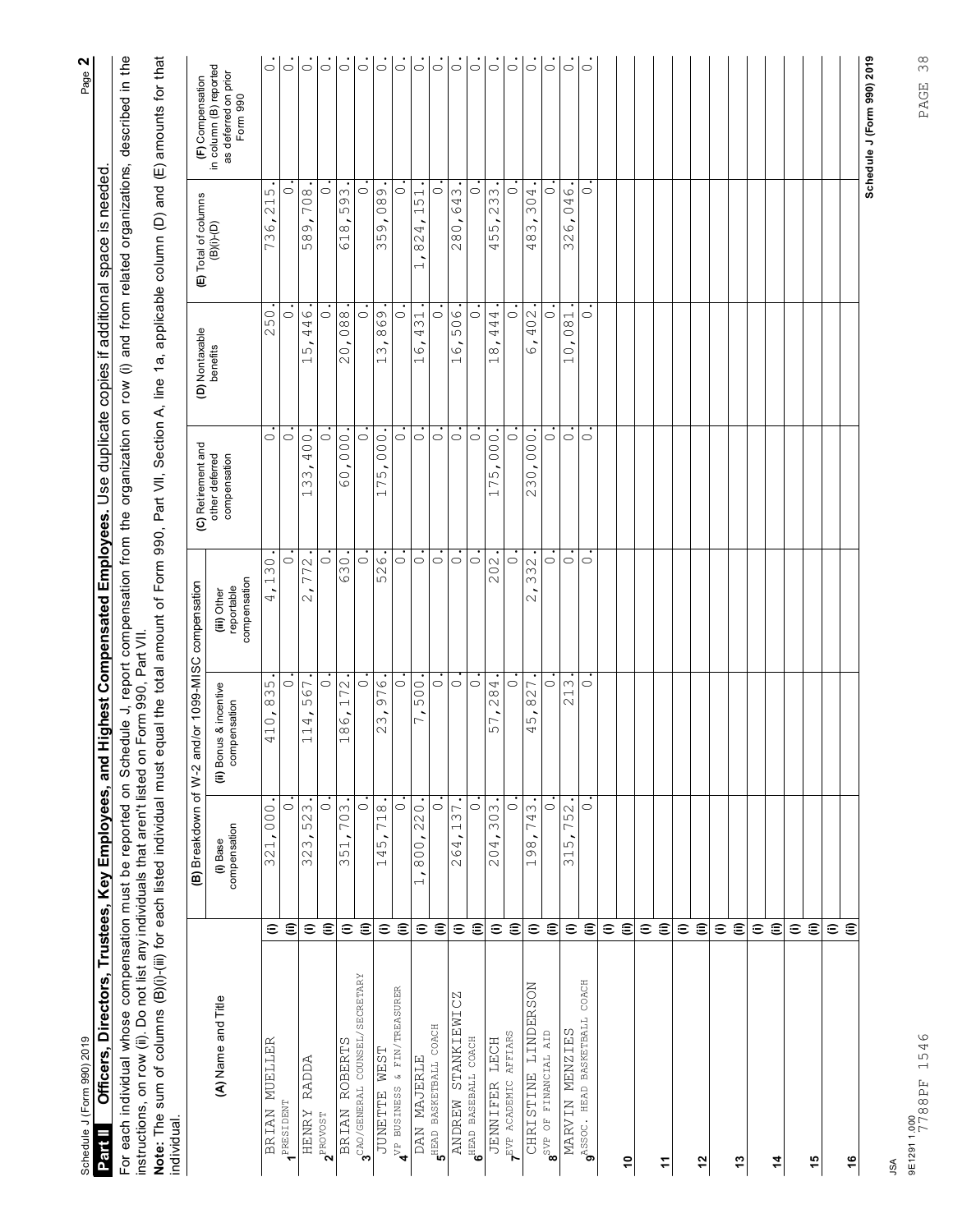| schedule J (Form 990) 2019<br><mark>Part III Supplemental Information</mark><br>for any additional information, explanation, or descriptions required for Part I, lines 1a, 1b, 3, 4a, 4b, 4c, 5a, 5b, 6a, 6b, 7,<br>for any additional informatio<br><b>NITH</b><br>AND BE<br>$\mathfrak S$<br>DEFERRED COMPENSATION)<br>$\Xi$<br>INITIAL<br>FOLLOWING GUU EMPLOYEES ARE UNDER THEIR INITIAL EMPLOYMENT CONTRACTS<br>TRAVEL FIRST-CLASS<br>RECORDED<br>CONSIDERED NECESSARY<br><b>DEFERRED</b><br>INELIGIBLE<br>457 (F)<br>THE<br>SUBJECT TO THE<br>CONTRACT EXCEPTION UNDER REGULATIONS SECTION 52.4958-4(A)(3).<br>SECTION<br><b>AMOUNTS</b><br>SUPPLEMENTAL<br>REPRESENT DEFERRED COMPENSATION AWARDS UNDER THIS PLAN.<br>$\mathbb A\mathbb N$<br>$\mathbb{E}$<br>$\overline{C}$<br>THE<br>KAN OYEES OF GOU MAY<br>(I.E. RETIREMENT AND OTHER<br><b>PLAN</b><br>PROVISIONS<br>GCU HAS CERTAIN EMPLOYMENT CONTRACTS WHICH ARE<br>409A.<br>THESE ARE<br>A NONQUALIFIED<br>THIS<br>SECTION<br>THAT<br>THE<br>DICTATES.<br>INTENDED<br>PLAN UNDER<br>CODE<br>OR CHARTER TRAVEL:<br><b>OTHER</b><br>ADOPTED<br>COMPLIANCE WITH<br>1A<br>4B<br>JULY 1, 2018:<br>$\infty$<br>NEED<br>ΓS<br>LINE<br>LINE<br>LINE<br>CERTAIN EXECUTIVES AND<br>COMPENSATION<br>$\mathbb{H}$<br>$\overline{L}$<br>HAS<br><b>USINESS</b><br>PART I,<br>PART I,<br>$\vec{H}$<br>PART<br>PLAN.<br>ENSES.<br><b>ORGANIZATION</b><br>PART<br>$\overline{C}$<br>GCU EFFECTIVE<br>AS B<br><b>EXP</b><br>COMPENSATION<br>$\Xi$<br>FIRST-CLASS<br>$\vec{D}$<br>$\overline{D}$<br>SCHEDULE J,<br>COLUMN (C)<br>OPERATED<br>SCHEDULE<br><b>DEFERRED</b><br>SCHEDULE<br><b>BUSINESS</b><br>CHARTER<br>THE<br>ASL | Page $3$                                        |
|--------------------------------------------------------------------------------------------------------------------------------------------------------------------------------------------------------------------------------------------------------------------------------------------------------------------------------------------------------------------------------------------------------------------------------------------------------------------------------------------------------------------------------------------------------------------------------------------------------------------------------------------------------------------------------------------------------------------------------------------------------------------------------------------------------------------------------------------------------------------------------------------------------------------------------------------------------------------------------------------------------------------------------------------------------------------------------------------------------------------------------------------------------------------------------------------------------------------------------------------------------------------------------------------------------------------------------------------------------------------------------------------------------------------------------------------------------------------------------------------------------------------------------------------------------------------------------------------------------------------------------------------------------------------------------|-------------------------------------------------|
|                                                                                                                                                                                                                                                                                                                                                                                                                                                                                                                                                                                                                                                                                                                                                                                                                                                                                                                                                                                                                                                                                                                                                                                                                                                                                                                                                                                                                                                                                                                                                                                                                                                                                | and 8, and for Part II. Also complete this part |
|                                                                                                                                                                                                                                                                                                                                                                                                                                                                                                                                                                                                                                                                                                                                                                                                                                                                                                                                                                                                                                                                                                                                                                                                                                                                                                                                                                                                                                                                                                                                                                                                                                                                                |                                                 |
|                                                                                                                                                                                                                                                                                                                                                                                                                                                                                                                                                                                                                                                                                                                                                                                                                                                                                                                                                                                                                                                                                                                                                                                                                                                                                                                                                                                                                                                                                                                                                                                                                                                                                |                                                 |
|                                                                                                                                                                                                                                                                                                                                                                                                                                                                                                                                                                                                                                                                                                                                                                                                                                                                                                                                                                                                                                                                                                                                                                                                                                                                                                                                                                                                                                                                                                                                                                                                                                                                                |                                                 |
|                                                                                                                                                                                                                                                                                                                                                                                                                                                                                                                                                                                                                                                                                                                                                                                                                                                                                                                                                                                                                                                                                                                                                                                                                                                                                                                                                                                                                                                                                                                                                                                                                                                                                |                                                 |
|                                                                                                                                                                                                                                                                                                                                                                                                                                                                                                                                                                                                                                                                                                                                                                                                                                                                                                                                                                                                                                                                                                                                                                                                                                                                                                                                                                                                                                                                                                                                                                                                                                                                                |                                                 |
|                                                                                                                                                                                                                                                                                                                                                                                                                                                                                                                                                                                                                                                                                                                                                                                                                                                                                                                                                                                                                                                                                                                                                                                                                                                                                                                                                                                                                                                                                                                                                                                                                                                                                |                                                 |
|                                                                                                                                                                                                                                                                                                                                                                                                                                                                                                                                                                                                                                                                                                                                                                                                                                                                                                                                                                                                                                                                                                                                                                                                                                                                                                                                                                                                                                                                                                                                                                                                                                                                                |                                                 |
|                                                                                                                                                                                                                                                                                                                                                                                                                                                                                                                                                                                                                                                                                                                                                                                                                                                                                                                                                                                                                                                                                                                                                                                                                                                                                                                                                                                                                                                                                                                                                                                                                                                                                |                                                 |
|                                                                                                                                                                                                                                                                                                                                                                                                                                                                                                                                                                                                                                                                                                                                                                                                                                                                                                                                                                                                                                                                                                                                                                                                                                                                                                                                                                                                                                                                                                                                                                                                                                                                                |                                                 |
|                                                                                                                                                                                                                                                                                                                                                                                                                                                                                                                                                                                                                                                                                                                                                                                                                                                                                                                                                                                                                                                                                                                                                                                                                                                                                                                                                                                                                                                                                                                                                                                                                                                                                |                                                 |
|                                                                                                                                                                                                                                                                                                                                                                                                                                                                                                                                                                                                                                                                                                                                                                                                                                                                                                                                                                                                                                                                                                                                                                                                                                                                                                                                                                                                                                                                                                                                                                                                                                                                                |                                                 |
|                                                                                                                                                                                                                                                                                                                                                                                                                                                                                                                                                                                                                                                                                                                                                                                                                                                                                                                                                                                                                                                                                                                                                                                                                                                                                                                                                                                                                                                                                                                                                                                                                                                                                |                                                 |
|                                                                                                                                                                                                                                                                                                                                                                                                                                                                                                                                                                                                                                                                                                                                                                                                                                                                                                                                                                                                                                                                                                                                                                                                                                                                                                                                                                                                                                                                                                                                                                                                                                                                                |                                                 |
|                                                                                                                                                                                                                                                                                                                                                                                                                                                                                                                                                                                                                                                                                                                                                                                                                                                                                                                                                                                                                                                                                                                                                                                                                                                                                                                                                                                                                                                                                                                                                                                                                                                                                |                                                 |
|                                                                                                                                                                                                                                                                                                                                                                                                                                                                                                                                                                                                                                                                                                                                                                                                                                                                                                                                                                                                                                                                                                                                                                                                                                                                                                                                                                                                                                                                                                                                                                                                                                                                                |                                                 |
|                                                                                                                                                                                                                                                                                                                                                                                                                                                                                                                                                                                                                                                                                                                                                                                                                                                                                                                                                                                                                                                                                                                                                                                                                                                                                                                                                                                                                                                                                                                                                                                                                                                                                |                                                 |
|                                                                                                                                                                                                                                                                                                                                                                                                                                                                                                                                                                                                                                                                                                                                                                                                                                                                                                                                                                                                                                                                                                                                                                                                                                                                                                                                                                                                                                                                                                                                                                                                                                                                                |                                                 |
|                                                                                                                                                                                                                                                                                                                                                                                                                                                                                                                                                                                                                                                                                                                                                                                                                                                                                                                                                                                                                                                                                                                                                                                                                                                                                                                                                                                                                                                                                                                                                                                                                                                                                | Schedule J (Form 990) 2019                      |
| PAGE<br>9E15051.000<br>7788PF 1546                                                                                                                                                                                                                                                                                                                                                                                                                                                                                                                                                                                                                                                                                                                                                                                                                                                                                                                                                                                                                                                                                                                                                                                                                                                                                                                                                                                                                                                                                                                                                                                                                                             | $\frac{1}{3}$                                   |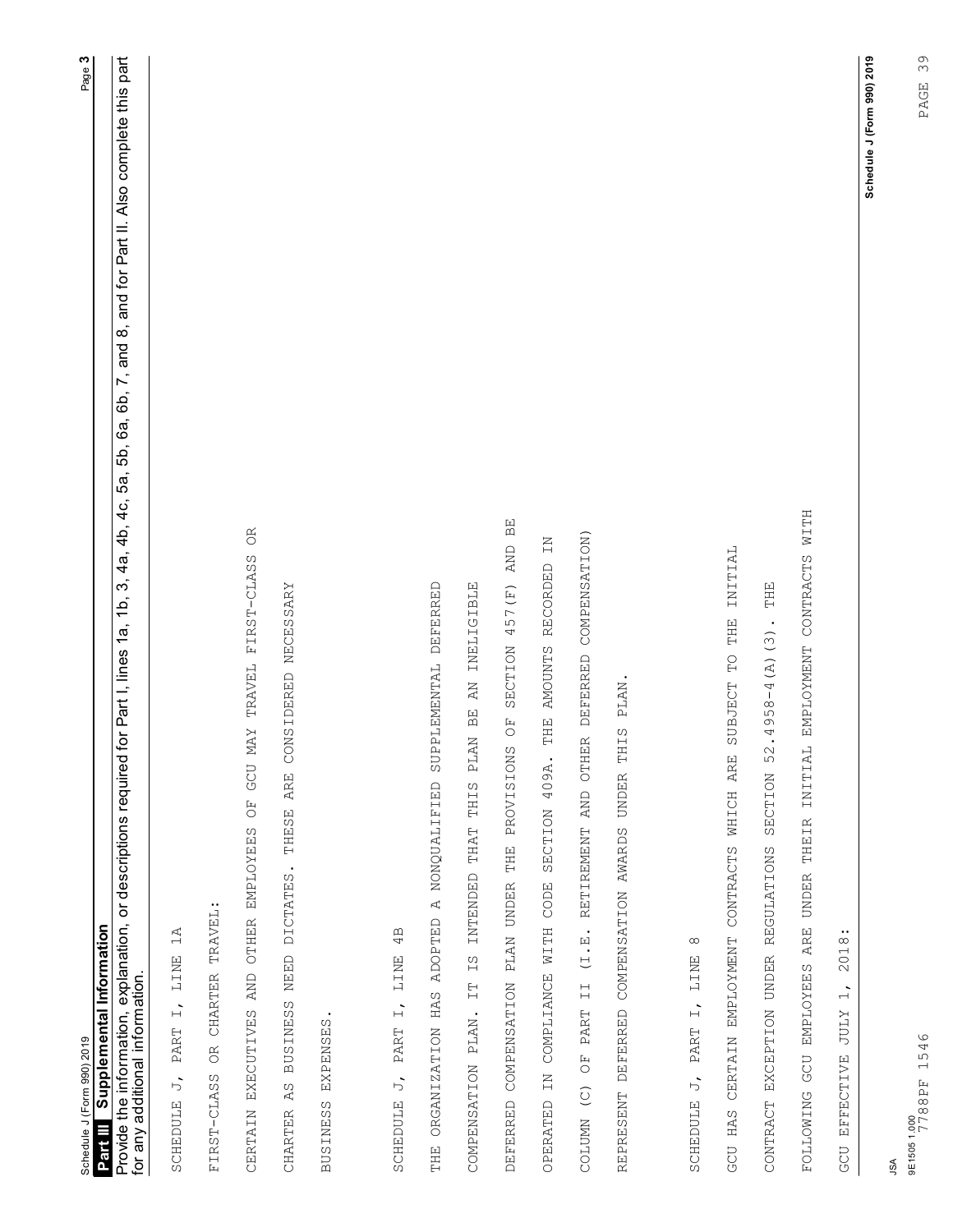| schedule J (Form 990) 2019<br>Provide the information, explanation, or descriptions required for Part I, lines 1a, 1b, 3, 4a, 4b, 4c, 5a, 5b, 6a, 6b, 7, and 8, and for Part II. Also complete this part<br>for any additional infor |                            |
|--------------------------------------------------------------------------------------------------------------------------------------------------------------------------------------------------------------------------------------|----------------------------|
| BRIAN MUELLER                                                                                                                                                                                                                        |                            |
|                                                                                                                                                                                                                                      | Schedule J (Form 990) 2019 |
| 9E15051.000<br>7788PF 1546                                                                                                                                                                                                           | PAGE 40                    |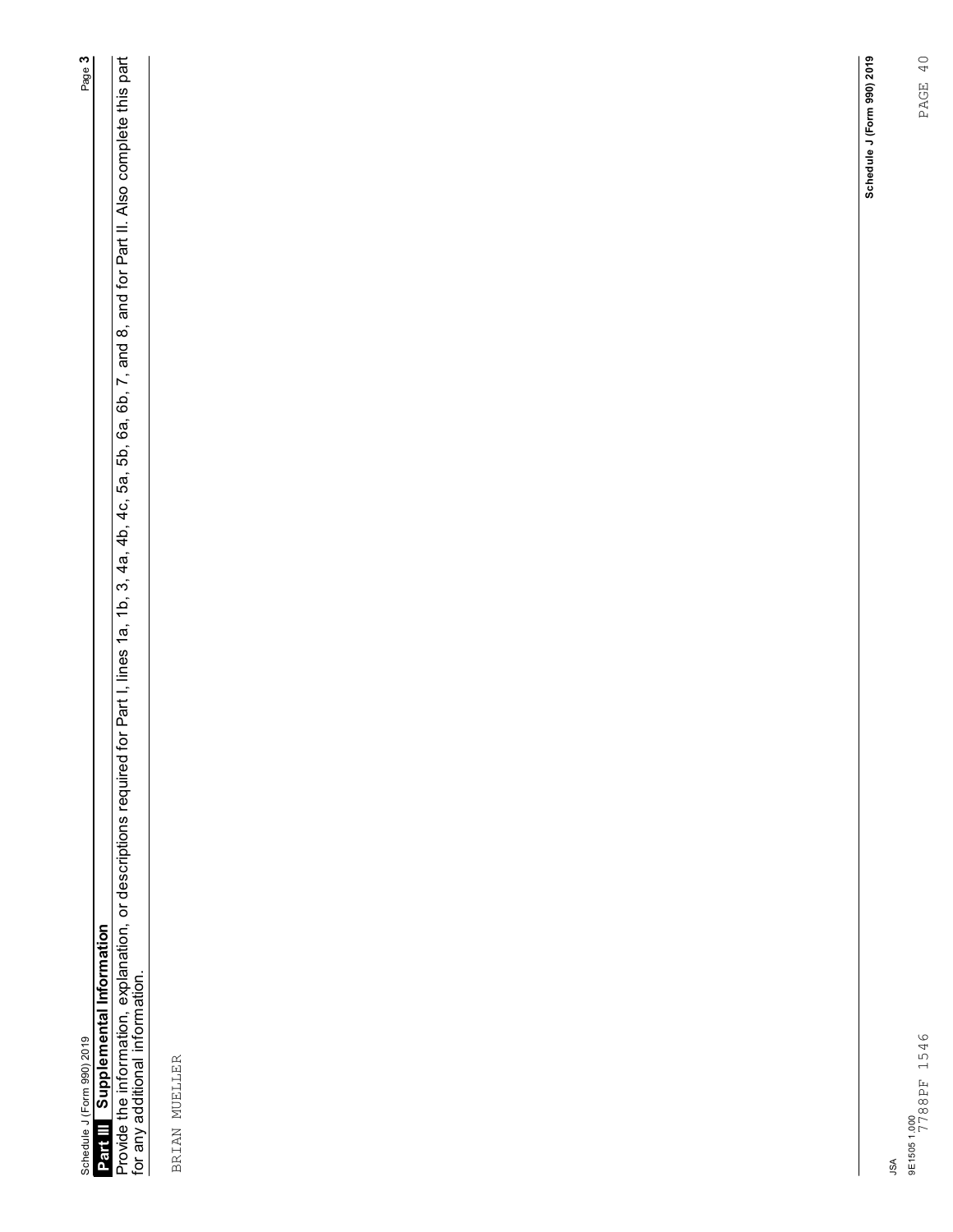| Department of the Treasury<br>Internal Revenue Service |                                                                                                                                          |                                       |                                                              |                            | 28b, or 28c, or Form 990-EZ, Part V, line 38a or 40b.<br>Attach to Form 990 or Form 990-EZ. | Go to www.irs.gov/Form990 for instructions and the latest information.                                                |                                       |     | <b>Open To Public</b><br>Inspection | 19                        |                          |
|--------------------------------------------------------|------------------------------------------------------------------------------------------------------------------------------------------|---------------------------------------|--------------------------------------------------------------|----------------------------|---------------------------------------------------------------------------------------------|-----------------------------------------------------------------------------------------------------------------------|---------------------------------------|-----|-------------------------------------|---------------------------|--------------------------|
| Name of the organization                               |                                                                                                                                          |                                       |                                                              |                            |                                                                                             |                                                                                                                       | <b>Employer identification number</b> |     |                                     |                           |                          |
| Part I                                                 | GRAND CANYON UNIVERSITY                                                                                                                  |                                       |                                                              |                            |                                                                                             | Excess Benefit Transactions (section $501(c)(3)$ , section $501(c)(4)$ , and $501(c)(29)$ organizations only).        | 47-2507725                            |     |                                     |                           |                          |
|                                                        |                                                                                                                                          |                                       |                                                              |                            |                                                                                             | Complete if the organization answered "Yes" on Form 990, Part IV, line 25a or 25b, or Form 990-EZ, Part V, line 40b.  |                                       |     |                                     |                           |                          |
| -1                                                     | (a) Name of disqualified person                                                                                                          |                                       |                                                              | organization               | (b) Relationship between disqualified person and                                            |                                                                                                                       | (c) Description of transaction        |     |                                     |                           | (d) Corrected?<br>Yes No |
| (1)                                                    |                                                                                                                                          |                                       |                                                              |                            |                                                                                             |                                                                                                                       |                                       |     |                                     |                           |                          |
| (2)                                                    |                                                                                                                                          |                                       |                                                              |                            |                                                                                             |                                                                                                                       |                                       |     |                                     |                           |                          |
| (3)<br>(4)                                             |                                                                                                                                          |                                       |                                                              |                            |                                                                                             |                                                                                                                       |                                       |     |                                     |                           |                          |
| (5)                                                    |                                                                                                                                          |                                       |                                                              |                            |                                                                                             |                                                                                                                       |                                       |     |                                     |                           |                          |
| (6)                                                    |                                                                                                                                          |                                       |                                                              |                            |                                                                                             | 2 Enter the amount of tax incurred by the organization managers or disqualified persons during the year               |                                       |     |                                     |                           |                          |
|                                                        |                                                                                                                                          |                                       |                                                              |                            |                                                                                             |                                                                                                                       |                                       |     |                                     |                           |                          |
| 3                                                      |                                                                                                                                          |                                       |                                                              |                            |                                                                                             | Enter the amount of tax, if any, on line 2, above, reimbursed by the organization. $\blacktriangleright \$            |                                       |     |                                     |                           |                          |
| Part II                                                | Loans to and/or From Interested Persons.                                                                                                 |                                       |                                                              |                            |                                                                                             |                                                                                                                       |                                       |     |                                     |                           |                          |
|                                                        |                                                                                                                                          |                                       |                                                              |                            |                                                                                             | Complete if the organization answered "Yes" on Form 990-EZ, Part V, line 38a or Form 990, Part IV, line 26; or if the |                                       |     |                                     |                           |                          |
|                                                        | organization reported an amount on Form 990, Part X, line 5, 6, or 22.                                                                   |                                       |                                                              |                            |                                                                                             |                                                                                                                       |                                       |     |                                     |                           |                          |
|                                                        | (a) Name of interested person                                                                                                            | (b) Relationship<br>with organization | (c) Purpose of<br>loan                                       | (d) Loan to or<br>from the | (e) Original<br>principal amount                                                            | (f) Balance due                                                                                                       | $ $ (g) In default? (h) Approved      |     | by board or                         | (i) Written<br>agreement? |                          |
|                                                        |                                                                                                                                          |                                       |                                                              | organization?              |                                                                                             |                                                                                                                       |                                       |     | committee?                          |                           |                          |
|                                                        |                                                                                                                                          |                                       |                                                              | To From                    |                                                                                             |                                                                                                                       | Yes<br>No                             | Yes | No                                  | Yes                       | No                       |
| (1)<br>(2)                                             |                                                                                                                                          |                                       |                                                              |                            |                                                                                             |                                                                                                                       |                                       |     |                                     |                           |                          |
| (3)                                                    |                                                                                                                                          |                                       |                                                              |                            |                                                                                             |                                                                                                                       |                                       |     |                                     |                           |                          |
| (4)<br>(5)                                             |                                                                                                                                          |                                       |                                                              |                            |                                                                                             |                                                                                                                       |                                       |     |                                     |                           |                          |
| (6)                                                    |                                                                                                                                          |                                       |                                                              |                            |                                                                                             |                                                                                                                       |                                       |     |                                     |                           |                          |
| (7)                                                    |                                                                                                                                          |                                       |                                                              |                            |                                                                                             |                                                                                                                       |                                       |     |                                     |                           |                          |
| (8)<br>(9)                                             |                                                                                                                                          |                                       |                                                              |                            |                                                                                             |                                                                                                                       |                                       |     |                                     |                           |                          |
| (10)                                                   |                                                                                                                                          |                                       |                                                              |                            |                                                                                             |                                                                                                                       |                                       |     |                                     |                           |                          |
| Total                                                  |                                                                                                                                          |                                       |                                                              |                            |                                                                                             |                                                                                                                       |                                       |     |                                     |                           |                          |
| Part III                                               | <b>Grants or Assistance Benefiting Interested Persons.</b><br>Complete if the organization answered "Yes" on Form 990, Part IV, line 27. |                                       |                                                              |                            |                                                                                             |                                                                                                                       |                                       |     |                                     |                           |                          |
|                                                        | (a) Name of interested person                                                                                                            |                                       | (b) Relationship between interested (c) Amount of assistance |                            |                                                                                             | (d) Type of assistance                                                                                                |                                       |     | (e) Purpose of assistance           |                           |                          |
|                                                        |                                                                                                                                          |                                       | person and the organization                                  |                            |                                                                                             |                                                                                                                       |                                       |     |                                     |                           |                          |
|                                                        |                                                                                                                                          |                                       |                                                              |                            |                                                                                             |                                                                                                                       |                                       |     |                                     |                           |                          |
| (1)                                                    |                                                                                                                                          |                                       |                                                              |                            |                                                                                             |                                                                                                                       |                                       |     |                                     |                           |                          |
| (2)                                                    |                                                                                                                                          |                                       |                                                              |                            |                                                                                             |                                                                                                                       |                                       |     |                                     |                           |                          |
| (3)<br>(4)                                             |                                                                                                                                          |                                       |                                                              |                            |                                                                                             |                                                                                                                       |                                       |     |                                     |                           |                          |
| (5)                                                    |                                                                                                                                          |                                       |                                                              |                            |                                                                                             |                                                                                                                       |                                       |     |                                     |                           |                          |
| (6)<br>(7)                                             |                                                                                                                                          |                                       |                                                              |                            |                                                                                             |                                                                                                                       |                                       |     |                                     |                           |                          |
| (8)                                                    |                                                                                                                                          |                                       |                                                              |                            |                                                                                             |                                                                                                                       |                                       |     |                                     |                           |                          |
| (9)<br>(10)                                            |                                                                                                                                          |                                       |                                                              |                            |                                                                                             |                                                                                                                       |                                       |     |                                     |                           |                          |
|                                                        |                                                                                                                                          |                                       |                                                              |                            |                                                                                             |                                                                                                                       |                                       |     |                                     |                           |                          |
|                                                        |                                                                                                                                          |                                       |                                                              |                            |                                                                                             |                                                                                                                       |                                       |     |                                     |                           |                          |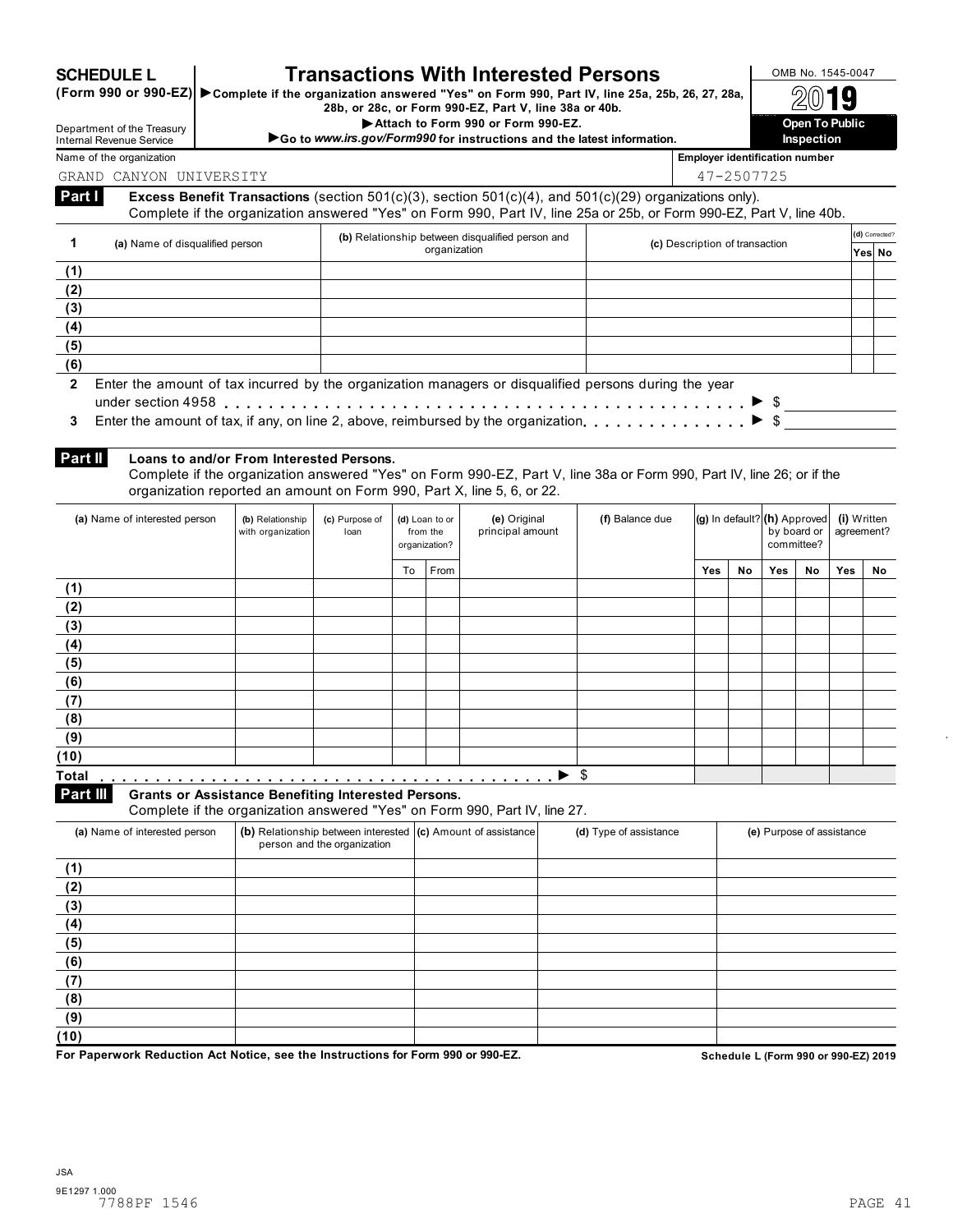| Schedule L (Form 990 or 990-EZ) 2019                             |                                                                                          |                              |                                                                    |                             | Page 2                     |
|------------------------------------------------------------------|------------------------------------------------------------------------------------------|------------------------------|--------------------------------------------------------------------|-----------------------------|----------------------------|
| Part IV Business Transactions Involving Interested Persons.      |                                                                                          |                              |                                                                    |                             |                            |
|                                                                  | Complete if the organization answered "Yes" on Form 990, Part IV, line 28a, 28b, or 28c. |                              |                                                                    |                             |                            |
| (a) Name of interested person                                    | (b) Relationship between<br>interested person and the                                    | (c) Amount of<br>transaction | (d) Description of transaction                                     | (e) Sharing of<br>revenues? | organization's             |
|                                                                  |                                                                                          |                              |                                                                    |                             |                            |
|                                                                  | organization                                                                             |                              |                                                                    |                             |                            |
|                                                                  |                                                                                          |                              |                                                                    | <b>Yes</b>                  | No                         |
|                                                                  | SON OF PRES. B. MUELLER                                                                  |                              | 146,470. EMPLOYEE COMPENSATION                                     |                             | $\mathbf X$                |
| (1) JESSE MUELLER<br>(2) MARK MUELLER<br>SUBSTANTIAL CONTRIBUTOR | SON OF PRES. B. MUELLER<br>SUBSTANTIAL CONTRIBUTOR                                       |                              | 69,682. EMPLOYEE COMPENSATION<br>65,803,044. CONSTRUCTION SERVICES |                             | $\mathbf X$<br>$\mathbf X$ |
|                                                                  |                                                                                          |                              |                                                                    |                             |                            |
|                                                                  |                                                                                          |                              |                                                                    |                             |                            |
|                                                                  |                                                                                          |                              |                                                                    |                             |                            |
|                                                                  |                                                                                          |                              |                                                                    |                             |                            |
| (3)<br>(4)<br>(5)<br>(6)<br>(7)<br>(8)                           |                                                                                          |                              |                                                                    |                             |                            |
|                                                                  |                                                                                          |                              |                                                                    |                             |                            |
| (9)<br>$(10)$<br>Part V                                          |                                                                                          |                              |                                                                    |                             |                            |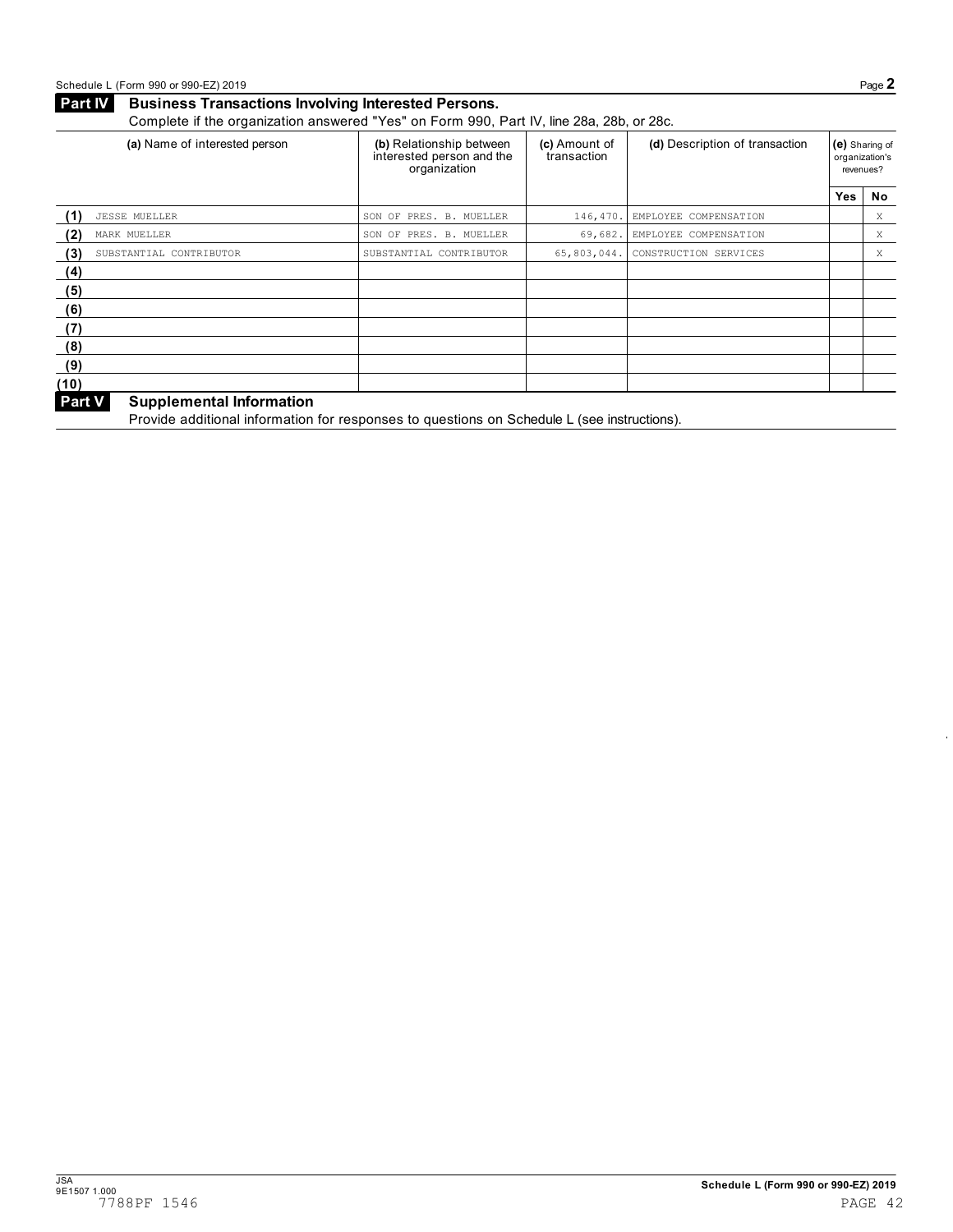| つにハワワつに |  |
|---------|--|

| <b>Internal Revenue Service</b><br>Go to www.irs.gov/Form990 for instructions and the latest information.<br>Inspection<br><b>Employer identification number</b><br>Name of the organization<br>47-2507725<br>GRAND CANYON UNIVERSITY<br><b>Types of Property</b><br>Part I<br>(c)<br>(d)<br>(a)<br>(b)<br>Noncash contribution<br>Check if<br>Number of contributions or<br>Method of determining<br>amounts reported on<br>noncash contribution amounts<br>items contributed<br>applicable<br>Form 990, Part VIII, line 1g<br>Art - Works of art<br>Art - Historical treasures<br>Art - Fractional interests<br>3<br>Books and publications<br>4<br>Clothing and household<br>5<br>goods $\ldots$ $\ldots$ $\ldots$ $\ldots$ $\ldots$ $\ldots$<br>6 Cars and other vehicles.<br>Boats and planes<br>7<br>Intellectual property $\ldots \ldots$ .<br>8<br>X<br>1.<br>5,295. TRADE CONFIRMATION<br>Securities - Publicly traded<br>9<br>Securities - Closely held stock<br>10<br>11 Securities - Partnership, LLC,<br>or trust interests<br>12 Securities - Miscellaneous<br>Qualified conservation<br>13<br>contribution - Historic<br>structures<br>14 Qualified conservation<br>Real estate - Residential<br>15<br>Real estate - Commercial<br>16<br>Real estate - Other<br>17<br>18<br>Collectibles<br>Food inventory<br>19<br>Drugs and medical supplies<br>20<br>Taxidermy<br>21<br>Historical artifacts.<br>22<br>Scientific specimens<br>23<br>Archeological artifacts<br>24<br>8.<br>132,249.<br>Other $\blacktriangleright$ ( $\triangle$ TCH 1<br>25<br>Other $\blacktriangleright$ ( $\_\_\_\_\_\_\_\_$ )<br>26<br>28<br>Other $\blacktriangleright$ (<br>Number of Forms 8283 received by the organization during the tax year for contributions for<br>29<br>which the organization completed Form 8283, Part IV, Donee Acknowledgement 29 |               |
|----------------------------------------------------------------------------------------------------------------------------------------------------------------------------------------------------------------------------------------------------------------------------------------------------------------------------------------------------------------------------------------------------------------------------------------------------------------------------------------------------------------------------------------------------------------------------------------------------------------------------------------------------------------------------------------------------------------------------------------------------------------------------------------------------------------------------------------------------------------------------------------------------------------------------------------------------------------------------------------------------------------------------------------------------------------------------------------------------------------------------------------------------------------------------------------------------------------------------------------------------------------------------------------------------------------------------------------------------------------------------------------------------------------------------------------------------------------------------------------------------------------------------------------------------------------------------------------------------------------------------------------------------------------------------------------------------------------------------------------------------------------------------------------------------------------------------------------------------------|---------------|
|                                                                                                                                                                                                                                                                                                                                                                                                                                                                                                                                                                                                                                                                                                                                                                                                                                                                                                                                                                                                                                                                                                                                                                                                                                                                                                                                                                                                                                                                                                                                                                                                                                                                                                                                                                                                                                                          |               |
|                                                                                                                                                                                                                                                                                                                                                                                                                                                                                                                                                                                                                                                                                                                                                                                                                                                                                                                                                                                                                                                                                                                                                                                                                                                                                                                                                                                                                                                                                                                                                                                                                                                                                                                                                                                                                                                          |               |
|                                                                                                                                                                                                                                                                                                                                                                                                                                                                                                                                                                                                                                                                                                                                                                                                                                                                                                                                                                                                                                                                                                                                                                                                                                                                                                                                                                                                                                                                                                                                                                                                                                                                                                                                                                                                                                                          |               |
|                                                                                                                                                                                                                                                                                                                                                                                                                                                                                                                                                                                                                                                                                                                                                                                                                                                                                                                                                                                                                                                                                                                                                                                                                                                                                                                                                                                                                                                                                                                                                                                                                                                                                                                                                                                                                                                          |               |
|                                                                                                                                                                                                                                                                                                                                                                                                                                                                                                                                                                                                                                                                                                                                                                                                                                                                                                                                                                                                                                                                                                                                                                                                                                                                                                                                                                                                                                                                                                                                                                                                                                                                                                                                                                                                                                                          |               |
|                                                                                                                                                                                                                                                                                                                                                                                                                                                                                                                                                                                                                                                                                                                                                                                                                                                                                                                                                                                                                                                                                                                                                                                                                                                                                                                                                                                                                                                                                                                                                                                                                                                                                                                                                                                                                                                          |               |
|                                                                                                                                                                                                                                                                                                                                                                                                                                                                                                                                                                                                                                                                                                                                                                                                                                                                                                                                                                                                                                                                                                                                                                                                                                                                                                                                                                                                                                                                                                                                                                                                                                                                                                                                                                                                                                                          |               |
|                                                                                                                                                                                                                                                                                                                                                                                                                                                                                                                                                                                                                                                                                                                                                                                                                                                                                                                                                                                                                                                                                                                                                                                                                                                                                                                                                                                                                                                                                                                                                                                                                                                                                                                                                                                                                                                          |               |
|                                                                                                                                                                                                                                                                                                                                                                                                                                                                                                                                                                                                                                                                                                                                                                                                                                                                                                                                                                                                                                                                                                                                                                                                                                                                                                                                                                                                                                                                                                                                                                                                                                                                                                                                                                                                                                                          |               |
|                                                                                                                                                                                                                                                                                                                                                                                                                                                                                                                                                                                                                                                                                                                                                                                                                                                                                                                                                                                                                                                                                                                                                                                                                                                                                                                                                                                                                                                                                                                                                                                                                                                                                                                                                                                                                                                          |               |
|                                                                                                                                                                                                                                                                                                                                                                                                                                                                                                                                                                                                                                                                                                                                                                                                                                                                                                                                                                                                                                                                                                                                                                                                                                                                                                                                                                                                                                                                                                                                                                                                                                                                                                                                                                                                                                                          |               |
|                                                                                                                                                                                                                                                                                                                                                                                                                                                                                                                                                                                                                                                                                                                                                                                                                                                                                                                                                                                                                                                                                                                                                                                                                                                                                                                                                                                                                                                                                                                                                                                                                                                                                                                                                                                                                                                          |               |
|                                                                                                                                                                                                                                                                                                                                                                                                                                                                                                                                                                                                                                                                                                                                                                                                                                                                                                                                                                                                                                                                                                                                                                                                                                                                                                                                                                                                                                                                                                                                                                                                                                                                                                                                                                                                                                                          |               |
|                                                                                                                                                                                                                                                                                                                                                                                                                                                                                                                                                                                                                                                                                                                                                                                                                                                                                                                                                                                                                                                                                                                                                                                                                                                                                                                                                                                                                                                                                                                                                                                                                                                                                                                                                                                                                                                          |               |
|                                                                                                                                                                                                                                                                                                                                                                                                                                                                                                                                                                                                                                                                                                                                                                                                                                                                                                                                                                                                                                                                                                                                                                                                                                                                                                                                                                                                                                                                                                                                                                                                                                                                                                                                                                                                                                                          |               |
|                                                                                                                                                                                                                                                                                                                                                                                                                                                                                                                                                                                                                                                                                                                                                                                                                                                                                                                                                                                                                                                                                                                                                                                                                                                                                                                                                                                                                                                                                                                                                                                                                                                                                                                                                                                                                                                          |               |
|                                                                                                                                                                                                                                                                                                                                                                                                                                                                                                                                                                                                                                                                                                                                                                                                                                                                                                                                                                                                                                                                                                                                                                                                                                                                                                                                                                                                                                                                                                                                                                                                                                                                                                                                                                                                                                                          |               |
|                                                                                                                                                                                                                                                                                                                                                                                                                                                                                                                                                                                                                                                                                                                                                                                                                                                                                                                                                                                                                                                                                                                                                                                                                                                                                                                                                                                                                                                                                                                                                                                                                                                                                                                                                                                                                                                          |               |
|                                                                                                                                                                                                                                                                                                                                                                                                                                                                                                                                                                                                                                                                                                                                                                                                                                                                                                                                                                                                                                                                                                                                                                                                                                                                                                                                                                                                                                                                                                                                                                                                                                                                                                                                                                                                                                                          |               |
|                                                                                                                                                                                                                                                                                                                                                                                                                                                                                                                                                                                                                                                                                                                                                                                                                                                                                                                                                                                                                                                                                                                                                                                                                                                                                                                                                                                                                                                                                                                                                                                                                                                                                                                                                                                                                                                          |               |
|                                                                                                                                                                                                                                                                                                                                                                                                                                                                                                                                                                                                                                                                                                                                                                                                                                                                                                                                                                                                                                                                                                                                                                                                                                                                                                                                                                                                                                                                                                                                                                                                                                                                                                                                                                                                                                                          |               |
|                                                                                                                                                                                                                                                                                                                                                                                                                                                                                                                                                                                                                                                                                                                                                                                                                                                                                                                                                                                                                                                                                                                                                                                                                                                                                                                                                                                                                                                                                                                                                                                                                                                                                                                                                                                                                                                          |               |
|                                                                                                                                                                                                                                                                                                                                                                                                                                                                                                                                                                                                                                                                                                                                                                                                                                                                                                                                                                                                                                                                                                                                                                                                                                                                                                                                                                                                                                                                                                                                                                                                                                                                                                                                                                                                                                                          |               |
|                                                                                                                                                                                                                                                                                                                                                                                                                                                                                                                                                                                                                                                                                                                                                                                                                                                                                                                                                                                                                                                                                                                                                                                                                                                                                                                                                                                                                                                                                                                                                                                                                                                                                                                                                                                                                                                          |               |
|                                                                                                                                                                                                                                                                                                                                                                                                                                                                                                                                                                                                                                                                                                                                                                                                                                                                                                                                                                                                                                                                                                                                                                                                                                                                                                                                                                                                                                                                                                                                                                                                                                                                                                                                                                                                                                                          |               |
|                                                                                                                                                                                                                                                                                                                                                                                                                                                                                                                                                                                                                                                                                                                                                                                                                                                                                                                                                                                                                                                                                                                                                                                                                                                                                                                                                                                                                                                                                                                                                                                                                                                                                                                                                                                                                                                          |               |
|                                                                                                                                                                                                                                                                                                                                                                                                                                                                                                                                                                                                                                                                                                                                                                                                                                                                                                                                                                                                                                                                                                                                                                                                                                                                                                                                                                                                                                                                                                                                                                                                                                                                                                                                                                                                                                                          |               |
|                                                                                                                                                                                                                                                                                                                                                                                                                                                                                                                                                                                                                                                                                                                                                                                                                                                                                                                                                                                                                                                                                                                                                                                                                                                                                                                                                                                                                                                                                                                                                                                                                                                                                                                                                                                                                                                          |               |
|                                                                                                                                                                                                                                                                                                                                                                                                                                                                                                                                                                                                                                                                                                                                                                                                                                                                                                                                                                                                                                                                                                                                                                                                                                                                                                                                                                                                                                                                                                                                                                                                                                                                                                                                                                                                                                                          |               |
| 30a During the year, did the organization receive by contribution any property reported in Part I, lines 1 through                                                                                                                                                                                                                                                                                                                                                                                                                                                                                                                                                                                                                                                                                                                                                                                                                                                                                                                                                                                                                                                                                                                                                                                                                                                                                                                                                                                                                                                                                                                                                                                                                                                                                                                                       | $Yes \mid No$ |
| 28, that it must hold for at least three years from the date of the initial contribution, and which isn't required                                                                                                                                                                                                                                                                                                                                                                                                                                                                                                                                                                                                                                                                                                                                                                                                                                                                                                                                                                                                                                                                                                                                                                                                                                                                                                                                                                                                                                                                                                                                                                                                                                                                                                                                       |               |
| <b>b</b> If "Yes," describe the arrangement in Part II.                                                                                                                                                                                                                                                                                                                                                                                                                                                                                                                                                                                                                                                                                                                                                                                                                                                                                                                                                                                                                                                                                                                                                                                                                                                                                                                                                                                                                                                                                                                                                                                                                                                                                                                                                                                                  | X             |
| 31 Does the organization have a gift acceptance policy that requires the review of any nonstandard                                                                                                                                                                                                                                                                                                                                                                                                                                                                                                                                                                                                                                                                                                                                                                                                                                                                                                                                                                                                                                                                                                                                                                                                                                                                                                                                                                                                                                                                                                                                                                                                                                                                                                                                                       |               |
| 31                                                                                                                                                                                                                                                                                                                                                                                                                                                                                                                                                                                                                                                                                                                                                                                                                                                                                                                                                                                                                                                                                                                                                                                                                                                                                                                                                                                                                                                                                                                                                                                                                                                                                                                                                                                                                                                       | X             |
| 32a Does the organization hire or use third parties or related organizations to solicit, process, or sell noncash<br>32a                                                                                                                                                                                                                                                                                                                                                                                                                                                                                                                                                                                                                                                                                                                                                                                                                                                                                                                                                                                                                                                                                                                                                                                                                                                                                                                                                                                                                                                                                                                                                                                                                                                                                                                                 | X             |
| <b>b</b> If "Yes," describe in Part II.                                                                                                                                                                                                                                                                                                                                                                                                                                                                                                                                                                                                                                                                                                                                                                                                                                                                                                                                                                                                                                                                                                                                                                                                                                                                                                                                                                                                                                                                                                                                                                                                                                                                                                                                                                                                                  |               |
| 33 If the organization didn't report an amount in column (c) for a type of property for which column (a) is checked,                                                                                                                                                                                                                                                                                                                                                                                                                                                                                                                                                                                                                                                                                                                                                                                                                                                                                                                                                                                                                                                                                                                                                                                                                                                                                                                                                                                                                                                                                                                                                                                                                                                                                                                                     |               |
| describe in Part II.<br>For Paperwork Reduction Act Notice, see the Instructions for Form 990.<br>Schedule M (Form 990) 2019                                                                                                                                                                                                                                                                                                                                                                                                                                                                                                                                                                                                                                                                                                                                                                                                                                                                                                                                                                                                                                                                                                                                                                                                                                                                                                                                                                                                                                                                                                                                                                                                                                                                                                                             |               |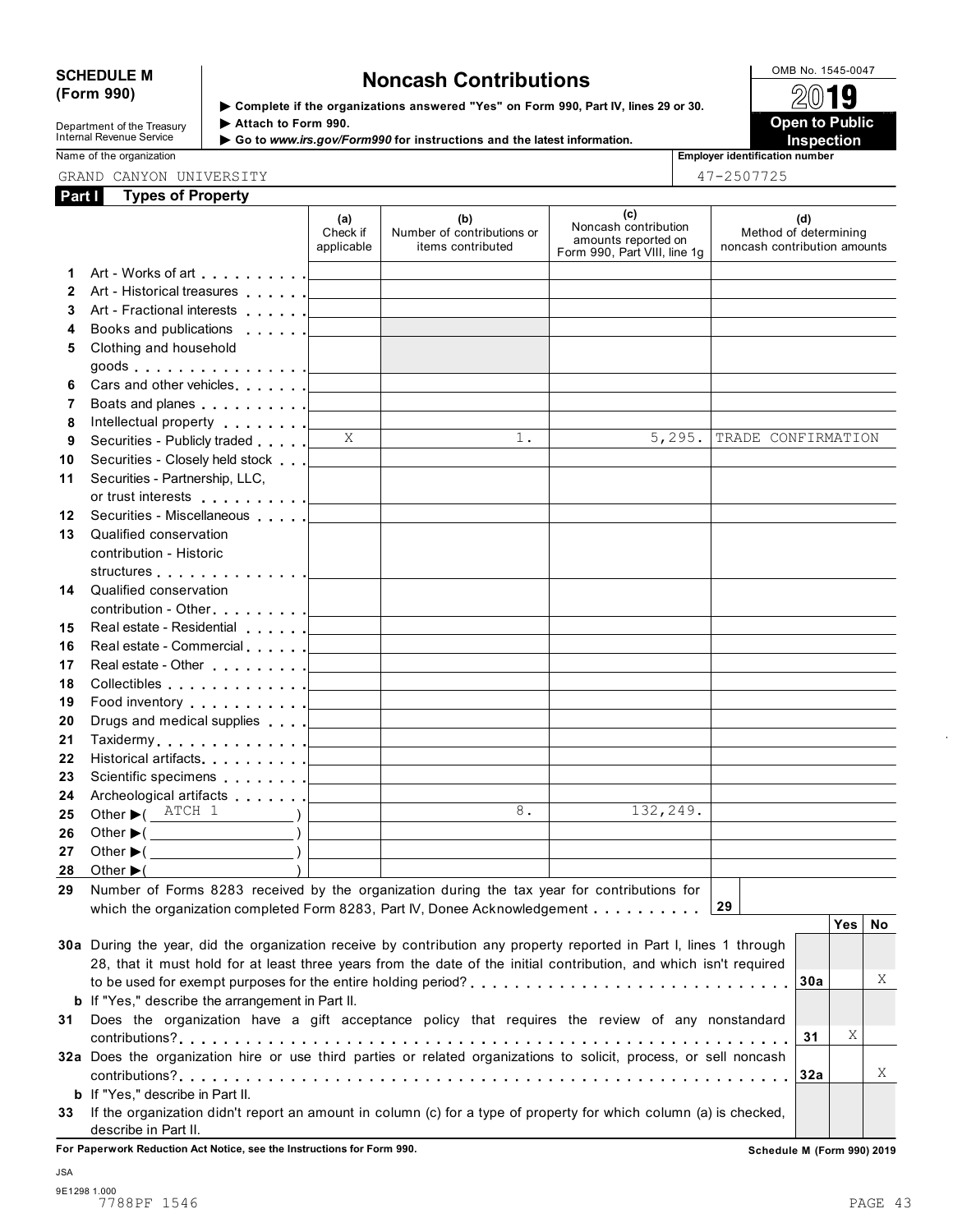Schedule M (Form 990) (2019)<br> **Exail Supplemental Information.** Provide the information required by Part I, lines 30b, 32b, and 33, and whether<br>
the organization is reporting in Part I, column (b), the number of contributi orm 990) (2019)<br> **Supplemental Information.** Provide the information required by Part I, lines 30b, 32b, and 33, and whether<br>
the organization is reporting in Part I, column (b), the number of contributions, the number of orm 990)(2019)<br> **Supplemental Information.** Provide the information required by Part I, lines 30b, 32b, and 33, and whether<br>
the organization is reporting in Part I, column (b), the number of contributions, the number of i orm 990) (2019)<br> **Supplemental Information.** Provide the information required by Part I, lines 30b, 32b, and 33, and whether<br>
the organization is reporting in Part I, column (b), the number of contributions, the number of Schedule M (Form 990) (2019)<br> **Part II** Supplemental Information. Provide the information required by Part<br>
the organization is reporting in Part I, column (b), the number of contr<br>
or a combination of both. Also complete

SCHEDULE M, PART I, COLUMN (B)

THE ORGANIZATION IS REPORTING THE NUMBER OF CONTRIBUTIONS RECEIVED IN

COLUMN (B).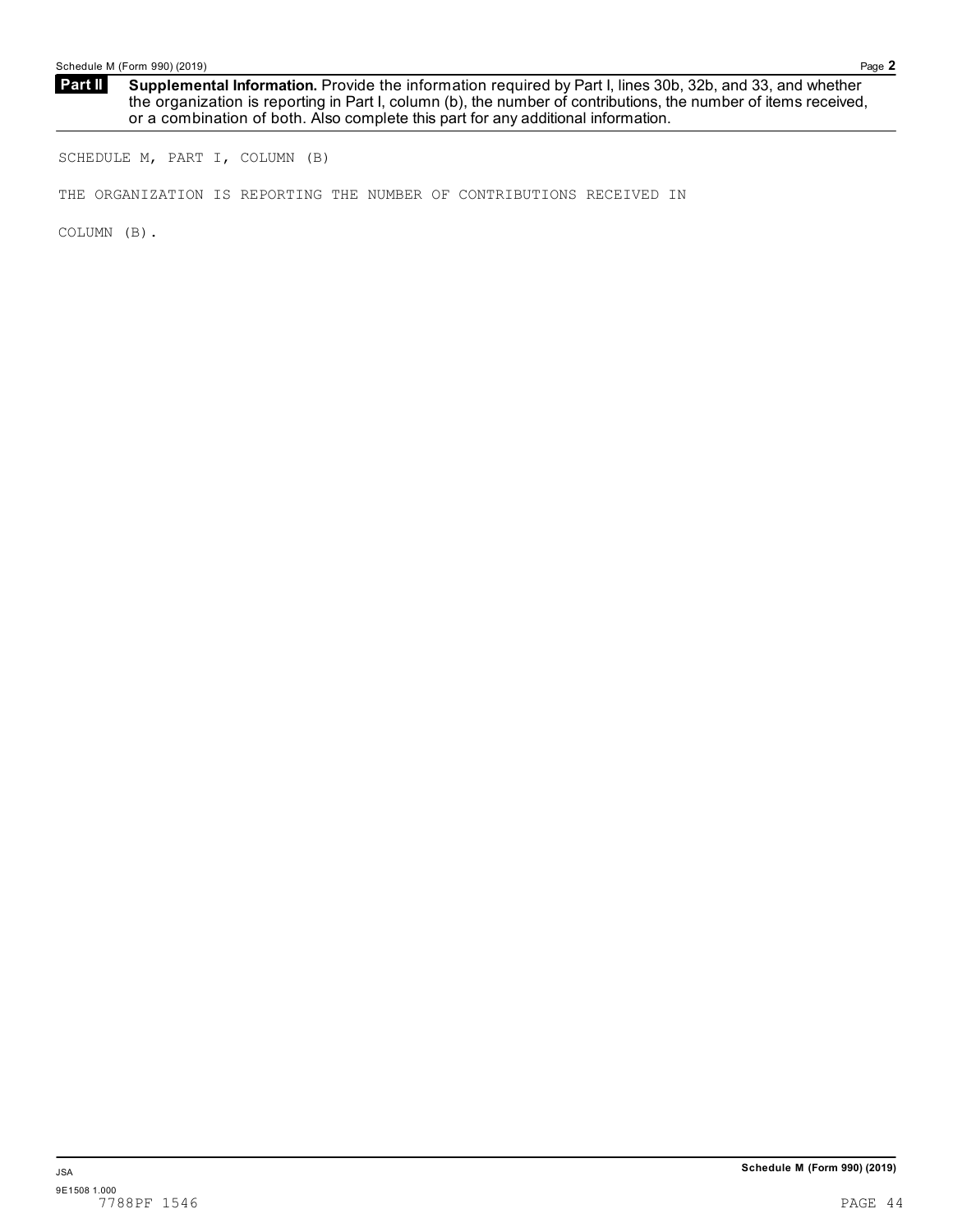Schedule M (Form 990) (2019)<br> **Supplemental Information.** Provide the information required by Part I, lines 30b, 32b, and 33, and whether<br>
the organization is reporting in Part I, column (b), the number of contributions, t

Supplemental Information. Provide the information required by Part I, lines 30b, 32b, and 33, and whether<br>the organization is reporting in Part I, column (b), the number of contributions, the number of items received,<br>or a orm 990) (2019)<br> **Supplemental Information.** Provide the information required by Part I, lines 30b, 32b, and 33, and whether<br>
the organization is reporting in Part I, column (b), the number of contributions, the number of orm 990) (2019)<br> **Supplemental Information.** Provide the information required by Part I, lines 30b, 32b, and 33, and whether<br>
the organization is reporting in Part I, column (b), the number of contributions, the number of Schedule M (Form 990) (2019)<br> **Part II** Supplemental Information. Provide the information required by Part<br>
the organization is reporting in Part I, column (b), the number of contr<br>
or a combination of both. Also complete ATTACHMENT 1 SCHEDULE M, PART I - OTHER NONCASH CONTRIBUTIONS Magne 2<br>
(B) NUMBER OF (C) REVENUES (D) NETHOD OF (B) NUMBER OF (C) REVENUES<br>
(B) NUMBER OF (C) REVENUES<br>
2. 72,298. FMV<br>
2. 38,281. FMV DESCRIPTION (A) CHECK CONTRIBUTIONS REPORTED DETERMINING EXTELLE Supplemental Information. Provide the information required by Part I, lines 30b, 32b, and 33, and whether<br>
the organization is reporting in Part I, column (b), the number of contributions, the number of items recei Schoola M (Form 980) (2019)<br> **EXTILE Supplemental Information.** Provide the information required by Part I, lines 30b, 32b, and 33, and whether<br>
the organization is reporting in Part I, column (b), the number of contribut Schedule M (Form 990) (2019)<br> **EXELU Supplementation Frovide the information required by Part I, lines 30b, 32b, and 3, and whether<br>
the organization is reporting in Part I, column (b), the number of contributions, the num EXTERN SCHEMER SUPPLEMENT CONTROLL AND AN ARTICULAR SUPPLEMENT CONTROLL AND ARROW CONTROLL AND SUPPLEMENT CONTROLL AND SUPPLEMENT CONTROLL AND ARROW CONTROLL AND ARROW CONTROLL AND ARROW CONTROLL AND ARROW CONTROLL AND A EXIMIDE Supplemental Information.** Provide the information required by Part I lines 30b, 32b, and 33, and whether<br>the organization is reporting the Part I column (b), the number of contributions, the number of lines is co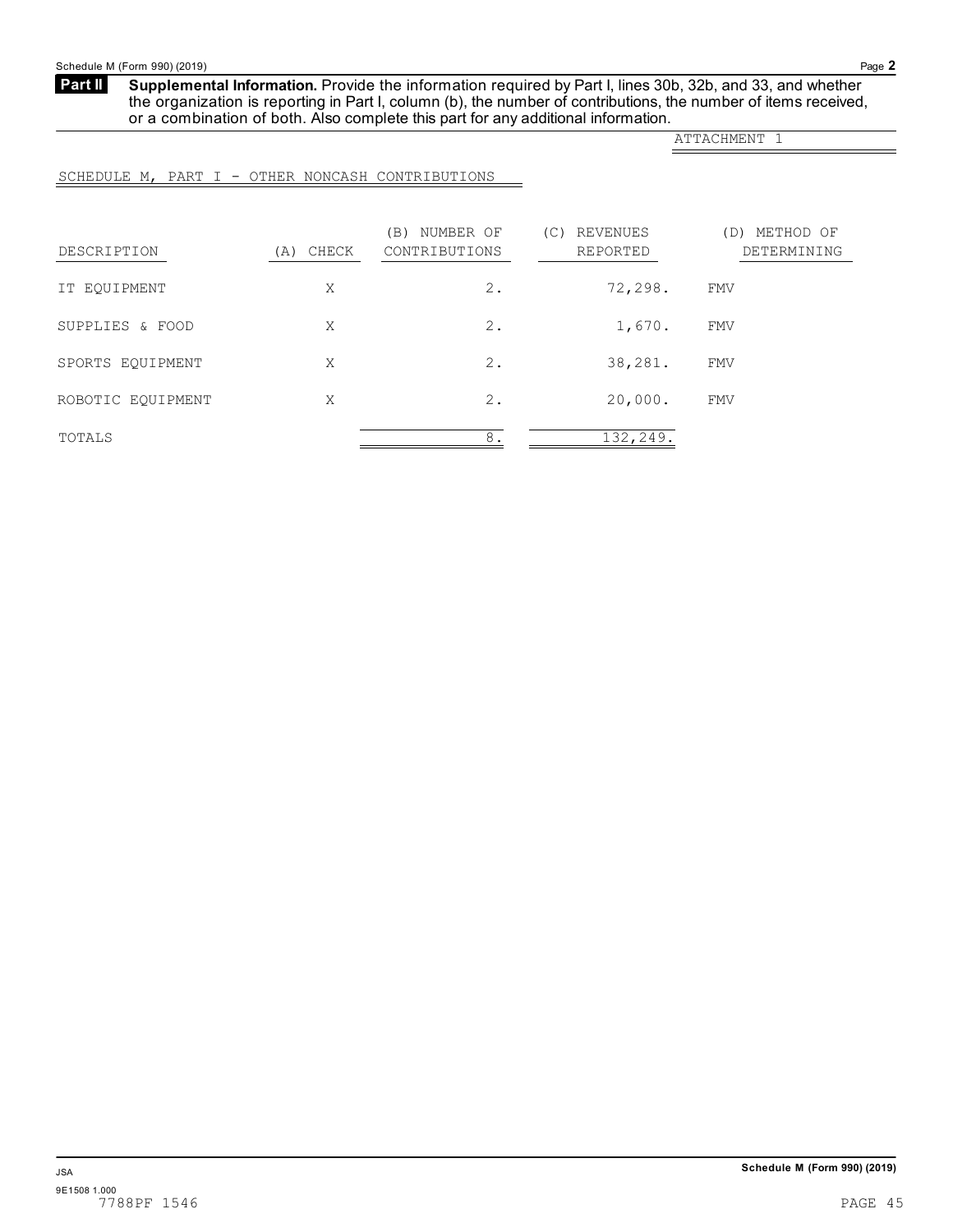

|                                                                                                               |                                                                                                                                                                                                      |                                       | OMB No. 1545-0047             |
|---------------------------------------------------------------------------------------------------------------|------------------------------------------------------------------------------------------------------------------------------------------------------------------------------------------------------|---------------------------------------|-------------------------------|
| <b>SCHEDULE O</b><br>(Form 990 or 990-EZ)                                                                     | Supplemental Information to Form 990 or 990-EZ<br>Complete to provide information for responses to specific questions on                                                                             |                                       |                               |
|                                                                                                               | Form 990 or 990-EZ or to provide any additional information.<br>Attach to Form 990 or 990-EZ.<br>> Information about Schedule O (Form 990 or 990-EZ) and its instructions is at www.irs.gov/form990. |                                       | 2019<br><b>Open to Public</b> |
| Department of the Treasury<br>Internal Revenue Service<br>Name of the organization<br>GRAND CANYON UNIVERSITY |                                                                                                                                                                                                      | <b>Employer identification number</b> | <b>Inspection</b>             |

GRAND CANYON UNIVERSITY ("GCU") HAS BEEN A TAX-EXEMPT, NONPROFIT INSTITUTION FOR MOST OF ITS 70 YEAR HISTORY, BEGINNING IN 1949. IN 2004 GCU WAS ACQUIRED BY GRAND CANYON EDUCATION, INC. ("GCE"), AND BECAME A FOR-PROFIT UNIVERSITY. GCU WOULD OPERATE AS A FOR-PROFIT UNIVERSITY UNTIL 2018. ON JULY 1, 2018, GCU PURCHASED THE UNIVERSITY RELATED ASSETS FROM GCE AND REVERTED BACK TO ITS HISTORICAL NONPROFIT STATUS. GCU ONCE AGAIN BEGAN OPERATING AS A NONPROFIT UNIVERSITY IN ORDER TO SECURE THE LONG-TERM LEGACY OF THE UNIVERSITY AND ENSURE THAT ITS STUDENTS, FACULTY AND STAFF HAVE THE SAME ACCESS TO GRANTS, RESEARCH OPPORTUNITIES, PHILANTHROPIC GIVING AND FULL NCAA PARTICIPATION AS OTHER UNIVERSITIES.

FORM 990, PART VI, LINE 6 GRAND CANYON UNIVERSITY FOUNDATION IS THE SOLE MEMBER OF GCU.

FORM 990, PART VI, LINE 7A

THE GCU BOARD OF TRUSTEES SHALL CONSIST OF THE SAME INDIVIDUALS WHO ARE MEMBERS OF THE BOARD OF DIRECTORS OF GRAND CANYON UNIVERSITY FOUNDATION, THE SOLE MEMBER OF THE GCU.

FORM 990, PRAT VI, LINE 7A<br>THE GCU BOARD OF TRUSTEES SHALL CONSIST OF THE SAME INDIVIDUALS WHO ARE<br>MEMBERS OF THE BOARD OF DIRECTORS OF GRAND CANYON UNIVERSITY FOUNDATION,<br>THE SOLE MEMBER OT THE GCU.<br>FORM 990, PART VI, LIN FORM 990, PART VI, LINE 7A<br>THE GCU BOARD OF TRUSTEES SHALL CONSIST OF THE SAME INDIVI<br>MEMBERS OF THE BOARD OF DIRECTORS OF GRAND CANYON UNIVERS:<br>THE SOLE MEMBER OF THE GCU.<br>FORM 990, PART VI, LINE 11B<br>THE ORGANIZATION RETA FORM 990, PART VI, LINE 11B THE ORGANIZATION RETAINS AN INDEPENDENT TAX ADVISOR TO ASSIST IN THE PREPARATION AND REVIEW OF ITS IRS FORM 990. PRIOR TO FILING THE RETURN, ALL TRUSTEES AND OFFICERS ARE PROVIDED COPIES OF THE FORM 990 FOR REVIEW. SCU BOARD OF TRUSTEES SHALL CONSIST OF THE SAME INDIVIDUALS WHO ARE<br>FRS OF THE BOARD OF DIRECTORS OF GRAND CANYON UNIVERSITY FOUNDATION,<br>SOLE MEMBER OF THE GCU.<br>990, PART VI, LINE 11B<br>RGANIZATION RETAINS AN INDEPENDENT TAX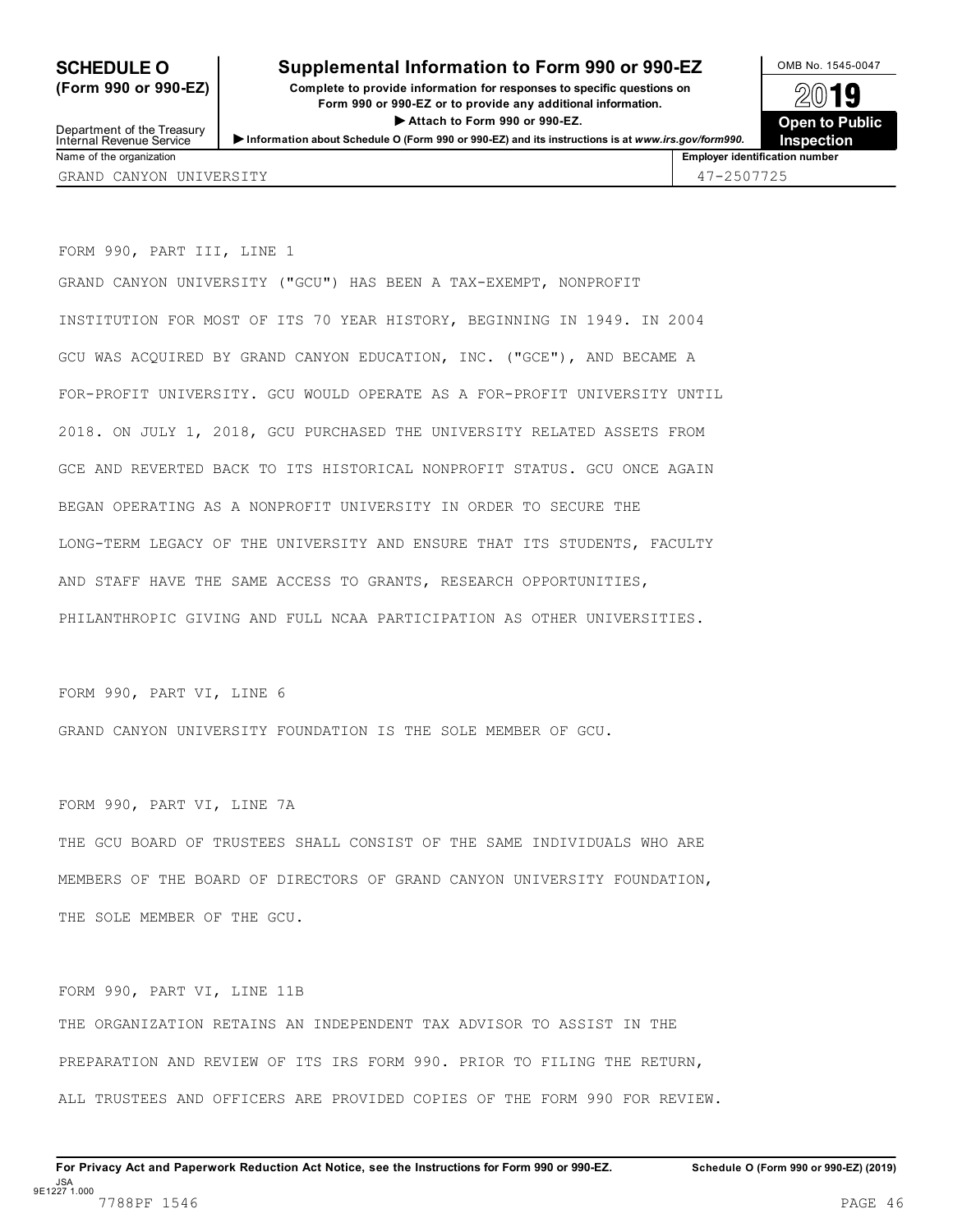Schedule O (Form 990 or 990-EZ) 2019<br>
Vame of the organization<br>
GRAND CANYON UNIVERSITY<br>
THE OFFICERS REVIEWED THE COMPLETED DRAFT, AND AFTER ALL COMMENTS AND<br>
QUESTIONS WERE ADDRESSED, THE DRAFT WAS SENT TO THE GCU BOARD THE OFFICERS REVIEWED THE COMPLETED DRAFT, AND AFTER ALL COMMENTS AND QUESTIONS WERE ADDRESSED, THE DRAFT WAS SENT TO THE GCU BOARD OF TRUSTEES PRIOR TO THEIR REGULARLY SCHEDULED BOARD MEETING IN APRIL. IT WAS DISCUSSED AT THE BOARD MEETING AND ALL QUESTIONS WERE ANSWERED.

# FORM 990, PART VI, LINE 12C

GCU HAS A CONFLICT OF INTEREST POLICY AND REQUIRES ALL OFFICERS AND MEMBERS OF THE BOARD OF TRUSTEES TO SIGN THE POLICY ANNUALLY AND DISCLOSE ANY KNOWN CONFLICTS. IN ADDITION, GCU HAS A QUESTIONNAIRE SPECIFIC TO THE FORM 990 THAT THESE SAME INDIVIDUALS ARE ASKED TO FILL OUT AND SIGN. THE BOARD OF TRUSTEES IS RESPONSIBLE FOR REVIEWING AND APPROVING ANY OF THE CONFLICTS AT THE BOARD/OFFICER LEVEL.

ADDITIONALLY, THERE IS LANGUAGE IN ALL GCU CONTRACTS THAT REQUIRES DISCLOSURE OF ANY KNOWN CONFLICTS WITH THE SUPPLIER NAMED IN THE CONTRACT. IF THERE ARE ANY DISCLOSED, GCU MAKES SURE THAT MULTIPLE BIDS WERE RECEIVED AND EVALUATED AND THEN THE EXECUTIVE TEAM MAKES THE DETERMINATION ON WHETHER TO MOVE FORWARD OR NOT. THE PROCUREMENT DEPARTMENT HEAD KEEPS TRACK OF THESE APPROVED CONFLICTS OF INTEREST AND AUDITS THE ACTIVITY ANNUALLY.

# FORM 990, PART VI, LINE 15

DEPRRMINATION ON WHETHER TO MOVE PORMARD OR NOT. THE PROCUREMENT<br>
DEPARTMENT HEAD KEEPS TRACK OF THESE APPROVED CONFLICTS OF INTEREST AND<br>
NUDITS THE ACTIVITY ANNUALLY.<br>
FORM 990, PART VI, LINE 15<br>
GRAND CANYON UNIVERSITY DETERMINATION ON WHETHER TO MOVE FORWARD OR NOT. THE PROCURE<br>DEPARTMENT HEAD KEEPS TRACK OF THESE APPROVED CONFLICTS OF I<br>AUDITS THE ACTIVITY ANNUALLY.<br>FORM 990, PART VI, LINE 15<br>GRAND CANYON UNIVERSITY USED OUTSIDE CONSUL GRAND CANYON UNIVERSITY USED OUTSIDE CONSULTANTS TO PERFORM AN INDEPENDENT COMPENSATION STUDY IN JULY OF 2019. THE STUDY COVERED ALL OFFICERS OF THE ORGANIZATION AND CERTAIN OTHER EMPLOYEES. THE UNIVERSITY'S BOARD OF TRUSTEES APPROVED THE COMPENSATION OF THE THE ACTIVITY ANNUALLY.<br>
990, PART VI, LINE 15<br>
CANYON UNIVERSITY USED OUTSIDE CONSULTANTS TO PERFORM AN<br>
FENDENT COMPENSATION STUDY IN JULY OF 2019. THE STUDY COVERED ALL<br>
JERS OF THE ORGANIZATION AND CERTAIN OTHER EMPLOYE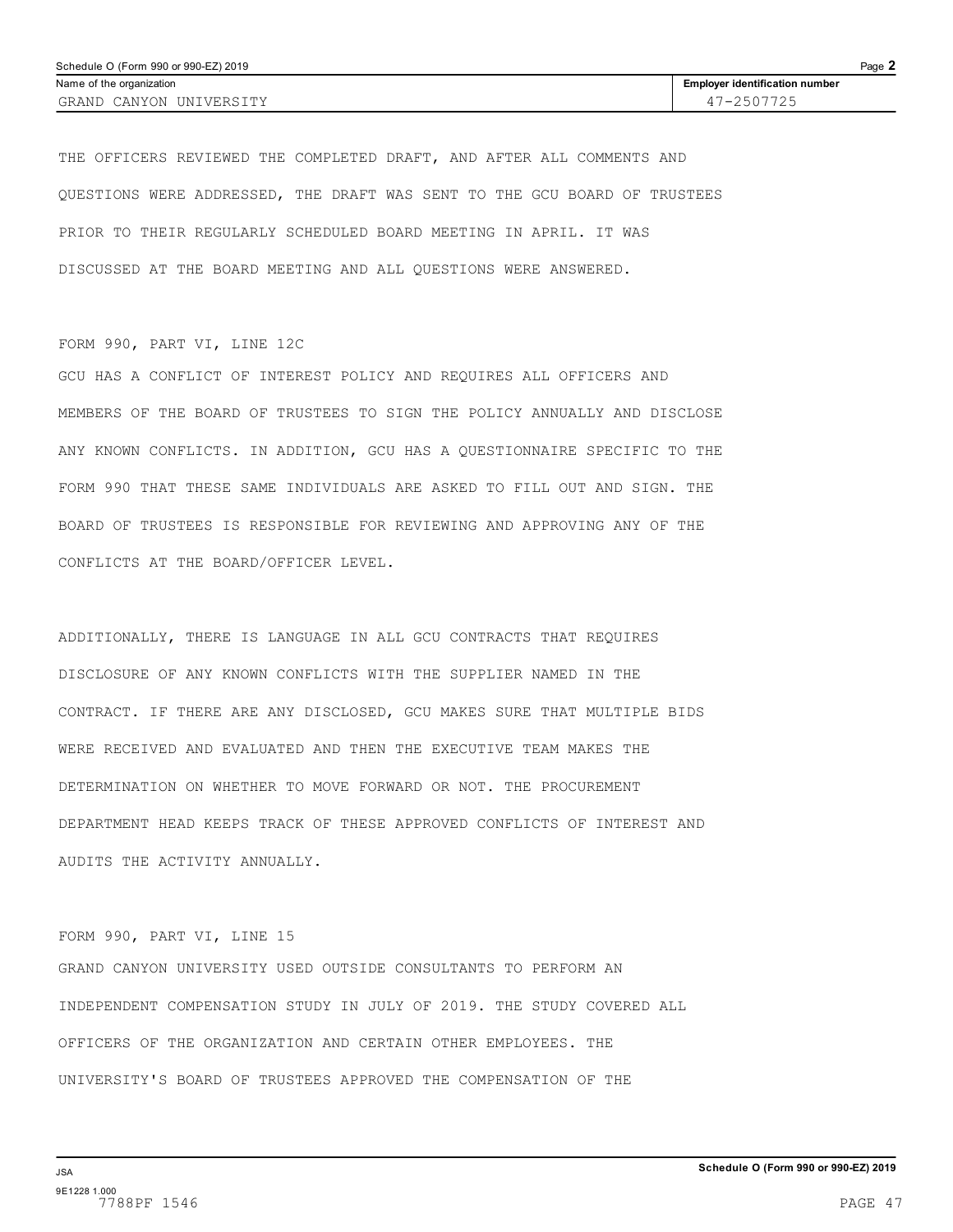ORGANIZATION'S TOP MANAGEMENT OFFICIALS FOLLOWING A REVIEW OF THE COMPENSATION STUDY.

FORM 990, PART VI, LINE 19 THESE DOCUMENTS ARE AVAILABLE UPON REQUEST.

FORM 990, PART VII, SECTION A BRIAN MUELLER IS ALSO EMPLOYED BY, AND RECEIVES, COMPENSATION FOR SERVICES PROVIDED TO GRAND CANYON EDUCATION, INC., AN UNRELATED

ORGANIZATION.

# FORM 990, PART IX, LINE 11G

| FORM 990, PART IX, LINE 11G                                               |                         |                                      |
|---------------------------------------------------------------------------|-------------------------|--------------------------------------|
| IN CONNECTION WITH THE CLOSING OF THE ASSET PURCHASE AGREEMENT, THE       |                         |                                      |
| UNIVERSITY AND GRAND CANYON EDUCATION, INC. ("GCE") ENTERED INTO A        |                         |                                      |
| LONG-TERM MASTER SERVICES AGREEMENT PURSUANT TO WHICH GCE WILL PROVIDE    |                         |                                      |
| IDENTIFIED TECHNOLOGICAL, COUNSELING, MARKETING, FINANCIAL AID PROCESSING |                         |                                      |
| AND OTHER SUPPORT SERVICES TO THE UNIVERSITY FOR A FEE. THIS IS RECORDED  |                         |                                      |
| AS "EDUCATION SERVICE FEES" IN OUR FINANCIAL STATEMENTS.                  |                         |                                      |
|                                                                           | ATTACHMENT 1            |                                      |
| 990, PART VII- COMPENSATION OF THE FIVE HIGHEST PAID IND. CONTRACTORS     |                         |                                      |
| NAME AND ADDRESS                                                          | DESCRIPTION OF SERVICES | COMPENSATION                         |
| GRAND CANYON EDUCATION<br>2600 W CAMELBACK RD<br>PHOENIX, AZ 85017        | SUPPORT SERVICES        | 749,510,621.                         |
| PONO CONSTRUCTION LLC<br>515 E CAREFREE HWY, #1241<br>PHOENIX, AZ 85085   | CONSTRUCTION SERVICE    | 109,980,738.                         |
| SODEXO INC & AFFILIATES<br>PO BOX 360170<br>PITTSBURGH, PA 15251          | FOOD SVC PROVIDER       | 25,029,269.                          |
| <b>JSA</b>                                                                |                         | Schedule O (Form 990 or 990-EZ) 2019 |
| 9E1228 1.000                                                              |                         |                                      |
| 7788PF 1546                                                               |                         | PAGE 48                              |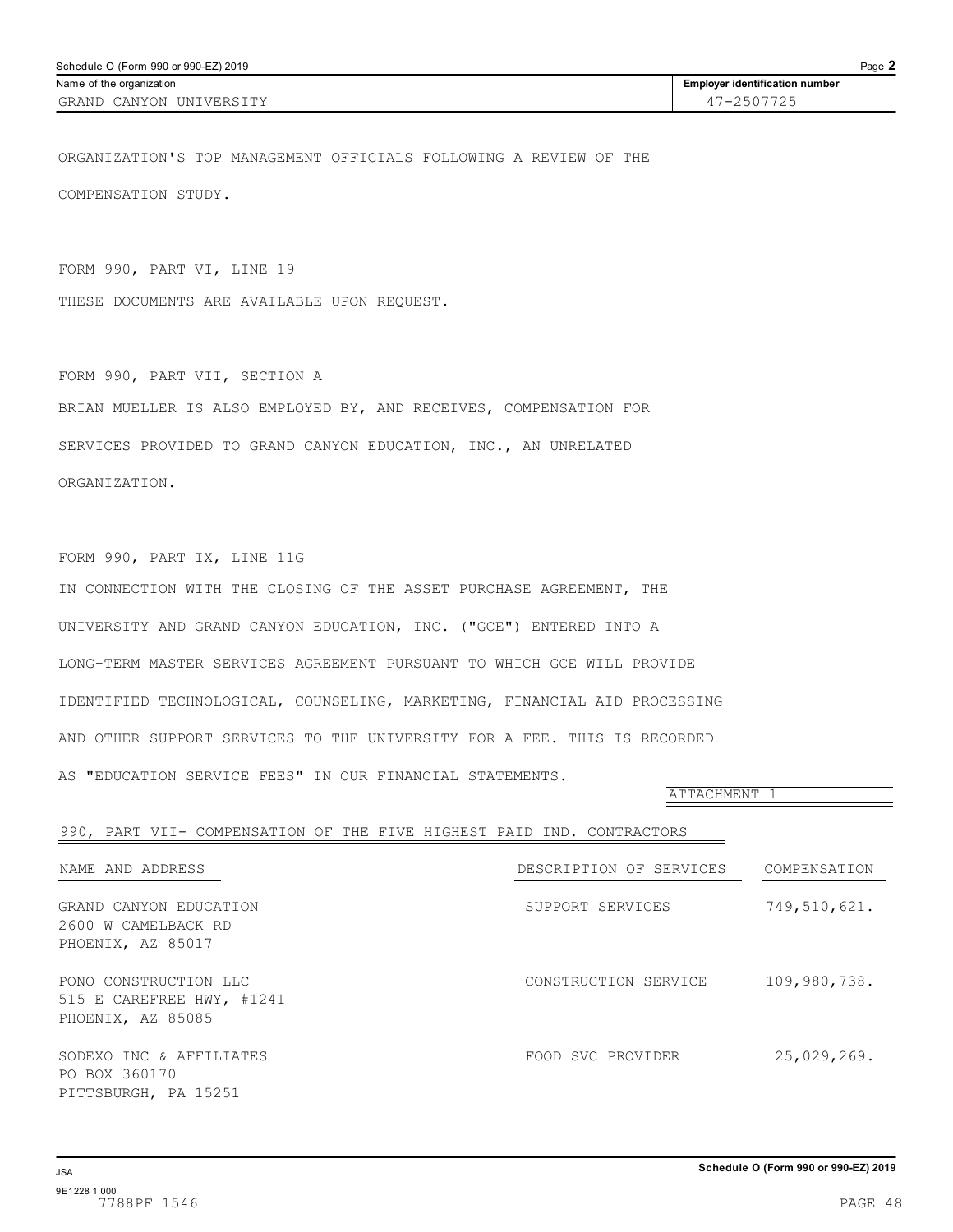# Schedule O (Form 990 or 990-EZ) 2019<br>
Name of the organization<br>
GRAND CANYON UNIVERSITY<br>
990, PART VII- COMPENSATION OF THE FIVE HIGHEST PAID IND. CONTRACTORS<br>
990, PART VII- COMPENSATION OF THE FIVE HIGHEST PAID IND. CONT Schedule O (Form 990 or 990-EZ) 2019<br>
Name of the organization<br>
GRAND CANYON UNIVERSITY<br>
<u>EMPloyer identification number<br>
47-2507725<br>
ATTACHMENT 1 (CONT'D)<br>
990, PART VII- COMPENSATION OF THE FIVE HIGHEST PAID IND. CONTRAC</u> 990, PART VII- COMPENSATION OF THE FIVE HIGHEST PAID IND. CONTRACTORS

| Schedule O (Form 990 or 990-EZ) 2019<br>Name of the organization                   |              |                           |                   | Page 2<br><b>Employer identification number</b> |
|------------------------------------------------------------------------------------|--------------|---------------------------|-------------------|-------------------------------------------------|
| GRAND CANYON UNIVERSITY                                                            |              |                           | ATTACHMENT 1      | 47-2507725<br>(CONT' D)                         |
|                                                                                    |              |                           |                   |                                                 |
| 990, PART VII- COMPENSATION OF THE FIVE HIGHEST PAID IND. CONTRACTORS              |              |                           |                   |                                                 |
| NAME AND ADDRESS                                                                   |              | DESCRIPTION OF SERVICES   |                   | COMPENSATION                                    |
| PANDA EXPRESS INC DBA PANDA EXPRESS<br>1683 WALNUT GROVE AVE<br>ROSEMEAD, CA 91770 |              | FOOD SVC PROVIDER         |                   | 2,457,439.                                      |
| GROUPWARE TECHNOLOGY<br>541 DIVISION ST<br>CAMPBELL, CA 95008                      |              | IT SERVICES PROVIDER      |                   | 1,419,045.                                      |
|                                                                                    |              |                           | ATTACHMENT 2      |                                                 |
| FORM 990, PART IX - OTHER FEES                                                     |              |                           |                   |                                                 |
|                                                                                    |              |                           |                   |                                                 |
|                                                                                    | (A)<br>TOTAL | (B)<br>PROGRAM            | (C)<br>MANAGEMENT | (D)<br>FUNDRAISING                              |
|                                                                                    |              | SERVICE EXP.              | AND GENERAL       | EXPENSES                                        |
| DESCRIPTION                                                                        | ${\tt FEES}$ |                           |                   |                                                 |
| EDUCATION SUPPORT SERVICES FEE                                                     |              | 711,896,241. 711,896,241. |                   | $\mathbb O$ .                                   |
| OTHER OUTSIDE SERVICES                                                             | 3,761,866.   | 3,119,177.                | 571,216.          | 71,473.                                         |

# ATTACHMENT 2

# FORM 990, PART IX - OTHER FEES

| PANDA EXPRESS INC DBA PANDA EXPRESS<br>1683 WALNUT GROVE AVE<br>ROSEMEAD, CA 91770 |                      | FOOD SVC PROVIDER                                   |                                  | 2,457,439.                     |
|------------------------------------------------------------------------------------|----------------------|-----------------------------------------------------|----------------------------------|--------------------------------|
| GROUPWARE TECHNOLOGY<br>541 DIVISION ST<br>CAMPBELL, CA 95008                      |                      | IT SERVICES PROVIDER                                |                                  | 1,419,045.                     |
|                                                                                    |                      |                                                     | ATTACHMENT 2                     |                                |
| FORM 990, PART IX - OTHER FEES                                                     |                      |                                                     |                                  |                                |
| DESCRIPTION                                                                        | (A)<br>TOTAL<br>FEES | (B)<br>PROGRAM<br>SERVICE EXP.                      | (C)<br>MANAGEMENT<br>AND GENERAL | (D)<br>FUNDRAISING<br>EXPENSES |
| EDUCATION SUPPORT SERVICES FEE                                                     |                      | 711,896,241. 711,896,241.                           | $\mathbb O$ .                    | $\,0$ .                        |
| OTHER OUTSIDE SERVICES                                                             |                      | $3,761,866.$ $3,119,177.$                           | 571,216.                         | 71,473.                        |
| TOTALS                                                                             |                      | $\overline{715,658,107.}$ $\overline{715,015,418.}$ | 571,216.                         | 71,473.                        |
|                                                                                    |                      |                                                     |                                  |                                |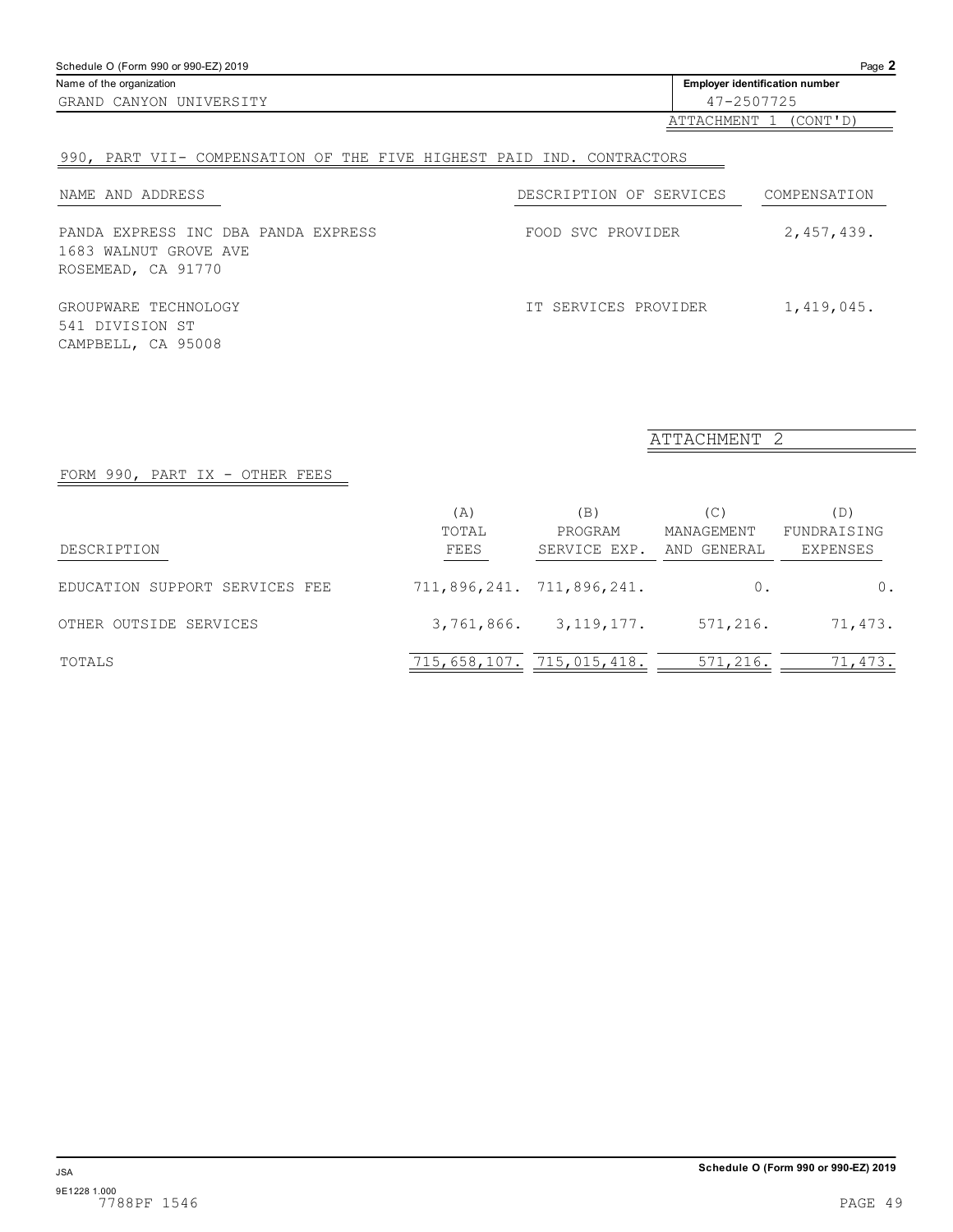| Schedule R (Form 990) 2019<br>$\frac{\mathcal{20}}{\mathsf{Open}\,\mathsf{to\,P}^{\mathsf{unblic}}}$ Open to Public<br>Inspection Inspection<br>50<br>$\frac{1}{10}$<br>$-2507725$<br><b>Identification of Related Tax-Exempt Organizations.</b> Complete if the organization answered "Yes" on Form 990, Part IV, line 34, because it had<br>one or more related tax-exempt organizations during the tax year.<br>PAGE<br><b>GCU</b><br><b>GCU</b><br><b>CCU</b><br>Direct controlling<br>$\bullet$<br><b>(e)</b><br>End-of-year assets<br>638,300<br>542<br>869<br>47<br>entity<br>$\mathfrak{S}$<br>$\overline{\phantom{a}}$<br>752,<br>883<br>$\rm N/A$<br>17,<br>$\overline{1}$<br>$18$ ,<br>section 501(c)(3))<br>ublic charity status<br>$\sim$<br>287<br>337<br>(d)<br>Total income<br>$\Xi$<br>$\widehat{\mathbf{e}}$<br>$\overline{\phantom{a}}$<br>525,<br>$\overline{\phantom{a}}$<br>line 33.<br>4,050<br>2,305<br>$\sim$<br>正生<br>—<br>$\overline{r}$<br>Identification of Disregarded Entities. Complete if the organization answered "Yes" on Form 990, Part IV,<br>(d)<br>Exempt Code section<br>(c)<br>Legal domicile (state<br>or foreign country)<br>▶ Go to www.irs.gov/Form990 for instructions and the latest information.<br>501 (C) (3)<br>$\mathbb{A} \mathbb{Z}$<br>$\mathtt{AZ}$<br>AZ<br>(c)<br>Legal domicile (state<br>or foreign country)<br>HOSPITALITY<br>Primary activity<br>PROMOTIONS<br>Attach to Form 990.<br>ê<br>$\mathbb{A} \mathbb{Z}$<br>GOLF<br>(b)<br>Primary activity<br>$61 - 1746305$<br>$38 - 393388$<br>30-0942982<br>SUPPORT<br>For Paperwork Reduction Act Notice, see the Instructions for Form 990.<br>PHOENIX, $AZ 85017$<br>PHOENIX, AZ 85017<br>8501'<br>$\frac{90-0615620}{1}$<br><b>(a)</b><br>Name, address, and EIN (if applicable) of disregarded entity<br>$\mathbb{A}\mathbb{Z}$<br>PHOENIX,<br>(a)<br>Name, address, and EIN of related organization<br>$PHOENIX$<br>NOITAGNOG YTISAHVINU<br><b>TTC</b><br>LLC<br><b><i>UNIVERSITY</i></b><br>$\frac{\textbf{(2)}}{\textbf{(3300 W CANTEBACK R)}}$<br>$\frac{8}{2}$<br><b>(3)</b> CANYON PROMOTIONS,<br>3300 W CAMELBACK RD<br><b>BLDG</b><br>LLC<br>$\mathbb R$<br>$\vec{r}$<br>YON GOLF, I<br>CAMELBACK<br>1546<br>W CAMELBACK<br>Department of the Treasury<br>Internal Revenue Service<br>Name of the organization<br>GRAND CANYON<br>(1) GRAND CANYON<br>3300 W CAMELB<br>9E1307 1.000<br>7788PF<br>$\frac{(1) \text{ CANYON}}{3300 \text{ W CAN}}$<br>Part II<br>Part I |  | $\begin{array}{c} \bf{(g)} \\ \rm Section\ 512(b)(13) \\ \rm controlled \\ \rm emitted \end{array}$<br>l g<br>(f)<br>Direct controlling<br>entity |
|-------------------------------------------------------------------------------------------------------------------------------------------------------------------------------------------------------------------------------------------------------------------------------------------------------------------------------------------------------------------------------------------------------------------------------------------------------------------------------------------------------------------------------------------------------------------------------------------------------------------------------------------------------------------------------------------------------------------------------------------------------------------------------------------------------------------------------------------------------------------------------------------------------------------------------------------------------------------------------------------------------------------------------------------------------------------------------------------------------------------------------------------------------------------------------------------------------------------------------------------------------------------------------------------------------------------------------------------------------------------------------------------------------------------------------------------------------------------------------------------------------------------------------------------------------------------------------------------------------------------------------------------------------------------------------------------------------------------------------------------------------------------------------------------------------------------------------------------------------------------------------------------------------------------------------------------------------------------------------------------------------------------------------------------------------------------------------------------------------------------------------------------------------------------------------------------------------------------------------------------------------------------------------------------------------------------------------------------------------------------------------------------------------------------------------------------------------------------------------------------------|--|---------------------------------------------------------------------------------------------------------------------------------------------------|
|                                                                                                                                                                                                                                                                                                                                                                                                                                                                                                                                                                                                                                                                                                                                                                                                                                                                                                                                                                                                                                                                                                                                                                                                                                                                                                                                                                                                                                                                                                                                                                                                                                                                                                                                                                                                                                                                                                                                                                                                                                                                                                                                                                                                                                                                                                                                                                                                                                                                                                 |  |                                                                                                                                                   |
|                                                                                                                                                                                                                                                                                                                                                                                                                                                                                                                                                                                                                                                                                                                                                                                                                                                                                                                                                                                                                                                                                                                                                                                                                                                                                                                                                                                                                                                                                                                                                                                                                                                                                                                                                                                                                                                                                                                                                                                                                                                                                                                                                                                                                                                                                                                                                                                                                                                                                                 |  |                                                                                                                                                   |
|                                                                                                                                                                                                                                                                                                                                                                                                                                                                                                                                                                                                                                                                                                                                                                                                                                                                                                                                                                                                                                                                                                                                                                                                                                                                                                                                                                                                                                                                                                                                                                                                                                                                                                                                                                                                                                                                                                                                                                                                                                                                                                                                                                                                                                                                                                                                                                                                                                                                                                 |  |                                                                                                                                                   |
|                                                                                                                                                                                                                                                                                                                                                                                                                                                                                                                                                                                                                                                                                                                                                                                                                                                                                                                                                                                                                                                                                                                                                                                                                                                                                                                                                                                                                                                                                                                                                                                                                                                                                                                                                                                                                                                                                                                                                                                                                                                                                                                                                                                                                                                                                                                                                                                                                                                                                                 |  |                                                                                                                                                   |
|                                                                                                                                                                                                                                                                                                                                                                                                                                                                                                                                                                                                                                                                                                                                                                                                                                                                                                                                                                                                                                                                                                                                                                                                                                                                                                                                                                                                                                                                                                                                                                                                                                                                                                                                                                                                                                                                                                                                                                                                                                                                                                                                                                                                                                                                                                                                                                                                                                                                                                 |  |                                                                                                                                                   |
|                                                                                                                                                                                                                                                                                                                                                                                                                                                                                                                                                                                                                                                                                                                                                                                                                                                                                                                                                                                                                                                                                                                                                                                                                                                                                                                                                                                                                                                                                                                                                                                                                                                                                                                                                                                                                                                                                                                                                                                                                                                                                                                                                                                                                                                                                                                                                                                                                                                                                                 |  |                                                                                                                                                   |
|                                                                                                                                                                                                                                                                                                                                                                                                                                                                                                                                                                                                                                                                                                                                                                                                                                                                                                                                                                                                                                                                                                                                                                                                                                                                                                                                                                                                                                                                                                                                                                                                                                                                                                                                                                                                                                                                                                                                                                                                                                                                                                                                                                                                                                                                                                                                                                                                                                                                                                 |  |                                                                                                                                                   |
|                                                                                                                                                                                                                                                                                                                                                                                                                                                                                                                                                                                                                                                                                                                                                                                                                                                                                                                                                                                                                                                                                                                                                                                                                                                                                                                                                                                                                                                                                                                                                                                                                                                                                                                                                                                                                                                                                                                                                                                                                                                                                                                                                                                                                                                                                                                                                                                                                                                                                                 |  |                                                                                                                                                   |
|                                                                                                                                                                                                                                                                                                                                                                                                                                                                                                                                                                                                                                                                                                                                                                                                                                                                                                                                                                                                                                                                                                                                                                                                                                                                                                                                                                                                                                                                                                                                                                                                                                                                                                                                                                                                                                                                                                                                                                                                                                                                                                                                                                                                                                                                                                                                                                                                                                                                                                 |  |                                                                                                                                                   |
|                                                                                                                                                                                                                                                                                                                                                                                                                                                                                                                                                                                                                                                                                                                                                                                                                                                                                                                                                                                                                                                                                                                                                                                                                                                                                                                                                                                                                                                                                                                                                                                                                                                                                                                                                                                                                                                                                                                                                                                                                                                                                                                                                                                                                                                                                                                                                                                                                                                                                                 |  |                                                                                                                                                   |
|                                                                                                                                                                                                                                                                                                                                                                                                                                                                                                                                                                                                                                                                                                                                                                                                                                                                                                                                                                                                                                                                                                                                                                                                                                                                                                                                                                                                                                                                                                                                                                                                                                                                                                                                                                                                                                                                                                                                                                                                                                                                                                                                                                                                                                                                                                                                                                                                                                                                                                 |  |                                                                                                                                                   |
|                                                                                                                                                                                                                                                                                                                                                                                                                                                                                                                                                                                                                                                                                                                                                                                                                                                                                                                                                                                                                                                                                                                                                                                                                                                                                                                                                                                                                                                                                                                                                                                                                                                                                                                                                                                                                                                                                                                                                                                                                                                                                                                                                                                                                                                                                                                                                                                                                                                                                                 |  |                                                                                                                                                   |
|                                                                                                                                                                                                                                                                                                                                                                                                                                                                                                                                                                                                                                                                                                                                                                                                                                                                                                                                                                                                                                                                                                                                                                                                                                                                                                                                                                                                                                                                                                                                                                                                                                                                                                                                                                                                                                                                                                                                                                                                                                                                                                                                                                                                                                                                                                                                                                                                                                                                                                 |  |                                                                                                                                                   |
|                                                                                                                                                                                                                                                                                                                                                                                                                                                                                                                                                                                                                                                                                                                                                                                                                                                                                                                                                                                                                                                                                                                                                                                                                                                                                                                                                                                                                                                                                                                                                                                                                                                                                                                                                                                                                                                                                                                                                                                                                                                                                                                                                                                                                                                                                                                                                                                                                                                                                                 |  |                                                                                                                                                   |
|                                                                                                                                                                                                                                                                                                                                                                                                                                                                                                                                                                                                                                                                                                                                                                                                                                                                                                                                                                                                                                                                                                                                                                                                                                                                                                                                                                                                                                                                                                                                                                                                                                                                                                                                                                                                                                                                                                                                                                                                                                                                                                                                                                                                                                                                                                                                                                                                                                                                                                 |  |                                                                                                                                                   |
|                                                                                                                                                                                                                                                                                                                                                                                                                                                                                                                                                                                                                                                                                                                                                                                                                                                                                                                                                                                                                                                                                                                                                                                                                                                                                                                                                                                                                                                                                                                                                                                                                                                                                                                                                                                                                                                                                                                                                                                                                                                                                                                                                                                                                                                                                                                                                                                                                                                                                                 |  | $\bowtie$                                                                                                                                         |
|                                                                                                                                                                                                                                                                                                                                                                                                                                                                                                                                                                                                                                                                                                                                                                                                                                                                                                                                                                                                                                                                                                                                                                                                                                                                                                                                                                                                                                                                                                                                                                                                                                                                                                                                                                                                                                                                                                                                                                                                                                                                                                                                                                                                                                                                                                                                                                                                                                                                                                 |  |                                                                                                                                                   |
|                                                                                                                                                                                                                                                                                                                                                                                                                                                                                                                                                                                                                                                                                                                                                                                                                                                                                                                                                                                                                                                                                                                                                                                                                                                                                                                                                                                                                                                                                                                                                                                                                                                                                                                                                                                                                                                                                                                                                                                                                                                                                                                                                                                                                                                                                                                                                                                                                                                                                                 |  |                                                                                                                                                   |
|                                                                                                                                                                                                                                                                                                                                                                                                                                                                                                                                                                                                                                                                                                                                                                                                                                                                                                                                                                                                                                                                                                                                                                                                                                                                                                                                                                                                                                                                                                                                                                                                                                                                                                                                                                                                                                                                                                                                                                                                                                                                                                                                                                                                                                                                                                                                                                                                                                                                                                 |  |                                                                                                                                                   |
|                                                                                                                                                                                                                                                                                                                                                                                                                                                                                                                                                                                                                                                                                                                                                                                                                                                                                                                                                                                                                                                                                                                                                                                                                                                                                                                                                                                                                                                                                                                                                                                                                                                                                                                                                                                                                                                                                                                                                                                                                                                                                                                                                                                                                                                                                                                                                                                                                                                                                                 |  |                                                                                                                                                   |
|                                                                                                                                                                                                                                                                                                                                                                                                                                                                                                                                                                                                                                                                                                                                                                                                                                                                                                                                                                                                                                                                                                                                                                                                                                                                                                                                                                                                                                                                                                                                                                                                                                                                                                                                                                                                                                                                                                                                                                                                                                                                                                                                                                                                                                                                                                                                                                                                                                                                                                 |  |                                                                                                                                                   |
|                                                                                                                                                                                                                                                                                                                                                                                                                                                                                                                                                                                                                                                                                                                                                                                                                                                                                                                                                                                                                                                                                                                                                                                                                                                                                                                                                                                                                                                                                                                                                                                                                                                                                                                                                                                                                                                                                                                                                                                                                                                                                                                                                                                                                                                                                                                                                                                                                                                                                                 |  |                                                                                                                                                   |
|                                                                                                                                                                                                                                                                                                                                                                                                                                                                                                                                                                                                                                                                                                                                                                                                                                                                                                                                                                                                                                                                                                                                                                                                                                                                                                                                                                                                                                                                                                                                                                                                                                                                                                                                                                                                                                                                                                                                                                                                                                                                                                                                                                                                                                                                                                                                                                                                                                                                                                 |  |                                                                                                                                                   |
|                                                                                                                                                                                                                                                                                                                                                                                                                                                                                                                                                                                                                                                                                                                                                                                                                                                                                                                                                                                                                                                                                                                                                                                                                                                                                                                                                                                                                                                                                                                                                                                                                                                                                                                                                                                                                                                                                                                                                                                                                                                                                                                                                                                                                                                                                                                                                                                                                                                                                                 |  |                                                                                                                                                   |
|                                                                                                                                                                                                                                                                                                                                                                                                                                                                                                                                                                                                                                                                                                                                                                                                                                                                                                                                                                                                                                                                                                                                                                                                                                                                                                                                                                                                                                                                                                                                                                                                                                                                                                                                                                                                                                                                                                                                                                                                                                                                                                                                                                                                                                                                                                                                                                                                                                                                                                 |  |                                                                                                                                                   |
|                                                                                                                                                                                                                                                                                                                                                                                                                                                                                                                                                                                                                                                                                                                                                                                                                                                                                                                                                                                                                                                                                                                                                                                                                                                                                                                                                                                                                                                                                                                                                                                                                                                                                                                                                                                                                                                                                                                                                                                                                                                                                                                                                                                                                                                                                                                                                                                                                                                                                                 |  |                                                                                                                                                   |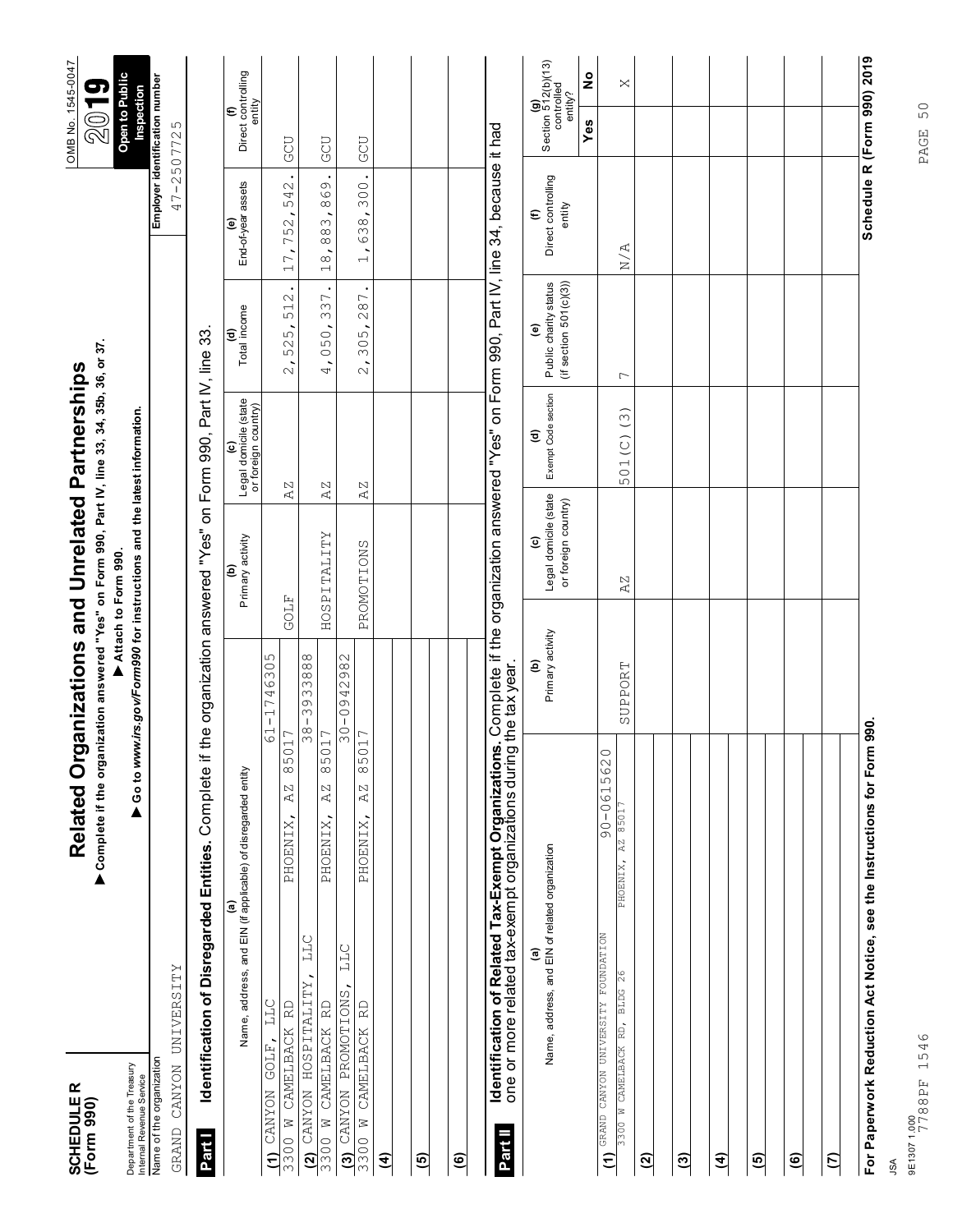| (h)<br>Percentage Section<br>ownership controlled<br>ownership controlled<br>Schedule R (Form 990) 2019<br>$\frac{N}{N}$<br>$\Xi$<br>"Yes" on Form 990, Part IV,<br>PAGE<br>Yes No<br>(g)<br>Share of<br>end-of-year assets<br>(f)<br>Share of total<br>income<br>Yes No<br>wered<br>Identification of Related Organizations Taxable as a Corporation or Trust. Complete if the organization ans<br>line 34, because it had one or more related organizations treated as a corporation or trust during the tax year<br>(e)<br>Type of entity<br>(C corp, S corp, or trust)<br>(d)<br>Direct controlling<br>entity<br>Legal domicile<br>(state or foreign<br>country)<br>$\widehat{\mathbf{c}}$<br>Primary activity<br>$\widehat{\mathbf{e}}$<br>(a)<br>Name, address, and EIN of related organization<br>546<br>$\overline{\phantom{0}}$<br>9E1308 1.000<br>7788PF<br>Part IV | Identification of Related Organizations Taxable as a Partnership. Complete if the organization answered "Y<br>because it had one or more related organizations treated as a partnership during the tax year.<br>(d)<br>Direct controlling<br>entity<br>(c)<br>Legal<br>domicile<br>(state or<br>foreign<br>foreign<br>(b)<br>Primary activity<br>(a)<br>Name, address, and EIN of<br>related organization | Predominant<br>income (related,<br>income (related,<br>excluded from<br>excluded from<br>tax under<br>sections 512 - 514) | (f)<br>Share of total<br>income | $\frac{1}{\sigma}$<br>(g)<br>Share of end-c<br>year assets | 옾<br>Disproportionate<br>allocations?<br>$\widehat{\epsilon}$ | $\begin{bmatrix} 0 \\ \cosh 0 \\ \cosh 1 \\ \cosh 1 \\ \cosh 2 \\ \end{bmatrix}$<br>amount in box 20<br>of Schedule K-1<br>(Form 1065) | (k)<br>Percentage<br>ownership<br>(j)<br>General or<br>managing<br>partner? |
|-------------------------------------------------------------------------------------------------------------------------------------------------------------------------------------------------------------------------------------------------------------------------------------------------------------------------------------------------------------------------------------------------------------------------------------------------------------------------------------------------------------------------------------------------------------------------------------------------------------------------------------------------------------------------------------------------------------------------------------------------------------------------------------------------------------------------------------------------------------------------------|-----------------------------------------------------------------------------------------------------------------------------------------------------------------------------------------------------------------------------------------------------------------------------------------------------------------------------------------------------------------------------------------------------------|---------------------------------------------------------------------------------------------------------------------------|---------------------------------|------------------------------------------------------------|---------------------------------------------------------------|----------------------------------------------------------------------------------------------------------------------------------------|-----------------------------------------------------------------------------|
|                                                                                                                                                                                                                                                                                                                                                                                                                                                                                                                                                                                                                                                                                                                                                                                                                                                                               |                                                                                                                                                                                                                                                                                                                                                                                                           |                                                                                                                           |                                 |                                                            |                                                               |                                                                                                                                        |                                                                             |
|                                                                                                                                                                                                                                                                                                                                                                                                                                                                                                                                                                                                                                                                                                                                                                                                                                                                               |                                                                                                                                                                                                                                                                                                                                                                                                           |                                                                                                                           |                                 |                                                            |                                                               |                                                                                                                                        |                                                                             |
|                                                                                                                                                                                                                                                                                                                                                                                                                                                                                                                                                                                                                                                                                                                                                                                                                                                                               |                                                                                                                                                                                                                                                                                                                                                                                                           |                                                                                                                           |                                 |                                                            |                                                               |                                                                                                                                        |                                                                             |
|                                                                                                                                                                                                                                                                                                                                                                                                                                                                                                                                                                                                                                                                                                                                                                                                                                                                               |                                                                                                                                                                                                                                                                                                                                                                                                           |                                                                                                                           |                                 |                                                            |                                                               |                                                                                                                                        |                                                                             |
|                                                                                                                                                                                                                                                                                                                                                                                                                                                                                                                                                                                                                                                                                                                                                                                                                                                                               |                                                                                                                                                                                                                                                                                                                                                                                                           |                                                                                                                           |                                 |                                                            |                                                               |                                                                                                                                        |                                                                             |
|                                                                                                                                                                                                                                                                                                                                                                                                                                                                                                                                                                                                                                                                                                                                                                                                                                                                               |                                                                                                                                                                                                                                                                                                                                                                                                           |                                                                                                                           |                                 |                                                            |                                                               |                                                                                                                                        |                                                                             |
|                                                                                                                                                                                                                                                                                                                                                                                                                                                                                                                                                                                                                                                                                                                                                                                                                                                                               |                                                                                                                                                                                                                                                                                                                                                                                                           |                                                                                                                           |                                 |                                                            |                                                               |                                                                                                                                        |                                                                             |
|                                                                                                                                                                                                                                                                                                                                                                                                                                                                                                                                                                                                                                                                                                                                                                                                                                                                               |                                                                                                                                                                                                                                                                                                                                                                                                           |                                                                                                                           |                                 |                                                            |                                                               |                                                                                                                                        |                                                                             |
|                                                                                                                                                                                                                                                                                                                                                                                                                                                                                                                                                                                                                                                                                                                                                                                                                                                                               |                                                                                                                                                                                                                                                                                                                                                                                                           |                                                                                                                           |                                 |                                                            |                                                               |                                                                                                                                        |                                                                             |
|                                                                                                                                                                                                                                                                                                                                                                                                                                                                                                                                                                                                                                                                                                                                                                                                                                                                               |                                                                                                                                                                                                                                                                                                                                                                                                           |                                                                                                                           |                                 |                                                            |                                                               |                                                                                                                                        |                                                                             |
|                                                                                                                                                                                                                                                                                                                                                                                                                                                                                                                                                                                                                                                                                                                                                                                                                                                                               |                                                                                                                                                                                                                                                                                                                                                                                                           |                                                                                                                           |                                 |                                                            |                                                               |                                                                                                                                        |                                                                             |
|                                                                                                                                                                                                                                                                                                                                                                                                                                                                                                                                                                                                                                                                                                                                                                                                                                                                               |                                                                                                                                                                                                                                                                                                                                                                                                           |                                                                                                                           |                                 |                                                            |                                                               |                                                                                                                                        |                                                                             |
|                                                                                                                                                                                                                                                                                                                                                                                                                                                                                                                                                                                                                                                                                                                                                                                                                                                                               |                                                                                                                                                                                                                                                                                                                                                                                                           |                                                                                                                           |                                 |                                                            |                                                               |                                                                                                                                        |                                                                             |
|                                                                                                                                                                                                                                                                                                                                                                                                                                                                                                                                                                                                                                                                                                                                                                                                                                                                               |                                                                                                                                                                                                                                                                                                                                                                                                           |                                                                                                                           |                                 |                                                            |                                                               |                                                                                                                                        |                                                                             |
|                                                                                                                                                                                                                                                                                                                                                                                                                                                                                                                                                                                                                                                                                                                                                                                                                                                                               |                                                                                                                                                                                                                                                                                                                                                                                                           |                                                                                                                           |                                 |                                                            |                                                               |                                                                                                                                        |                                                                             |
|                                                                                                                                                                                                                                                                                                                                                                                                                                                                                                                                                                                                                                                                                                                                                                                                                                                                               |                                                                                                                                                                                                                                                                                                                                                                                                           |                                                                                                                           |                                 |                                                            |                                                               |                                                                                                                                        |                                                                             |
|                                                                                                                                                                                                                                                                                                                                                                                                                                                                                                                                                                                                                                                                                                                                                                                                                                                                               |                                                                                                                                                                                                                                                                                                                                                                                                           |                                                                                                                           |                                 |                                                            |                                                               |                                                                                                                                        |                                                                             |
|                                                                                                                                                                                                                                                                                                                                                                                                                                                                                                                                                                                                                                                                                                                                                                                                                                                                               |                                                                                                                                                                                                                                                                                                                                                                                                           |                                                                                                                           |                                 |                                                            |                                                               |                                                                                                                                        |                                                                             |
|                                                                                                                                                                                                                                                                                                                                                                                                                                                                                                                                                                                                                                                                                                                                                                                                                                                                               |                                                                                                                                                                                                                                                                                                                                                                                                           |                                                                                                                           |                                 |                                                            |                                                               |                                                                                                                                        |                                                                             |
|                                                                                                                                                                                                                                                                                                                                                                                                                                                                                                                                                                                                                                                                                                                                                                                                                                                                               |                                                                                                                                                                                                                                                                                                                                                                                                           |                                                                                                                           |                                 |                                                            |                                                               |                                                                                                                                        |                                                                             |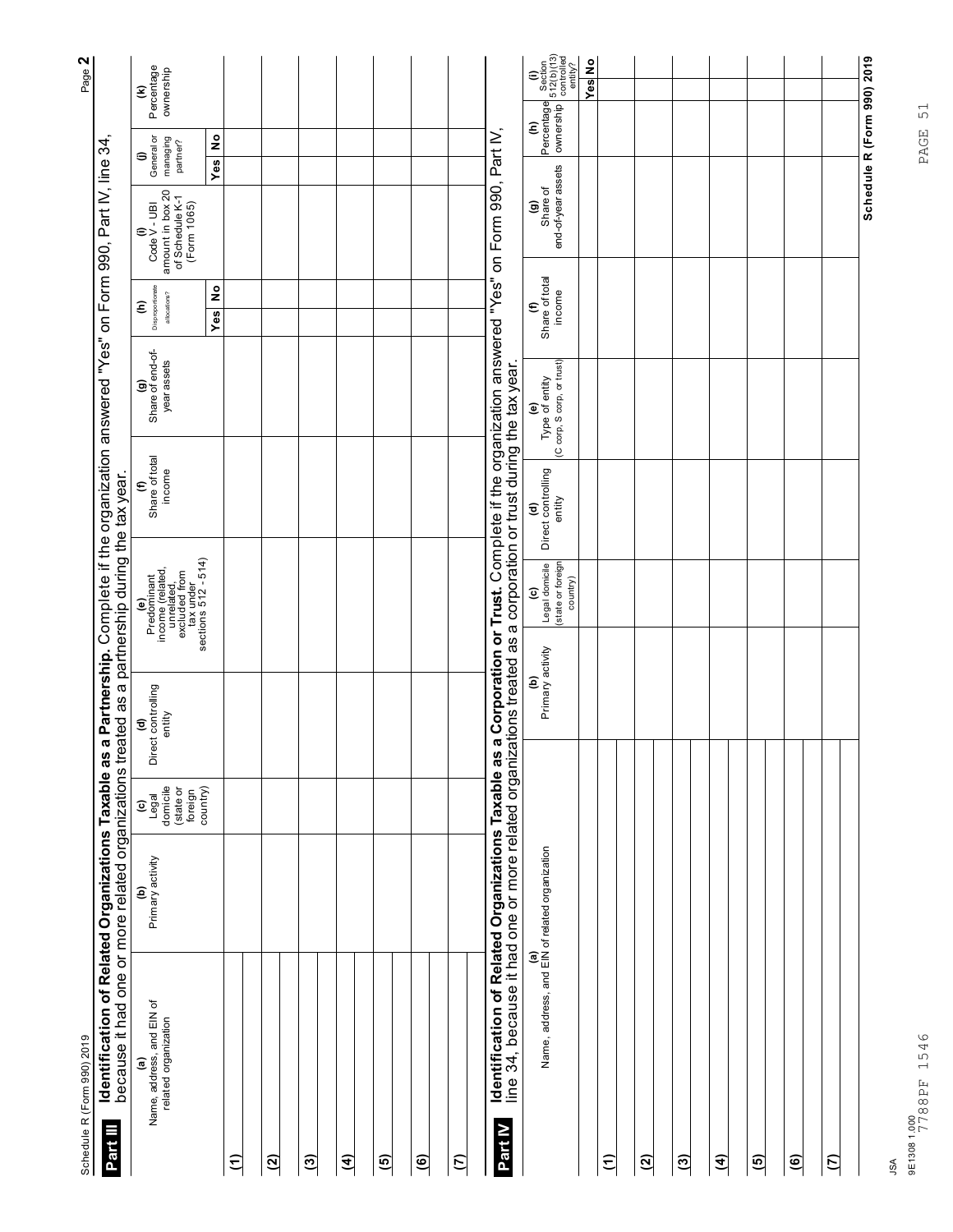Schedule R (Form 990) 2019 Page Transactions With Related Organizations. Complete if the organization answered "Yes" on Form 990, Part IV, lie<br>
The second complete in the organization  $\frac{x}{x}$ <br>
the organization answer and the organization  $\frac{x}{x}$ <br>
the Part V Yes No Note: Complete line 1 if any entity is listed in Parts II, III, or IV of this schedule. 1 During the tax year, did the organization engage in any of the following transactions with one or more related organizations listed in Parts II-IV? Receipt of (i) interest, (ii) annuities, (iii) royalties, or (iv) rent from a controlled entity Gift, grant, or capital contribution to related organization(s) Gift, grant, or capital contribution from related organization(s) Loans or loan guarantees to or for related organization(s) Loans or loan guarantees by related organization(s) Dividends from related organization(s) Sale of assets to related organization(s) Purchase of assets from related organization(s) Exchange of assets with related organization(s) Lease of facilities, equipment, or other assets to related organization(s) Lease of facilities, equipment, or other assets from related organization(s) Performance of services or membership or fundraising solicitations for related organization(s) Performance of services or membership or fundraising solicitations by related organization(s) Sharing of facilities, equipment, mailing lists, or other assets with related organization(s) Sharing of paid employees with related organization(s) Reimbursement paid to related organization(s) for expenses Reimbursement paid by related organization(s) for expenses Other transfer of cash or property to related organization(s) 1a1b1c1d1e1f 1g1h1i 1j 1k1l 1m1n1o1p1q1r 1s a a ᅟᇹ  $\circ$   $\circ$ e $-$  ത  $\mathbf{r}$ i<sup>j</sup>k E no $\overline{3}$  $\overline{5}$ r a **9** a China theory of display from energy display display that is a constant to the complete this including constant information from the second of the second of the second of the second of the second of the second of the  $\times$  $\times$ IXIX $\times$  $\times$   $\times$  $\times$   $\times$  $\times$ IXIXI $\times$ I $\times$  $\times$ IXIX $\times$  $\mathbin{\bowtie}$ Schedule R (Form 990) 2019

Page 3

7788PF 1546 PAGE 52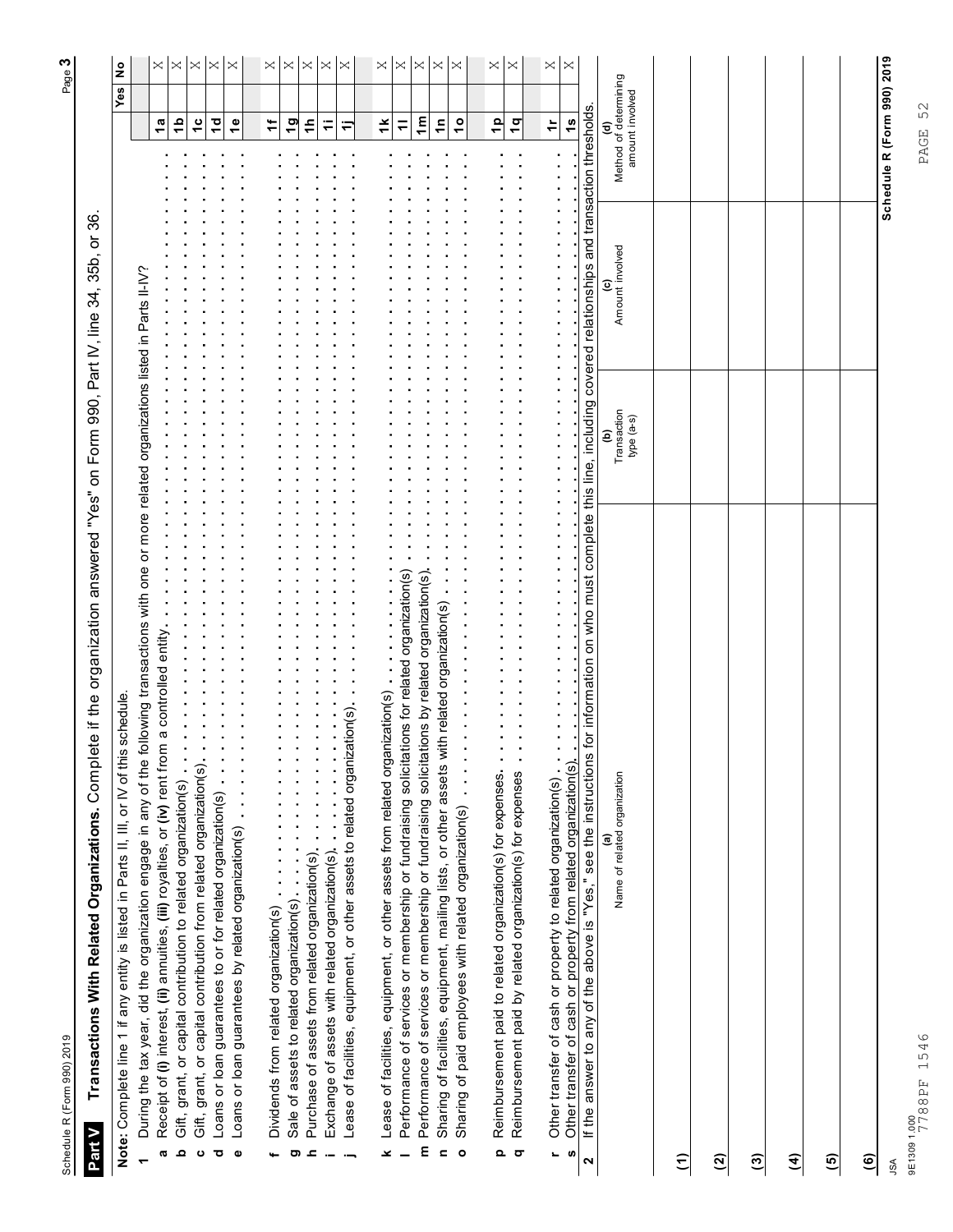| n |
|---|
| š |
| š |
|   |
|   |
|   |
| œ |
|   |
|   |
|   |
| ï |

|                                                                                                                                                                                                                                                                                                         | Unrelated Organizations Taxable as a Partnership. Complete if the organization answered "Yes" on Form |                                                                                                                                                                                                                                                                                                                                                                                                   |                                 |                                          |                                         | percent of its activities (measured by total assets       |                                                                                    |
|---------------------------------------------------------------------------------------------------------------------------------------------------------------------------------------------------------------------------------------------------------------------------------------------------------|-------------------------------------------------------------------------------------------------------|---------------------------------------------------------------------------------------------------------------------------------------------------------------------------------------------------------------------------------------------------------------------------------------------------------------------------------------------------------------------------------------------------|---------------------------------|------------------------------------------|-----------------------------------------|-----------------------------------------------------------|------------------------------------------------------------------------------------|
| Provide the following information for each entity taxed as a partnership through which the organization conducted more than five<br>or gross revenue) that was not a related organization. See instructions regarding exclusion f<br>(b)<br>Primary activity<br>(a)<br>Name, address, and EIN of entity | (c)<br>Legal domicile<br>(state or foreign<br>country)                                                |                                                                                                                                                                                                                                                                                                                                                                                                   | (f)<br>Share of<br>total income | (g)<br>Share of<br>end-of-year<br>assets | (h)<br>Disproportionate<br>allocations? | (i)<br>amount in box 20<br>of Schedule K-1<br>(Form 1065) | Percentage<br>Percentage<br>ownership<br>(i)<br>General or<br>managing<br>partner? |
|                                                                                                                                                                                                                                                                                                         |                                                                                                       | $\begin{array}{ l l }\n\hline\n\text{Predominant} & \text{Are al}\n\hline\n\text{inConvin,} & \text{Are al,} \\ \hline\n\text{incominated}, & \text{seaten}\n\text{unrelated}, & \text{sethen}\n\text{unrelated} & \text{S01(0 3)} \\ \text{for a sum of } & \text{out,} \\ \hline\n\text{from a sum of } & \text{out,} \\ \text{sections 512-514} & \text{Yes} & \text{No}\n\hline\n\end{array}$ |                                 |                                          | $Yes$ No                                |                                                           | $Yes$ No                                                                           |
|                                                                                                                                                                                                                                                                                                         |                                                                                                       |                                                                                                                                                                                                                                                                                                                                                                                                   |                                 |                                          |                                         |                                                           |                                                                                    |
|                                                                                                                                                                                                                                                                                                         |                                                                                                       |                                                                                                                                                                                                                                                                                                                                                                                                   |                                 |                                          |                                         |                                                           |                                                                                    |
|                                                                                                                                                                                                                                                                                                         |                                                                                                       |                                                                                                                                                                                                                                                                                                                                                                                                   |                                 |                                          |                                         |                                                           |                                                                                    |
|                                                                                                                                                                                                                                                                                                         |                                                                                                       |                                                                                                                                                                                                                                                                                                                                                                                                   |                                 |                                          |                                         |                                                           |                                                                                    |
|                                                                                                                                                                                                                                                                                                         |                                                                                                       |                                                                                                                                                                                                                                                                                                                                                                                                   |                                 |                                          |                                         |                                                           |                                                                                    |
|                                                                                                                                                                                                                                                                                                         |                                                                                                       |                                                                                                                                                                                                                                                                                                                                                                                                   |                                 |                                          |                                         |                                                           |                                                                                    |
|                                                                                                                                                                                                                                                                                                         |                                                                                                       |                                                                                                                                                                                                                                                                                                                                                                                                   |                                 |                                          |                                         |                                                           |                                                                                    |
|                                                                                                                                                                                                                                                                                                         |                                                                                                       |                                                                                                                                                                                                                                                                                                                                                                                                   |                                 |                                          |                                         |                                                           |                                                                                    |
|                                                                                                                                                                                                                                                                                                         |                                                                                                       |                                                                                                                                                                                                                                                                                                                                                                                                   |                                 |                                          |                                         |                                                           |                                                                                    |
|                                                                                                                                                                                                                                                                                                         |                                                                                                       |                                                                                                                                                                                                                                                                                                                                                                                                   |                                 |                                          |                                         |                                                           |                                                                                    |
|                                                                                                                                                                                                                                                                                                         |                                                                                                       |                                                                                                                                                                                                                                                                                                                                                                                                   |                                 |                                          |                                         |                                                           |                                                                                    |
|                                                                                                                                                                                                                                                                                                         |                                                                                                       |                                                                                                                                                                                                                                                                                                                                                                                                   |                                 |                                          |                                         |                                                           |                                                                                    |
|                                                                                                                                                                                                                                                                                                         |                                                                                                       |                                                                                                                                                                                                                                                                                                                                                                                                   |                                 |                                          |                                         |                                                           |                                                                                    |
|                                                                                                                                                                                                                                                                                                         |                                                                                                       |                                                                                                                                                                                                                                                                                                                                                                                                   |                                 |                                          |                                         |                                                           |                                                                                    |
|                                                                                                                                                                                                                                                                                                         |                                                                                                       |                                                                                                                                                                                                                                                                                                                                                                                                   |                                 |                                          |                                         |                                                           |                                                                                    |
|                                                                                                                                                                                                                                                                                                         |                                                                                                       |                                                                                                                                                                                                                                                                                                                                                                                                   |                                 |                                          |                                         |                                                           |                                                                                    |
|                                                                                                                                                                                                                                                                                                         |                                                                                                       |                                                                                                                                                                                                                                                                                                                                                                                                   |                                 |                                          |                                         |                                                           |                                                                                    |
|                                                                                                                                                                                                                                                                                                         |                                                                                                       |                                                                                                                                                                                                                                                                                                                                                                                                   |                                 |                                          |                                         |                                                           |                                                                                    |
|                                                                                                                                                                                                                                                                                                         |                                                                                                       |                                                                                                                                                                                                                                                                                                                                                                                                   |                                 |                                          |                                         |                                                           |                                                                                    |
|                                                                                                                                                                                                                                                                                                         |                                                                                                       |                                                                                                                                                                                                                                                                                                                                                                                                   |                                 |                                          |                                         |                                                           |                                                                                    |
|                                                                                                                                                                                                                                                                                                         |                                                                                                       |                                                                                                                                                                                                                                                                                                                                                                                                   |                                 |                                          |                                         |                                                           |                                                                                    |
|                                                                                                                                                                                                                                                                                                         |                                                                                                       |                                                                                                                                                                                                                                                                                                                                                                                                   |                                 |                                          |                                         |                                                           | Schedule R (Form 990) 2019                                                         |
| 1546<br>9E1310 1.000 7788PF :<br>9                                                                                                                                                                                                                                                                      |                                                                                                       |                                                                                                                                                                                                                                                                                                                                                                                                   |                                 |                                          |                                         |                                                           |                                                                                    |
|                                                                                                                                                                                                                                                                                                         |                                                                                                       |                                                                                                                                                                                                                                                                                                                                                                                                   |                                 |                                          |                                         |                                                           | 53<br>PAGE                                                                         |